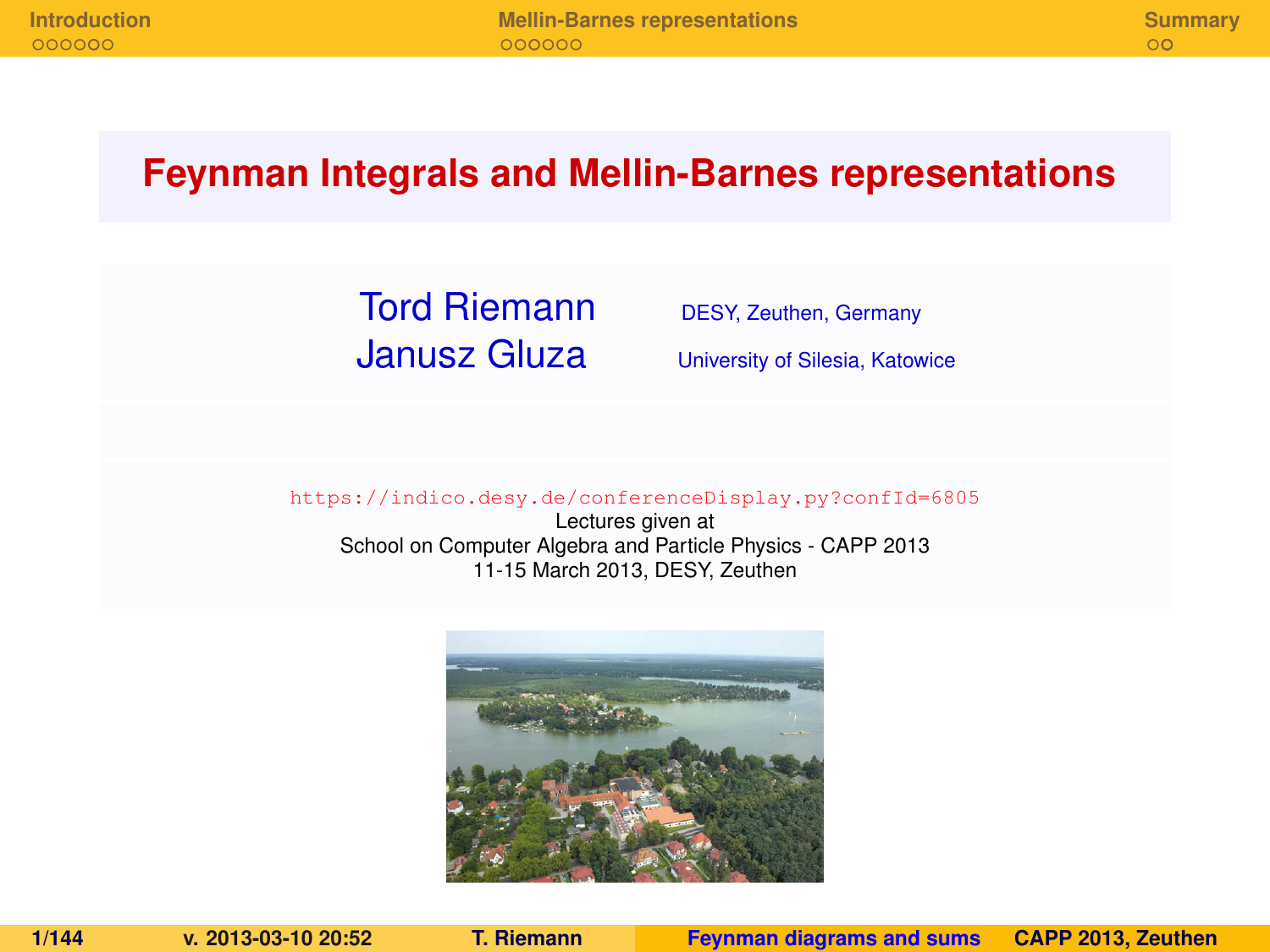**1 [Introduction](#page-124-0)**



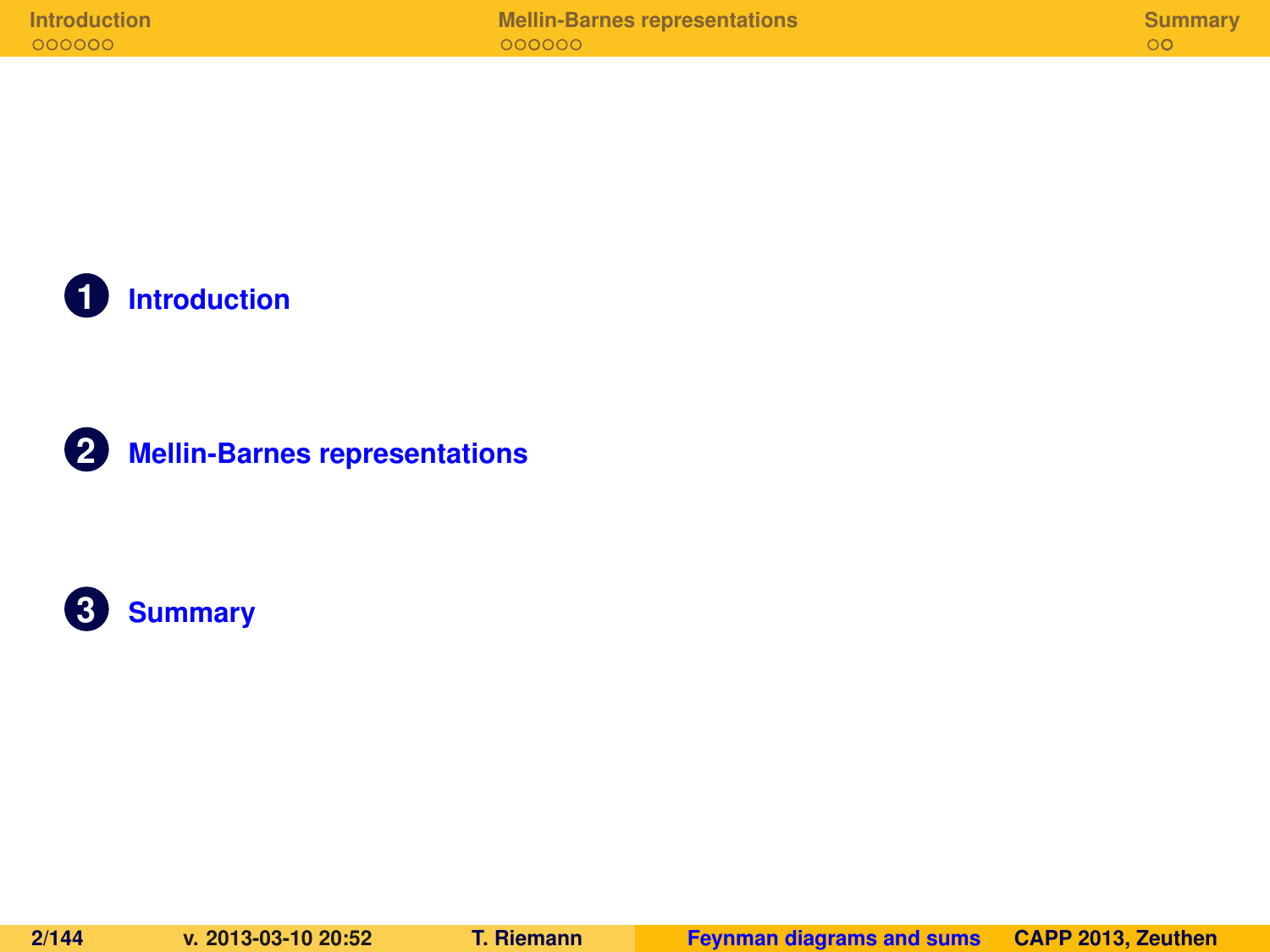| <b>Introduction</b> | <b>Mellin-Barnes representations</b> | Summary |
|---------------------|--------------------------------------|---------|
| 000000              | $000000 -$                           |         |
|                     |                                      |         |

- **Introduction + Motivation**
- **Mathematical Reminder on** Γ**-function, Residues, Cauchy-theorem**
- **Few simple Feynman integrals, made conventionally**
- **Mellin-Barnes representations and their evaluation**
- Expansions in a small parameter, e.g.  $m^2/s < 1$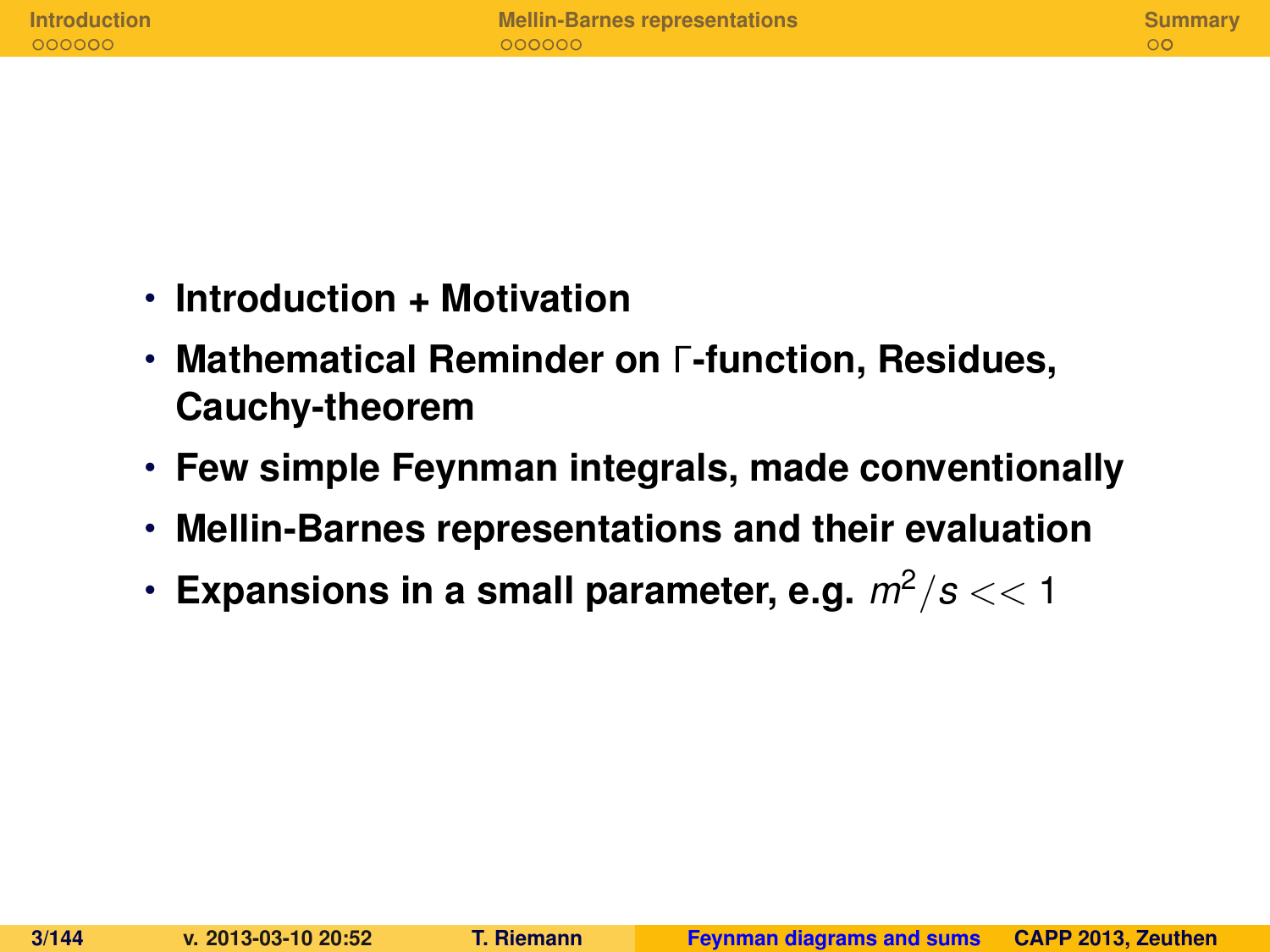# **Introductory remarks**

For many problems of the past, a relatively simple approach to the evaluation of Feynman integrals was sufficient:

- $\triangle$  Tensor reduction a la Passarino/Veltmann
- $\star$  Evaluate Feynman parameter integrals by direct integration Typically 1-loop (massless: 2-loop), typically  $2 \rightarrow 2$  scattering (plus bremsstrahlung)

Feynman parameters may be used and by direct integration over them one gets objects like:

 $\frac{23}{57}, \zeta(3), \ln(\frac{t}{5})$  $(\frac{t}{s}), \ln(\frac{t}{s})$  $\frac{t}{s}$ ) · ln( $\frac{s}{m^2}$ ), Li<sub>2</sub>( $\frac{t}{s+i\epsilon}$ ) etc.

With more complexity of the reaction (more legs) and more perturbative accuracy (more loops), this approach appears to be not sufficiently sophisticated.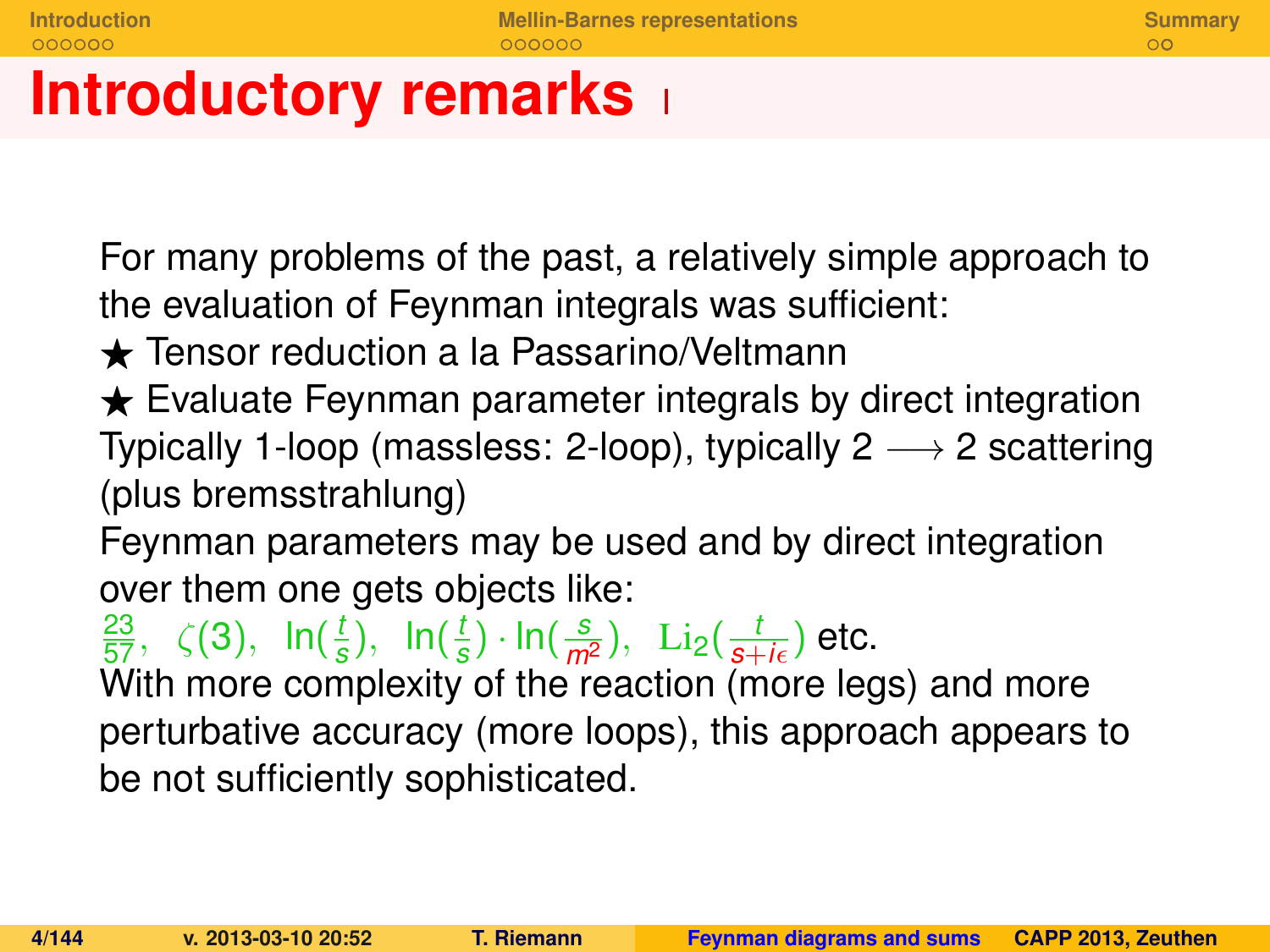**[Introduction](#page-124-0) [Mellin-Barnes representations](#page-131-0) [Summary](#page-138-0)**



#### Figure shows so-called master integrals.

T111m = 
$$
\frac{1}{\epsilon}
$$
 + 1 + (1 +  $\frac{\zeta_2}{2}$ ) $\epsilon$  + (1 +  $\frac{\zeta_2}{2}$  -  $\frac{\zeta_3}{3}$ ) $\epsilon^2$  +  
\nB412m =  $[-\frac{1}{\epsilon} + \ln(-s)]\frac{2y \ln(y)}{s(1-y^2)} + c_1\epsilon + \cdots$   
\nwith  $d = 4 - 2\epsilon$  and  $m = 1$  and  $y = \frac{\sqrt{1-4/t} - 1}{\sqrt{1-4/t} + 1}$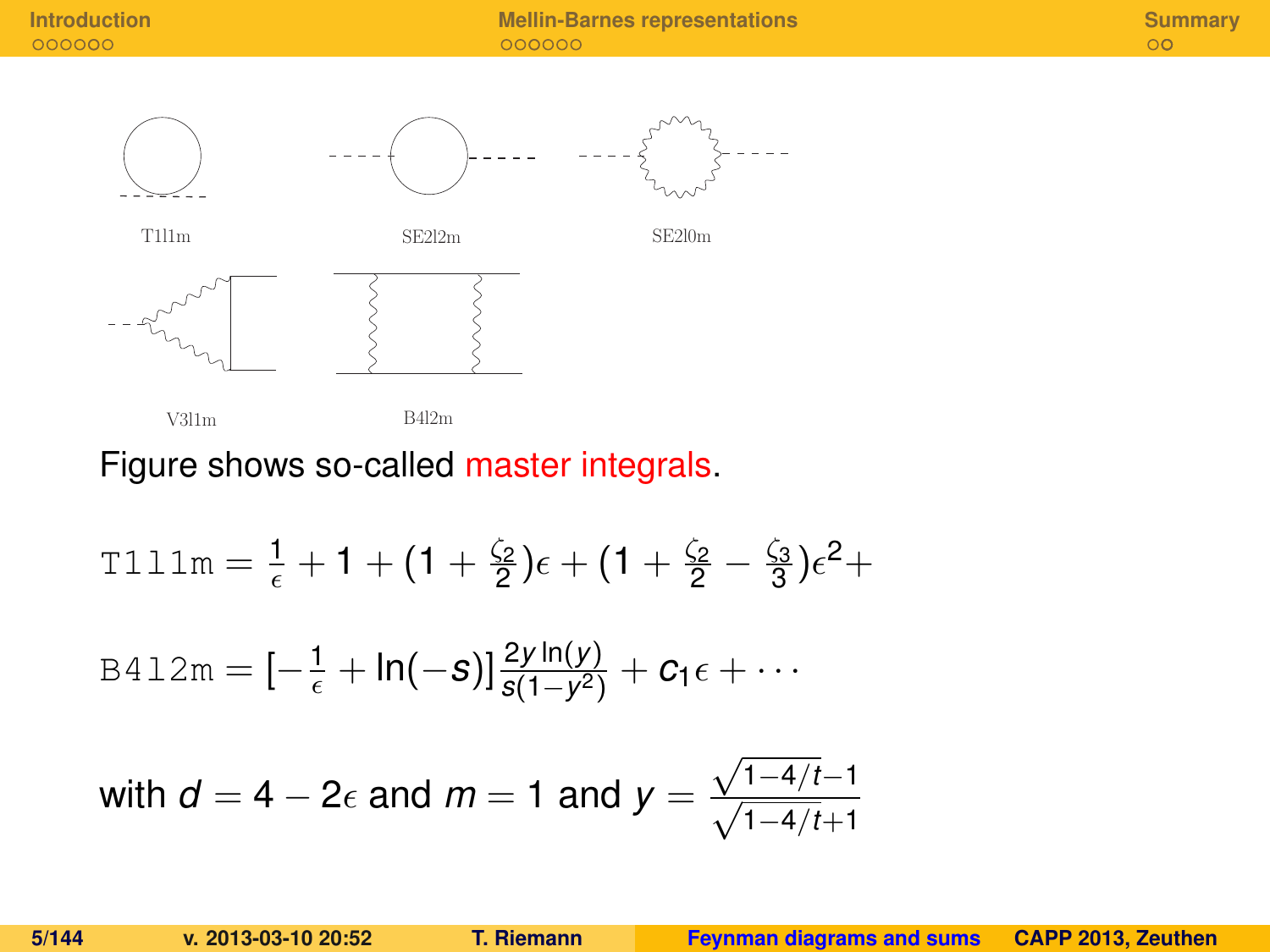

### **Two-loop vertex integrals with six internal lines massless case: only fixed numbers and one scale factor**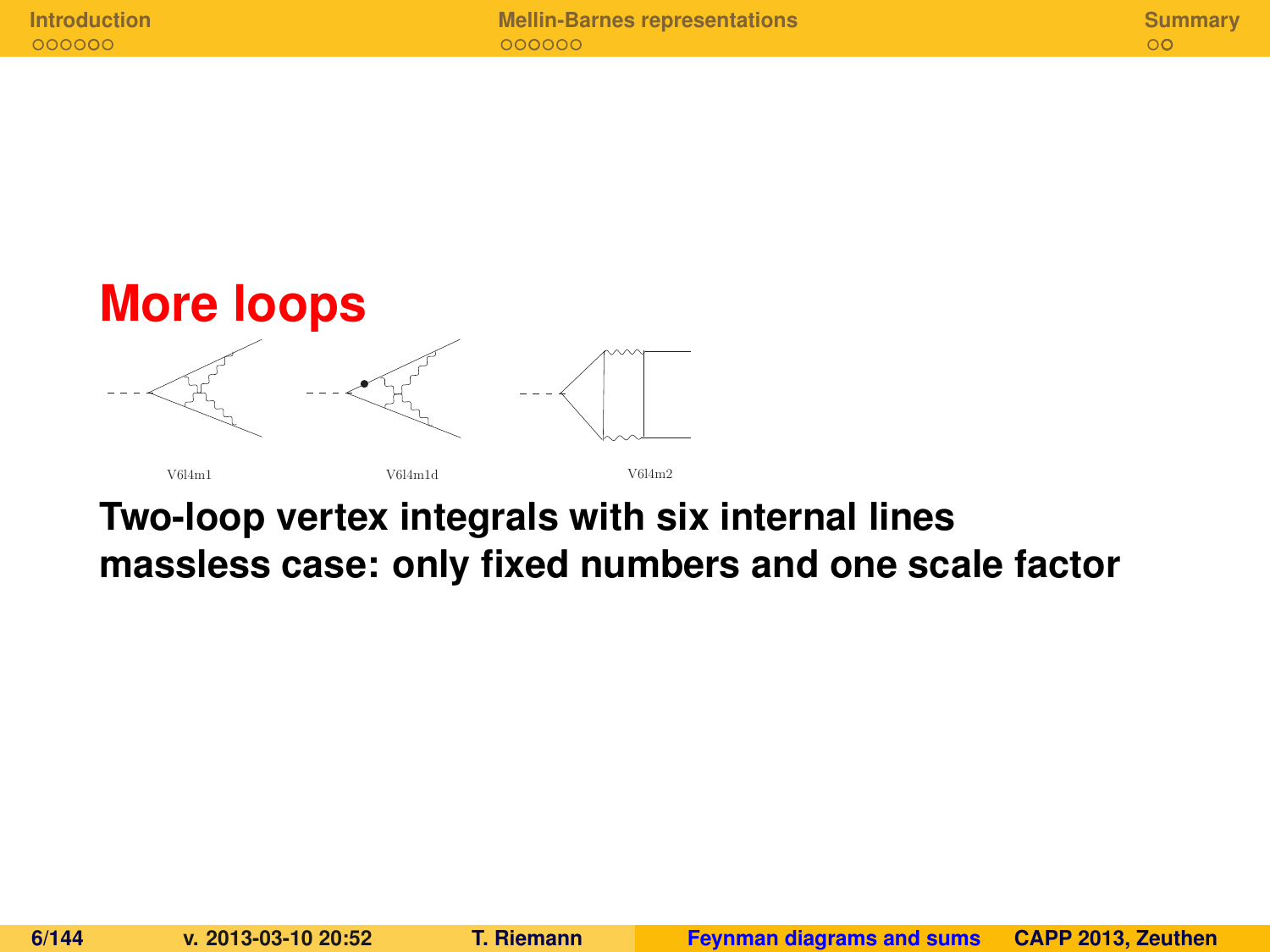



SE3l2M1m

SE3l2M1md

V4l2M2m







V4l2M2md

V4l2M1m

V4l2M1md



#### **Integrals with two different mass scales** *m* **and** *M*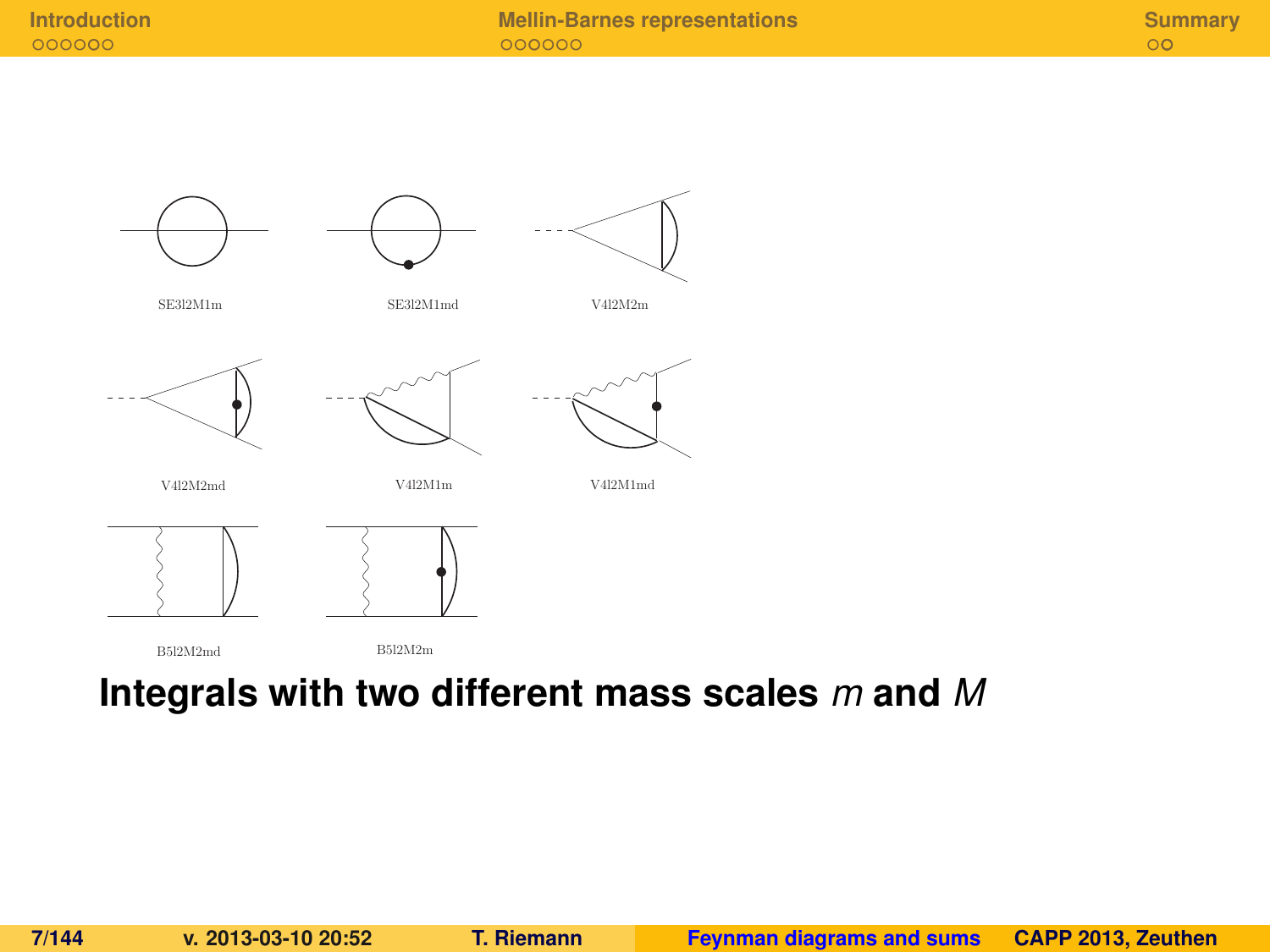

**Two-loop box diagrams for massive** 2 → 2 **scattering**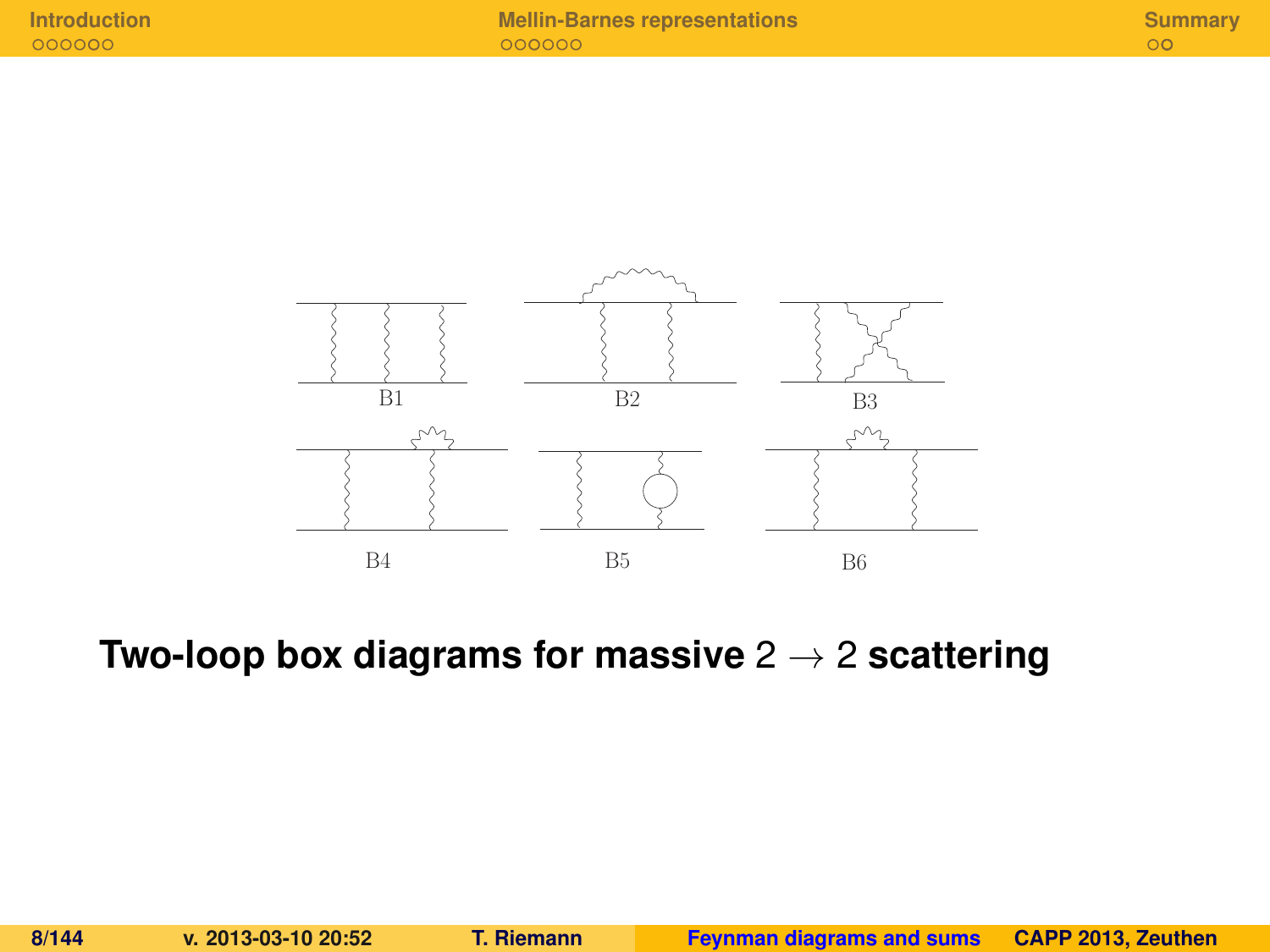

### **A box master integral B5l2m2, related to B2 = B7l4m2 by shrinking two lines**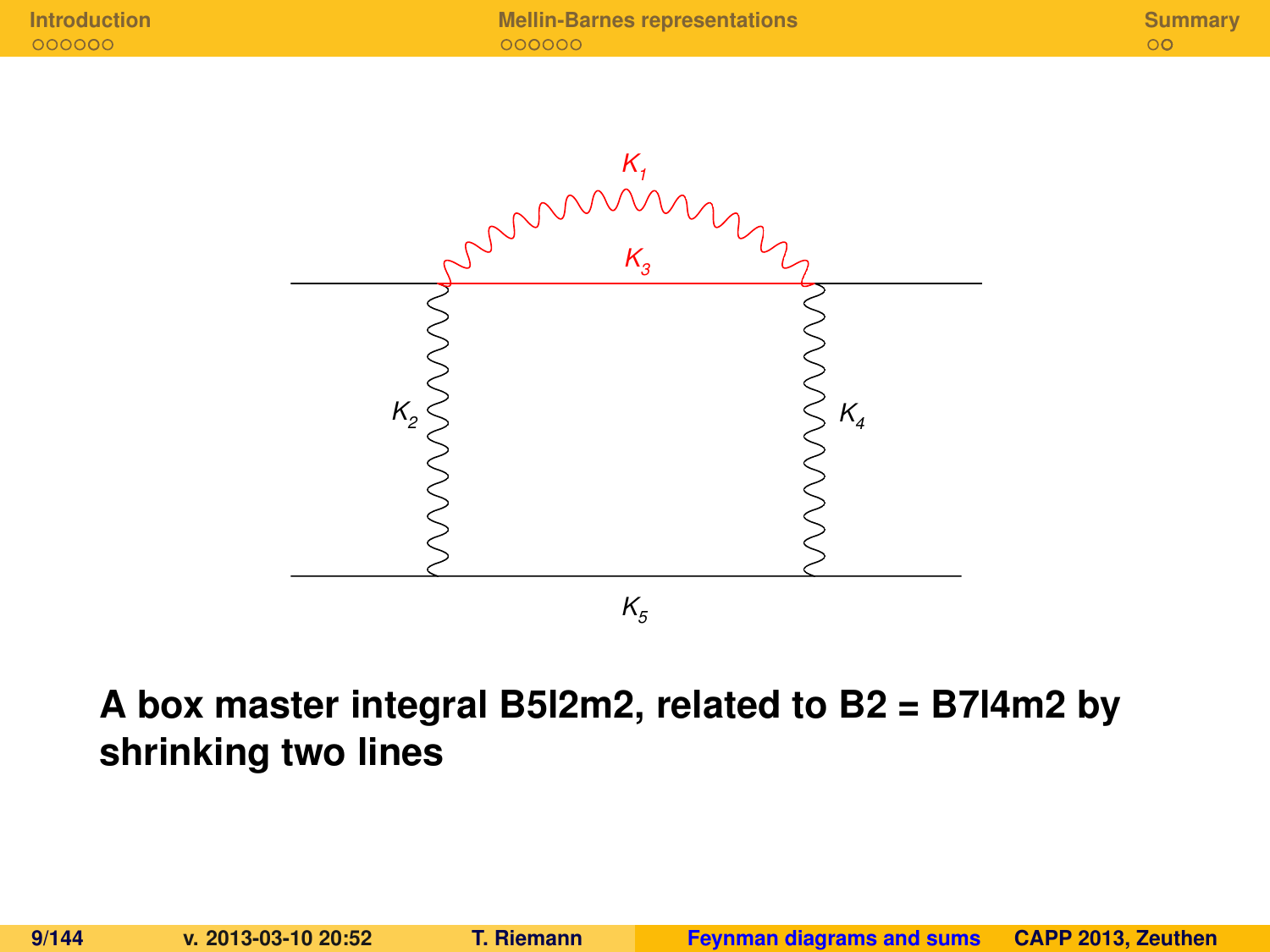**[Introduction](#page-124-0) [Mellin-Barnes representations](#page-131-0) [Summary](#page-138-0)**

**More legs**



**Massive pentagon: 5 kinematic variables + several masses**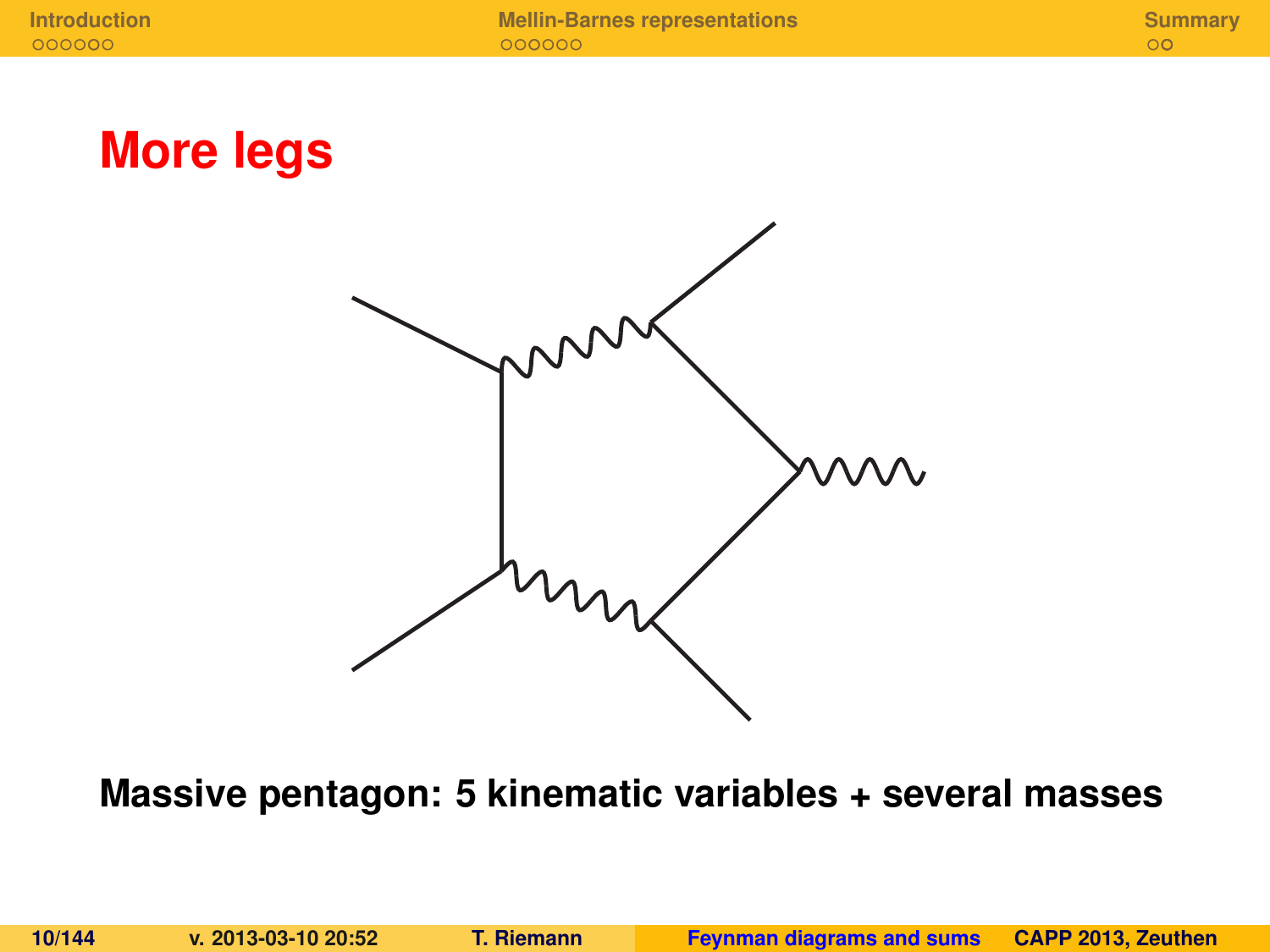

**Massless and massive hexagons: 8 kinematic variables + several masses Variables for** 2 → 2 **scattering, i.e. box diagrams:** *s*, *t* **or** *s* **and** cos θ **Variables for** 2 → 3 **scattering: 5 = 2 + 3 (three additional momenta of a particle) Variables for**  $2 \rightarrow 4$  **scattering: 8 = 5 + 3** (another three **additional)**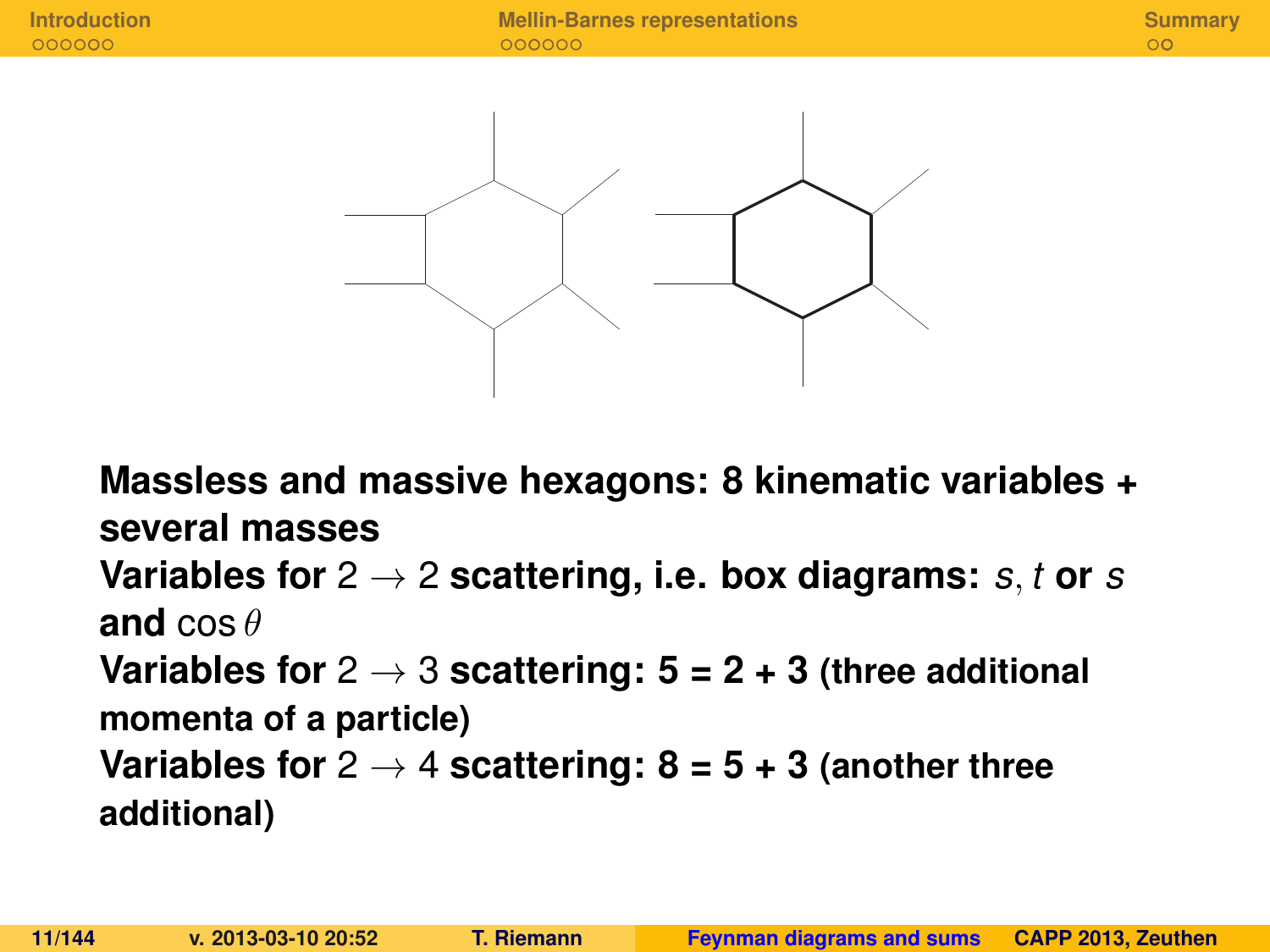**[Introduction](#page-124-0) [Mellin-Barnes representations](#page-131-0) [Summary](#page-138-0)**

## **Some Mathematical Preparations** We will often use, for  $d = 4 - 2\epsilon$ :

$$
a^{\epsilon} = e^{\epsilon \ln(a)} = 1 + \ln(a) \epsilon + \frac{1}{2} \ln^2(a) \epsilon^2 + \dots (1)
$$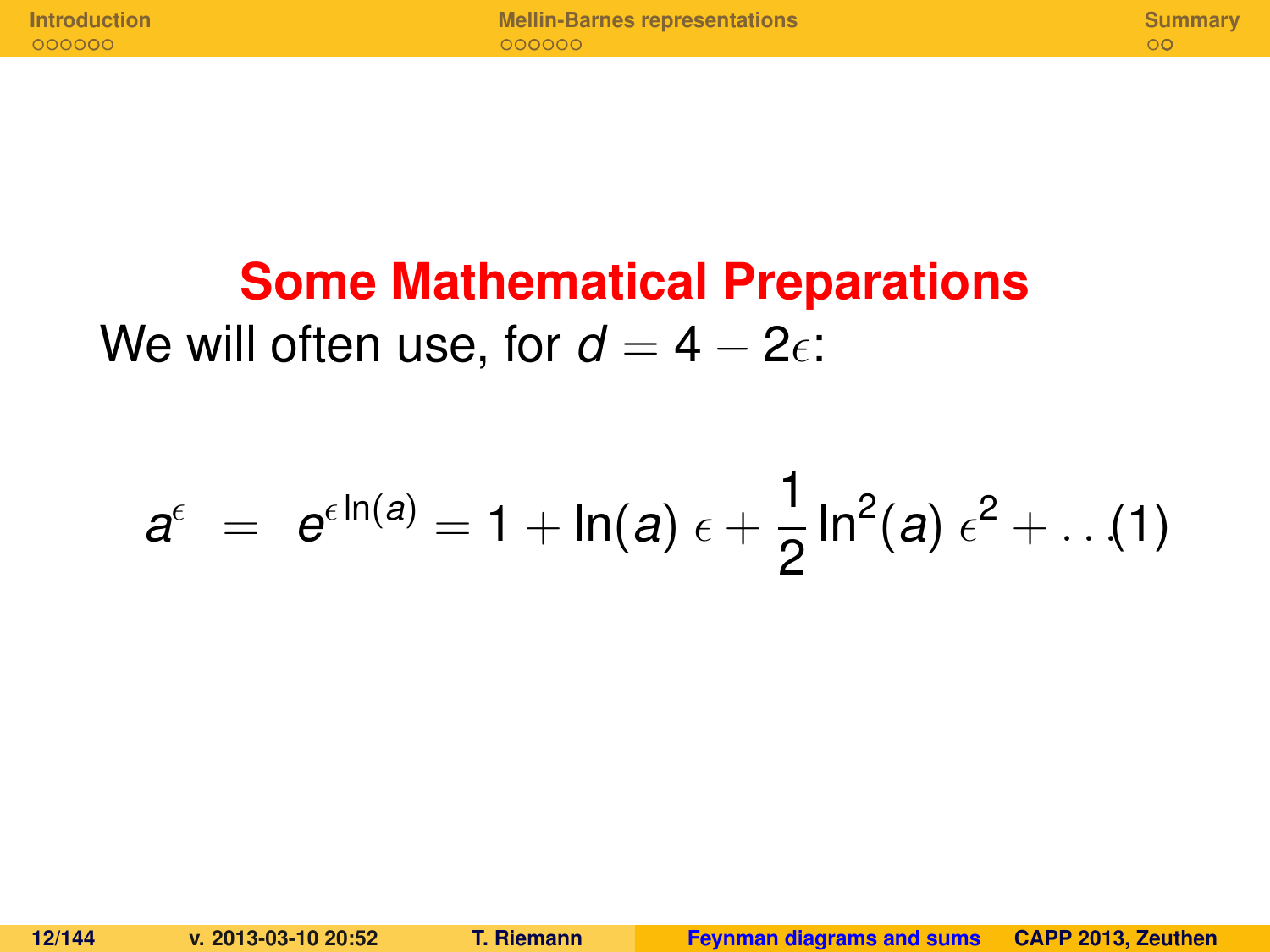**[Introduction](#page-124-0) [Mellin-Barnes representations](#page-131-0) [Summary](#page-138-0)**

### **The** Γ**-function**

The Γ-function may be defined by a difference equation:

$$
z\Gamma(z)-\Gamma(z+1)=0
$$
 (2)

$$
\Gamma(z) = \int_0^\infty t^{z-1} e^{-t} dt \tag{3}
$$

$$
\Gamma(0) = \infty \tag{4}
$$

$$
\Gamma(1) = 1 \tag{5}
$$

$$
\Gamma(n) = (n-1)!, \quad n = 2, 3, \cdots
$$
 (6)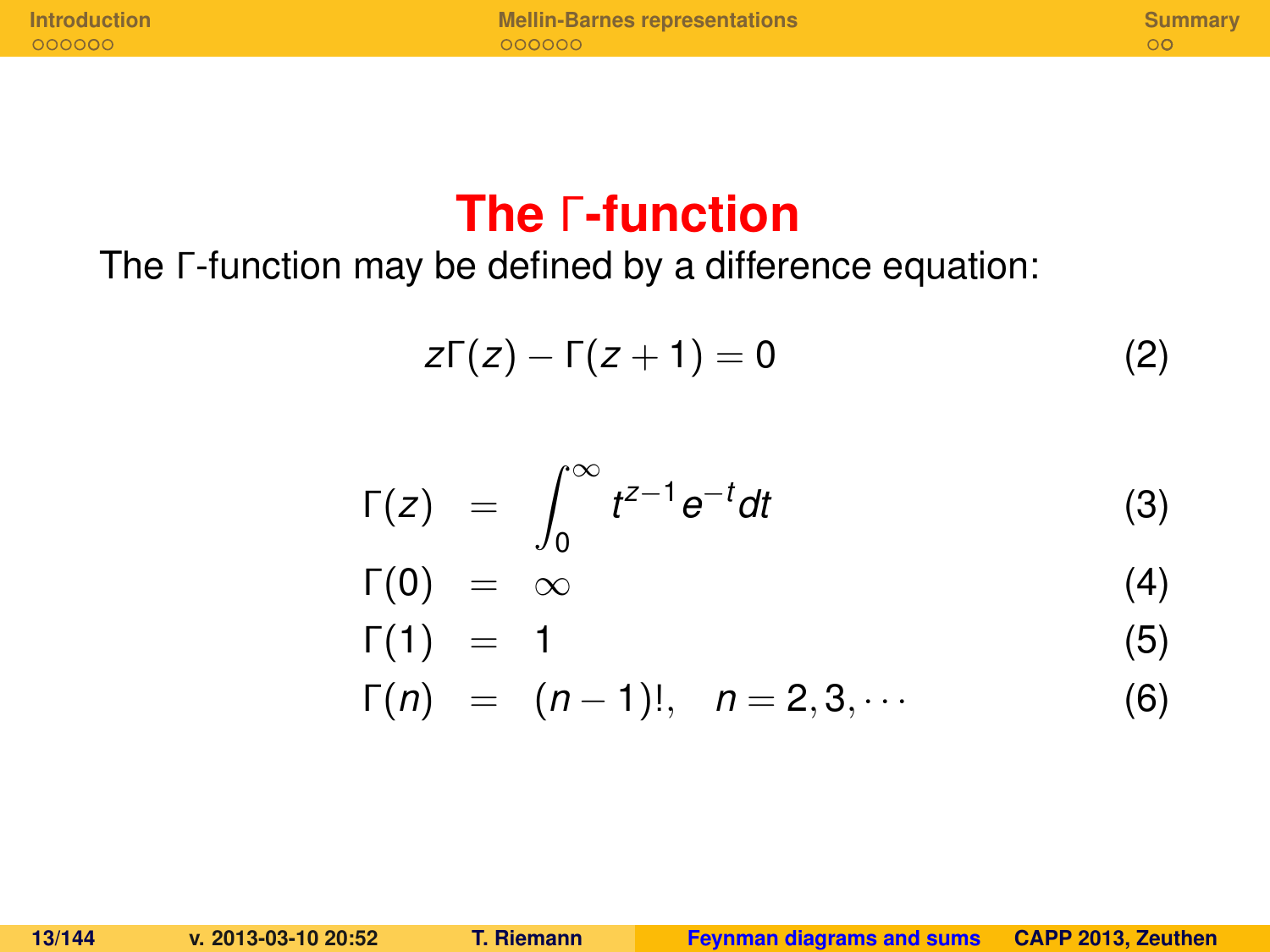You remember that  $\Gamma(z)$  has poles at  $z = -n, n = 0, 1, 2, 3, \cdots$ , and it is

$$
\Gamma[\epsilon] = \frac{1}{\epsilon} - \gamma_E + \frac{1}{2} \left[ \gamma_E^2 + \zeta(2) \right] \epsilon + \frac{1}{6} \left[ -\gamma_E^3 - 3\gamma_E^2 \zeta(2) -2\zeta(3) \right] \epsilon^2 + \cdots
$$
\n
$$
e^{\epsilon \gamma_E} \Gamma[\epsilon] = \frac{1}{\epsilon} + \frac{1}{2} \zeta(2) \epsilon - \frac{1}{3} \zeta(3) \epsilon^2 + \cdots
$$
\n(8)

For definitions of Riemann's zeta-numbers ζ(*N*) and the Euler constant  $\gamma_E$  see next slides.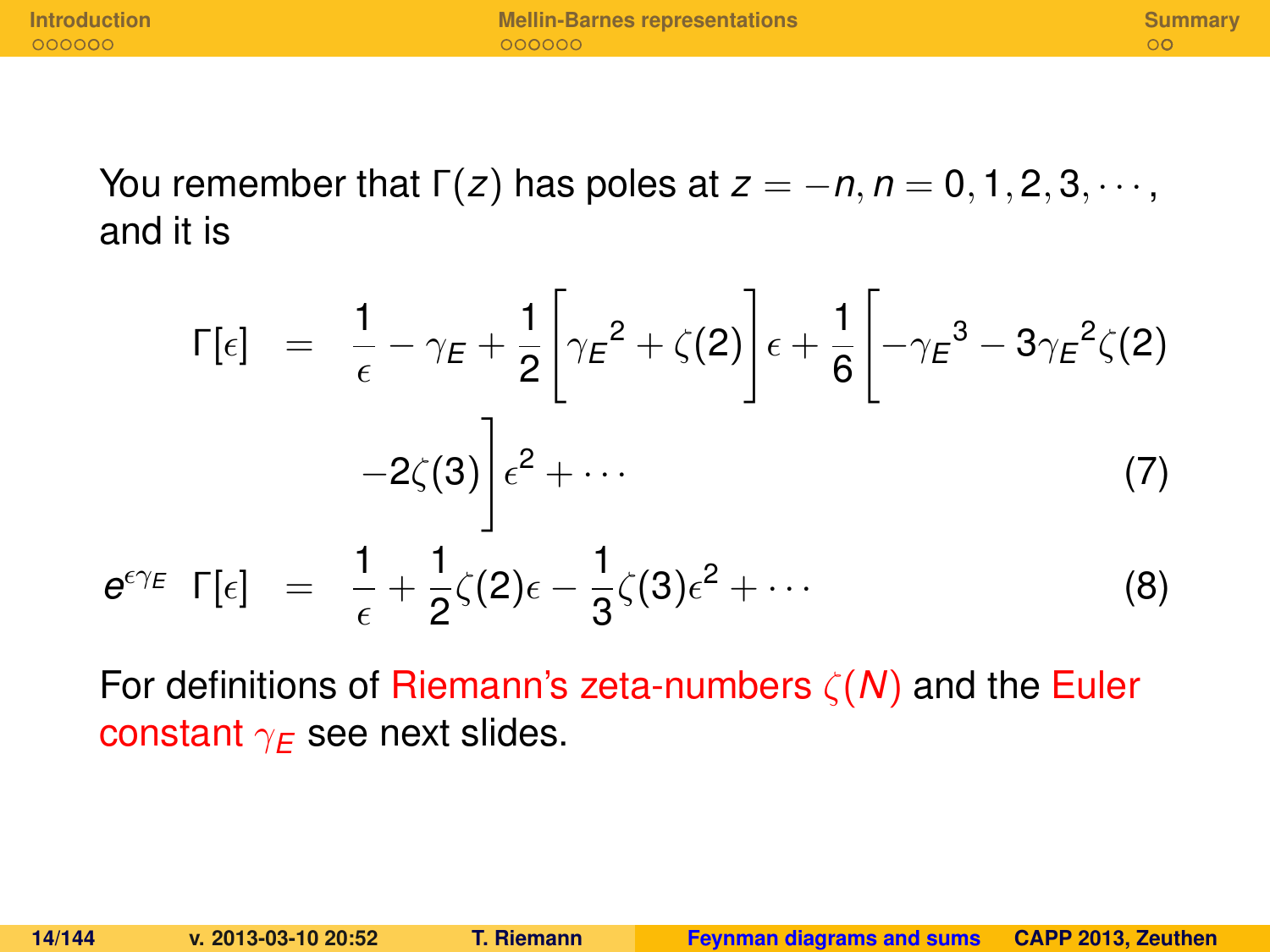Look at the singularities in the complex plane. Figure shows the real part of Γ:



Gamma[−1 ± 10*i*] = −4.9974 10−<sup>9</sup> ± 1.07847 10−<sup>8</sup> *i* (9) Gamma[-1 ± 100*i*] = 1.51438 10<sup>-71</sup> ± 1.27644 10<sup>-73</sup>*i* Gamma[ $\pm$ 100.1]  $\approx \pm 10^{\pm 157}$  (10)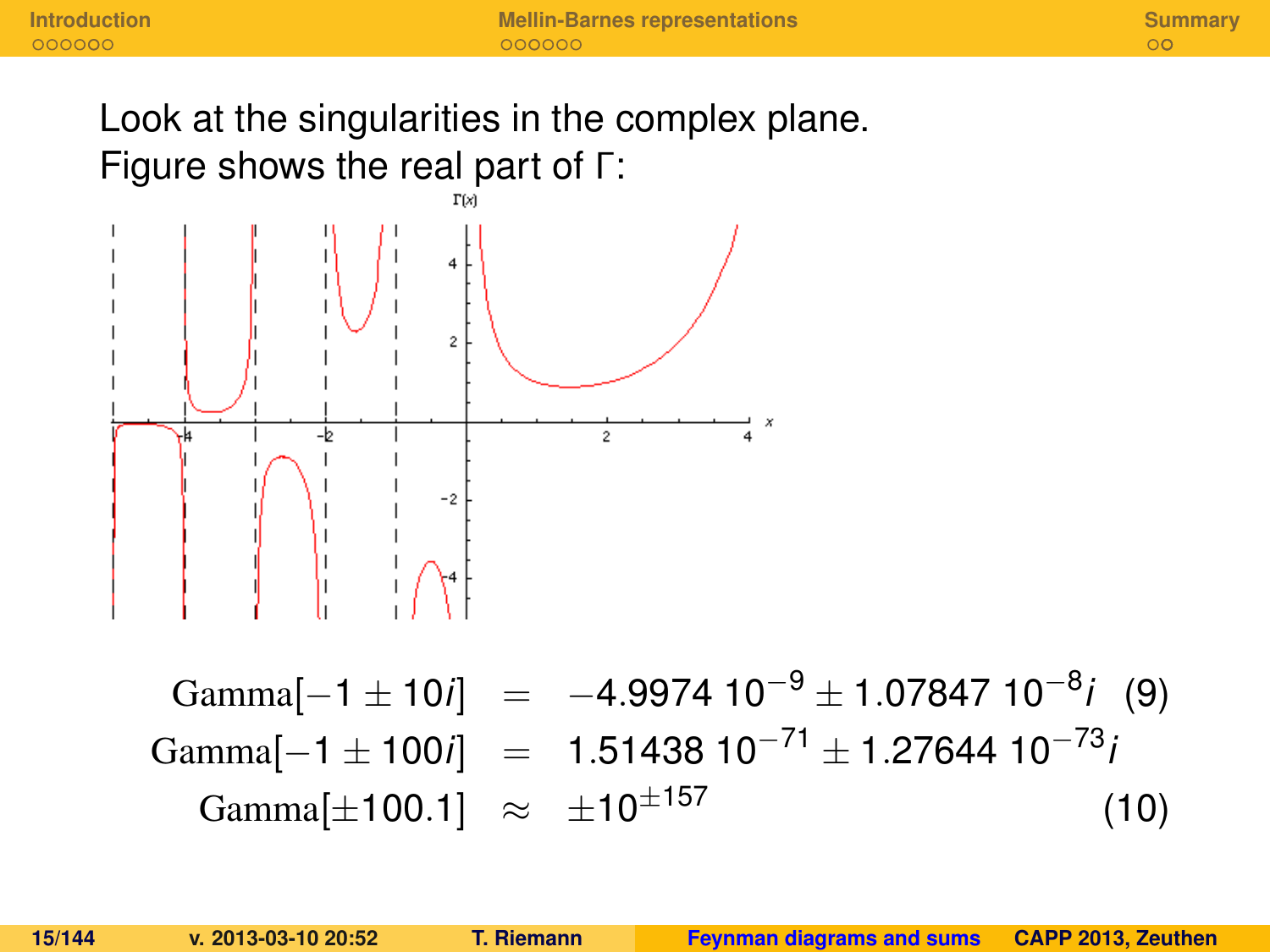**[Introduction](#page-124-0) [Mellin-Barnes representations](#page-131-0) [Summary](#page-138-0)**<br> **Introduction Summary**<br> **Intervention Cooperations** Cooperations Cooperations Cooperations Cooperations Cooperations Cooperations Cooperations Cooperations Cooperations

Just to remind:

$$
\zeta(a) = \sum_{k=1}^{\infty} \frac{1}{k^a}
$$
(11)  
HarmonicNumber[N, a] =  $\sum_{k=1}^{N} \frac{1}{k^a} = H_{N,a} = S_a(N)$  (12)  
HarmonicNumber[N] =  $\sum_{k=1}^{N} \frac{1}{k^1} = H_N = S_1(N)$  (13)  

$$
\gamma_E = \lim_{N \to \infty} [S_1(N) - \ln(N)] = 0.57721...
$$

We will also need derivatives of Γ(*z*):

PolyGamma [z] = PolyGamma [0,z] = 
$$
\Psi(z)
$$
 =  $\frac{1}{\Gamma(z)} \frac{d}{dz} \Gamma(z)$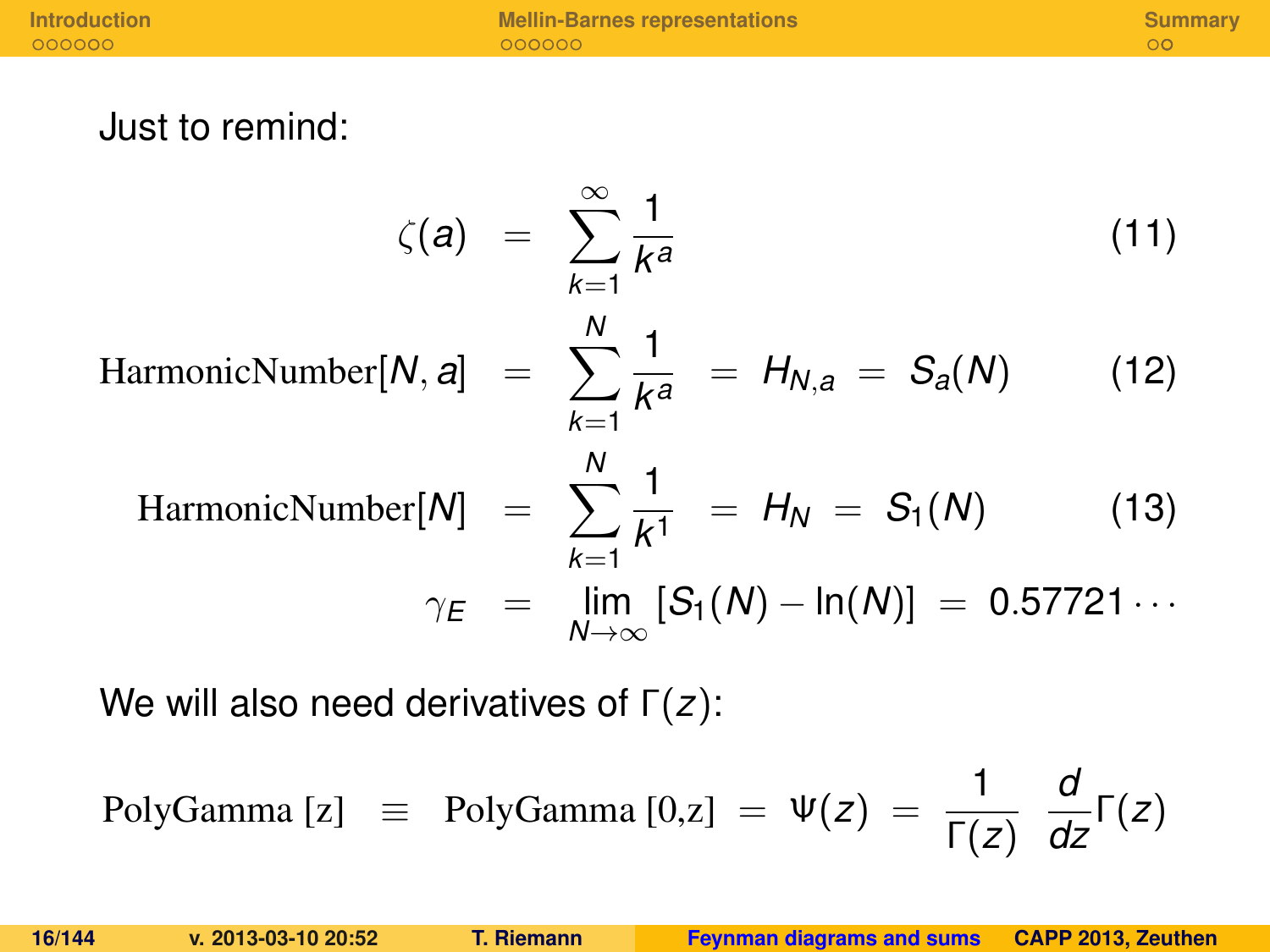**[Introduction](#page-124-0) [Mellin-Barnes representations](#page-131-0) [Summary](#page-138-0)**<br> **Introduction Summary**<br> **Intervention Cooperations** Cooperations Cooperations Cooperations Cooperations Cooperations Cooperations Cooperations Cooperations Cooperations

At integer values:

$$
\Psi(N+1) \ = \ \sum_{k=1}^{N} \frac{1}{k} - \gamma_E \ = \ S_1(N) - \gamma_E \tag{14}
$$

The following properties hold:

$$
\Psi(z+1) = \Psi(z)+1/z \qquad (15)
$$

$$
\Psi(1+\epsilon) = -\gamma_E + \zeta_2 \epsilon + \dots \qquad (16)
$$

$$
\Psi(1) = -\gamma_E \tag{17}
$$

$$
\Psi(2) = 1 - \gamma_E \tag{18}
$$

$$
\Psi(3) = 3/2 - \gamma_E \tag{19}
$$

Finally:

$$
PolyGamma[n, z] = \frac{d^n}{dz^n} \Psi(z)
$$
 (20)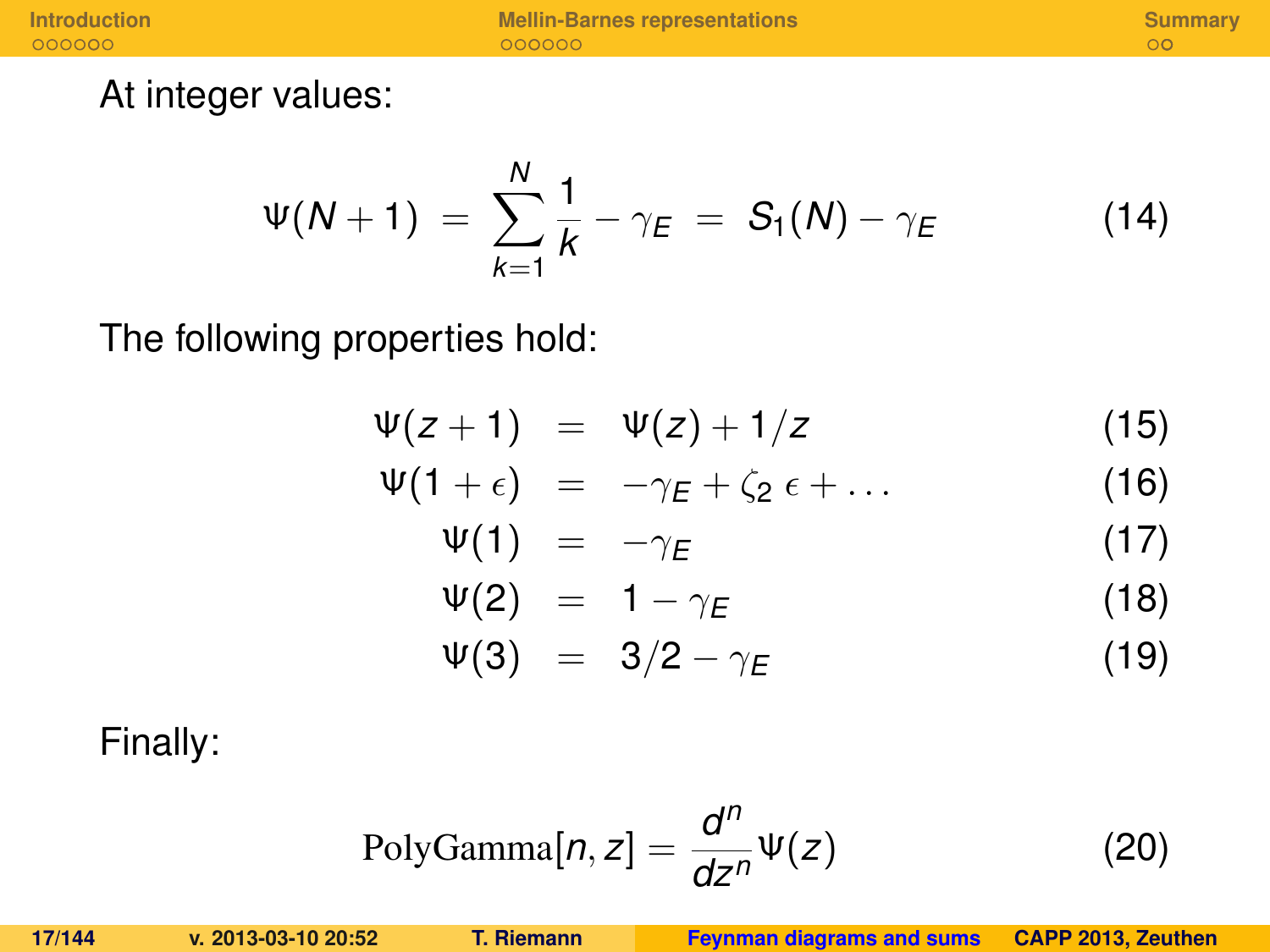| <b>Introduction</b> | <b>Mellin-Barnes representations</b> | Summary |
|---------------------|--------------------------------------|---------|
| 000000              | 000000                               |         |
|                     |                                      |         |

It is e.g.

### $PolyGamma[2N, 1] = -(2N)! \zeta(2N + 1)$  (21)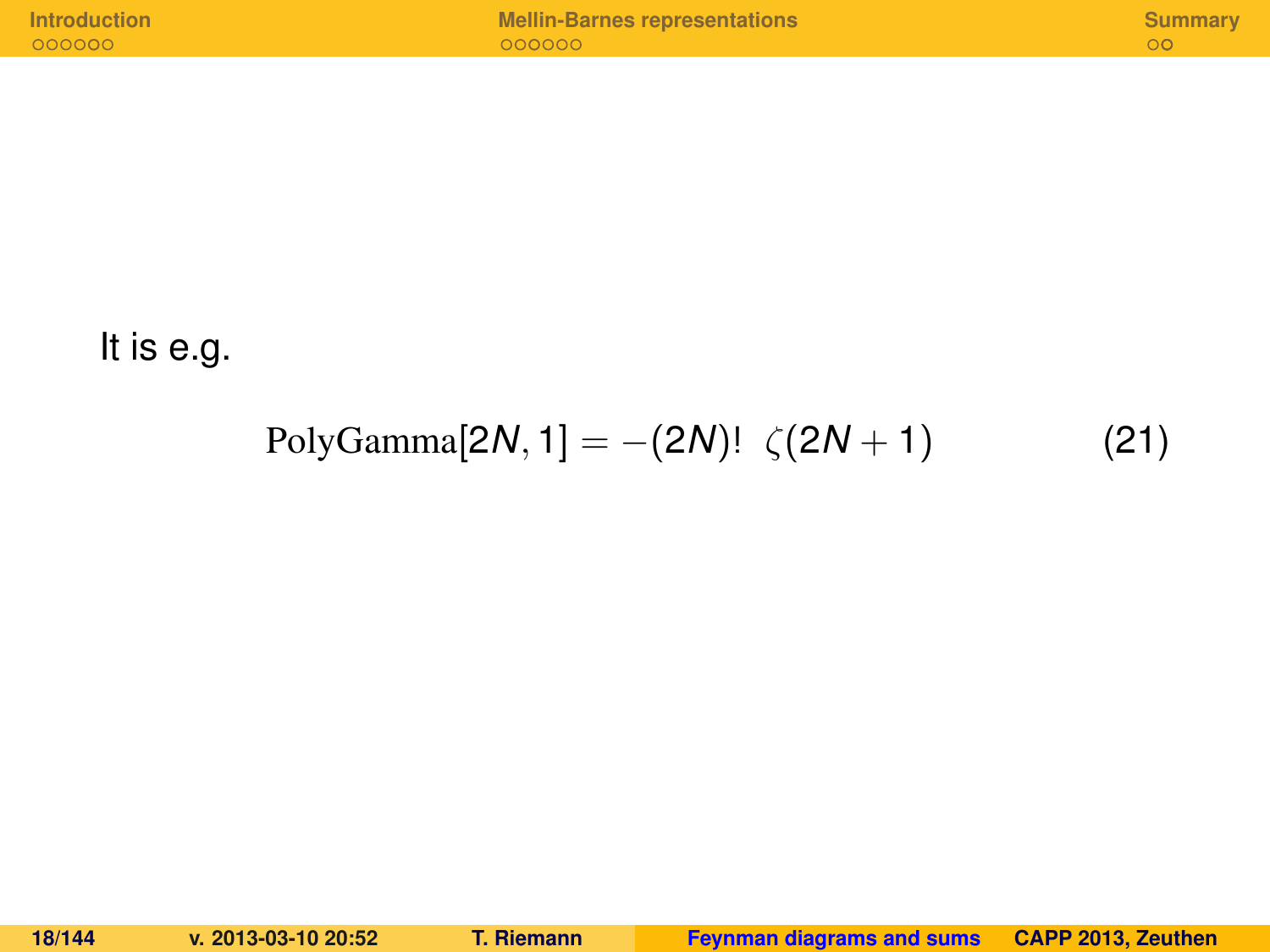## **Cauchy Theorem and Residues**

An integral over an anti-clockwise directed closed path *C* is:

$$
\oint F(z)dz = 2\pi i \sum_{z=z_i} \text{Res}[F(z)] \tag{22}
$$

where the residues  $\text{Res}[F(z)]|_{z=z_i}$  are coefficients  $a_{-1}^i$  of the Laurent series of *F*(*z*) around *z<sup>i</sup>* :

$$
F(z) = \sum_{n=-N}^{\infty} a_n^i (z-z_i)^n = \frac{a_{-N}^i}{(z-z_i)^N} + \dots + \frac{a_{-1}^i}{(z-z_i)} + a_0^i + \dots
$$
  
Res $[F(z)]|_{z=z_i} = a_{-1}^i$  (23)

If  $G(z)$  has a Taylor expansion around  $z<sub>0</sub>$ , then it is:

$$
Res[G(z) F(z)]|_{z=z_i} = \sum_{n=1}^{N} \frac{a_{-n}^{i}}{k!} \frac{d^n}{dz^n} G(z)|_{z=z_i}
$$
 (24)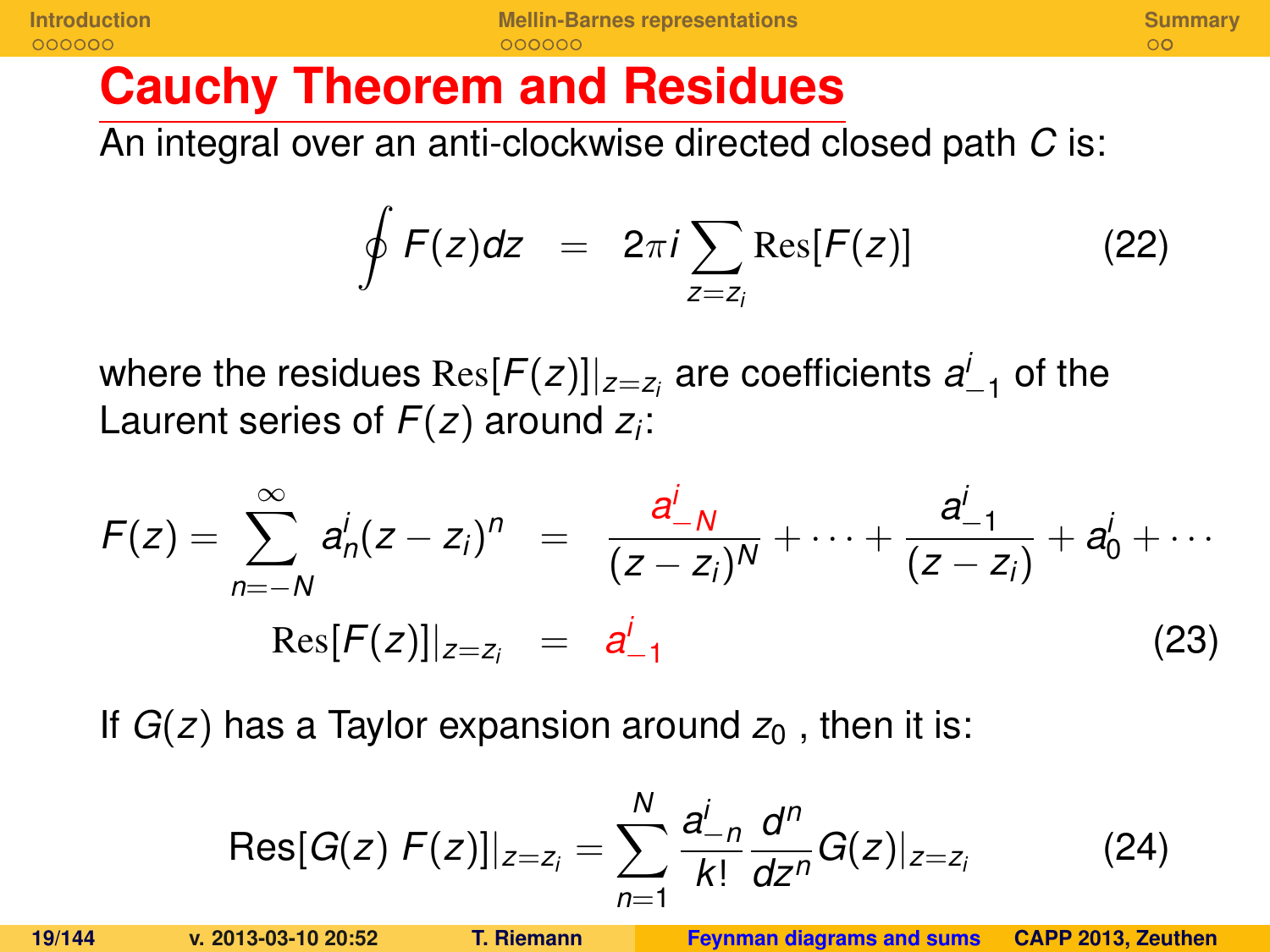Due to this property, we need for applications not only Γ(*z*), but also its derivatives.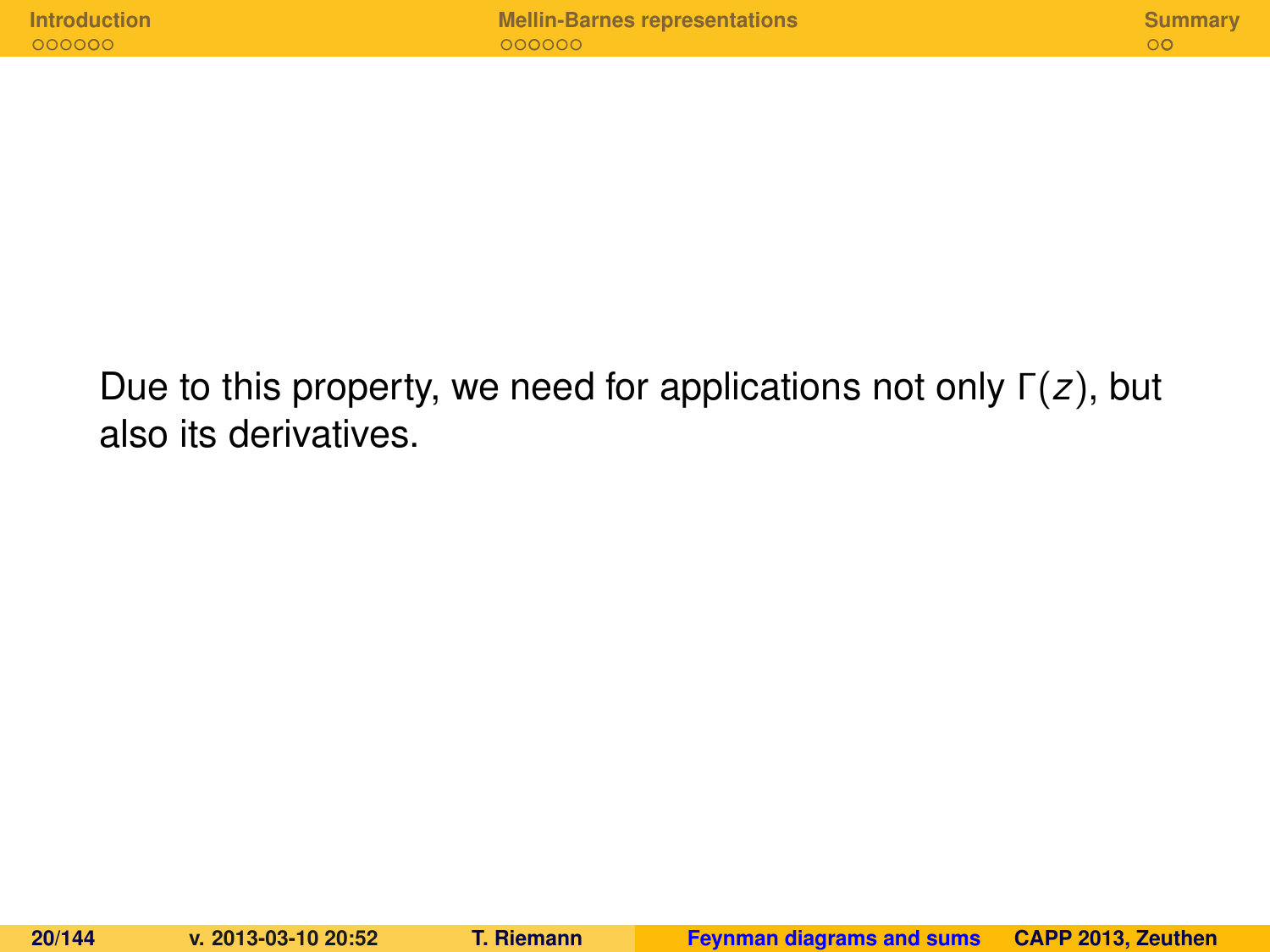## **Some residues with** Γ(*z*)

$$
\Psi(z) = \text{PolyGamma}[z] = \text{PolyGamma}[0, z]
$$
  
Residue[ $F[z] \Gamma[z], \{z, -n\}$ ] =  $\frac{(-1)^n}{n!} F[-n]$  (25)  
Residue[ $F[z] \Gamma[z]^2, \{z, -n\}$ ] =  $\frac{\text{2PolyGamma}[n + 1]F[-n] + F'[-n]}{(n!)^2}$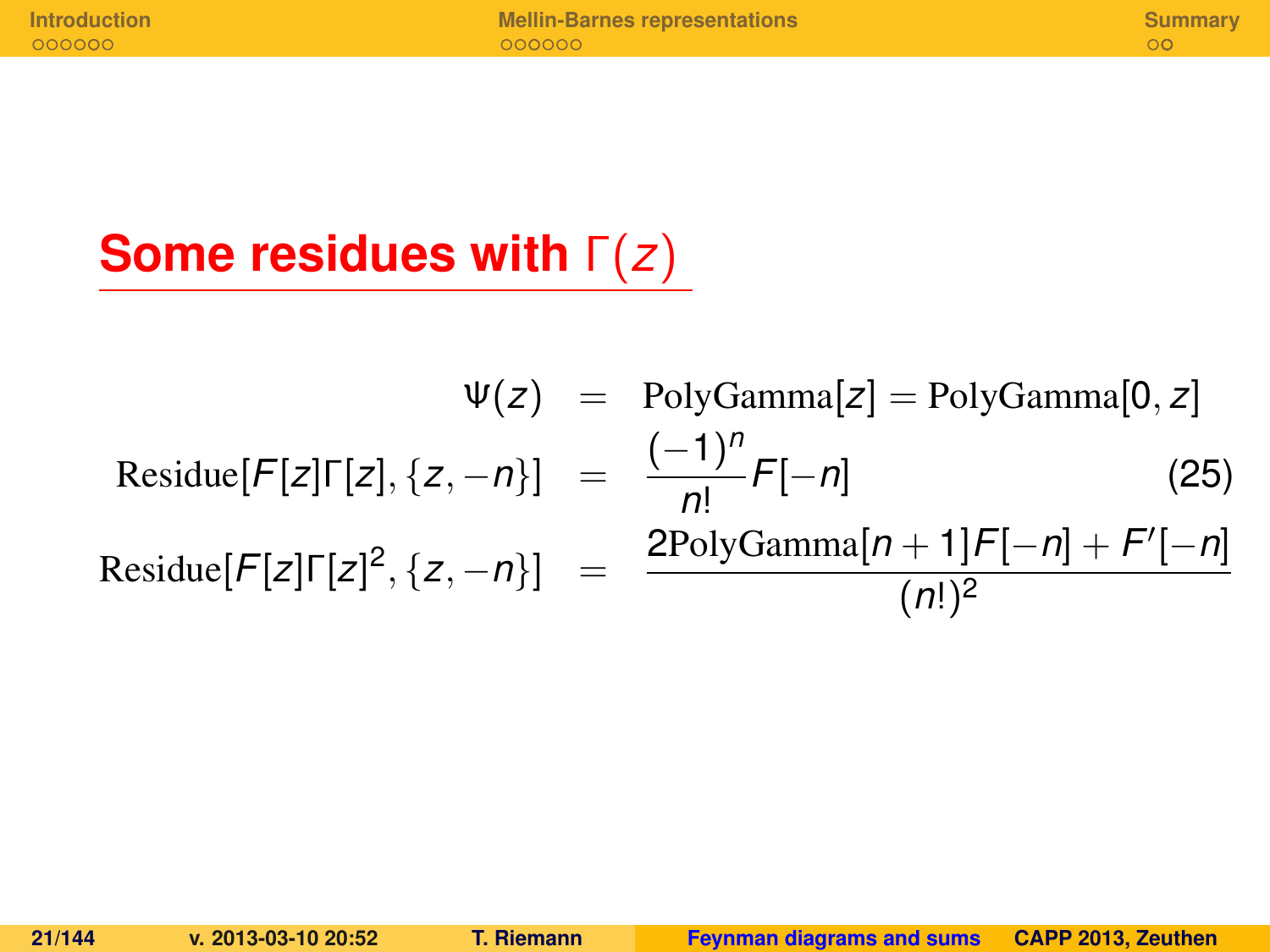Some further examples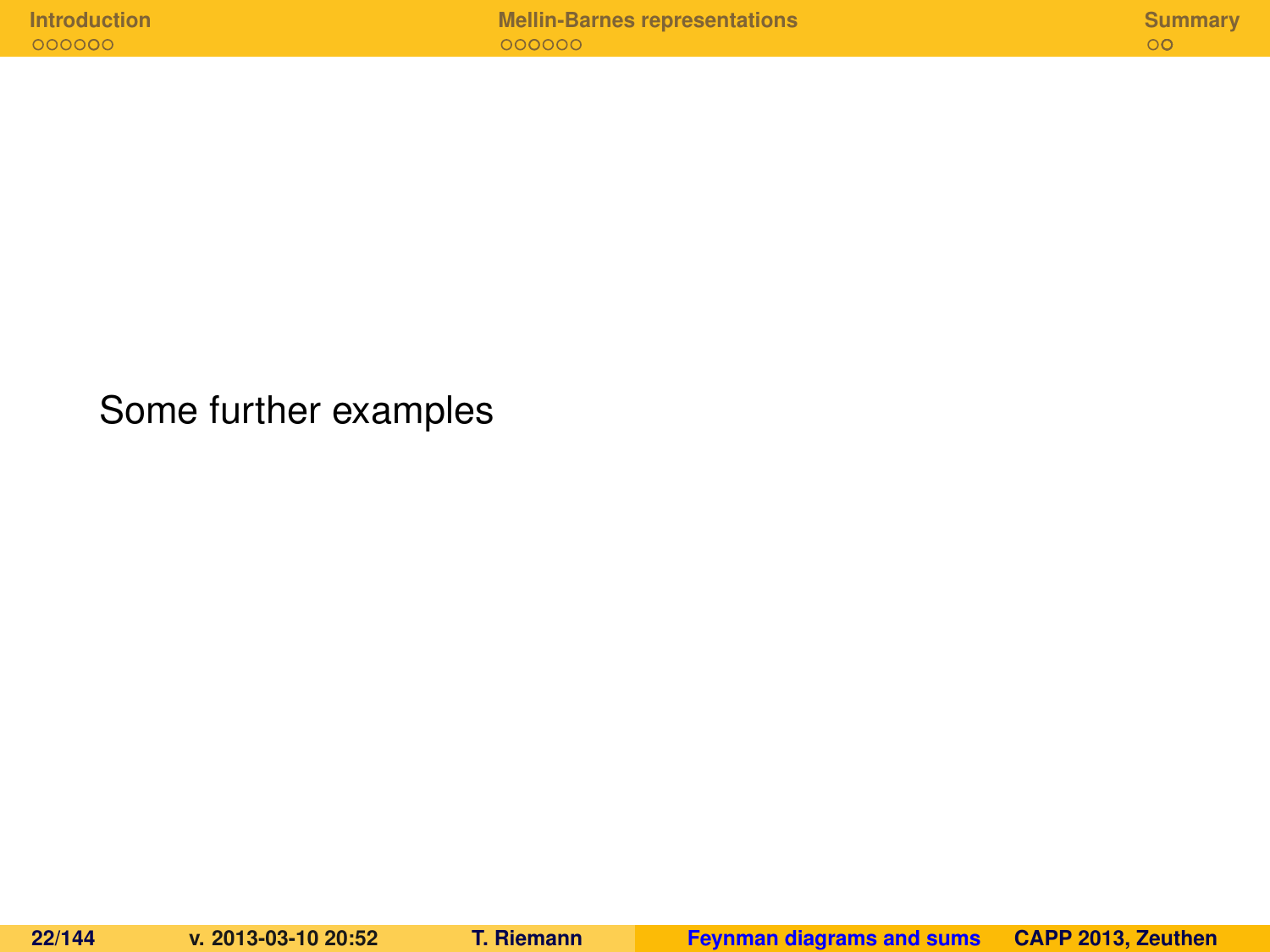derived with Mathematica:

 $\text{Series}$  [Gamma<sup>[z]</sup> ^2, {z, -3, -1}]

1  $\frac{1}{36 (z + 3)^2} + \frac{\frac{11}{108} - \frac{\text{EulerG}}{18}}{z + 3}$ 11 EulerGamma  $z + 3$  $+ O[z + 3]$ <sup>0</sup>

In[8]:= **Series** [Gamma  $\begin{bmatrix} z - 2 \end{bmatrix}$  Gamma  $\begin{bmatrix} z + 5 \end{bmatrix}$  ^ 2,  $\begin{bmatrix} z, 2, -1 \end{bmatrix}$ 

$$
Out[8] = \frac{518400}{z-2} + O[z-2]^0
$$

In[6]:= **Series@Gamma@z + 2D Gamma@z - 1D^2, 8z, -2, -1<D**

Out[6]= 1  $\frac{1}{36 (z + 2)^3} +$ 11  $\frac{11}{108} - \frac{\text{EulerGamma}}{12}$ 12 Hz + 2L 2 + 97 - 132 EulerGamma + 54 EulerGamma 432  $(z + 2)$ 

**ln**[4]:= Series [Gamma [z + 2] Gamma [z - 1] ^2, {z, 1, -1}]

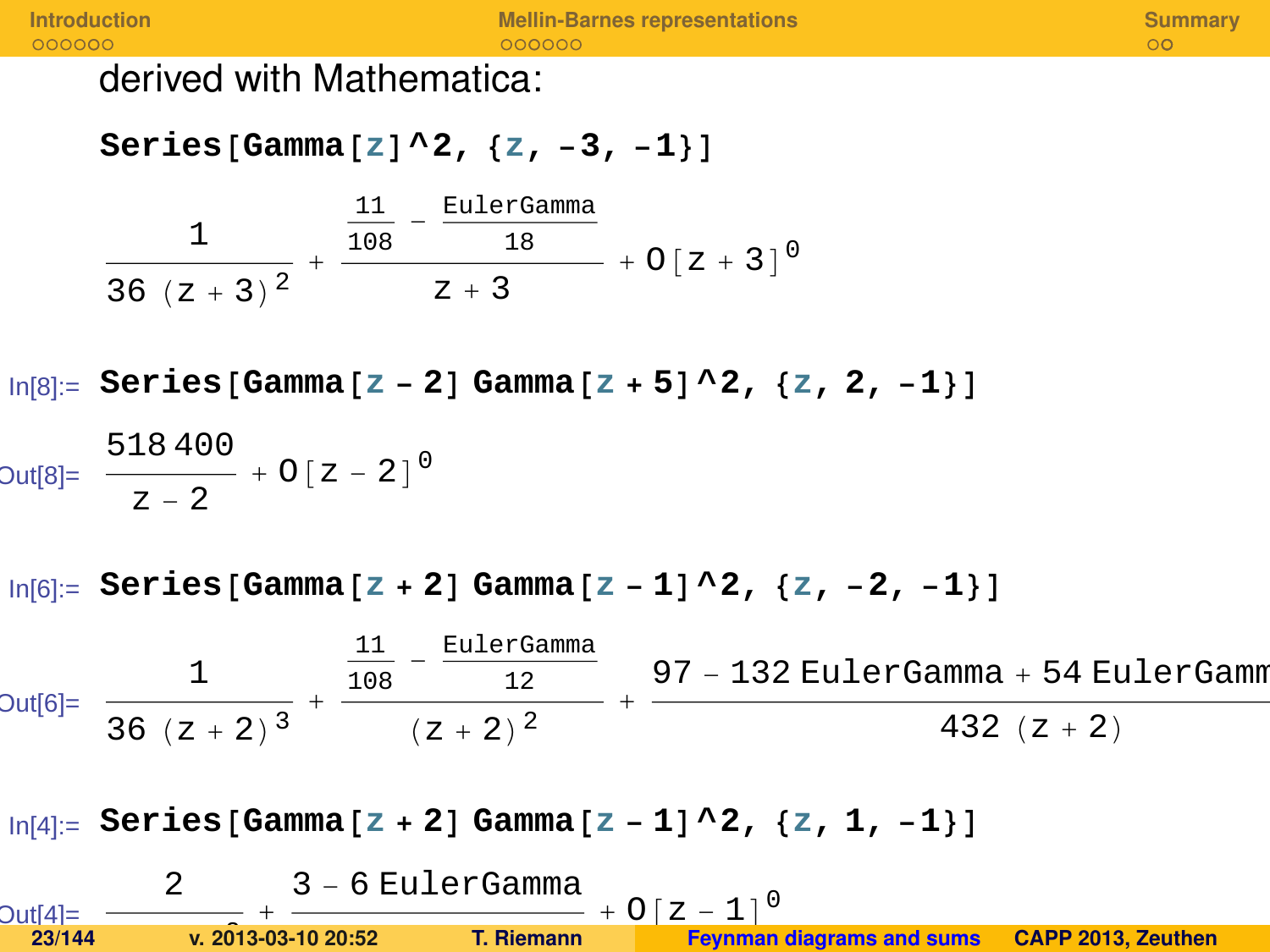### **Integrals + Some sums** Mathematica **can do**

$$
\oint_{-1/3-9i}^{-1/3+9i} dz \Gamma[z] = (-i) 3.97173
$$
 (26)  

$$
2\pi i \sum_{n=1}^{\infty} \frac{(-1)^n}{n!} = (2\pi i) \frac{1-e}{e} = (-i) 3.97173
$$
 (27)

This corresonds to closing the line to the left.

While, closing to the right gives another result (of course, ...):

$$
(-1)*2\pi i \sum_{n=0}^{0} \frac{(-1)^n}{n!} = (2\pi i) \neq (-i) 3.97173
$$
 (28)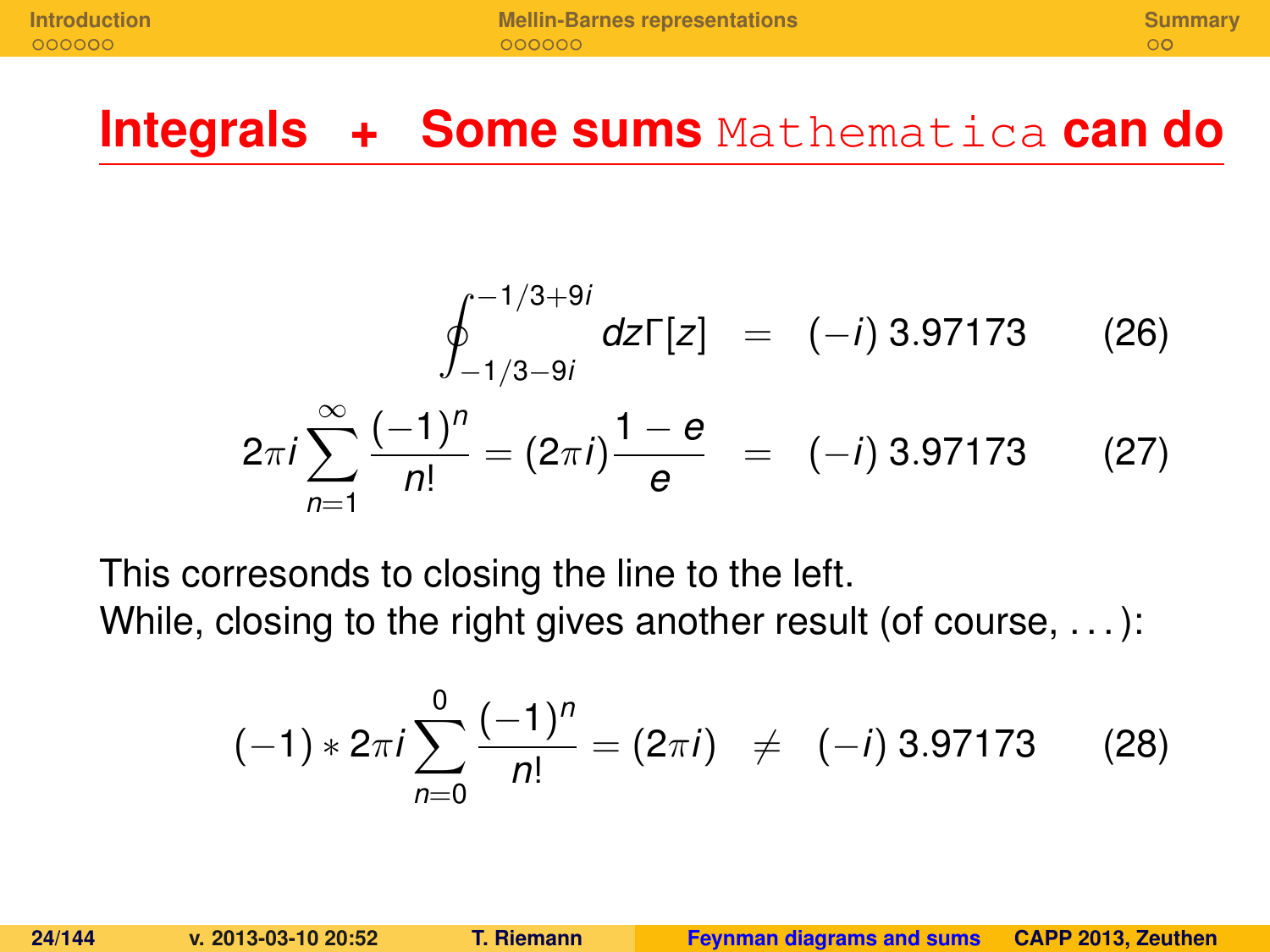$Sum[s^(n)$  Gamma[n + 1]<sup>2</sup>(n!Gamma[2 + 2n]), n, 0, Infinity] = . (4\*ArcSin[Sqrt[s]/2])/(Sqrt[4 - s]\*Sqrt[s])

 $Sum[s^(n)$  PolyGamma[0,  $n + 1$ ], n, 0, Infinity] = .  $(EulerGamma + Eog[1 - s])/(-1 + s)$ 

The above sums were done with Mathematica 5.2. Mathematica versions 6 and 7 are more powerful.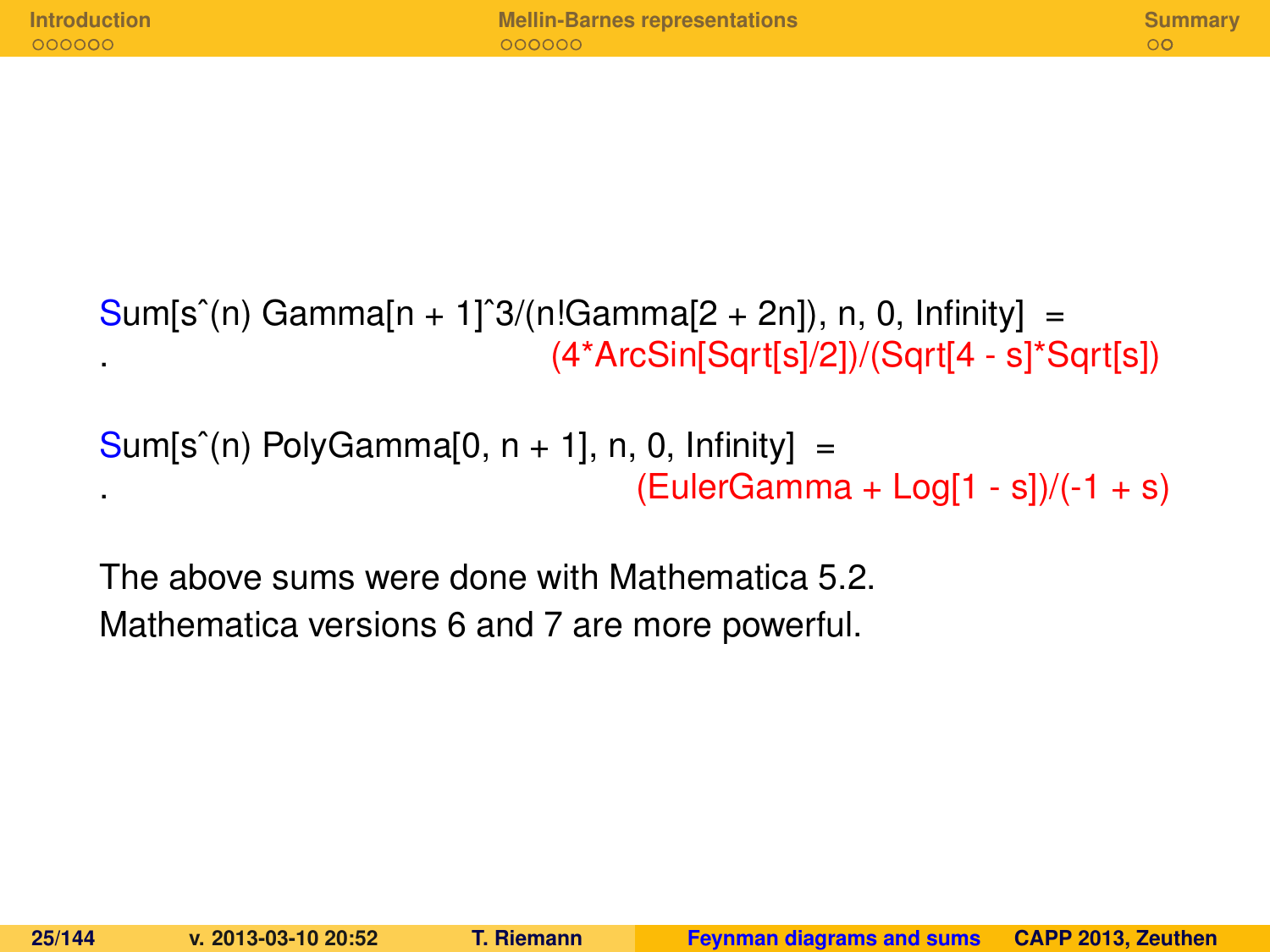### *L*-loop *n*-point Feynman Integrals of tensor rank *R* with *N* internal lines

- Internal loop momenta are  $k_l$ ,  $l = 1 \cdots L$
- Propagators have mass  $m_i$  and momentum  $q_i$ ,  $i = 1 \cdots N$  and indices  $\nu_i$  see *G*(*X*)
- External legs have momentum  $p_e$ ,  $e = 1 \cdots n$ , with  $p_e^2 = M_e^2$

The *N* propagators are:

$$
D_i = q_i^2 - m_i^2 = \left[\sum_{l=1}^L c_l^l k_l + \sum_{e=1}^n d_e^e p_e\right]^2 - m_i^2
$$

Feynman integrals have the following general form:

$$
G(X) = \frac{e^{\epsilon \gamma_E L}}{(i\pi^{d/2})^L} \int \frac{d^dk_1 \dots d^dk_L}{D_1^{\nu_1} \dots D_i^{\nu_i} \dots D_N^{\nu_N}}.
$$

The numerator  $X$  may contain a tensor structure (see later for more on that):

$$
X(k_{l_1},\cdots,k_{l_R}) = (k_{l_1}P_{e_1})\cdots(k_{l_R}P_{e_R}) = (P_{e_1}^{\alpha_1}\cdots P_{e_R}^{\alpha_R}) (k_{l_1}^{\alpha_1}\cdots k_{l_R}^{\alpha_R})
$$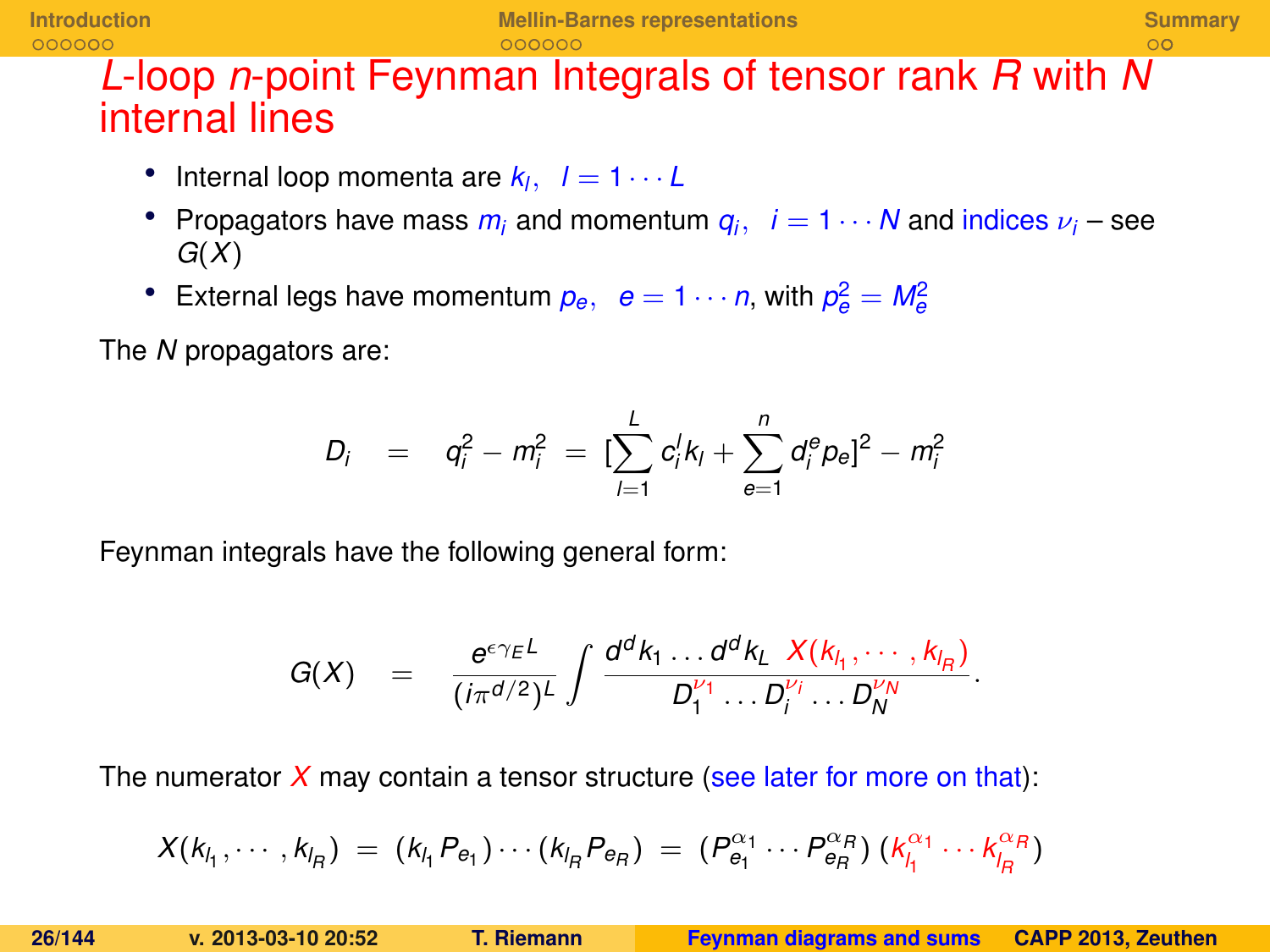# **Tensor integrals**

Tensor integrals appear naturally in Feynman diagrams, due to

- fermion propagators
- non-abelian triple-boson vertices
- $\cdot$  boson propagators in  $R_{\xi}$  gauges and unitary gauge

Example: Fermionic vacuum polarization

$$
\Pi^{\alpha\beta} \sim \frac{1}{(i\pi^{d/2})} \int d^d k \text{Tr} \left[ \frac{[\gamma k + m_1]}{D_1} \gamma^\beta \frac{[\gamma (k + p_1) + m_2]}{D_2} \gamma^\alpha \right] \sim \frac{1}{(i\pi^{d/2})} \int \frac{d^d k}{D_1 D_2} \left[ (m_1 m_2 - k^2 - k p_1) g^{\alpha\beta} + 2k^\alpha k^\beta \right. \\
\left. + k^\alpha p_1^\beta + p_1^\alpha k^\beta \right]
$$
\n(29)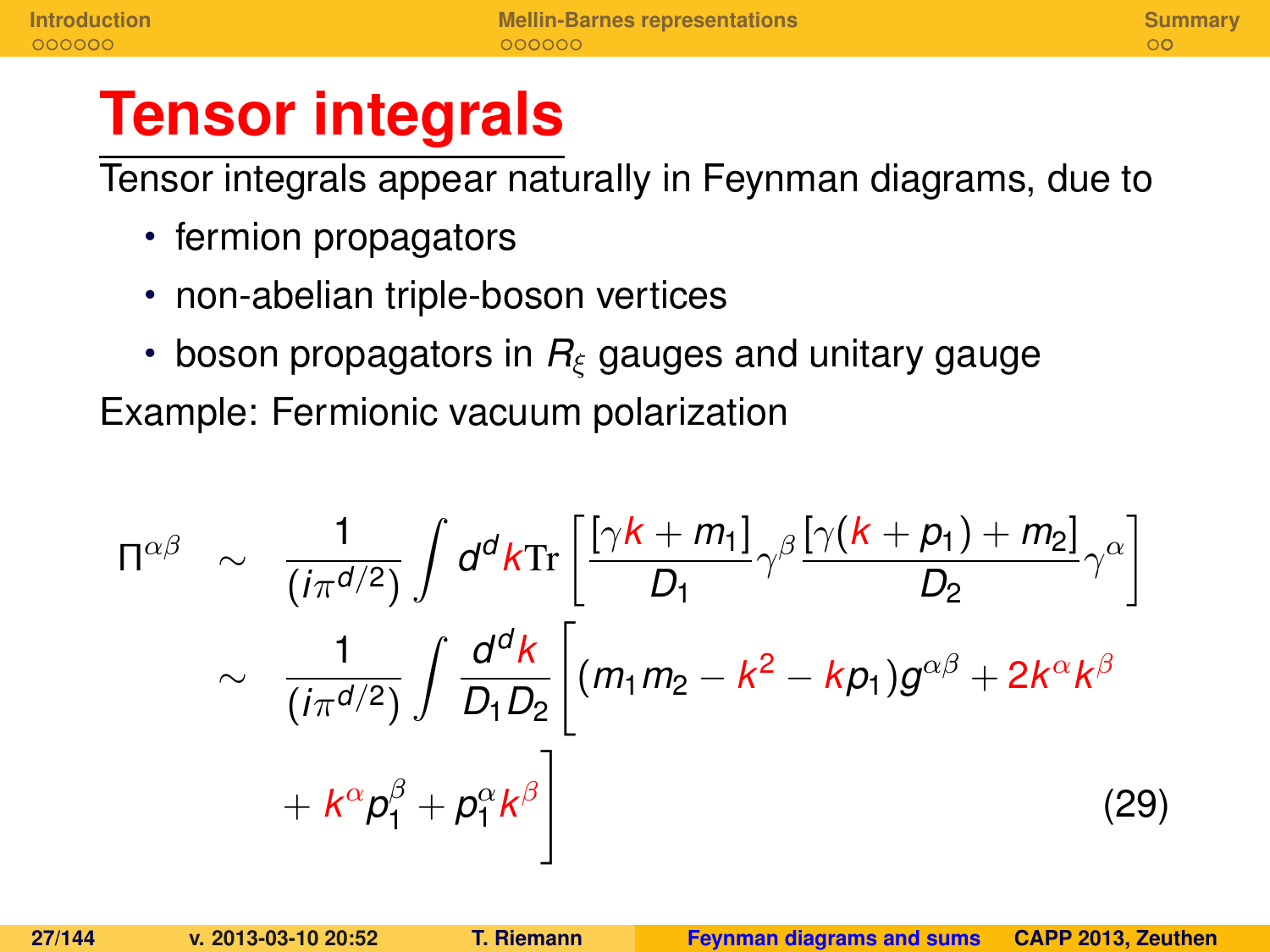So, one needs also efficient ways to evaluate tensor integrals – see later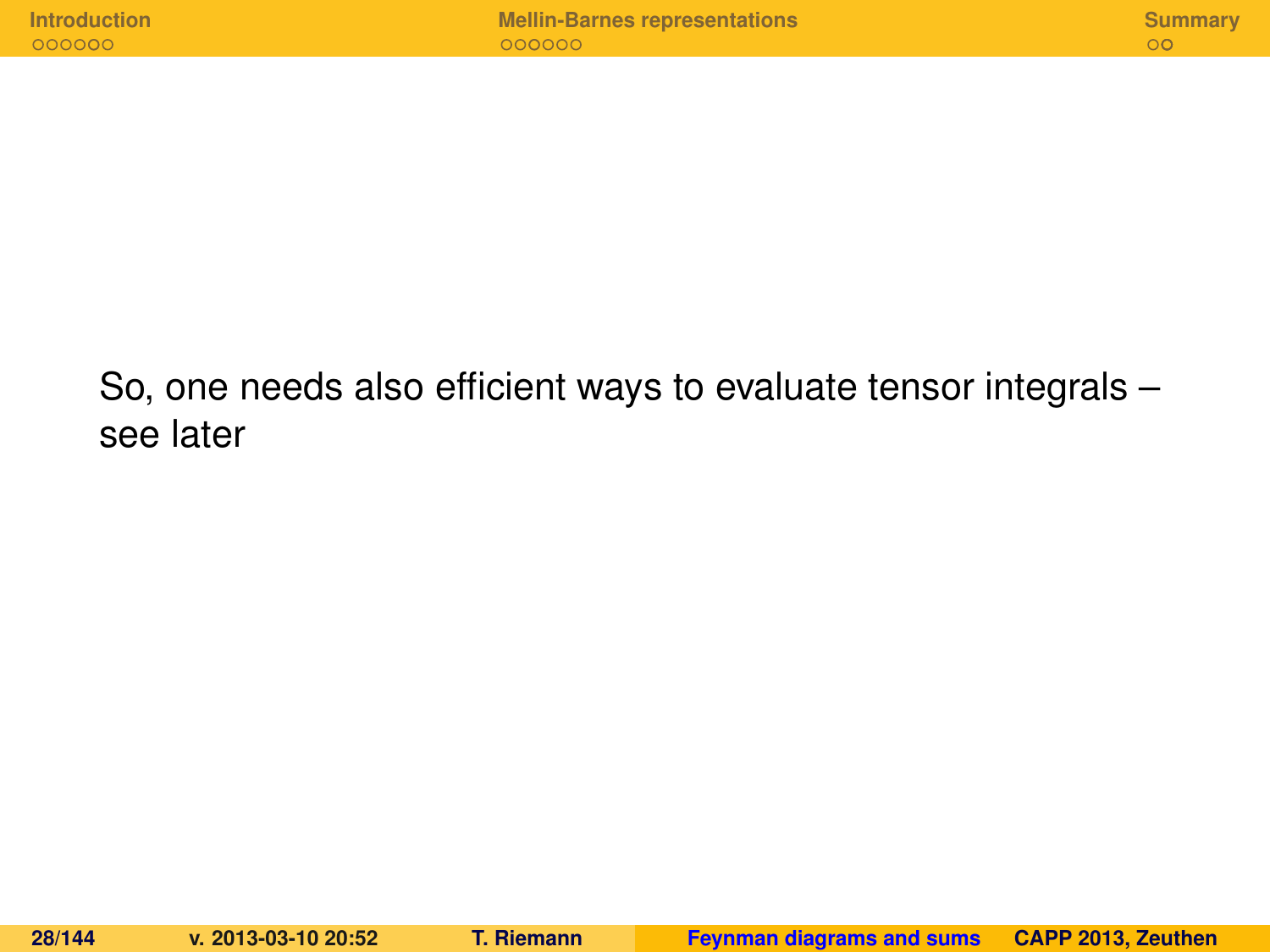$m$ 

**[Introduction](#page-124-0) [Mellin-Barnes representations](#page-131-0) [Summary](#page-138-0)**

# **Simple examples of scalar integrals**

$$
A_0 = \frac{1}{(i\pi^{d/2})}\int \frac{d^dk}{D_1} \longrightarrow UV-divergent : \sim \frac{d^4k}{k^2}
$$



Dependent on conventions, where *k* starts to run in the loop, it is:

$$
D_1 = k^2 - m_1^2
$$
  
\n
$$
D_2 = (k + p_1)^2 - m_2^2
$$
  
\n
$$
D_3 = (k + p_1 + p_2)^2 - m_3^2
$$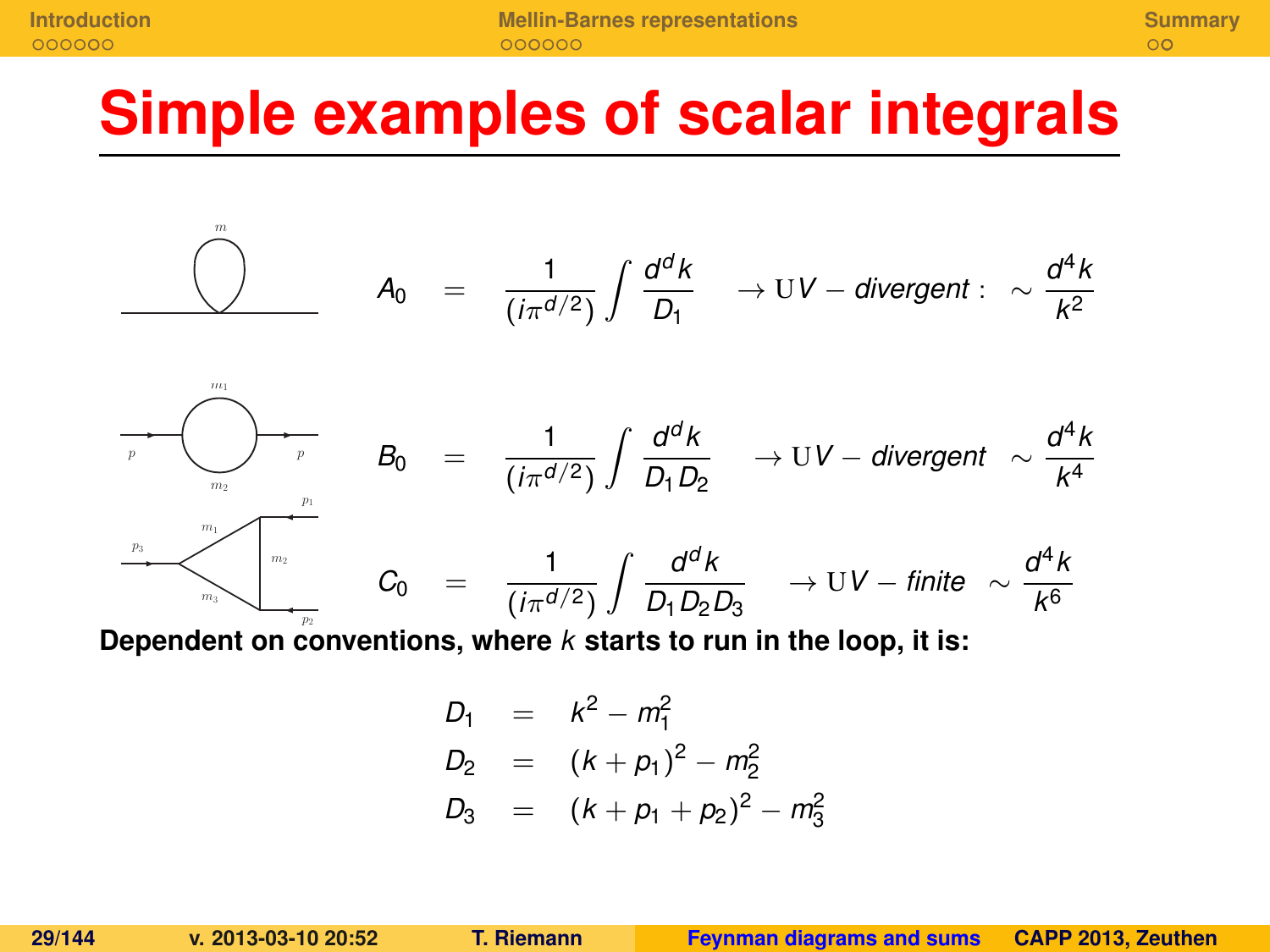### **Evaluate Feynman integrals**

There are two strategies to solve a Feynman integral:

• Reduction

Express the integral with the aid of recurrence relations by other, known integrals.

These are then the Master Integrals.

• Direct evaluation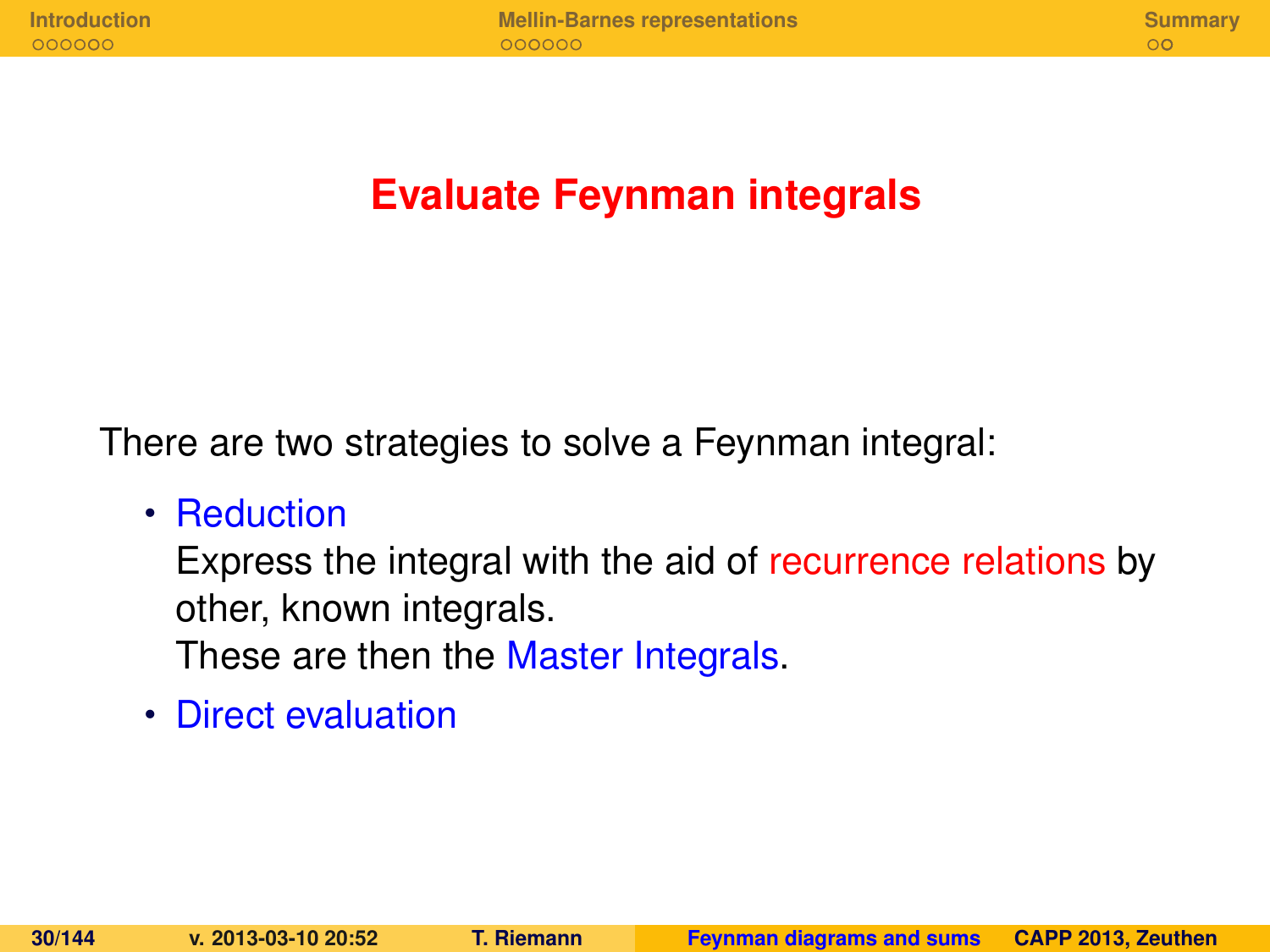### **Introduce Feynman parameters**

$$
\frac{1}{D_1^{\nu_1}D_2^{\nu_2}\dots D_N^{\nu_N}} = \frac{\Gamma(\nu_1 + \dots + \nu_N)}{\Gamma(\nu_1)\dots\Gamma(\nu_N)} \int_0^1 dx_1 \dots \int_0^1 dx_N \frac{x_1^{\nu_1 - 1}\dots x_N^{\nu_N - 1} \delta(1 - x_1 \dots - x_N)}{(x_1 D_1 + \dots + x_N D_N)^{N_\nu}}
$$

with  $N_{\nu} = \nu_1 + \ldots \nu_N$ . The denominator of *G* contains, after introduction of Feynman parameters *x<sup>i</sup>* , the momentum dependent function  $m^2$  with index-exponent  $N_{\nu}$ :

$$
(m^2)^{-(\nu_1+\ldots+\nu_N)} = (x_1D_1+\ldots+x_ND_N)^{-N_{\nu}} = (k_iM_{ij}k_j-2Q_jk_j+J)^{-N_{\nu}}(30)
$$

Here *M* is an (*LxL*)-matrix,  $Q = Q(x_i, p_e)$  an *L*-vector and  $J = J(x_i x_j, m_i^2, p_{e_i} p_{e_i})$ . *M*, *Q*, *J* are linear in *x<sup>i</sup>* . The momentum integration is now simple: Shift the momenta *k* such that  $m^2$  has no linear term in  $\bar{k}$ :

$$
k = \bar{k} + (M^{-1})Q,
$$
  
\n
$$
m^2 = \bar{k}M\bar{k} - QM^{-1}Q + J.
$$
\n(31)

Remember:  $M_{1-loop} = 1$ , in general:

$$
M^{-1} = \frac{1}{(\det M)} \tilde{M}, \qquad (32)
$$

where  $\tilde{M}$  is the transposed matrix to  $M$ . The shift leaves the integral unchanged.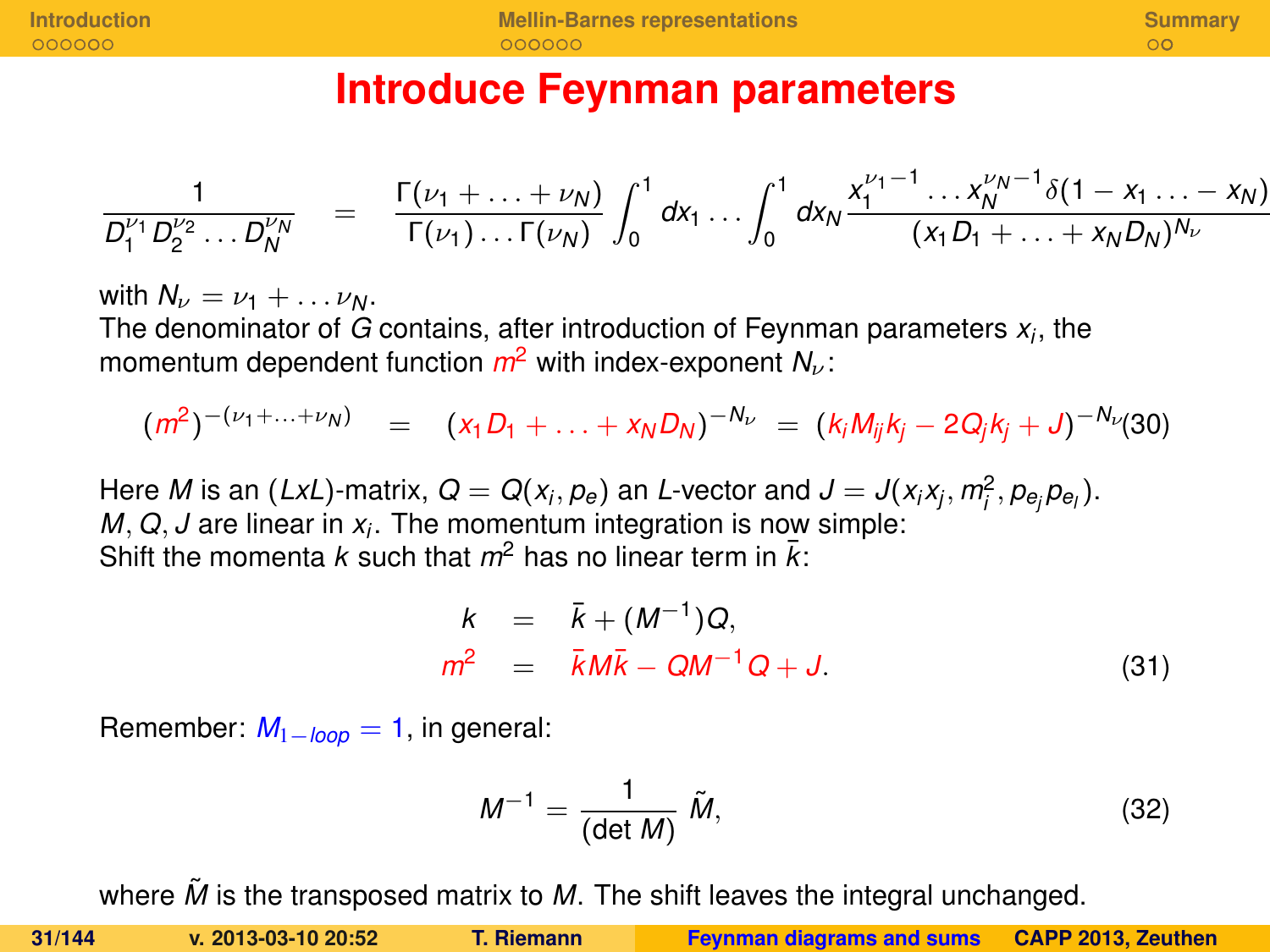The shift leaves the integral unchanged (rename  $\bar{k} \rightarrow k$ ):

$$
G(1) = \int \frac{Dk_1 \dots Dk_L}{(kMk + J - QM^{-1}Q)^{N_{\nu}}}.
$$
 (33)

Go Euclidean: Rotate now the  $k^0 \to i k^0_E$  with  $k^2 \to -k^2_E$  (and again rename  $k^E \to k$ ):

$$
G(1) \to (i)^L \int \frac{Dk_1^E \dots Dk_L^E}{(-k^E M k^E + J - Q M^{-1} Q)^{N_U}} = (-1)^{N_U} (i)^L \int \frac{Dk_1 \dots Dk_L}{[k M k - (J - Q M^{-1} Q)]^{N_U}}.
$$

Call

$$
\mu^2(x) = -(J - QM^{-1}Q) \tag{34}
$$

and get

$$
G(1) = (-1)^{N_{\nu}}(i)^{\nu} \int \frac{Dk_1 \dots Dk_{\nu}}{(\kappa M k + \mu^2)^{N_{\nu}}}.
$$
 (35)

For 1-loop integrals it is  $L = 1$ ,  $M = 1$  - and we will use nearly only those - we are ready to do the *k*-integration.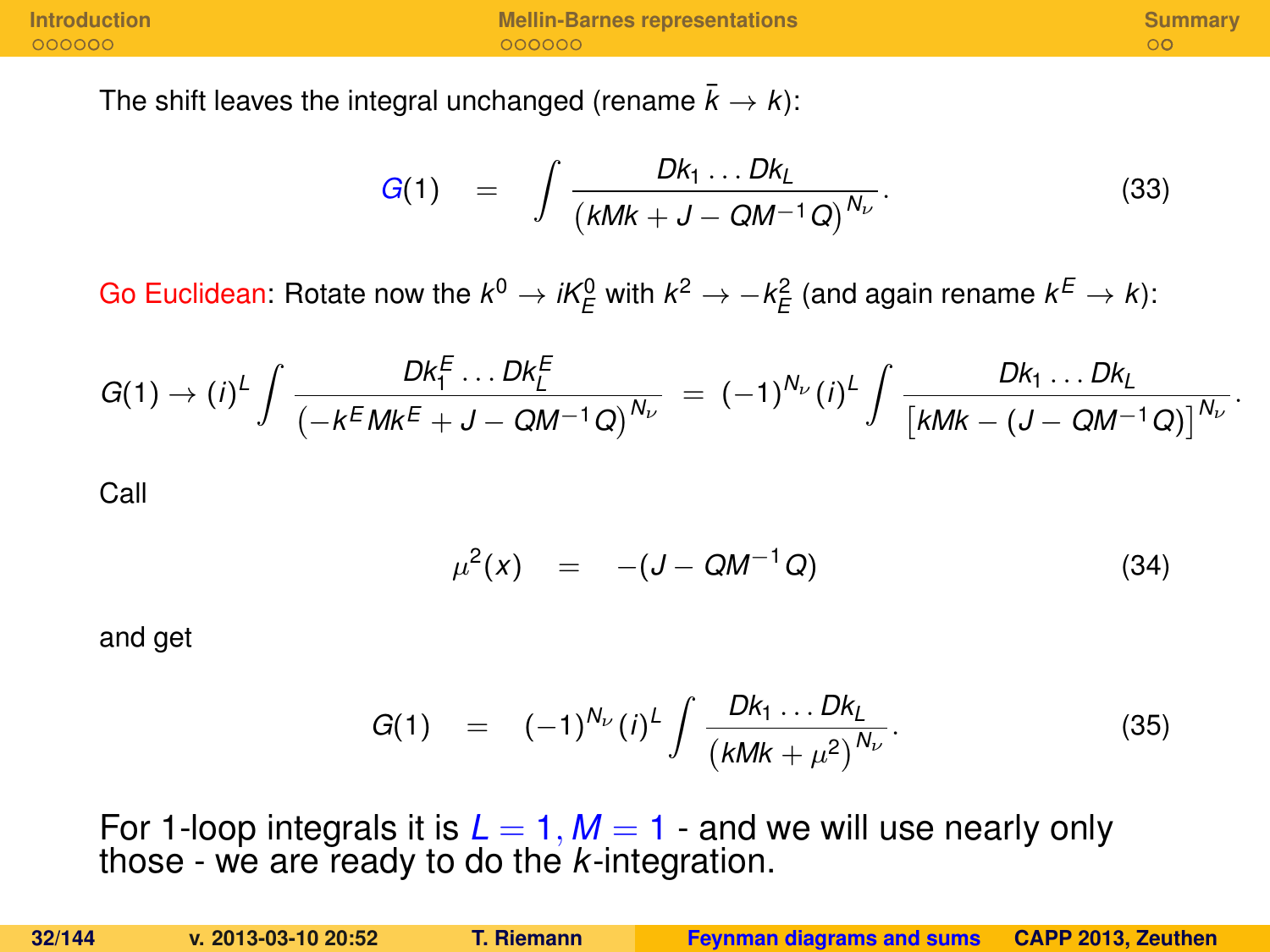### **Additional step for** *L***-loop integrals**

For L-loops go on and now diagonalize the matrix *M* by a rotation:

$$
k \rightarrow k'(x) = V(x) k,
$$
  
\n
$$
kMk = k'M_{diag}k'
$$
  
\n
$$
\rightarrow \sum \alpha_i(x)k_i^2(x),
$$
  
\n
$$
M_{diag}(x) = (V^{-1})^+ MV^{-1} = (\alpha_1, ..., \alpha_L).
$$

This leaves both the integration measure and the integral invariant:

$$
G(1) = (-1)^{N_{\nu}}(i)^{\nu} \int \frac{Dk_1 \dots Dk_{\nu}}{\left(\sum_i \alpha_i k_i^2 + \mu^2\right)^{N_{\nu}}}.
$$
 (36)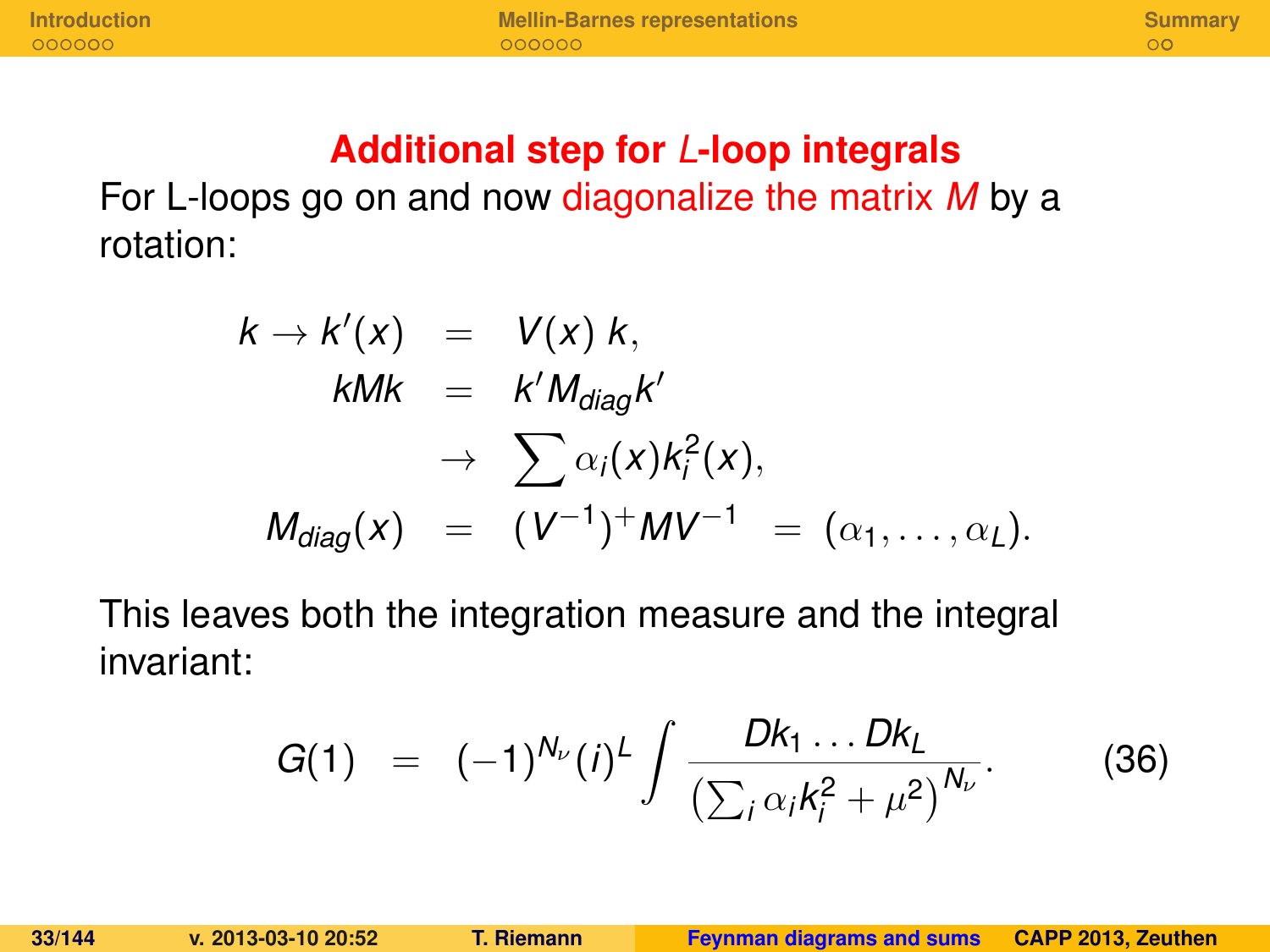Rescale now the *k<sup>i</sup>* ,

$$
\bar{k}_i = \sqrt{\alpha_i} k_i, \qquad (37)
$$

with

$$
d^{d}k_{i} = (\alpha_{i})^{-d/2}d^{d}\bar{k}_{i},
$$
\n(38)\n
$$
\prod_{i=1}^{L} \alpha_{i} = \det M,
$$
\n(39)

and get the Euclidean integral to be calculated (and rename  $\bar{k} \rightarrow k$ :

$$
G(1) = (-1)^{N_{\nu}}(i)^{L} (\det M)^{-d/2} \int \frac{Dk_1 \dots Dk_L}{(k_1^2 + \dots + k_L^2 + \mu^2)^{N_{\nu}}}.
$$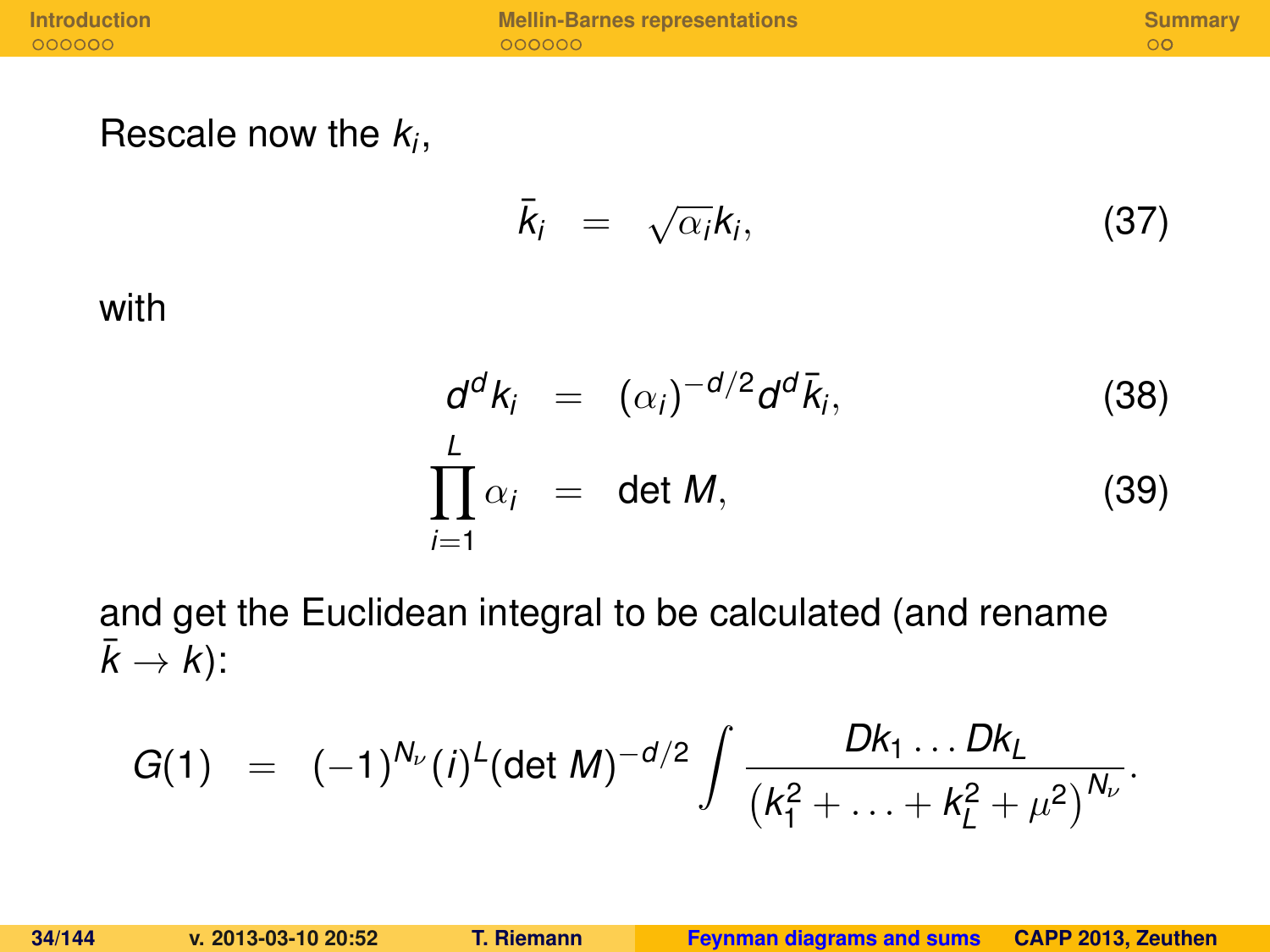**[Introduction](#page-124-0) [Mellin-Barnes representations](#page-131-0) [Summary](#page-138-0)**

Use now (remembering that  $Dk = d/k/(i\pi^{d/2}))$ :

$$
i^{L} \int \frac{Dk_{1} \dots Dk_{L}}{\left(k_{1}^{2} + \dots + k_{L}^{2} + \mu^{2}\right)^{N_{\nu}}} = \frac{\Gamma\left(N_{\nu} - \frac{d}{2}L\right)}{\Gamma\left(N_{\nu}\right)} \frac{1}{\left(\mu^{2}\right)^{N_{\nu} - dL/2}}, \qquad (40)
$$

$$
i^{L} \int \frac{Dk_{1} \dots Dk_{L} k_{1}^{2}}{\left(k_{1}^{2} + \dots + k_{L}^{2} + \mu^{2}\right)^{N_{\nu}}} = \frac{d}{2} \frac{\Gamma\left(N_{\nu} - \frac{d}{2}L - 1\right)}{\Gamma\left(N_{\nu}\right)} \frac{1}{\left(\mu^{2}\right)^{N_{\nu} - dL/2 - 1}}.
$$

These formulae follow for  $L = 1$  immediately from any textbook. See 'Mathematical Interlude'.

For *L*  $>$  1, get it iteratively, with setting  $(k_1^2 + k_2^2 + m^2)^N = (k_1^2 + M^2)^N$ ,  $M^2 = k_2^2 + m^2$ , etc.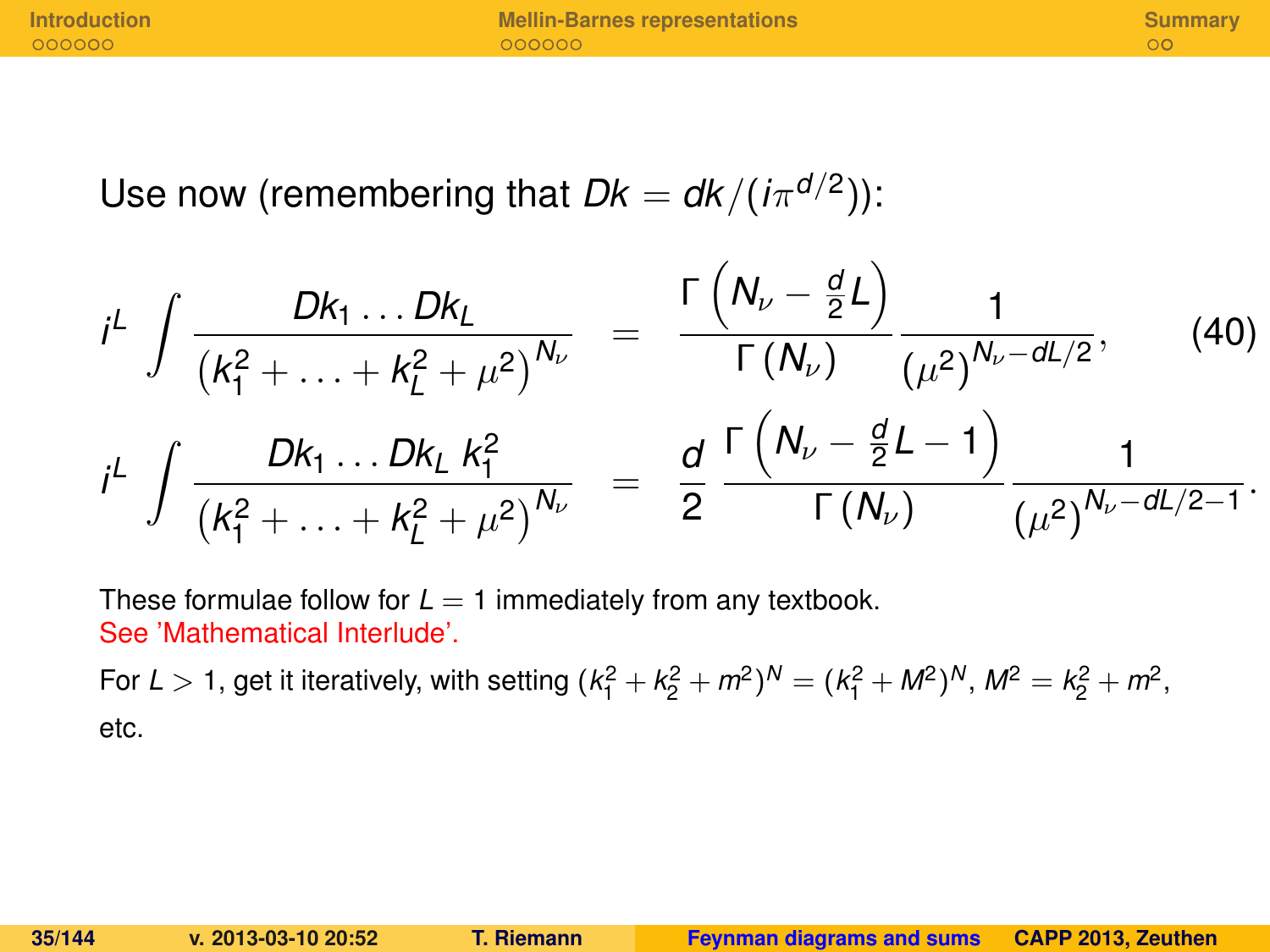### **Mathematical interlude:** *d***-dimensional integrals (I)**

After the Wick rotation, the integrand of the momentum integration is positive definite.

Further it is independent of the angular variables.

The integral is understood as symmetric limit the infinity boundaries.

$$
\int d^d k \, k_\mu \, F(k^2) = 0
$$
  

$$
\int d^d k \, F(k+C) = \int d^d k \, F(k).
$$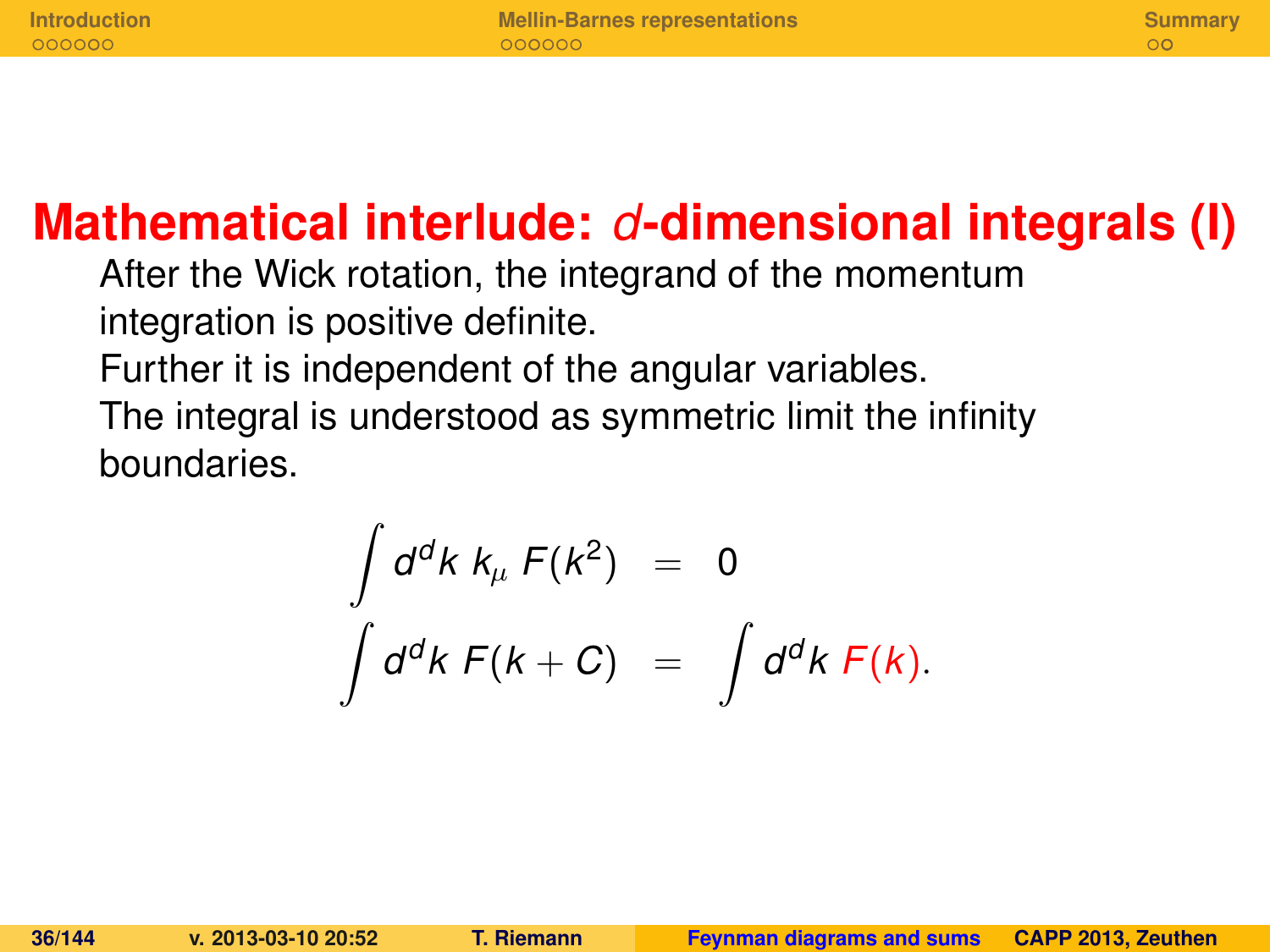Introduce *d*-dim. spherical coordinates. The vector *k* has d components:

$$
k_d = r \cos \theta_d \equiv \rho_d \cos \theta_a
$$
  

$$
k_{d-1} = \rho_{d-1} \cos \theta_{d-1}
$$

$$
k_3 = \rho_3 \cos \theta_3
$$
  
\n
$$
k_2 = \rho_2 \sin \phi
$$
  
\n
$$
k_1 = \rho_2 \cos \phi
$$
  
\n
$$
\rho_{d-1} = \rho_d \sin \theta_d
$$

. . .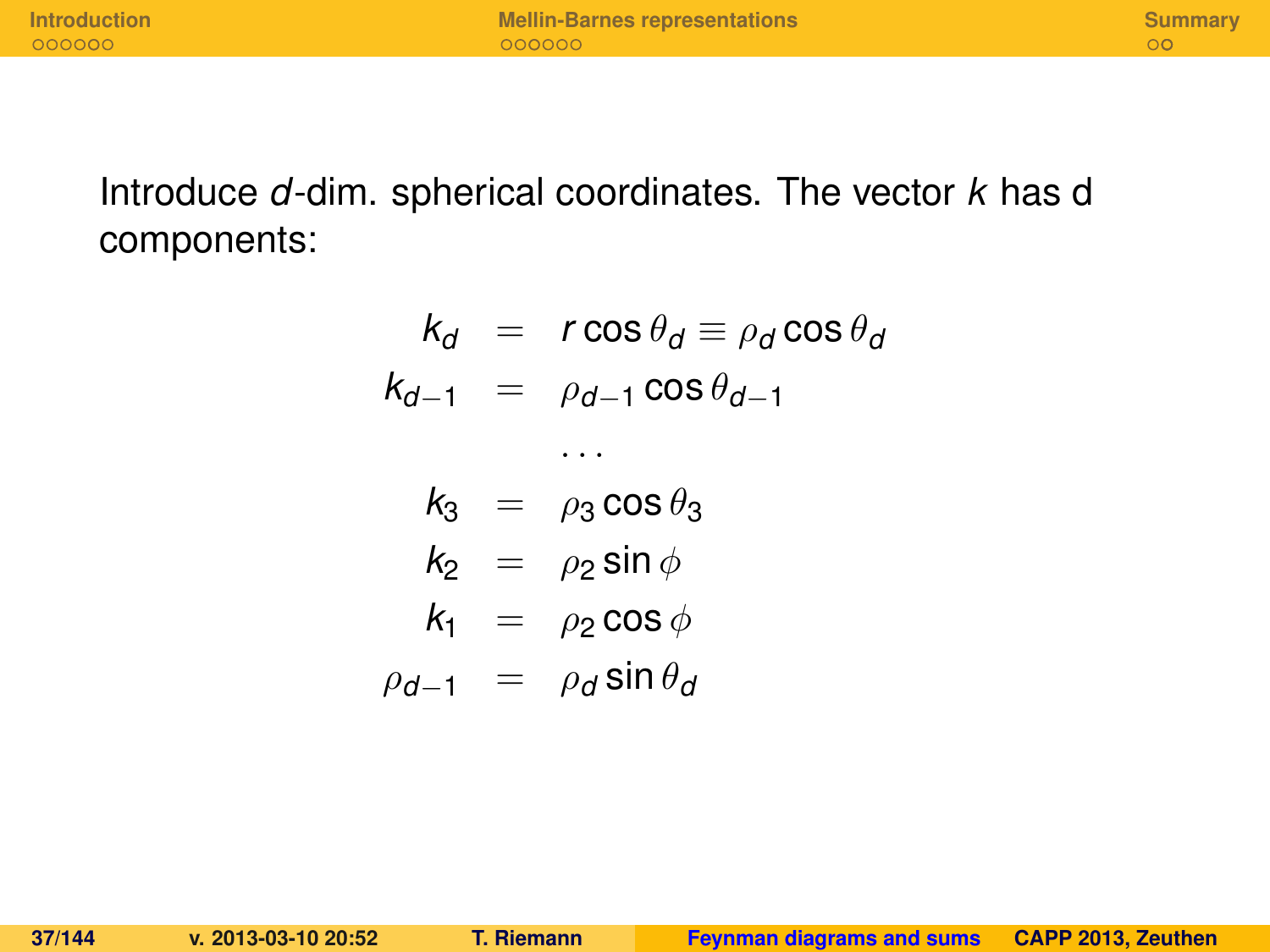**[Introduction](#page-124-0) <b>[Mellin-Barnes representations](#page-131-0) [Summary](#page-138-0)**<br> **Alternative Cooperations COOPER COOPER COOPER COOPER COOPER COOPER COOPER COOPER COOPER COOPER** 

#### **Mathematical interlude (II)**

The above is the direct generalization of the 3- or 4-dimensional phase space parametrization. With these variables, the integral over the complete *d*-dimensional phase space gets the following form:

$$
\int_{-\infty}^{\infty} d^d k \, F(k) = \lim_{R \to \infty} \int_{0}^{R} dr r^{d-1} \int_{0}^{\pi} d\theta_{d-1} \sin^{d-2} \theta_{d-1}
$$

$$
\int_{0}^{\pi} d\theta_{d-2} \sin^{d-3} \theta_{d-2} \dots \int_{0}^{2\pi} d\theta_{1} F(k)
$$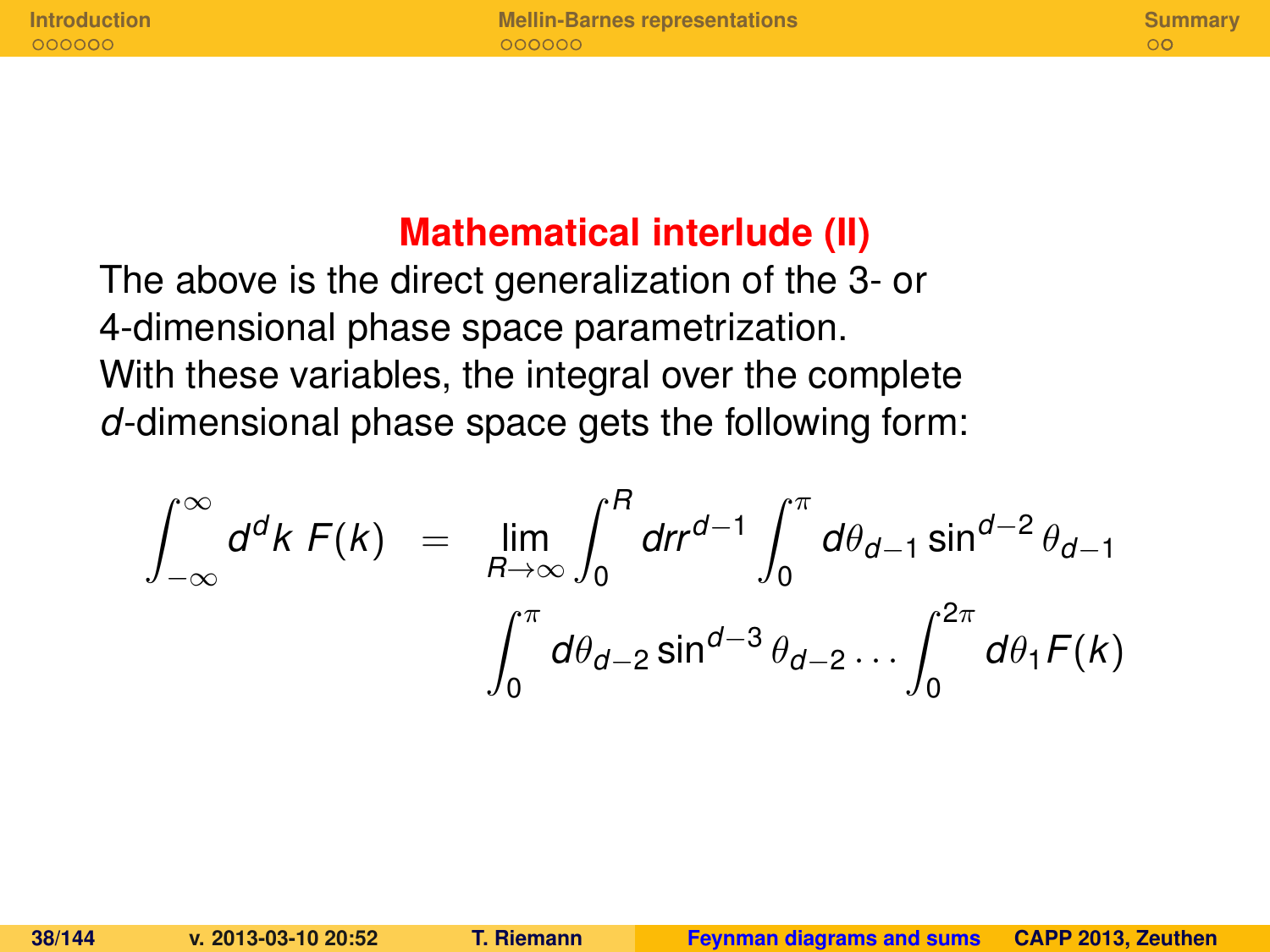### The integrations met in the loop calculations may be performed using the following two integrals:

$$
\int_0^{\pi} d\theta \sin^m \theta = \sqrt{\pi} \frac{\Gamma\left[\frac{1}{2}(m+1)\right]}{\Gamma\left[\frac{1}{2}(m+2)\right]},\tag{41}
$$
\n
$$
\int_0^{\infty} dr \frac{r^{\beta}}{(r^2 + M^2)^{\alpha}} = \frac{1}{2} \frac{\Gamma\left(\frac{\beta+1}{2}\right) \Gamma\left(\alpha - \frac{\beta+1}{2}\right)}{\Gamma(\alpha)} \frac{1}{(M^2)^{\alpha - (\beta+1)/2}}.
$$

In general, the angular integrations are influenced by the integrand too. (Remember phase space integrals of bremsstrahlung!)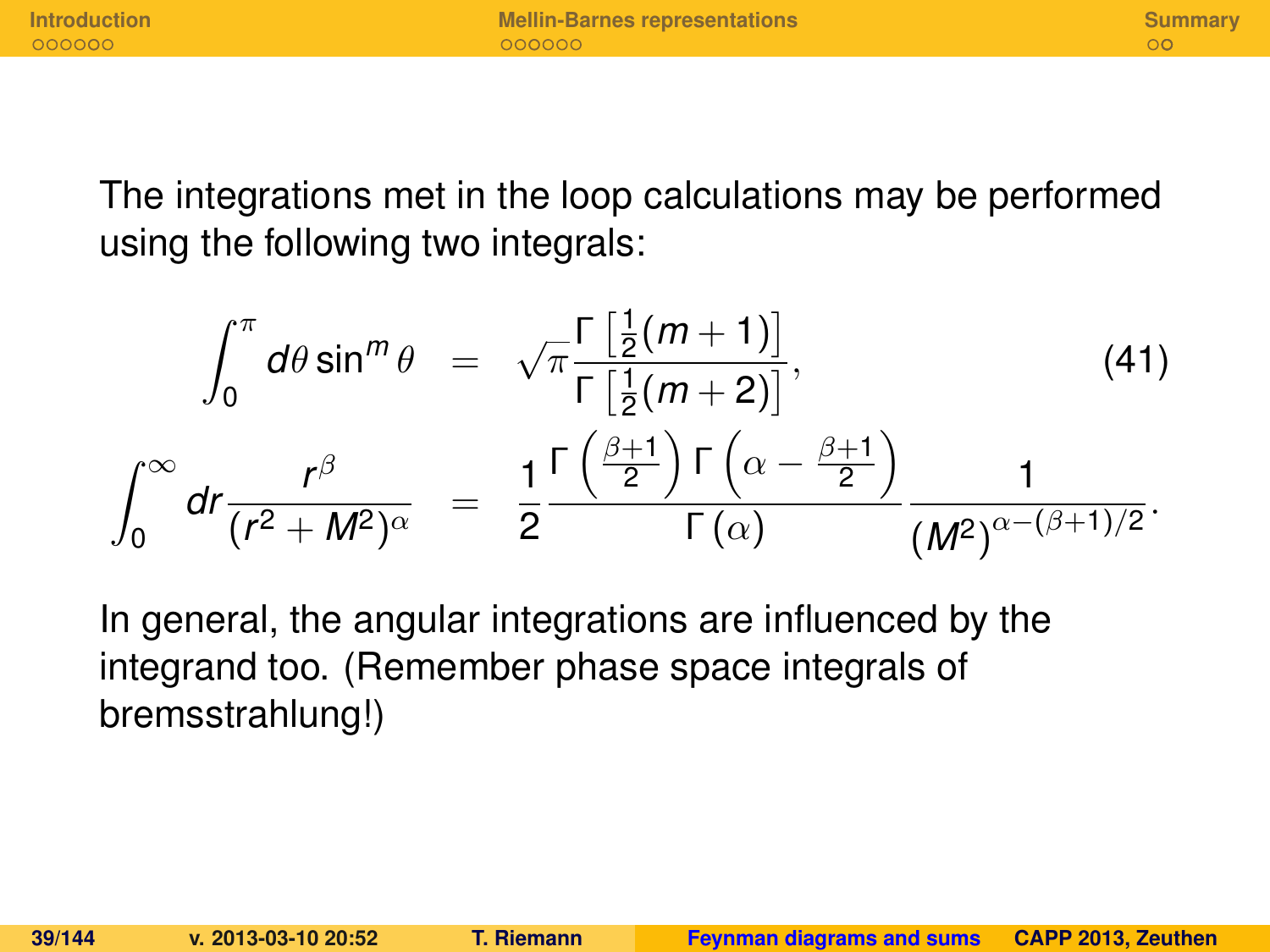**[Introduction](#page-124-0) <b>[Mellin-Barnes representations](#page-131-0) [Summary](#page-138-0)**<br> **Alternative Cooperations COOPER COOPER COOPER COOPER COOPER COOPER COOPER COOPER COOPER COOPER** 

### **Mathematical interlude (III)**

If  $F(k) \rightarrow F(r)$ ,  $r = |k|$ , the angular integrations yield the surface of the *d*-dimensional sphere with radius *r*:

$$
\omega_d(r) = \frac{2\pi^{d/2}}{\Gamma\left[\frac{d}{2}\right]}r^{d-1}.\tag{42}
$$

The remaining integration, over *r*, yields for  $F(r) = 1$  the volume of the sphere with radius *R*:

$$
V_d(R) = \frac{\pi^{d/2}}{\Gamma\left[1 + \frac{d}{2}\right]}R^d, \tag{43}
$$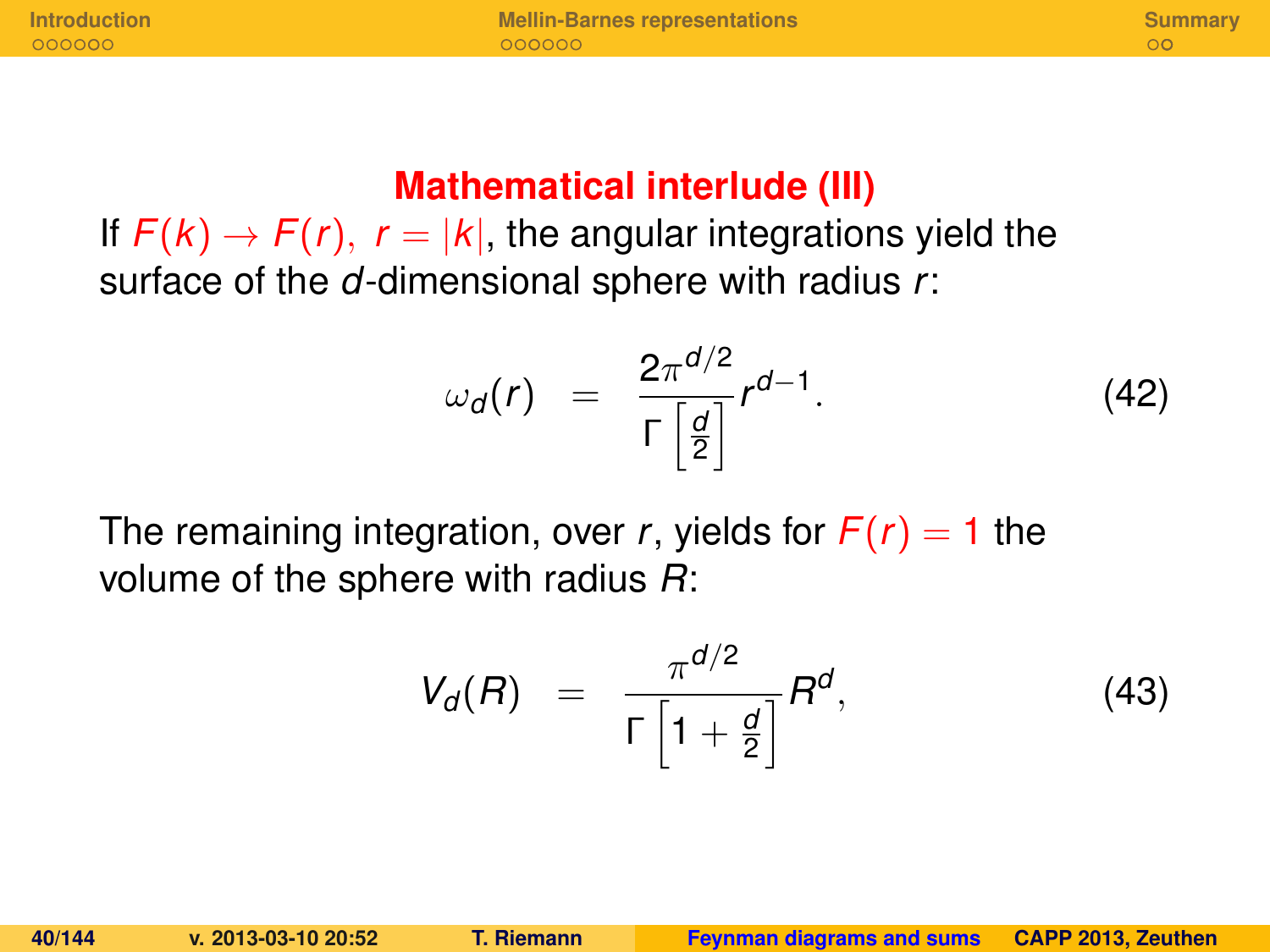$$
G(1) = \int d^d k \frac{1}{\left(k^2 + M^2\right)^{N_\nu}}
$$

$$
= \int_0^\infty dr \frac{\omega_d(r)}{\left(r^2 + M^2\right)^{N_\nu}}
$$

and we get immediately, with  $M^2 \equiv M^2(x_1, x_2, \ldots)$ :

$$
G(1) = \left[ \frac{i \pi^{d/2} \Gamma(N_{\nu} - d/2)}{\Gamma(N_{\nu})} \frac{1}{(M^{2})^{N_{\nu} - d/2}} \right].
$$
 (44)

**41/144 v. 2013-03-10 20:52 T. Riemann [Feynman diagrams and sums](#page-0-0) CAPP 2013, Zeuthen**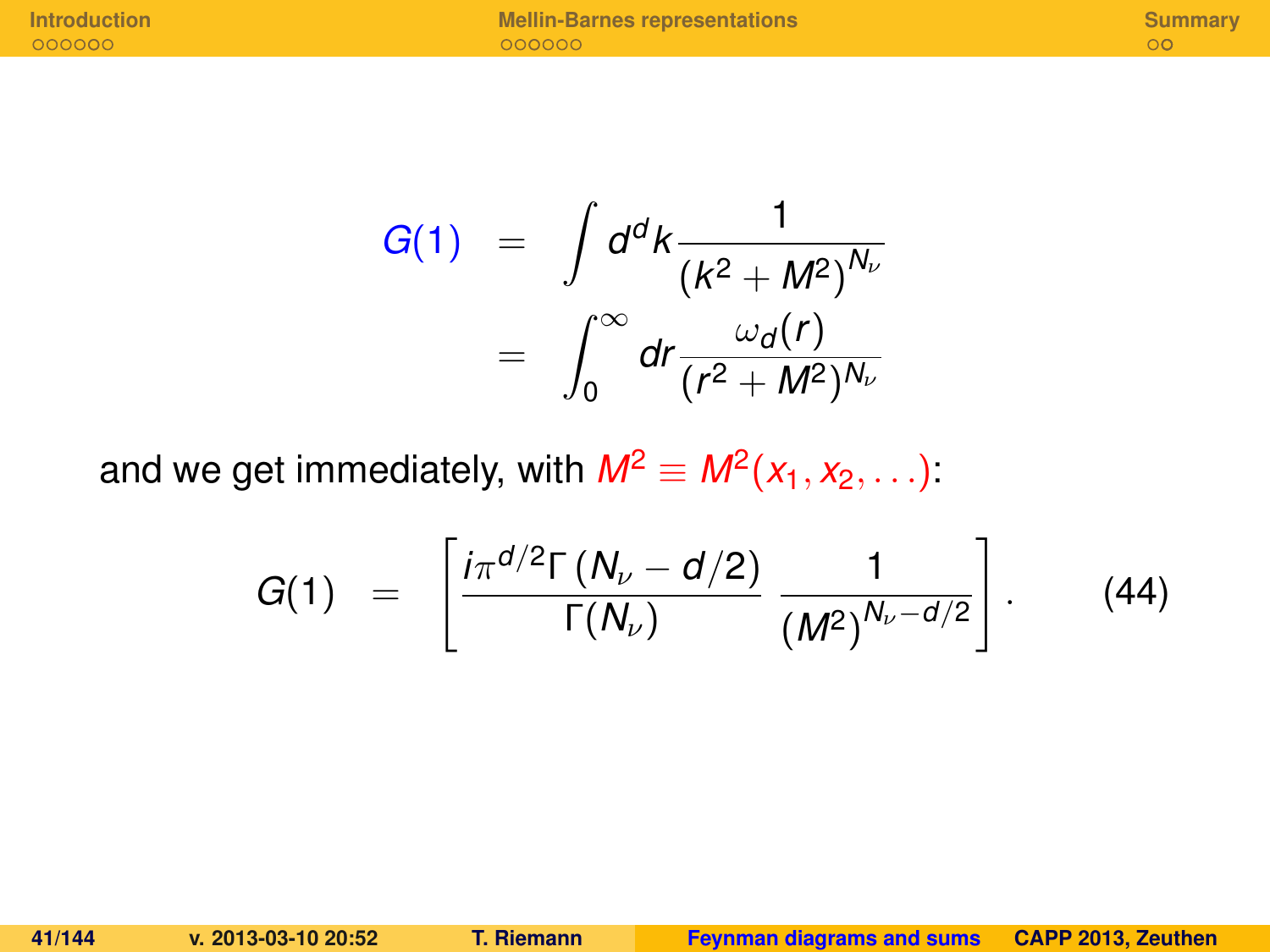**[Introduction](#page-124-0) [Mellin-Barnes representations](#page-131-0) [Summary](#page-138-0)**

Finally, one gets for scalar integrals:

$$
G(1) = (-1)^{N_{\nu}} \frac{\Gamma\left(N_{\nu} - \frac{d}{2}L\right)}{\Gamma(\nu_1) \dots \Gamma(\nu_N)} \int_0^1 \prod_{j=1}^N dx_j \; x_j^{\nu_j - 1} \delta\left(1 - \sum_{i=1}^N x_i\right) \frac{(\det M)^{-d/2}}{(\mu^2)^{N_{\nu} - dL/2}},
$$

or

$$
G(1) = (-1)^{N_{\nu}} \frac{\Gamma\left(N_{\nu} - \frac{d}{2}L\right)}{\Gamma(\nu_1) \dots \Gamma(\nu_N)} \int_0^1 \prod_{j=1}^N dx_j \, x_j^{\nu_j - 1} \delta\left(1 - \sum_{i=1}^N x_i\right) \, \frac{U(x)^{N_{\nu} - d(L+1)/2}}{F(x)^{N_{\nu} - dL/2}}
$$

with

$$
U(x) = (\det M) (\rightarrow 1 \text{ for } L = 1)
$$
\n(45)

$$
F(x) = (\det M) \mu^{2} = -(\det M) J + Q \tilde{M} Q (\rightarrow -J + Q^{2} \text{ for } L = 1) \quad (46)
$$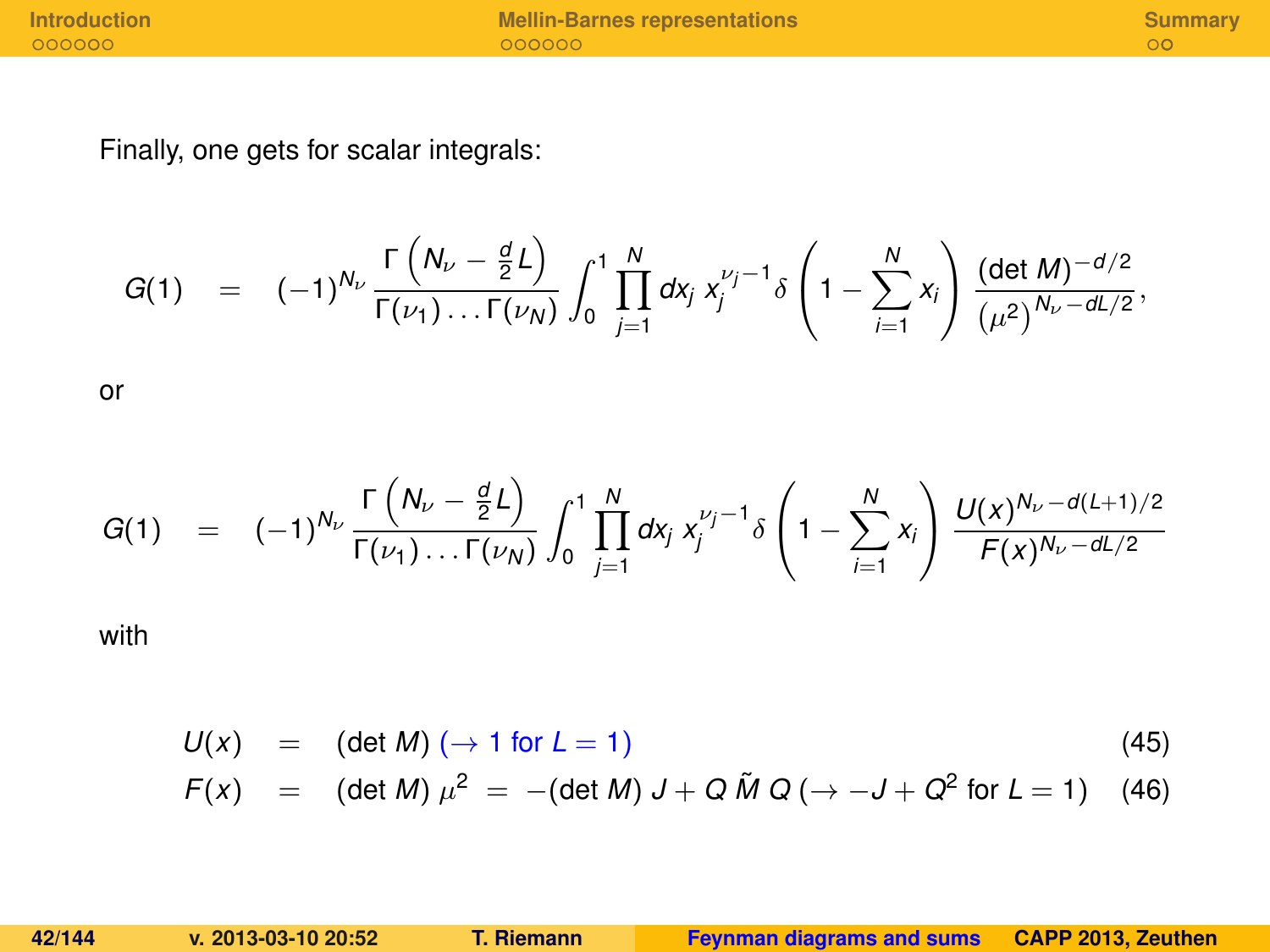Trick for one-loop functions:

$$
U = \det M = 1 = \sum x_i \tag{47}
$$

and so  $U$  'disappears' and the construct  $\mathit{F}_{1}(x)$  is bilinear in  $x_{i}x_{j}$ :

$$
F_1(x) = -J(\sum x_i) + Q^2 = \sum A_{ij}x_ix_j.
$$
 (48)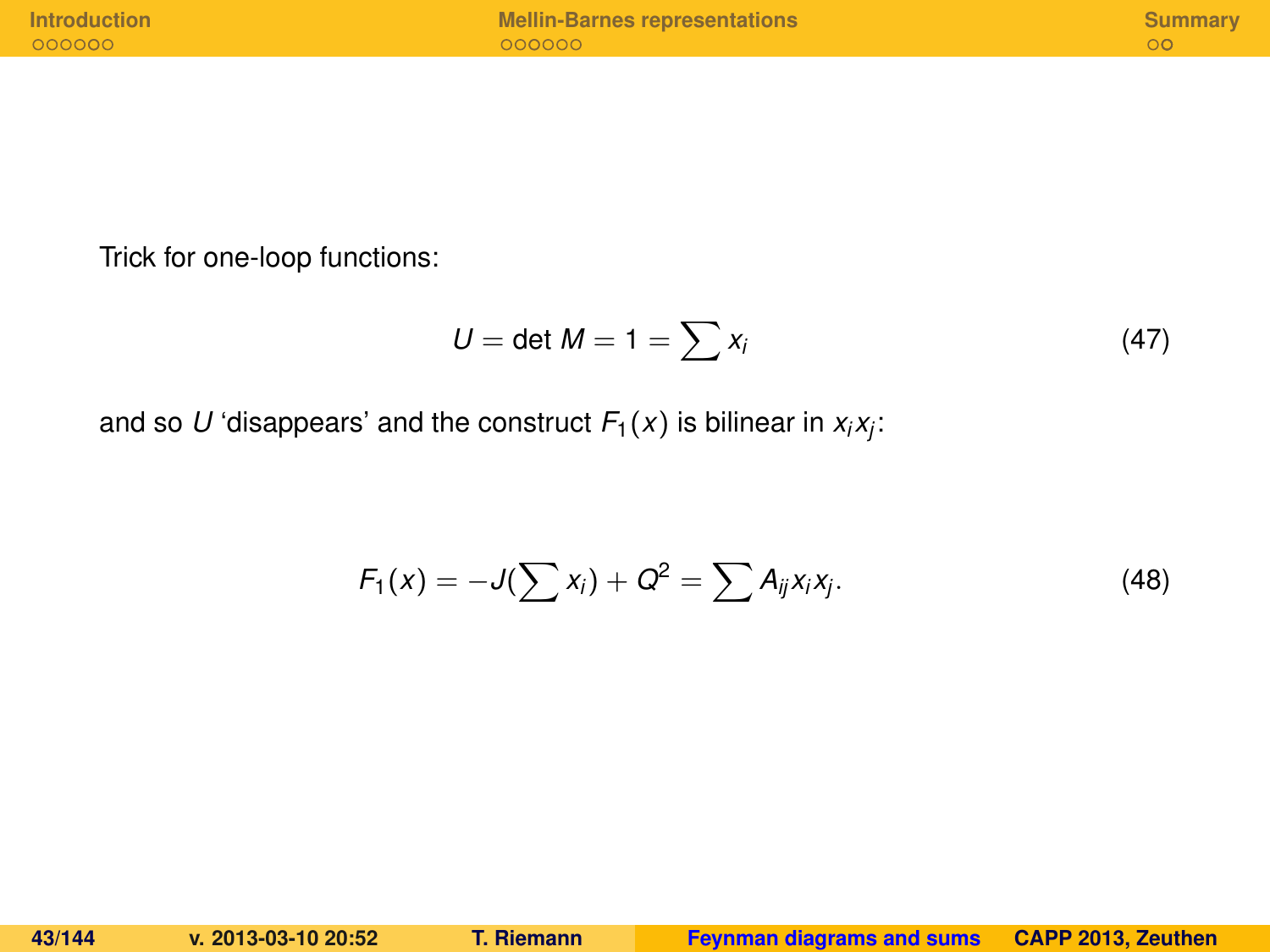The vector integral differs by some numerator  $k_i p_e$  and thus there is a single shift in the integrand

 $k \rightarrow \overline{k} + U(x)^{-1} \tilde{M}Q$ the  $\int d^d\vec{k} \; \vec{k}/(\bar{k}^2 + \mu^2) \rightarrow 0$ , and no further changes:

$$
G(k_{1\alpha}) = (-1)^{N_{1\alpha}} \frac{\Gamma(N_{1\alpha} - \frac{d}{2}L)}{\Gamma(\nu_1) \dots \Gamma(\nu_N)} \int_0^1 \prod_{j=1}^N dx_j x_j^{\nu_j - 1} \delta[1 - \sum_{i=1}^N x_i] \frac{U(x)^{N_{1\alpha} - d(L+1)/2 - 1}}{F(x)^{N_{1\alpha} - dL/2}} \\ \left[ \sum_j \tilde{M}_{1\alpha} Q_j \right]_0^N,
$$

Here also a tensor integral:

$$
G(k_{1\alpha}k_{2\beta}) = (-1)^{N_{\nu}} \frac{\Gamma(N_{\nu} - \frac{d}{2}L)}{\Gamma(\nu_{1}) \dots \Gamma(\nu_{N})} \int_{0}^{1} \prod_{j=1}^{N} dx_{j} x_{j}^{\nu_{j}-1} \delta\left(1 - \sum_{i=1}^{N} x_{i}\right) \frac{U(x)^{N_{\nu}-2-d(L+1)/2}}{F(x)^{N_{\nu}-dL/2}} \\ \times \sum_{i} \left[ [\tilde{M}_{1i}Q_{i}]_{\alpha} [\tilde{M}_{2i}Q_{i}]_{\beta} - \frac{\Gamma(N_{\nu} - \frac{d}{2}L - 1)}{\Gamma(N_{\nu} - \frac{d}{2}L)} \frac{g_{\alpha\beta}}{2} U(x)F(x) \frac{(V_{1i}^{-1})^{+}(V_{2i}^{-1})}{\alpha_{i}} \right]
$$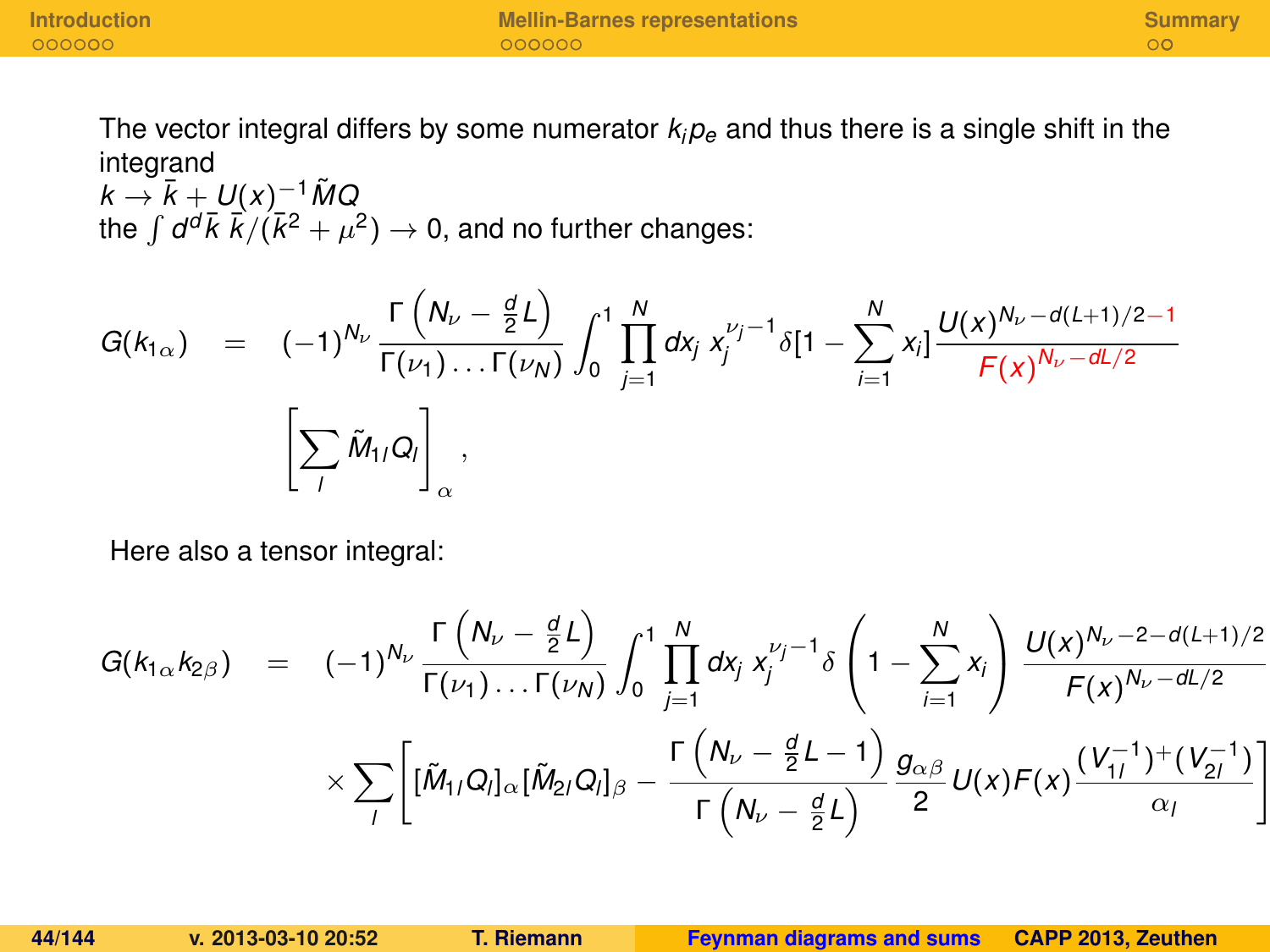The 1-loop case will be used in the following *L* times for a sequential treatment of an *L*-loop integral (remember  $\sum x_j D_j = k^2 - 2Qk + J$  and  $F(x) = Q^2 - J$ ):

$$
G([1, k p_e]) = (-1)^{N_{\nu}} \frac{\Gamma\left(N_{\nu} - \frac{d}{2}\right)}{\Gamma(\nu_1) \dots \Gamma(\nu_N)} \int_0^1 \prod_{j=1}^N dx_j \; x_j^{\nu_j - 1} \delta\left(1 - \sum_{i=1}^N x_i\right) \frac{[1, Q p_e]}{F(x)^{N_{\nu} - d/2}} \tag{49}
$$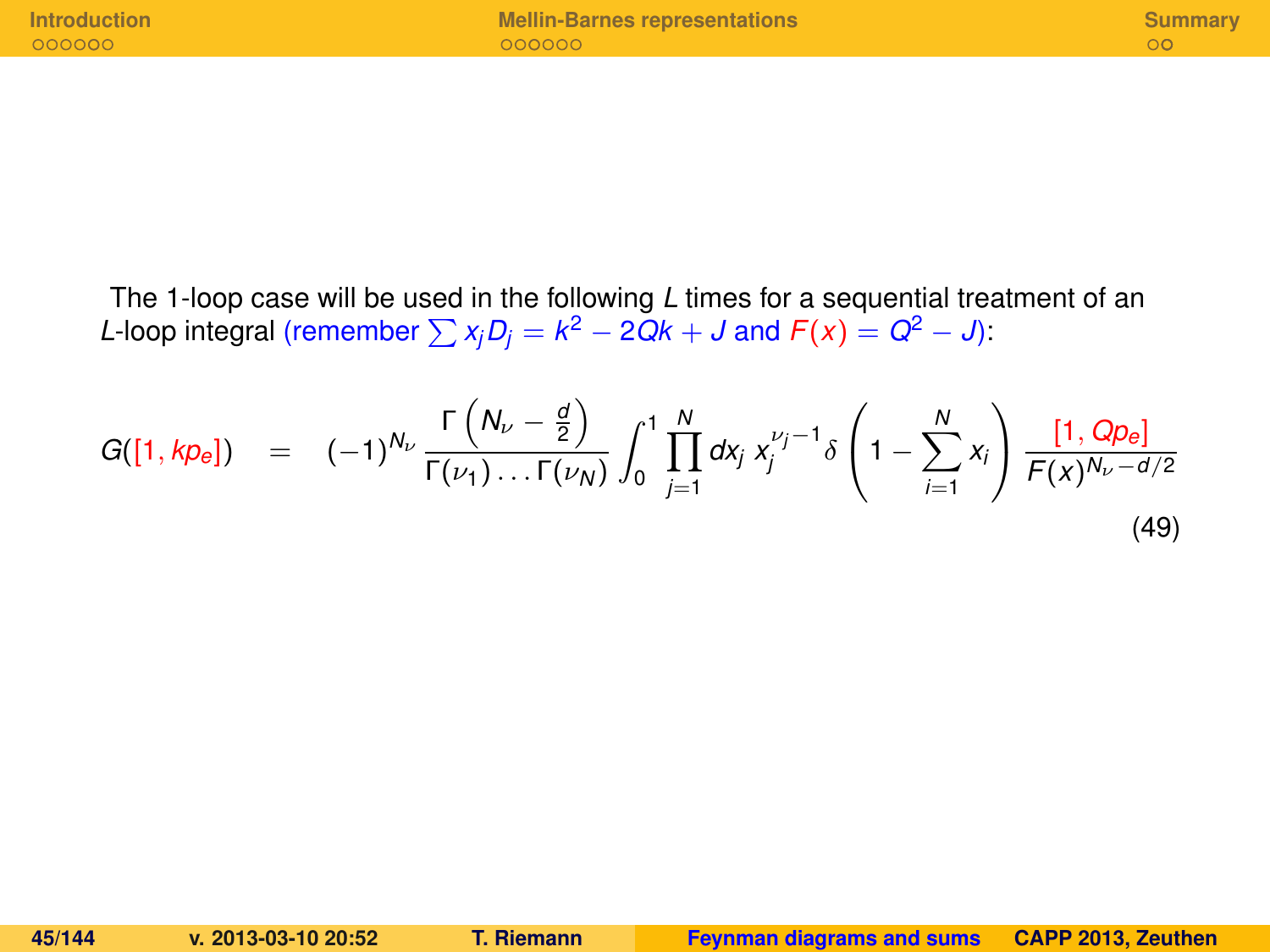#### **Examples for one-loop** *F***-polynomials** One-loop vertex:

$$
F(t, m2) = m2(x1 + x2)2 + [-t]x1x2
$$

one-loop box:

$$
F(s, t, m^2) = m^2(x_1 + x_2)^2 + [-t]x_1x_2 + [-s]x_3x_4
$$

one-loop pentagon:

 $F(s, t, t', v_1, v_2, m^2) = m^2(x_1 + x_3 + x_4)^2 + [-t]x_1x_3 + [-t']x_1x_4 + [-s]x_2x_5 + [-v_1]x_3x_5 + [-t']x_1x_4 + [-s]x_2x_5 + [-s_1]x_3x_5 + [-s_1]x_4x_5 + [-s_1]x_4x_5 + [-s_1]x_4x_5 + [-s_1]x_4x_5 + [-s_1]x_4x_5 + [-s_1]x_4x_5 + [-s_1]x_4x_5 + [-s_1]x_4x_5 + [-s_1]x_4x_5 + [-$ 

2-loop example: B7l4m2 = B2 (page 8), has a box-type sub-loop with 2 off-shell legs: page):

$$
F^{-(a_{4567}-d/2)} = \left\{ m^2(x_5+x_6)^2 + [-t]x_4x_7 + [-s]x_5x_6
$$
  
 
$$
+(m^2 - Q_1^2)x_7(x_4 + 2x_5 + x_6) + (m^2 - Q_2^2)x_7x_5 \right\}^{-(a_{4567}-d/2)}
$$

2-loop: B5l2m2, sub-loop with 2 off-shell legs (diagram see p[.7\)](#page-8-0):

$$
F_{2lines}(k_1^2, m^2) = m^2(x_3)^2 + [-k_1^2 + m^2]x_1x_3
$$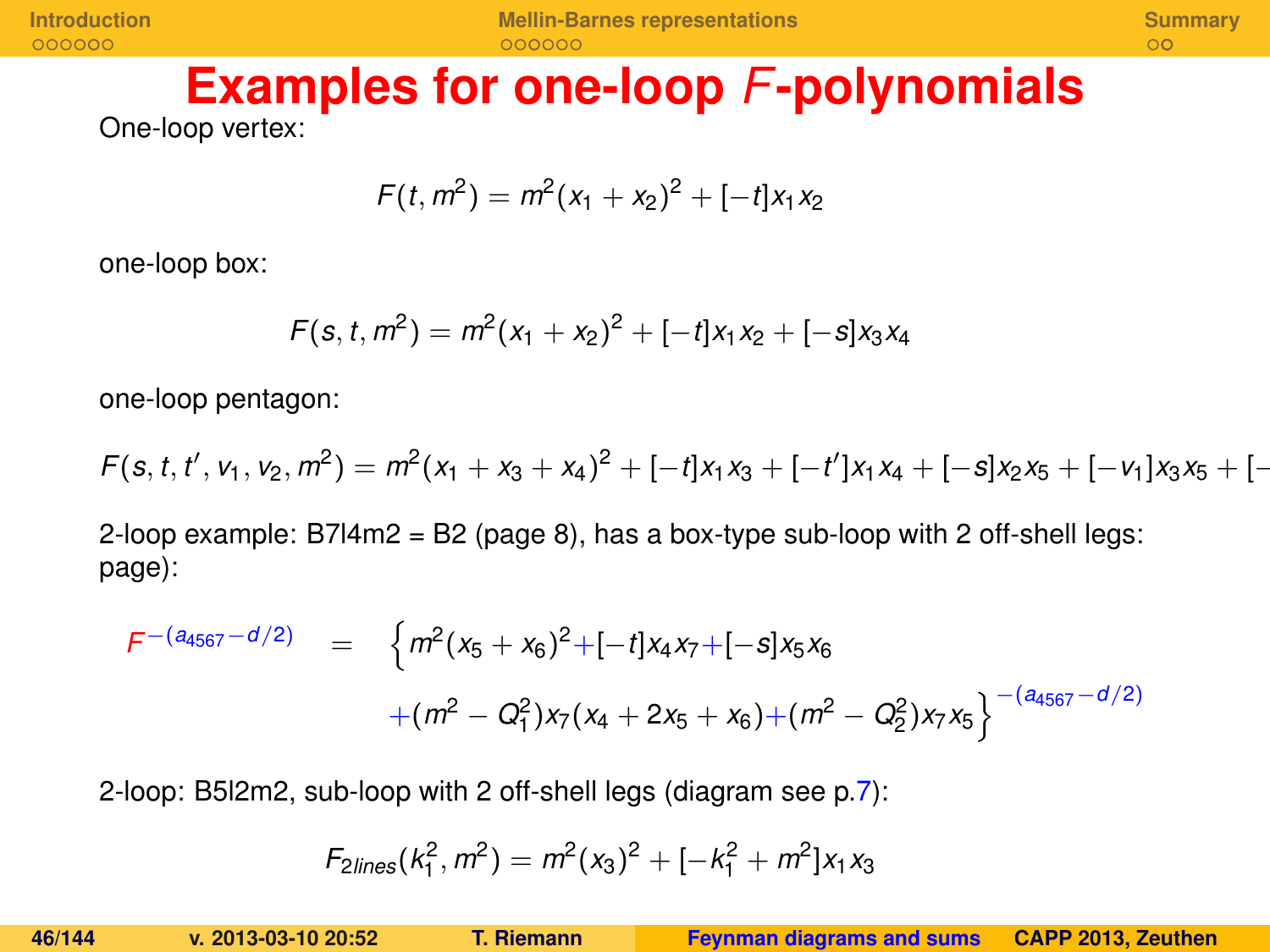# **The Tadpole**  $A_0(m)$

$$
\frac{\mathcal{O} \quad \text{I1}}{m} \quad \text{I1} \, m[\mathbf{a}] = A_0 \quad = \quad \frac{\mathbf{e}^{\epsilon \gamma \epsilon}}{(i \pi^{d/2})} \int \frac{\mathbf{d}^d \mathbf{k}}{(\mathbf{k}^2 - \mathbf{m}^2)^a} \to \text{UV} - \text{div}.
$$

**With our general formulae we get, in the 1-dimensional Feynman parameter integral, for the numerator**

$$
N = (k^{2} - m^{2})x_{1} \equiv k^{2} + J
$$
  

$$
F = m^{2}x_{1} \equiv m^{2}x_{1}^{2}
$$

**and thus**

m

$$
T111 m[a] = (-1)^{a} e^{\epsilon \gamma_E} \frac{\Gamma[a - d/2]}{\Gamma[a]} \int_0^1 dx x^{a-1} \delta[1 - x] \frac{1}{\digamma^{a-d/2}}
$$
  
\n
$$
= (-1)^{a} e^{\epsilon \gamma_E} (m^2)^{2-a-\epsilon} \frac{\Gamma[a - 2 + \epsilon]}{\Gamma[a]}
$$
  
\n
$$
\rightarrow -e^{\epsilon \gamma_E} \Gamma[-1 + \epsilon] \text{ for a = 1, m = 1}
$$
  
\n
$$
= \frac{1}{\epsilon} + 1 + \left(1 + \frac{\zeta_2}{2}\right) \epsilon + \left(1 + \frac{\zeta_2}{2} - \frac{\zeta_3}{3}\right) \epsilon^2 + \cdots
$$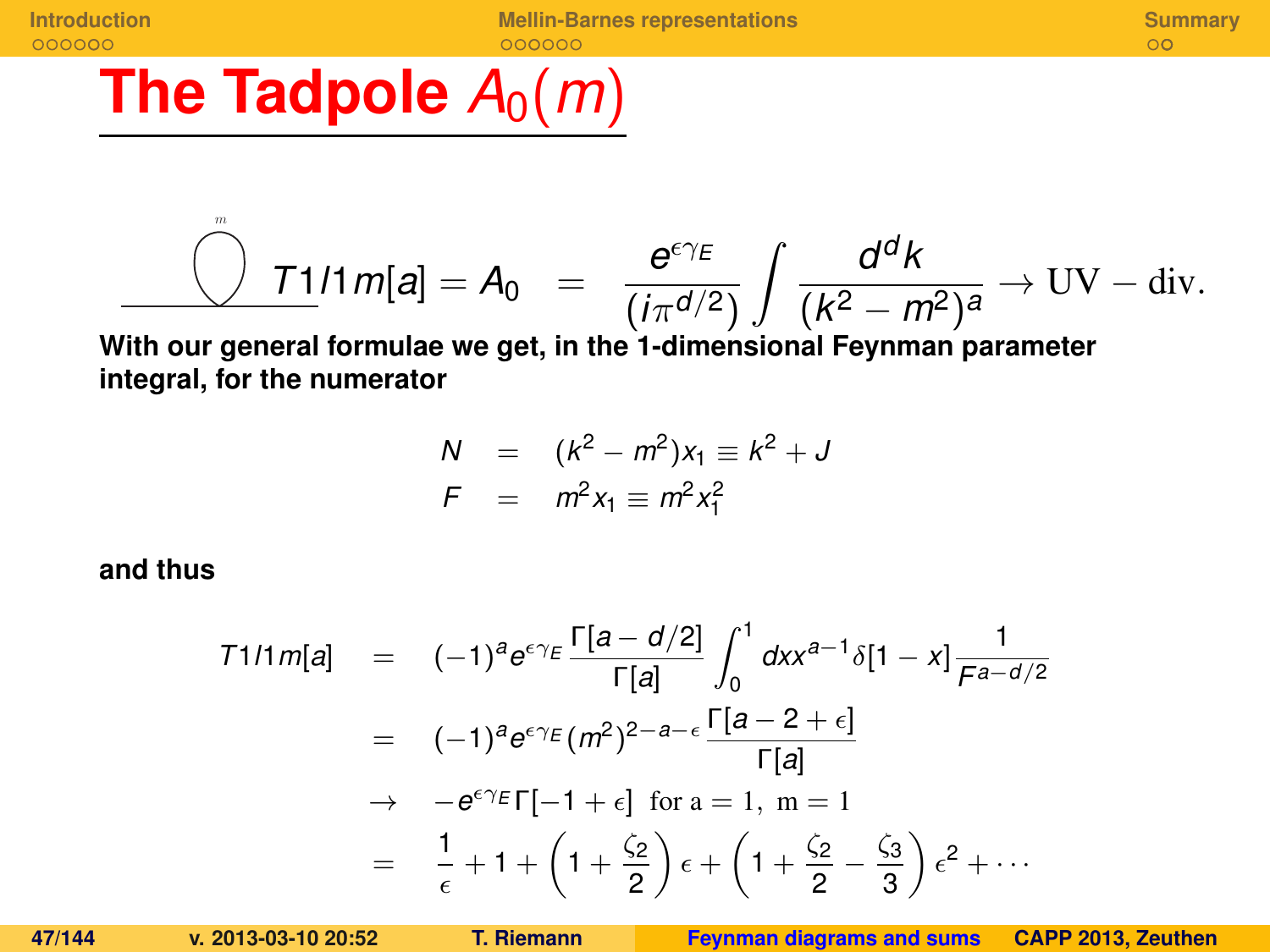# **The Self-energy**  $B_0(s, m_1, m_2)$

$$
\sum_{p}^{m_1} \sum_{m_2}^{m_2} \mathbf{S} \mathbf{E} \mathbf{Z} I = B_0[\mathbf{s}, m_1, m_2] = (2\sqrt{\pi}\mu)^{4-d} \frac{e^{\epsilon \gamma_E}}{(i\pi^{d/2})} \int \frac{d^d k}{[k^2 - m^2][(k+p)^2 - m_2^2]}
$$

**The** *SE*2*l* **is UV-divergent and the corresponding** *F***-function is:**

$$
F[s, m_1, m_2] = m_1^2 x_1^2 + m_2^2 x_2^2 - [s - m_1^2 - m_2^2] x_1 x_2 \tag{50}
$$

**and for special cases:**

$$
F[s, m_1, 0] = m_1^2 x_1^2 - [s - m_1^2] x_1 x_2
$$
  

$$
F[s, m_1, m_1] = m_1^2 (x_1 + x_2)^2 - [s] x_1 x_2
$$
  

$$
F[s, 0, 0] = -[s] x_1 x_2
$$

**The 'conventional' Feynman parameter integral is 1-dimensional because**  $x_2 \equiv 1 - x_1$ :

$$
F(x) = -sx(1-x) + m_2^2(1-x) + m_1^2x \equiv -s(x-x_a)(x-x_b)
$$
 (51)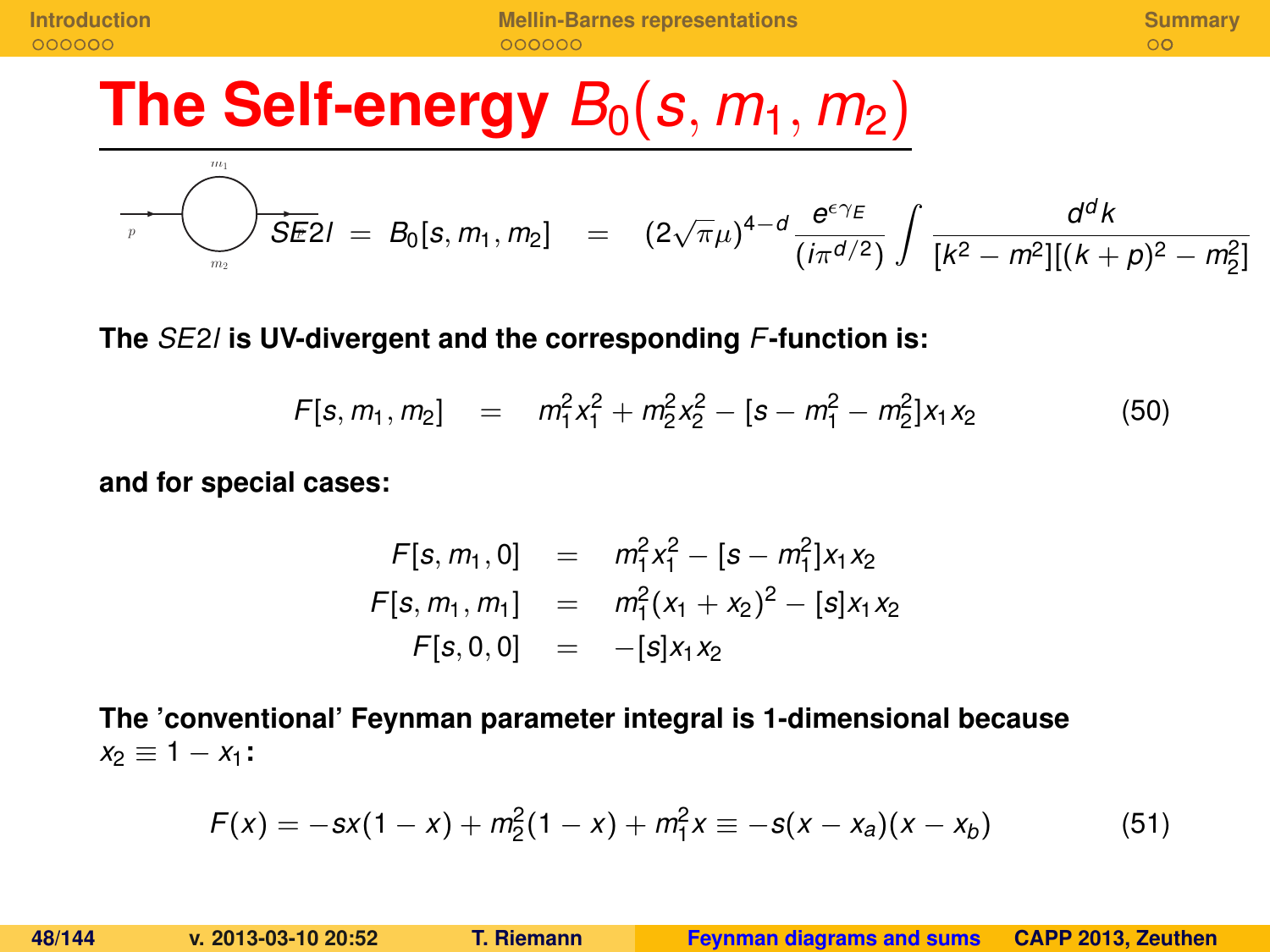**[Introduction](#page-124-0) [Mellin-Barnes representations](#page-131-0) [Summary](#page-138-0)**

#### The result is of logarithmic type for the constant term in  $\epsilon$ :

$$
B_0[s, m_1, m_2] = (4\pi\mu^2)^{\epsilon} e^{\epsilon \gamma_E} \frac{\Gamma(1+\epsilon)}{\epsilon} \int_0^1 \frac{dx}{F(x)^{\epsilon}}
$$
  

$$
= \frac{1}{\epsilon} - \int_0^1 dx \ln\left(\frac{F(x)}{4\pi\mu^2}\right)
$$
  

$$
+ \epsilon \left\{\frac{\zeta_2}{2} + \frac{1}{2} \int_0^1 dx \ln^2\left(\frac{F(x)}{4\pi\mu^2}\right)\right\} + \mathcal{O}(\epsilon^2).
$$

**Here we used the expansion:**

$$
e^{\epsilon \gamma_E} \Gamma(1+\epsilon) = 1 + \frac{\zeta_2}{2} \epsilon^2 - \frac{\zeta_3}{3} \epsilon^3 \cdots
$$
 (52)

**When using** LoopTools**, the corresponding call returns exactly the constant term of**  $B_0$  **in**  $\epsilon$  (with use of  $e^{\epsilon \gamma_E} = 1 + \epsilon \gamma_E + \cdots \rightarrow 1$ ):

$$
B_0^{(0)}(s, m_1^2, m_2^2) = b0(s, \text{am12}, \text{am22}) \tag{53}
$$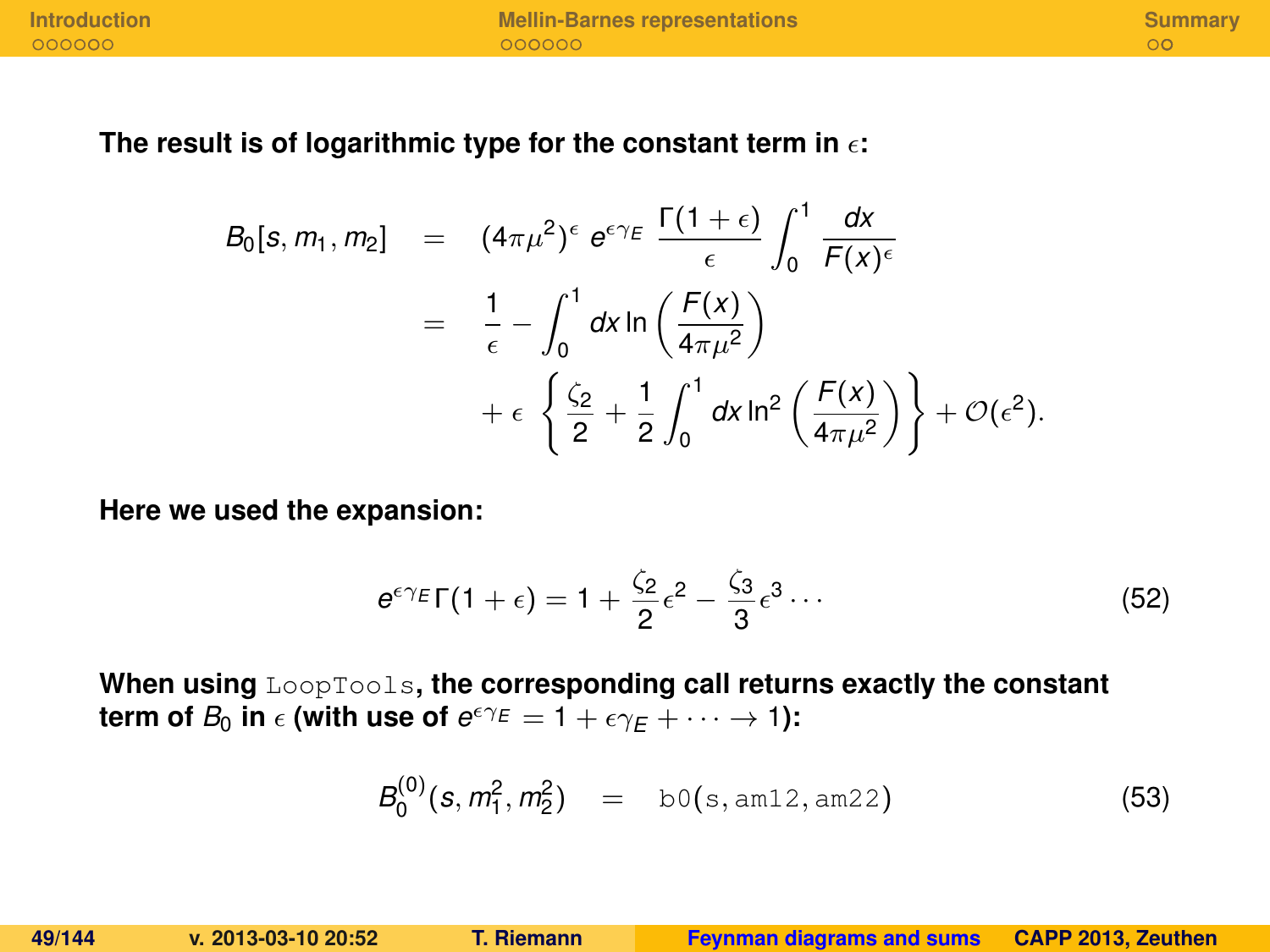For  $4\pi\mu^2 \rightarrow 1$  *B*<sub>0</sub> looks quite compact:

$$
B_0(s, m_1, m_2) = \frac{1}{\epsilon} - \int_0^1 dx \ln[F(x)] + \frac{\epsilon}{2} \left[ \zeta_2 + \int_0^1 dx \ln^2[F(x)] \right] + \cdots (54)
$$

**Explicitly, one has to integrate**

$$
\ln[F(x)] = \ln[-s(x - x_a)(x - x_b)]
$$
  

$$
\ln^{2}[F(x)] = \ln^{2}[-s(x - x_a)(x - x_b)]
$$

**So we will need the integrals:**

$$
\int dx_0^1 \{ \ln(x - x_a), \ h(x - x_a) \ln(x - x_b) \} \tag{55}
$$

**which is trivial, together with some complex algebra rules how to handle complex arguments of logarithms with**

$$
s \to s + i\epsilon \tag{56}
$$

**wherever needed.**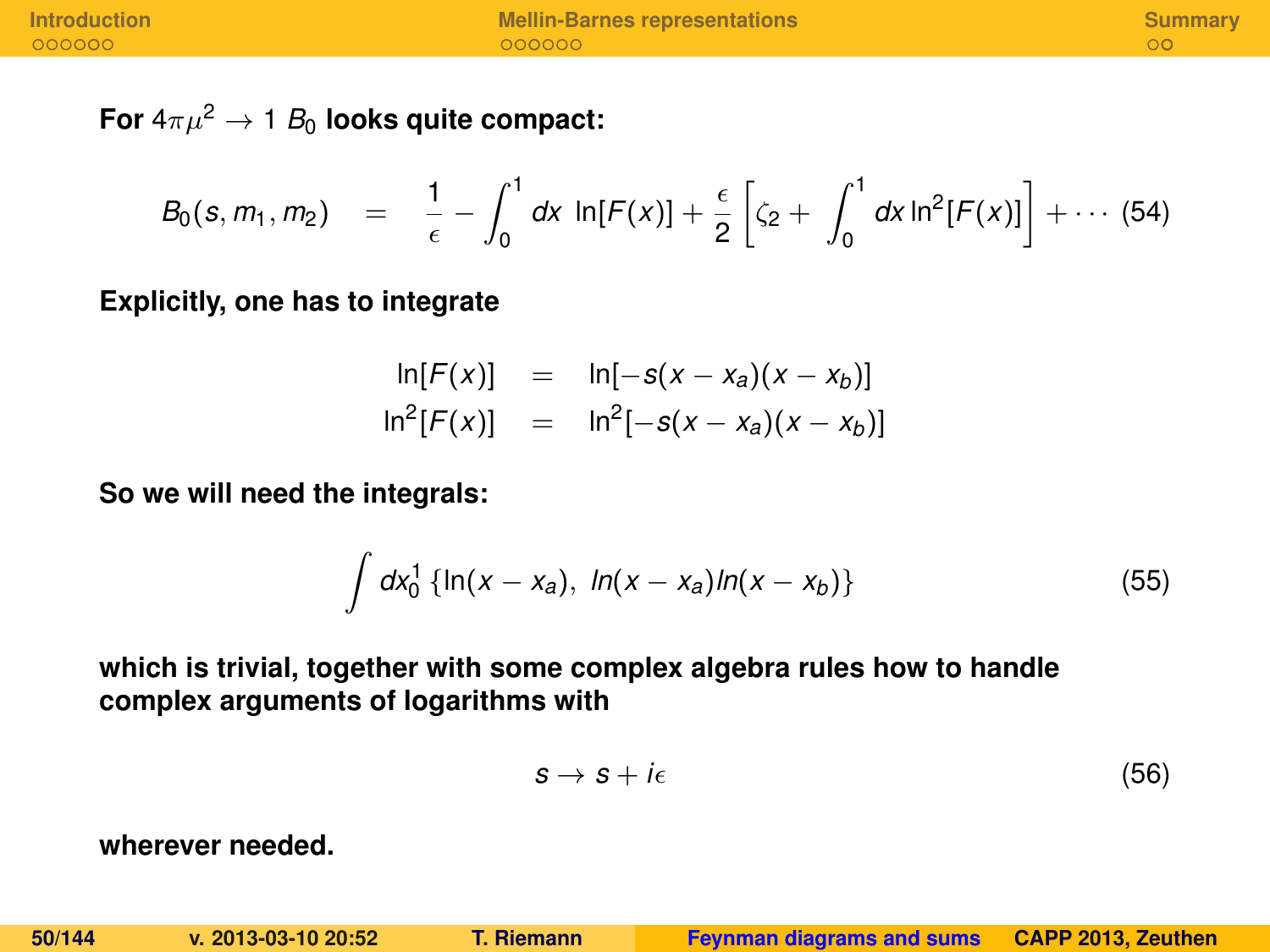For the case  $m_1 = m_2 = 1$ , one gets for the first terms in  $\epsilon$ :

$$
B_0[s, 1, 1] = \frac{1}{\epsilon} + 2 + \frac{1+y}{1-y}H(0, y), \qquad (57)
$$
  

$$
H(0, y) = \ln(y). \qquad (58)
$$

**The** *H*(0, *y*) **is a harmonic polylogarithmic function, and**

$$
y = \frac{\sqrt{-s+4} - \sqrt{-s}}{\sqrt{-s+4} + \sqrt{-s}}
$$
  

$$
s = -\frac{(1-x)^2}{x}
$$

The other case treated later again is  $m_1 = 0, m_2 = m$ :

$$
B_0[s, m^2, 0] = \frac{1}{\epsilon} + 2 + \frac{1 - s/m^2}{s/m^2} \ln(1 - s/m^2)
$$
 (59)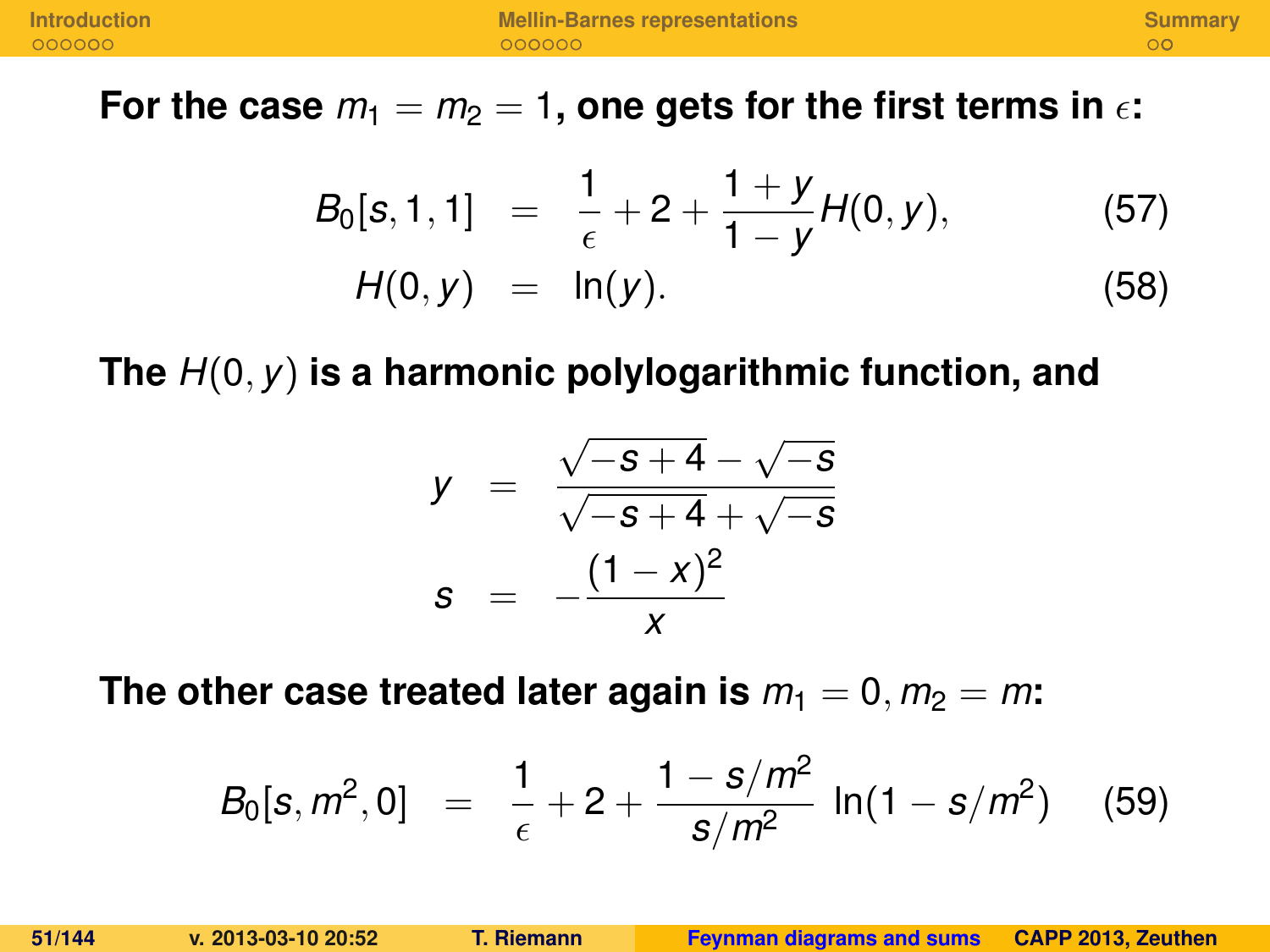**The massive one-loop vertex**  $C_0(s, m_1, m_2)$ 

$$
\sum_{m_1}^{p_1} \frac{d^d k}{C_0} = \frac{e^{\epsilon \gamma_E}}{(i \pi^{d/2})} \int \frac{d^d k}{[(k+p_1)^2 - m^2][k^2][(k-p_2)^2 - m^2]} \sim |_{k \to \infty} \frac{d^4 k}{k^6} \to UV -
$$

The **massive vertex** (all  $m_1, m_2, m_3 \neq 0$ ) is a finite quantity.

We assume immediately here:  $m_2 = 0$ ,  $m_1 \neq 0 \neq m_3$ . **A problem now is IR-divergence.**

 $p<sub>1</sub>$ 

**Appears when a massive internal line is between two external on-shell lines.** Incoming  $p_1^2 = m^2$  and  $p_2^2 = m^2$ , look at  $k \rightarrow 0$ :

$$
d^4k \frac{1}{(k-p_2)^2 - m^2} \frac{1}{(k)^2} \frac{1}{(k+p_1)^2 - m^2}
$$
  
= 
$$
d^4k \frac{1}{k^2 - 2kp_2} \frac{1}{(k)^2} \frac{1}{k^2 + 2kp_1}
$$
  

$$
\rightarrow \frac{d^4k}{k^{1+2+1}} \sim \frac{k^3dk}{k^4} \sim \frac{dk}{k}|_{k \to 0} \longrightarrow div
$$

**An IR-regularization is needed, must take** *d* > 4**. Both UV-div (with** *d* < 4**) and IR-div together: must allow for a complex**  $d = 4 - 2\epsilon$ , and take limit at the end.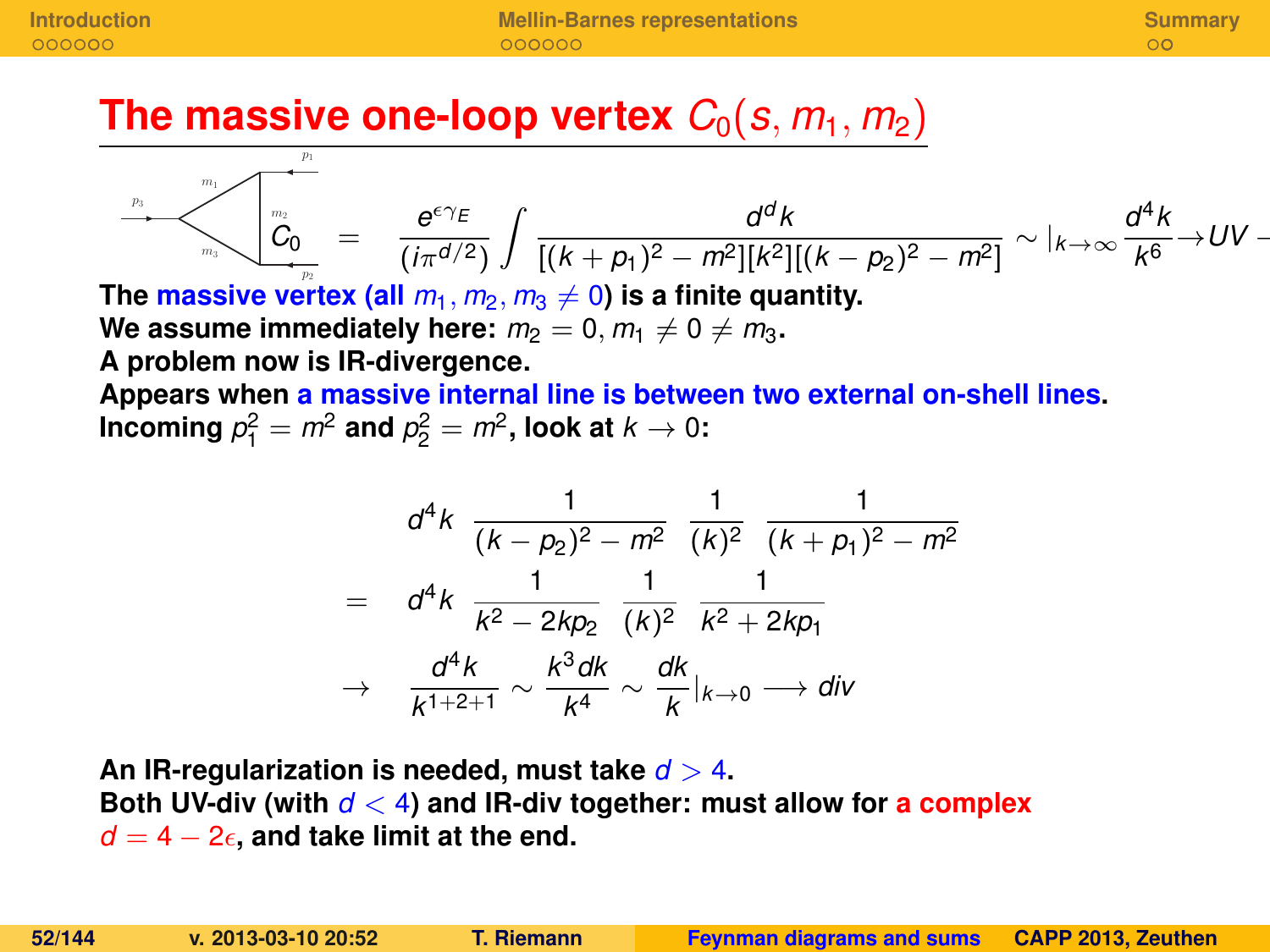#### **First we have a look, for later use, at the** *F***-function:**

$$
N = D_1x + D_2y + D_3z \tag{61}
$$

$$
= k2x + (k2 + 2kp1)y + (k2 – 2kp2)z
$$
 (62)

$$
= k2(x + y + z) + 2k(p1y - p2z)
$$
 (63)

$$
= (k+Q)^2 - Q^2 \tag{64}
$$

We used  $1 = x + y + z$  here. And the *F*-function is *F* = *Q*<sup>2</sup> − *J* = *Q*<sup>2</sup> **(there is no constant term in** *N* **here), as was shown before:**

$$
F = m^2(y+z)^2 + [-s]yz \tag{65}
$$

### **This** *F***-function does not factorize in** *y* **and** *z***. But now back to the direct Feynman parameter integration.**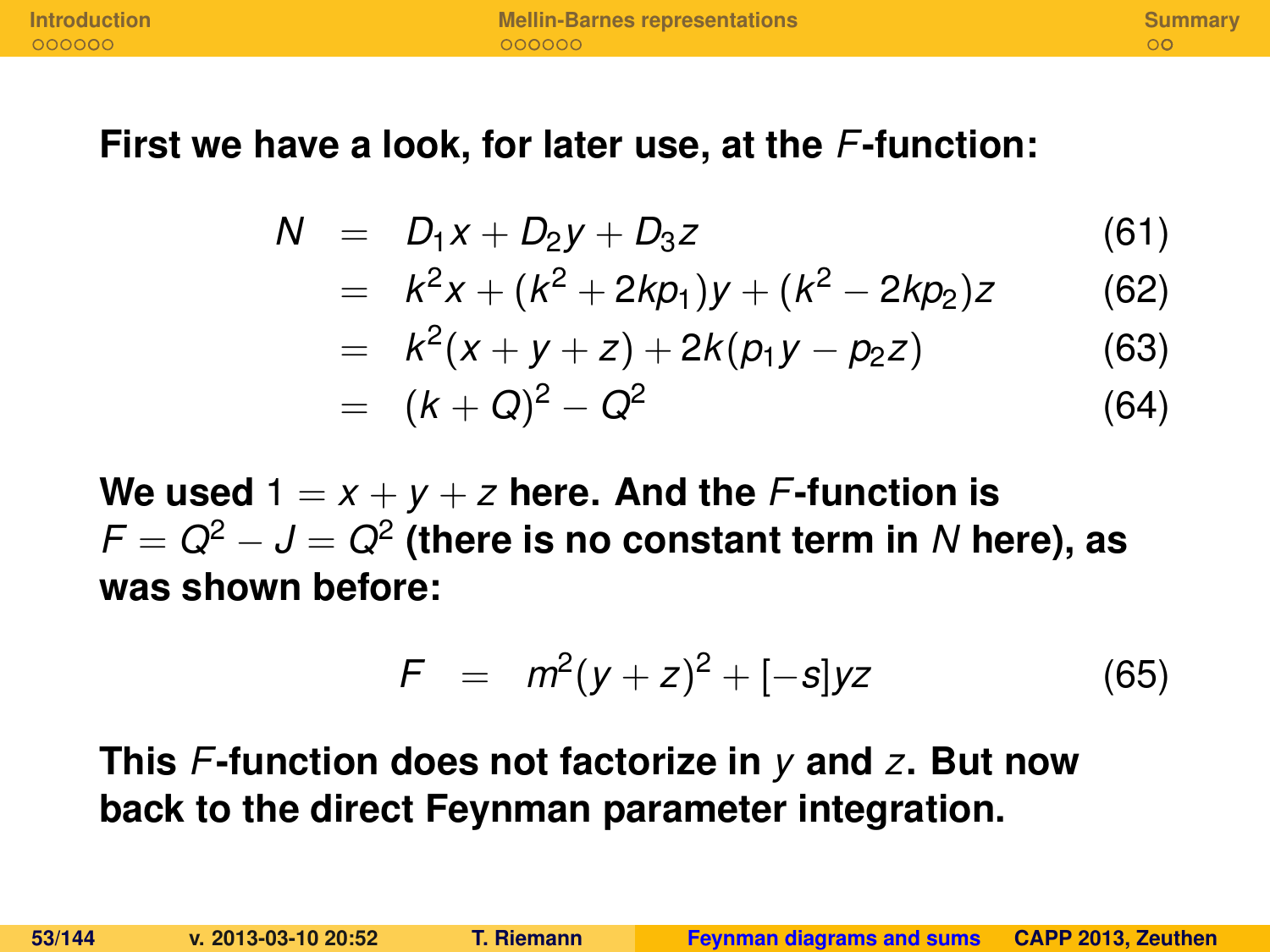**Start with change**  $y \to y' = (1 - x)y$ , then  $y' \to y$ :

$$
\frac{1}{D_1 D_2 D_3} = \int_0^1 dx dy dz \frac{\delta(1 - x - y - z)}{(D_2 x + D_1 y + D_3 z)^3}
$$
(66)

$$
= \int_0^1 dx \int_0^{1-x} \frac{dy}{(D_2x + D_1y + D_3z)^3}
$$
(67)

$$
= \int_0^1 dx \int_0^1 \frac{x dy}{(D_2 x + D_1 y + D_3 z)^3}
$$
(68)

#### **After this change of variables, the integrand factorizes in** *x* **and** *y***:**

$$
N = (k + xp_y)^2 - x^2p_y^2 \tag{69}
$$

$$
= (k+Q)^2 - Q^2 \tag{70}
$$

**resulting into**

$$
F = Q^2 = x^2 p_y^2 \tag{71}
$$

$$
p_y^2 = -sy(1-y) + m^2 \tag{72}
$$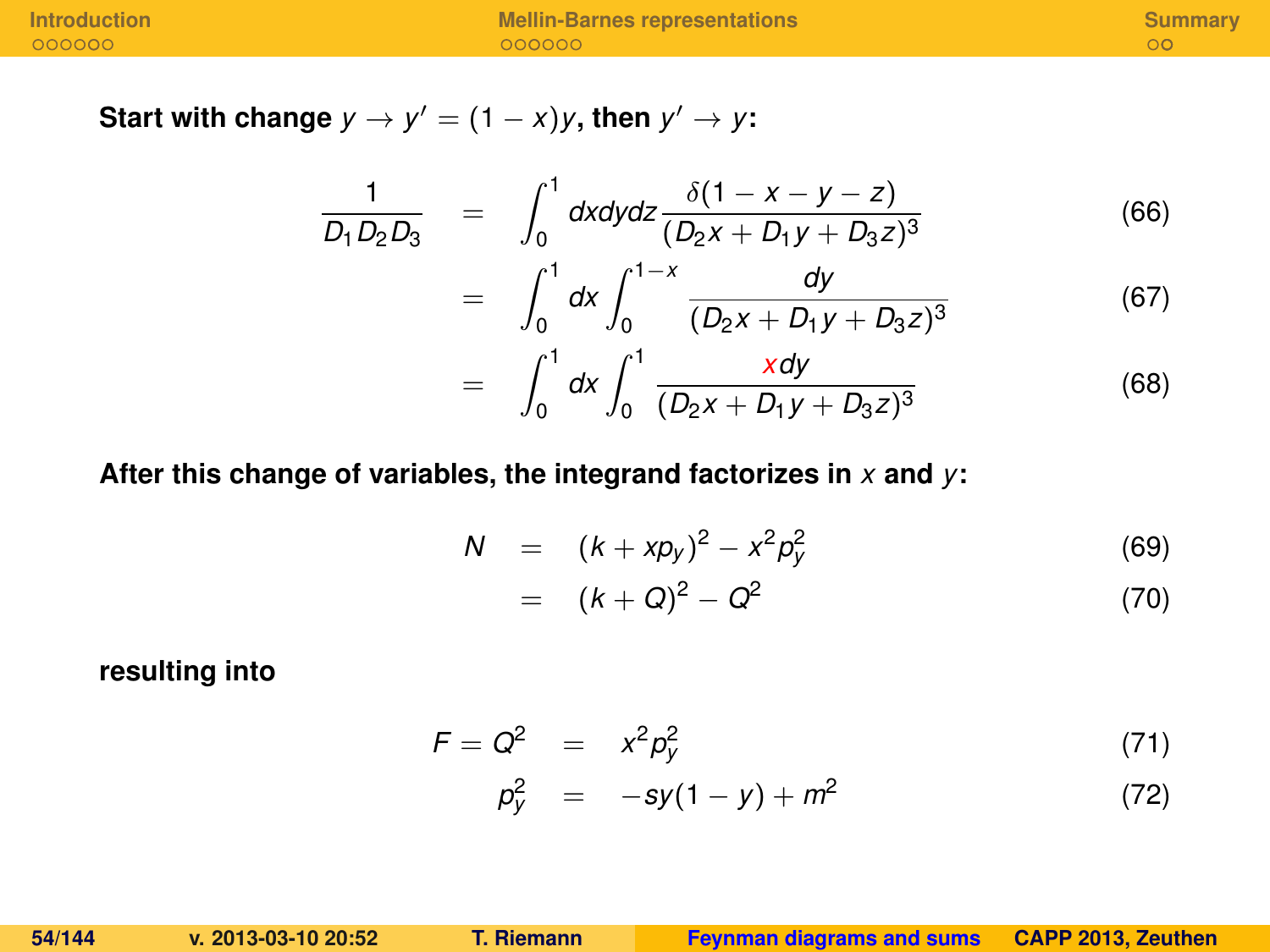For  $C_0$  we obtain (with  $N_v = 3$  and  $N_v - d/2 = 1 + \epsilon$ ):

$$
C_0[s, m, m, 0] = (-1)e^{\epsilon \gamma_E} \Gamma[1+\epsilon] \int_0^1 \frac{dx}{x^{1+2\epsilon}} \int_0^1 \frac{dy}{(p_y^2)^{1-\epsilon}} \qquad (73)
$$

This is integrable for  $\epsilon < 0$ , or  $d > 4$ , or more general:  $d \nless 4$ . The *x*-integral made simple here:

= −

$$
\int_0^1 \frac{dx}{x^{1+2\varepsilon}} = \frac{x^{-2\varepsilon} \Big|_0^1}{-2\varepsilon} = -\frac{1^{-2\varepsilon} - 0^{-2\varepsilon}}{2\varepsilon}
$$
\n(74)\n
$$
= -\frac{1}{2\varepsilon}
$$
\n(75)

We see that the IR-singularity is an end-point-singularity in Feynman parameter space. Further:

$$
-\frac{1}{2\epsilon}\frac{dy}{(\rho_y^2)^{1-\epsilon}} = -\frac{1}{2\epsilon}\frac{dy}{(\rho_y^2)} (\rho_y^2)^{\epsilon}
$$
(76)

$$
-\frac{1}{2\epsilon}\frac{dy}{(\rho_y^2)}\ e^{\epsilon\ln(\rho_y^2)}\tag{77}
$$

$$
= -\frac{1}{2\epsilon} \frac{dy}{(\rho_y^2)} \left[ 1 + \epsilon \ln(\rho_y^2) + \epsilon^2 \ln^2(\rho_y^2) + \cdots \right] \tag{78}
$$

Here I stop this study.

**55/144 v. 2013-03-10 20:52 T. Riemann [Feynman diagrams and sums](#page-0-0) CAPP 2013, Zeuthen**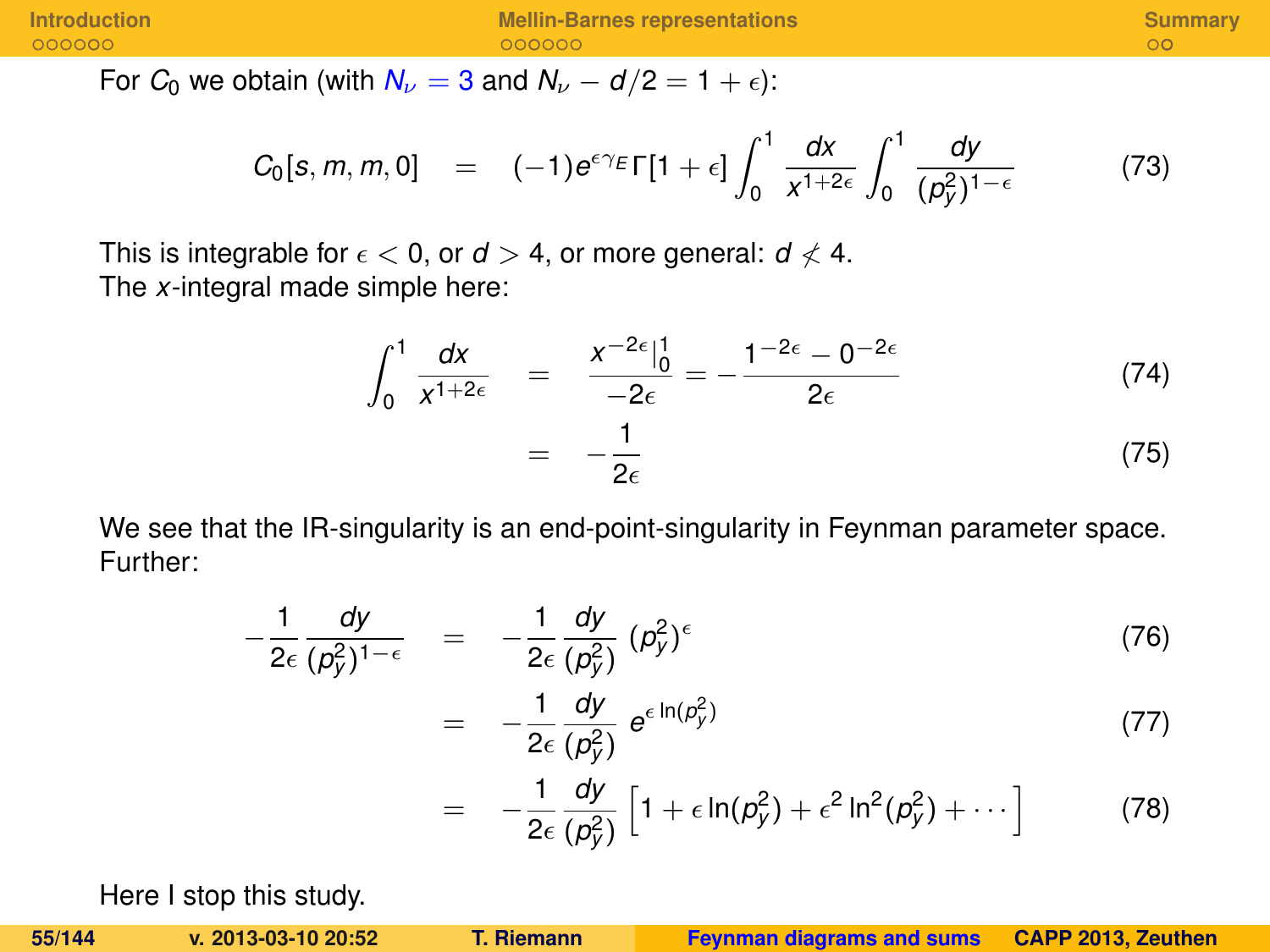**We see that the further integrations proceed quite similar as for the 2-point** function, in fact the  $p_y^2 = -sy(1-y) + m^2$  is the same building block. **The integrals to be solved now are more general, they include also denominators**  $1/p_y^2$ :

## **Some integrals**

$$
\int dy \ln(y - y_0) = (y - y_0) \ln(y - y_0) - y + C \tag{79}
$$

$$
\int dy \frac{1}{y - y_0} = \ln(y - y_0) + C \tag{80}
$$

$$
\int dy \frac{\ln(y - y_0)}{y - y_0} = \frac{1}{2} \ln^2(y - y_0) + C \tag{81}
$$

Here, often  $\gamma$  is real and  $\gamma_0$  is complex. Then no special care about phases is **necessary.**

$$
\int_0^1 \frac{dx}{x - x_0} \left[ ln(x - x_A) - ln(x_0 - x_A) \right] = Li_2 \left( \frac{x_0}{x_0 - x_A} \right) - Li_2 \left( \frac{x_0 - 1}{x_0 - x_A} \right) (82)
$$

This formula is valid if  $x_0$  is real.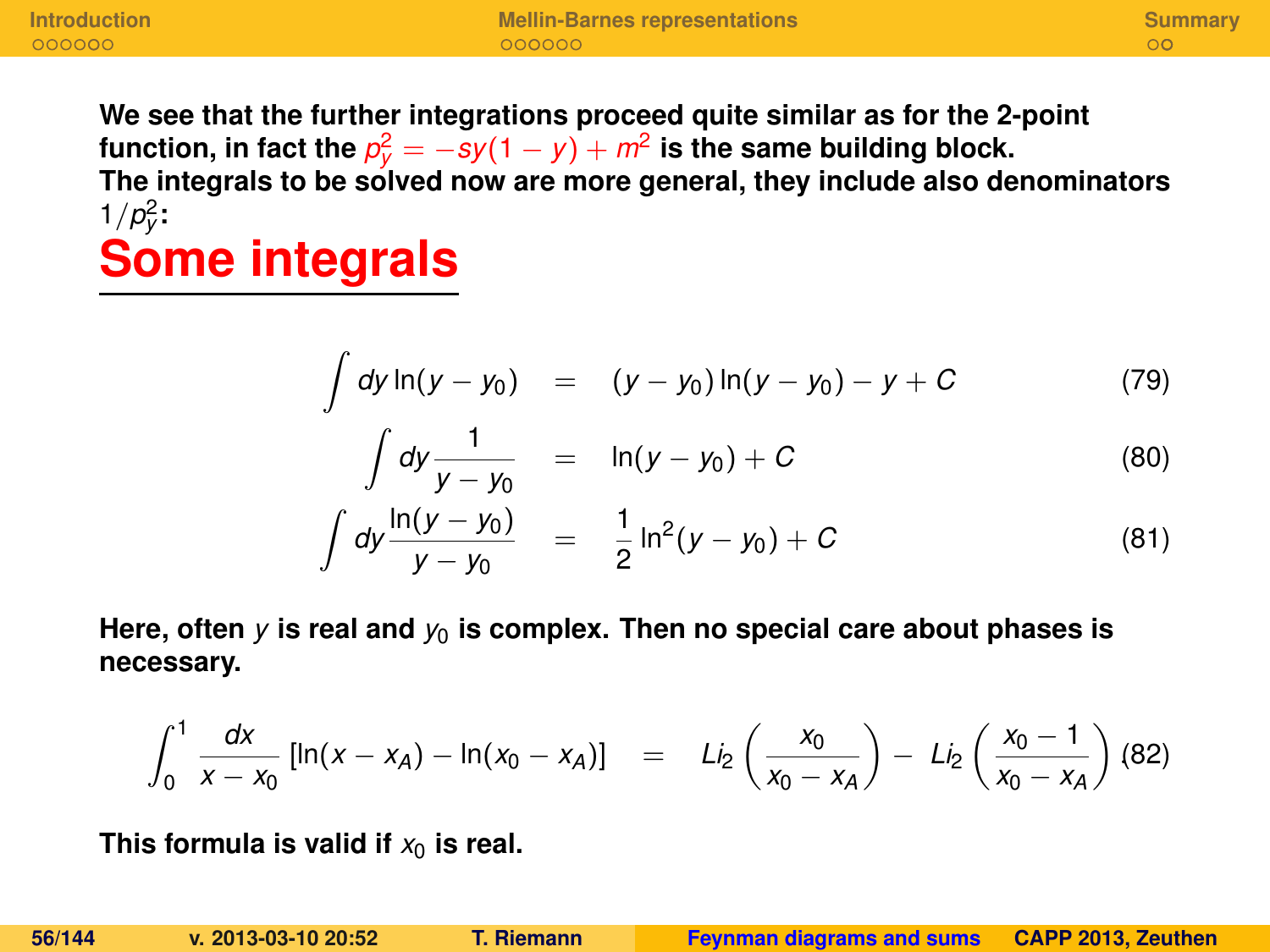### **[Introduction](#page-124-0) [Mellin-Barnes representations](#page-131-0) [Summary](#page-138-0)**

### *C*<sup>0</sup> **with a small photon mass** λ

k,

In  $[1, 2]$  $[1, 2]$  $[1, 2]$ , the  $C_0$ -integral is treated with a finite photon mass:

$$
\int \frac{d^4k}{(k^2 - \lambda^2)(k^2 + 2k p_1)(k^2 - 2k p_2)}
$$
\n(83)

$$
= -i\pi^2 \int_0^1 dy dx \frac{y}{x^2 p_y^2 + (1 - x)\lambda^2}
$$
 (84)

$$
= i\pi^2 \int_0^1 dy \left[ \frac{1}{2p_y^2} \ln \frac{\lambda^2}{p_y^2} + \mathcal{O}\left(\lambda/\sqrt{p_y^2}\right) \right],
$$
 (85)

**It is easy to see from the term**  $1/(2p_{\text{y}}^2)$  ln( $\lambda^2$ ) **the correspondence of**  $(d-4)$  and λ 2 **, which is a universal relation in all 1-loop cases.**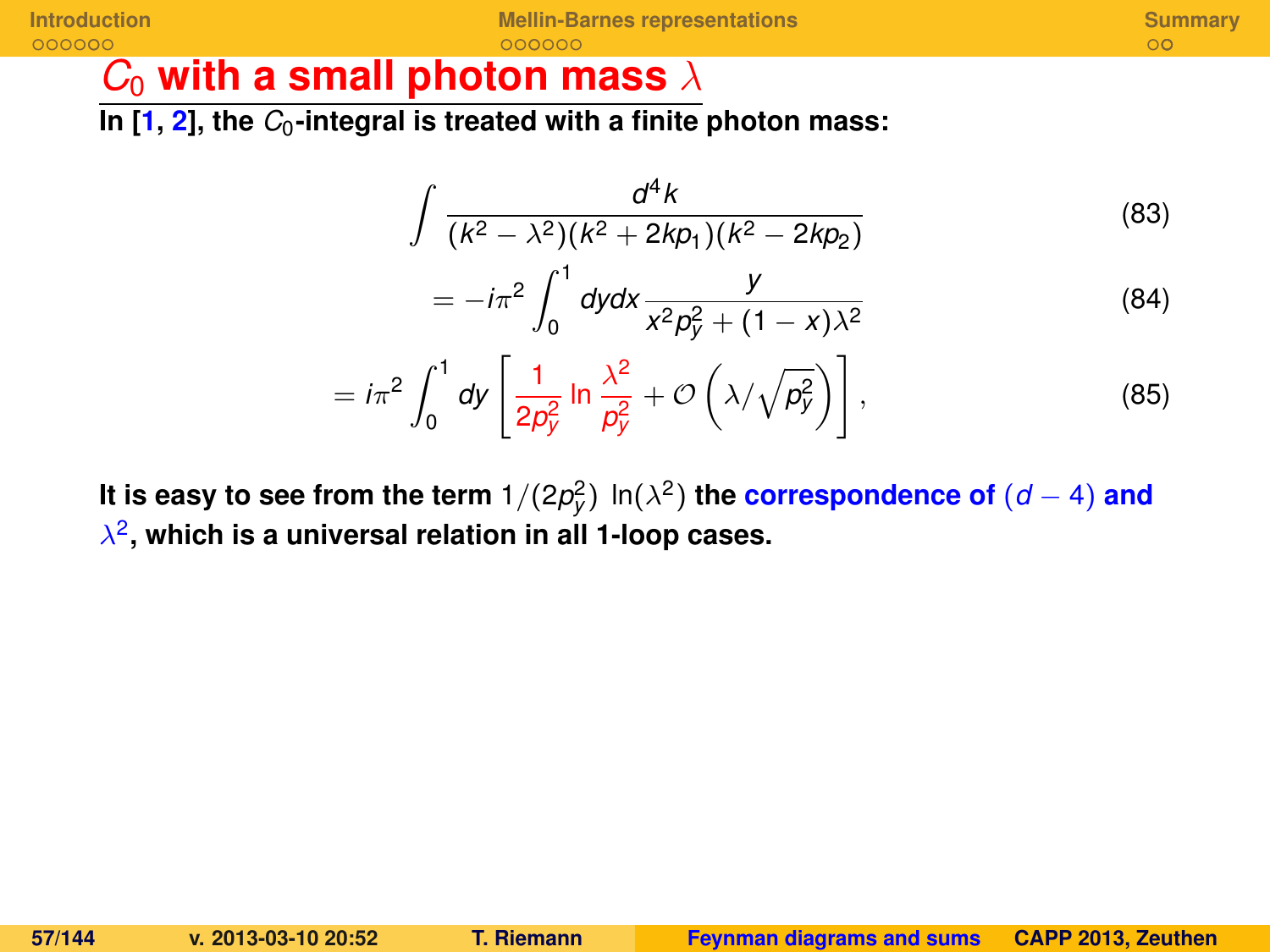## **Now using Mellin-Barnes Representations**

#### Perform the *x*-integrations

Find an as-general-as-possible general formula

Make it ready for algorithmic analytical and/or numerical evaluation Computercodes:

- Ambre.m Derive Mellin-Barnes representations for Feynman integrals [\[3\]](#page-139-2)
- MB.m Find an  $\epsilon$ -expansion and evaluate numerically in Euclidean region [\[4\]](#page-139-3)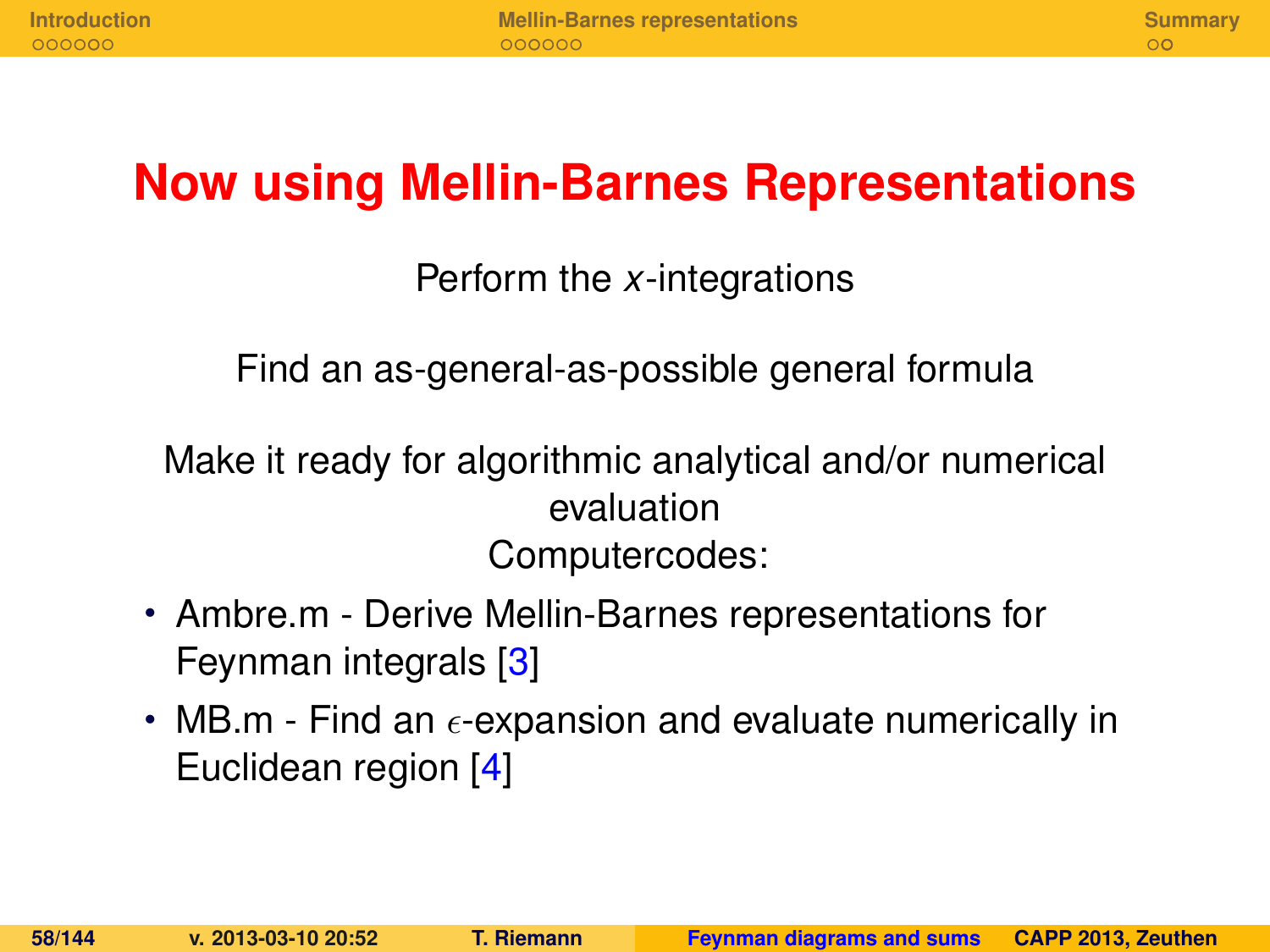**[Introduction](#page-124-0) <b>[Mellin-Barnes representations](#page-131-0) [Summary](#page-138-0)**<br> **Alternative Cooperations COOPER COOPER COOPER COOPER COOPER COOPER COOPER COOPER COOPER COOPER** 

#### **Integrating the Feynman parameters – get MB-Integrals** We derived:

$$
SE211 m = B_0(s, m, 0) = e^{\epsilon \gamma_E} \Gamma(\epsilon) \int_0^1 dx_1 dx_2 \frac{\delta(1 - x_1 - x_2)}{F(x)^{\epsilon}} \tag{86}
$$

$$
V3/2m = C_0(s, m, m, 0) = e^{\epsilon \gamma_E} \Gamma(1+\epsilon) \int_0^1 dx_1 dx_2 dx_3 \frac{\delta(1-x_1-x_2-x_3)}{F(x)^{1+\epsilon}} (87)
$$

and

$$
F_{SE211m} = m^2 x_1^2 - (s - m^2) x_1 x_2 \tag{88}
$$

$$
F_{V3/2m} = m^2(x_1 + x_2)^2 - (s)x_1x_2 \qquad (89)
$$

We want to apply now:

$$
\int_0^1 \prod_{j=1}^N dx_j x_j^{\alpha_j-1} \delta\left(1-\sum x_j\right) = \frac{\Gamma(\alpha_1)\Gamma(\alpha_2)\cdots\Gamma(\alpha_7 N)}{\Gamma(\alpha_1+\alpha_2+\cdots+\alpha_N)}
$$
(90)

with coefficients  $\alpha_i$  dependent on  $\nu_i$  and on the structure of the F

## **See in a minute: For this, we have to apply one or several MB-integrals here.**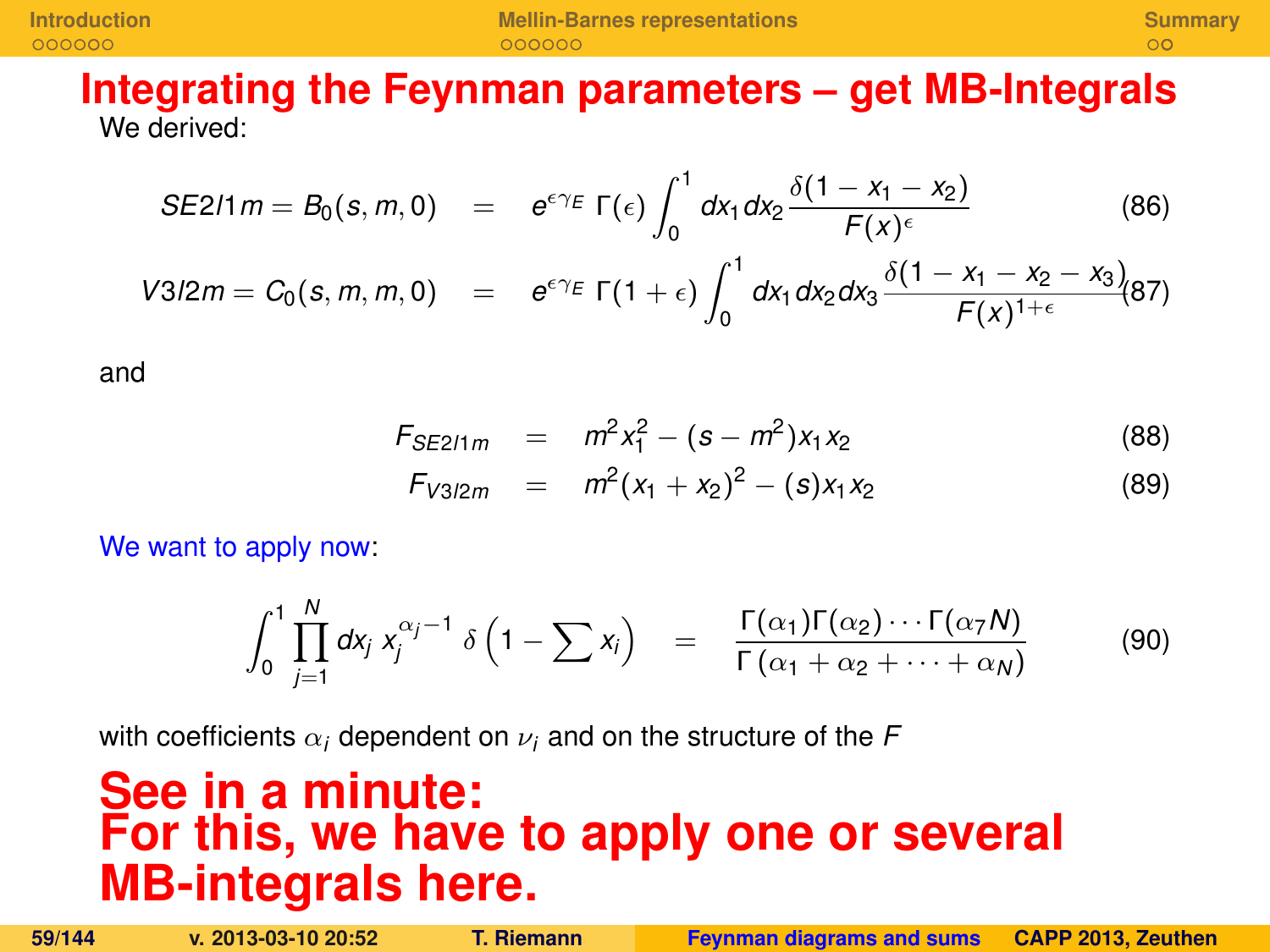**[Introduction](#page-124-0) [Mellin-Barnes representations](#page-131-0) and the summary operator of the summary cooperations and the summary operator of the summary**  $\alpha$ 

$$
\int_0^1 \prod_{j=1}^N dx_j \, x_j^{\alpha_j - 1} \, \delta \left( 1 - \sum_{i=1}^N x_i \right) \quad = \quad \frac{\prod_{i=1}^N \Gamma(\alpha_i)}{\Gamma\left(\sum_{i=1}^N \alpha_i\right)} \tag{91}
$$

Simplest cases:

$$
\int_0^1 dx_1 x_1^{\alpha_1 - 1} \delta(1 - x_1) = 1
$$
  

$$
\int_0^1 \prod_{j=1}^2 dx_j x_j^{\alpha_j - 1} \delta\left(1 - \sum_{i=1}^N x_i\right) = \int_0^1 dx_1 x_1^{\alpha_1 - 1} (1 - x_1)^{\alpha_2 - 1} = B(\alpha_1, \alpha_2)
$$
  

$$
= \frac{\Gamma(\alpha_1) \Gamma(\alpha_2)}{\Gamma(\alpha_1 + \alpha_2)}
$$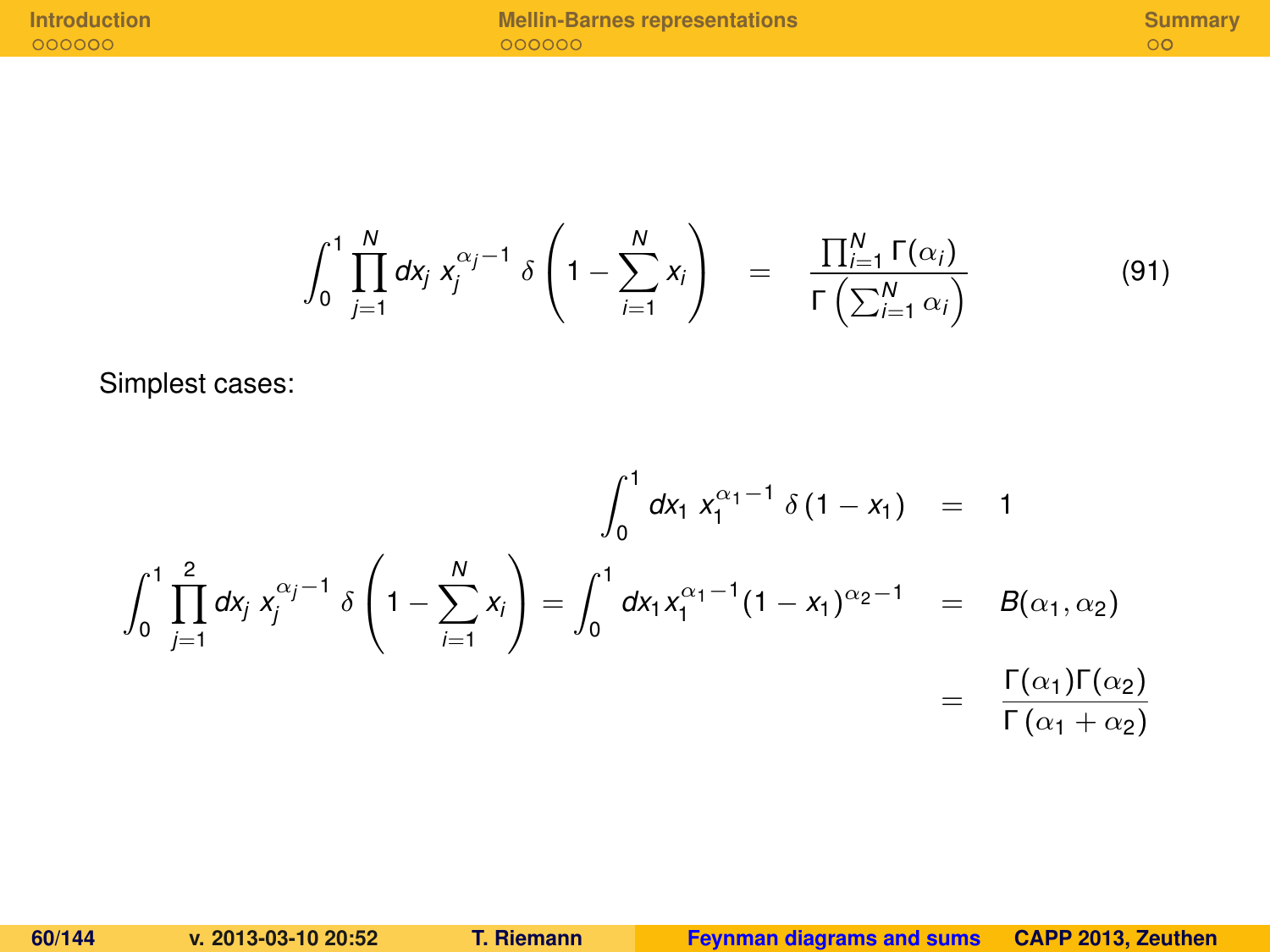Here we want to go:

$$
\frac{1}{(A+B)^{\lambda}} = \frac{1}{\Gamma(\lambda)} \frac{1}{2\pi i} \int_{-i\infty}^{+i\infty} dz \Gamma(\lambda + z) \Gamma(-z) \frac{B^z}{A^{\lambda+z}} \quad (92)
$$



The integration path separates poles of Γ[λ + *z*] and Γ[−*z*]. The formula looks a bit unusual to loop people, but for persons with a mathematical background it is common knowledge.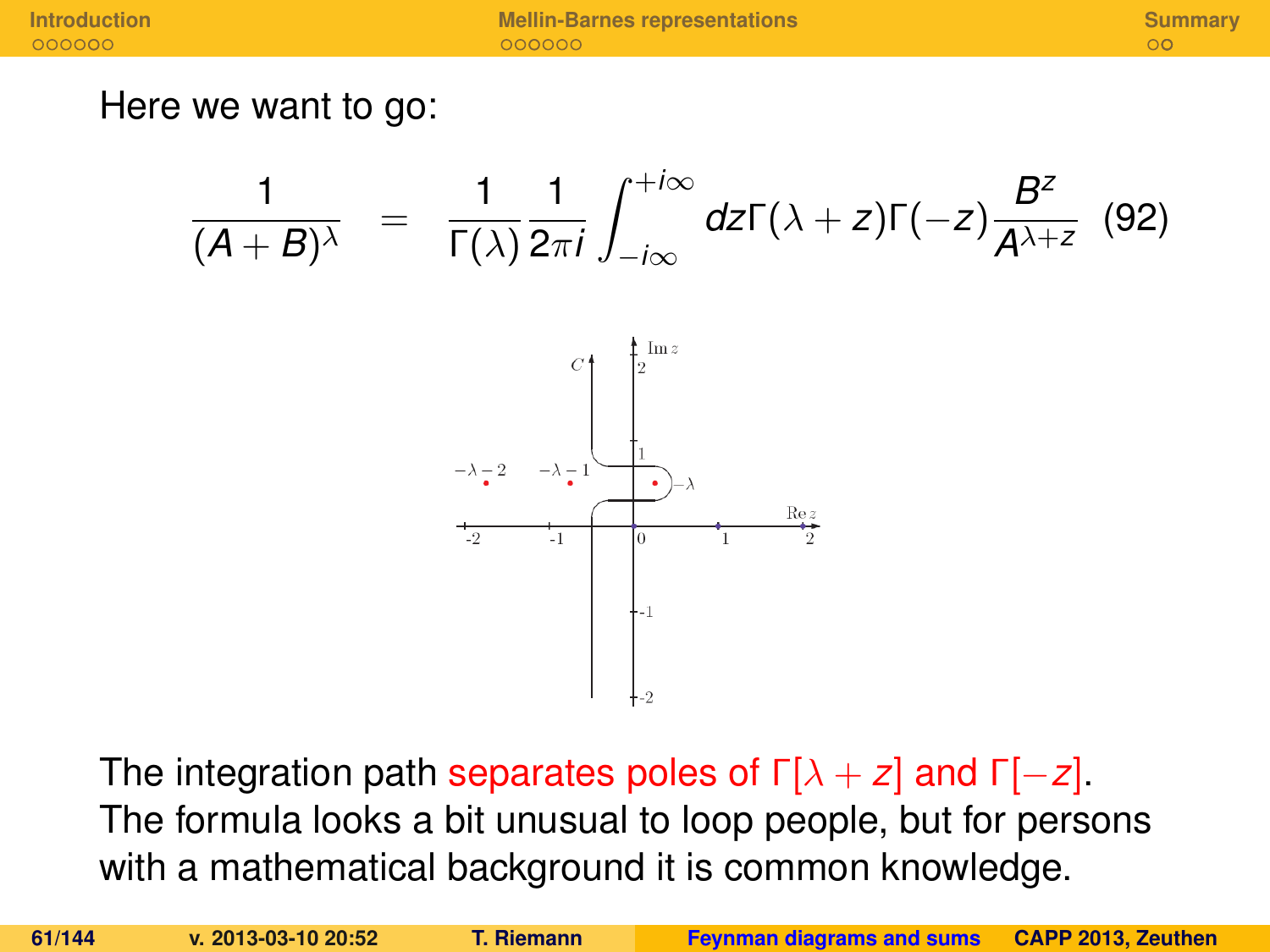#### **One might well assume that these two gentlemen did not dream of so heavy use of their results in basic research** · · ·

*Mellin, Robert, Hjalmar, 1854-1933 Barnes, Ernest, William, 1874-1953*

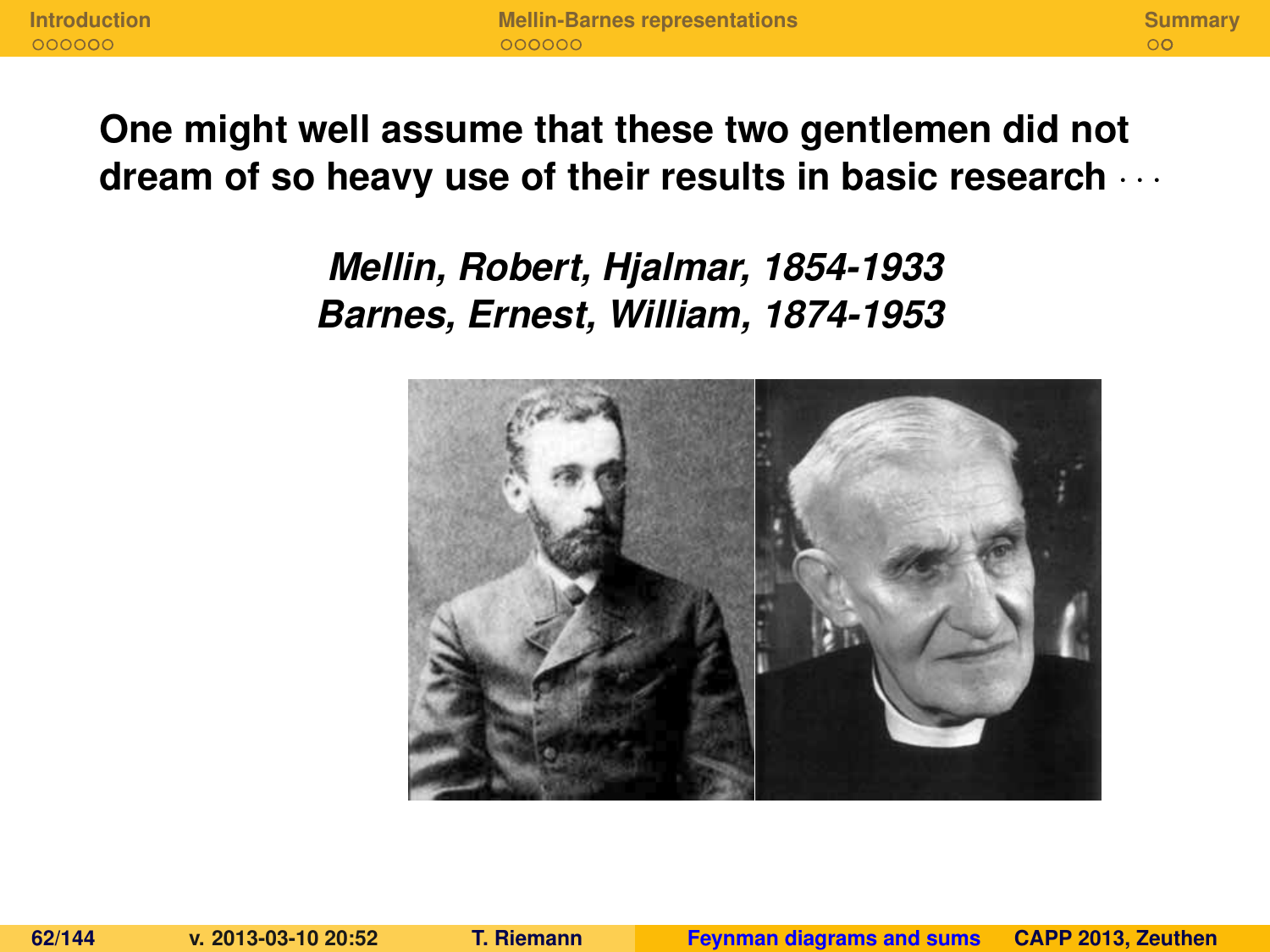## **Barnes' contour integrals for the hypergeometric function**

**Exact proof and further reading: Whittaker & Watson (CUP 1965) 14.5 - 14.52, pp. 286-290 Consider**

$$
F(z) = \frac{1}{2\pi i} \int_{-i\infty}^{+i\infty} d\sigma (-z)^{\sigma} \frac{\Gamma(a+\sigma)\Gamma(b+\sigma)\Gamma(-\sigma)}{\Gamma(c+\sigma)}
$$
(93)

**where** |arg(−*z*)| < π **(i.e.** (−*z*) **is not on the neg. real axis) and the path is such that it separates the poles of**  $\Gamma(a+\sigma)\Gamma(b+\sigma)$  from the poles of  $\Gamma(-\sigma)$ . 1/Γ $(c + σ)$  has no pole. Assume  $a \neq -n$  and  $b \neq -n$ ,  $n = 0, 1, 2, \cdots$  so that the contour can be drawn. **The poles of**  $\Gamma(\sigma)$  are at  $\sigma = -n, n = 1, 2, \cdots$ , and it is:

Residue[  $F[s]$  Gamma[-s],  $\{s,n\}$ ] =  $(-1)^n/n!$   $F(n)$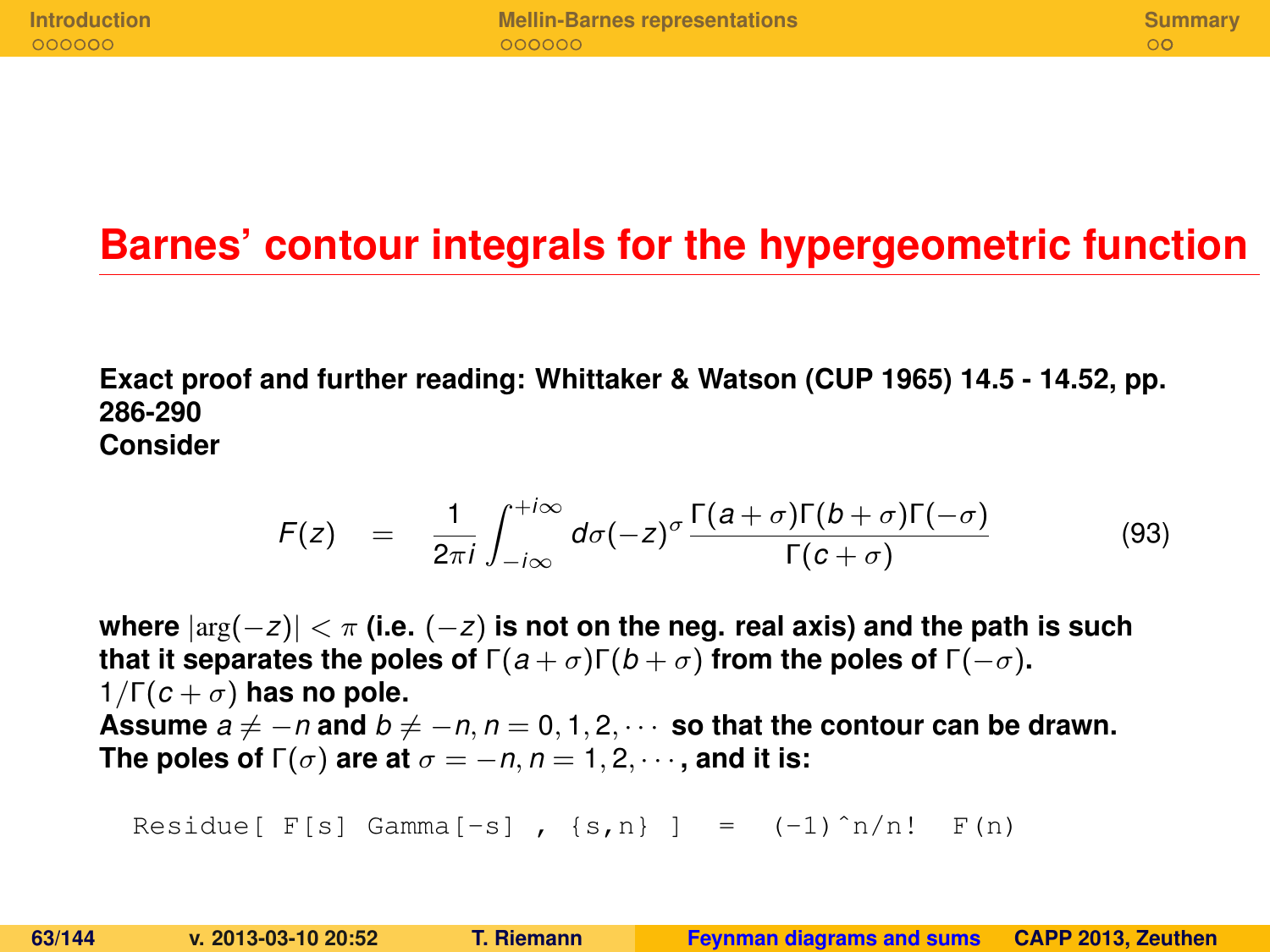**Closing the path to the right gives then, by Cauchy's theorem, for** |*z*| < 1 **the** hypergeometric function  ${}_2F_1(a, b, c, z)$  (for proof see textbook):

$$
\frac{1}{2\pi i} \int_{-i\infty}^{+i\infty} d\sigma(-z)^{\sigma} \frac{\Gamma(a+\sigma)\Gamma(b+\sigma)\Gamma(-\sigma)}{\Gamma(c+\sigma)} = \sum_{n=0}^{N\to\infty} \frac{\Gamma(a+n)\Gamma(b+n)}{\Gamma(c+n)} \frac{z^{n}}{n!}
$$

$$
= \frac{\Gamma(a)\Gamma(b)}{\Gamma(c)} \Big|_{2} F_{1}(a,b,c,z)
$$

**The continuation of the hypergeometric series for** |*z*| > 1 **is made using the intermediate formula**

$$
F(z) = \sum_{n=0}^{\infty} \frac{\Gamma(a+n)\Gamma(1-c+a+n)\sin[(c-a-n)\pi]}{\Gamma(1+n)\Gamma(1-a+b+n)\cos(n\pi)\sin[(b-a-n)\pi]}(-z)^{-a-n} + \sum_{n=0}^{\infty} \frac{\Gamma(b+n)\Gamma(1-c+b+n)\sin[(c-b-n)\pi]}{\Gamma(1+n)\Gamma(1-a+b+n)\cos(n\pi)\sin[(a-b-n)\pi]}(-z)^{-b-n}
$$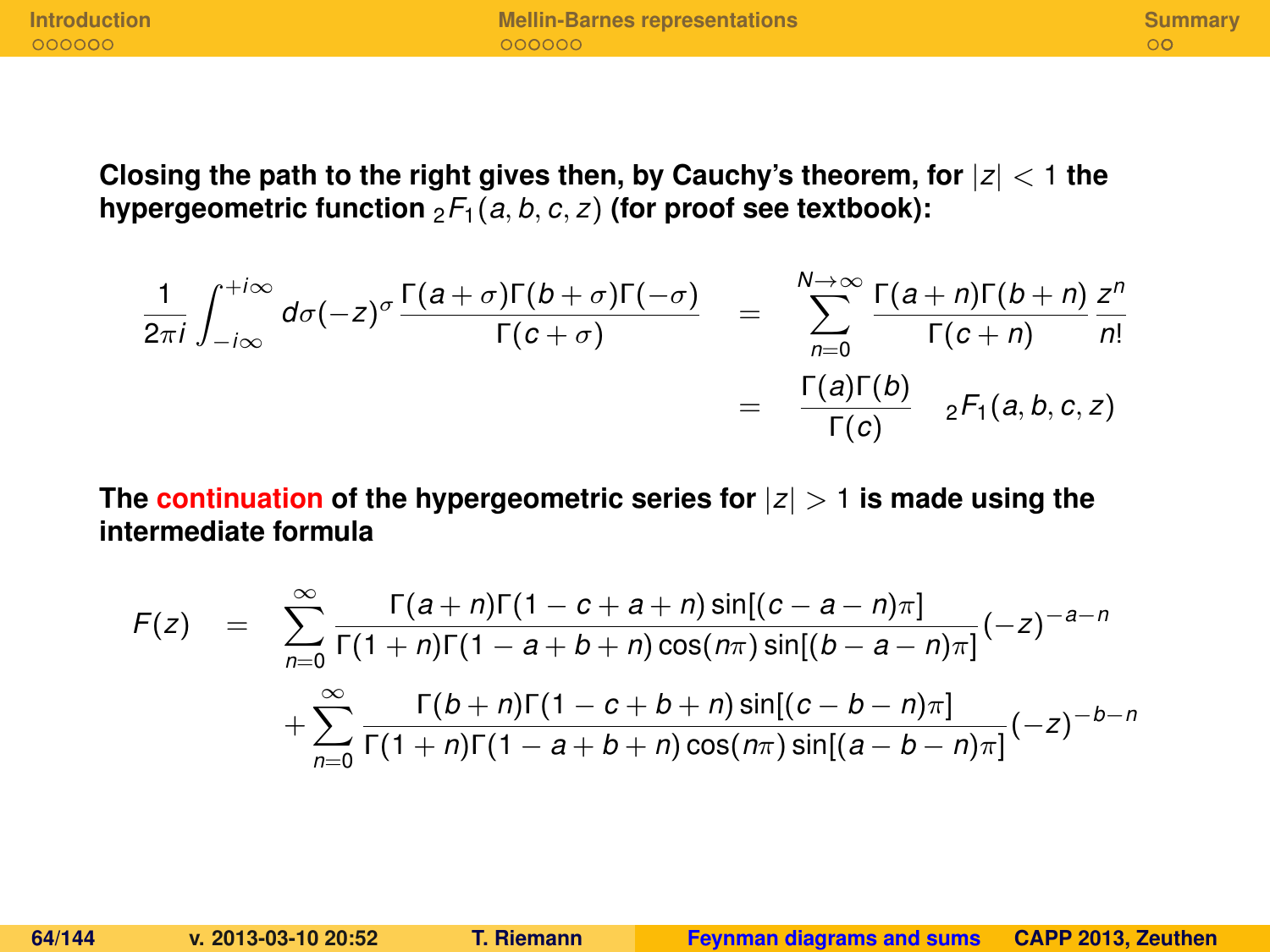#### **and yields**

$$
\frac{\Gamma(a)\Gamma(b)}{\Gamma(c)} \quad {}_{2}F_{1}(a,b,c,z) = \frac{\Gamma(a)\Gamma(a-b)}{\Gamma(a-c)}(-z)^{-a} \quad {}_{2}F_{1}(a,1-c+a,1-b+ac,z^{-1}) + \frac{\Gamma(b)\Gamma(b-a)}{\Gamma(b-c)}(-z)^{-b} \quad {}_{2}F_{1}(b,1-c+b,1-a+b,z^{-1})
$$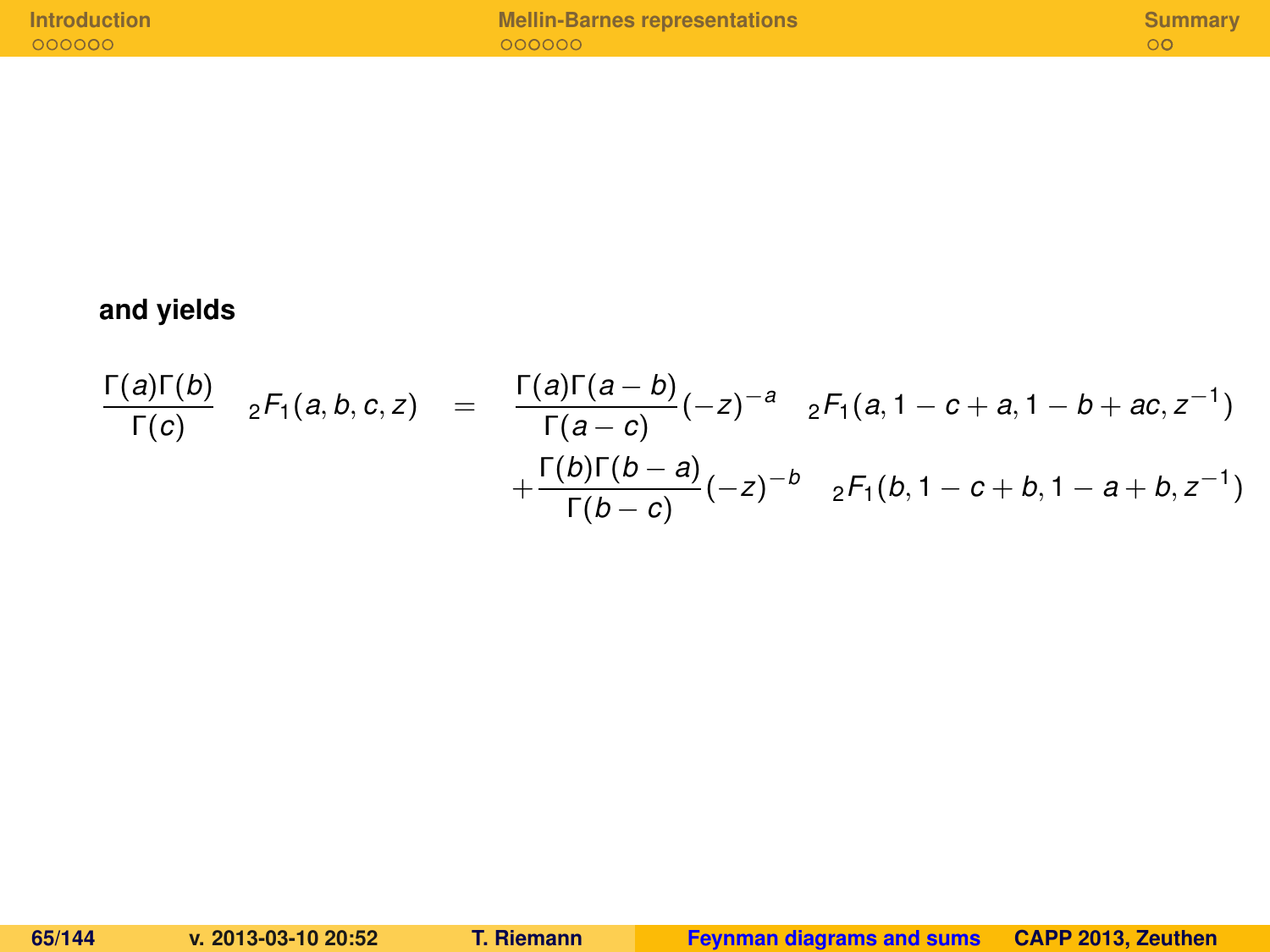

#### Putting  $b = c$ , we see that

$$
{}_2F_1(a,b,b,z) = \sum_{n=0}^{\infty} \frac{\Gamma(a+n)}{\Gamma(a)} \frac{z^n}{n!}
$$
  
= 
$$
\frac{1}{(1-z)^a} = \frac{1}{2\pi i \Gamma(a)} \int_{-i\infty}^{+i\infty} d\sigma (-z)^{\sigma} \Gamma(a+\sigma) \Gamma(-\sigma)
$$

**This allows to replace sum by product:**

$$
\frac{1}{(A+B)^a} = \frac{1}{B^a[1-(-A/B)]^a} = \frac{1}{2\pi i\Gamma(a)}\int\limits_{-i\infty}^{i\infty} d\sigma A^{\sigma} B^{-\sigma-a} \Gamma(a+\sigma)\Gamma(-\sigma)
$$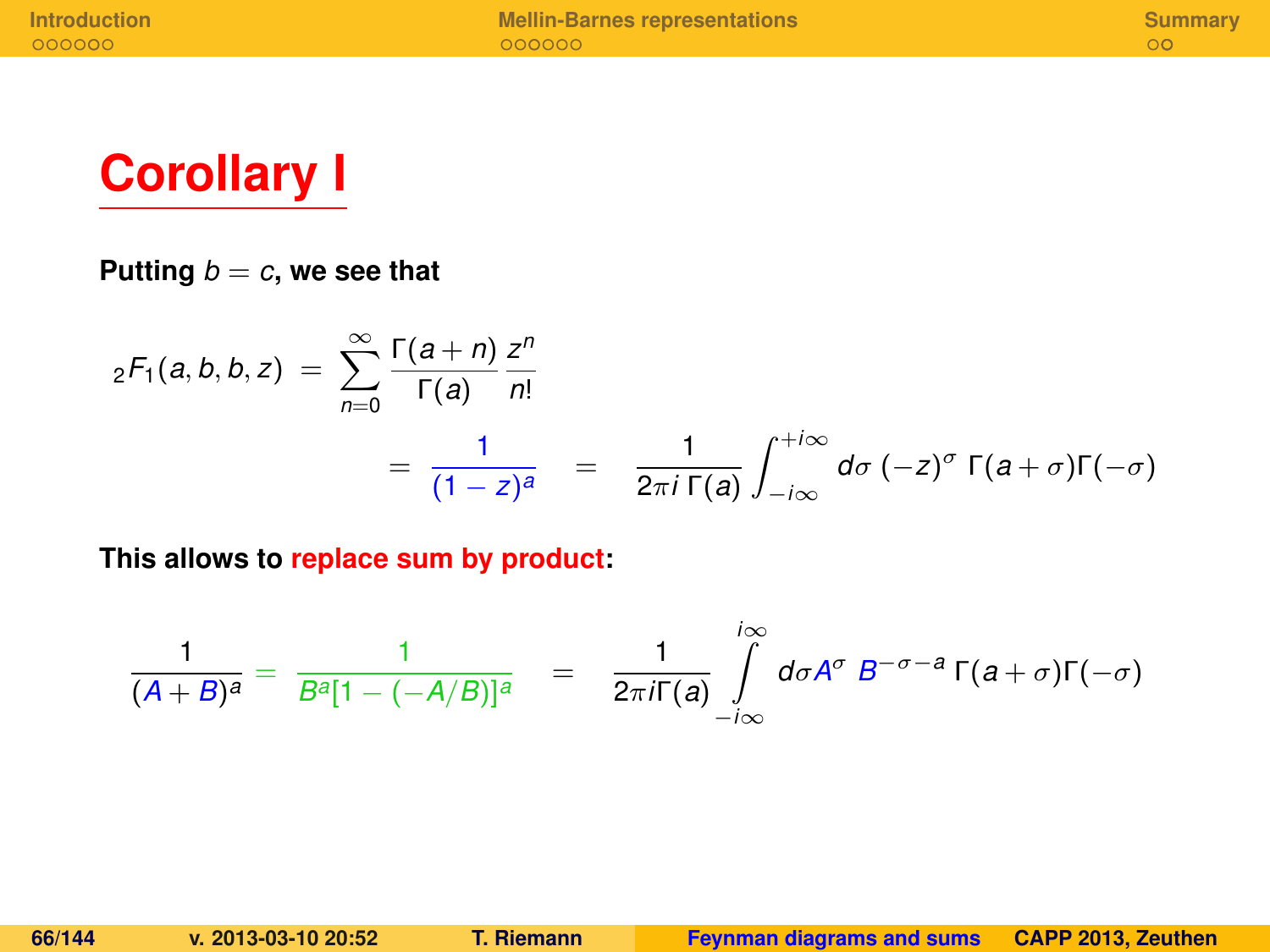## **Barnes' lemma**

**If the path of integration is curved so that the poles of**  $\Gamma(c - \sigma)\Gamma(d - \sigma)$  lie on the **right of the path and the poles of**  $\Gamma(a+\sigma)\Gamma(b+\sigma)$  lie on the left, then

$$
\frac{1}{2\pi i}\int_{-i\infty}^{+i\infty}d\sigma\Gamma(a+\sigma)\Gamma(b+\sigma)\Gamma(c-\sigma)\Gamma(d-\sigma) = \frac{\Gamma(a+c)\Gamma(a+d)\Gamma(b+c)\Gamma(b+d)}{\Gamma(a+b+c+d)}
$$

**It is supposed that** *a*, *b*, *c*, *d* **are such that no pole of the first set coincides with any pole of the second set.**

**Scetch of proof: Close contour by semicircle** *C* **to the right of imaginary axis.** <code>The integral exists and  $\int_C$  vanishes when  $(a+b+c+d-1) < 0$ . Take sum of  $\int_C$ </code> **residues of the integrand at poles of**  $\Gamma(c - \sigma)\Gamma(d - \sigma)$ . The double sum leads to **two hypergeometric functions, expressible by ratios of** Γ**-functions, this in turn by combinations of** *sin***, may be simplifies finally to the r.h.s.**

**Analytical continuation: The relation is proved when**  $(a + b + c + d - 1) < 0$ **. Both sides are analytical functions of e.g.** *a***. So the relation remains true for all values of** *a*, *b*, *c*, *d* for which none of the poles of  $\Gamma(a + \sigma)\Gamma(b + \sigma)$ , as a function **of**  $\sigma$ , coincide with any of the poles of  $\Gamma(c - \sigma)\Gamma(d - \sigma)$ .

 $\blacksquare$  Corollary II Any real shift  $k\colon \sigma + k, a - k, b - k, c + k, d + k$  together with  $\int_{-k - i\infty}^{-k + i\infty}$ **leaves the result true.**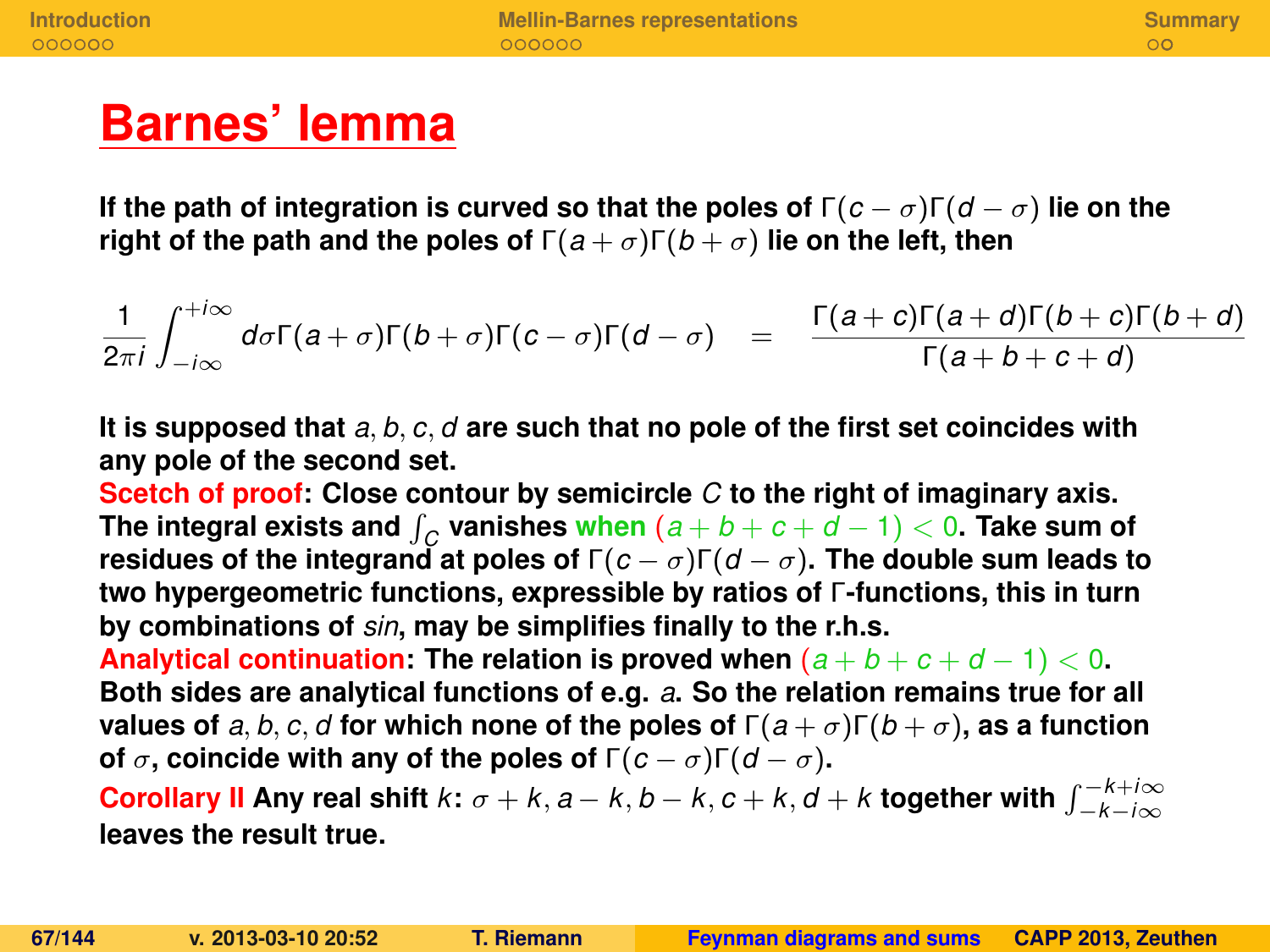## **How can the Mellin-Barnes formula be made useful in the context of Feynman integrals?**

• Apply corollary I to propagators and get:

$$
\frac{1}{(\rho^2-m^2)^a}=\frac{1}{2\pi i \Gamma(a)}\int\limits_{-i\infty}^{i\infty}d\sigma\frac{(-m^2)^{\sigma}}{(\rho^2)^{a+\sigma}}\Gamma(a+\sigma)\Gamma(-\sigma)
$$

which transforms a massive propagator to a massless one (with index *a* of the line changed to  $(a + \sigma)$ ).

• Apply corollary I after introduction of Feynman parameters and after the momentum integration to the resulting *F*- and *U*-forms, in order to get a single monomial in the *x<sup>i</sup>* , which allows the integration over the *x<sup>i</sup>* :

$$
\frac{1}{[A(s)x_1^{a_1}+B(s)x_1^{b_1}x_2^{b_2}]^a}=\frac{1}{2\pi i\Gamma(a)}\int\limits_{-i\infty}^{i\infty}d\sigma[A(s)x_1^{a_1}]^{\sigma}[B(s)x_1^{b_1}x_2^{b_2}]^{a+\sigma}\Gamma(a+\sigma)\Gamma(-\sigma)
$$

Both methods leave Mellin-Barnes (MB-) integrals to be performed afterwards.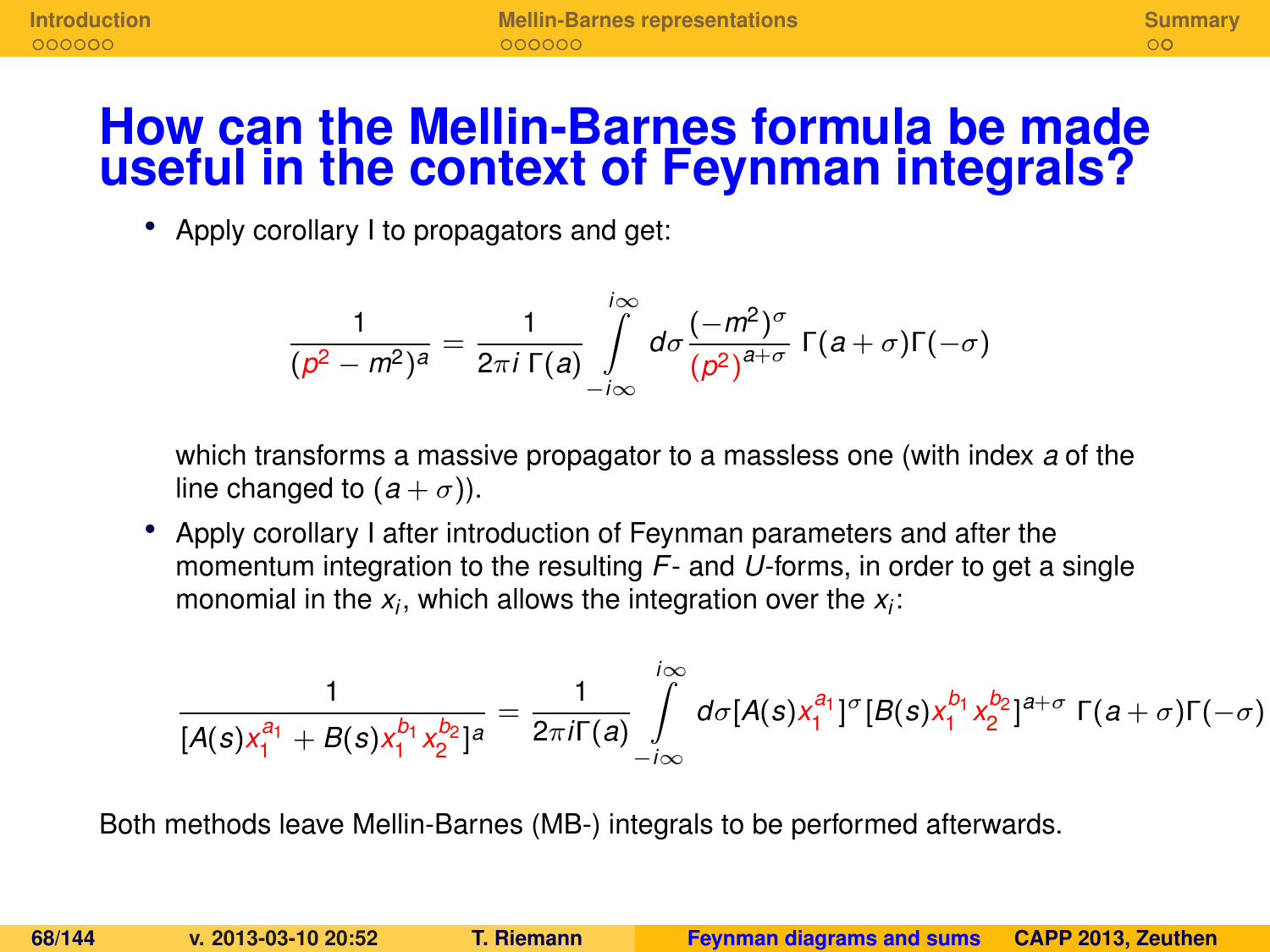## **A short remark on history**

- N. Usyukina, 1975: "ON A REPRESENTATION FOR THREE POINT FUNCTION", Teor. Mat. Fiz. 22; a finite massless off-shell 3-point 1-loop function represented by 2-dimensional MB-integral
- E. Boos, A. Davydychev, 1990: "A Method of evaluating massive Feynman integrals", Theor. Math. Phys. 89 (1991); N-point 1-loop functions represented by n-dimensional MB-integral
- V. Smirnov, 1999: "Analytical result for dimensionally regularized massless on-shell double box", Phys. Lett. B460 (1999); treat UV and IR divergencies by analytical continuation: shifting contours and taking residues 'in an appropriate way'
- B. Tausk, 1999: "Non-planar massless two-loop Feynman diagrams with four on-shell legs", Phys. Lett. B469 (1999); nice algorithmic approach to that, starting from search for some unphysical space-time dimension *d* for which the MB-integral is finite and well-defined
- M. Czakon, 2005 (with experience from common work with J. Gluza and TR): "Automatized analytic continuation of Mellin-Barnes integrals", Comput. Phys. Commun. (2006);

Tausk's approach realized in Mathematica program MB.m, published and available for use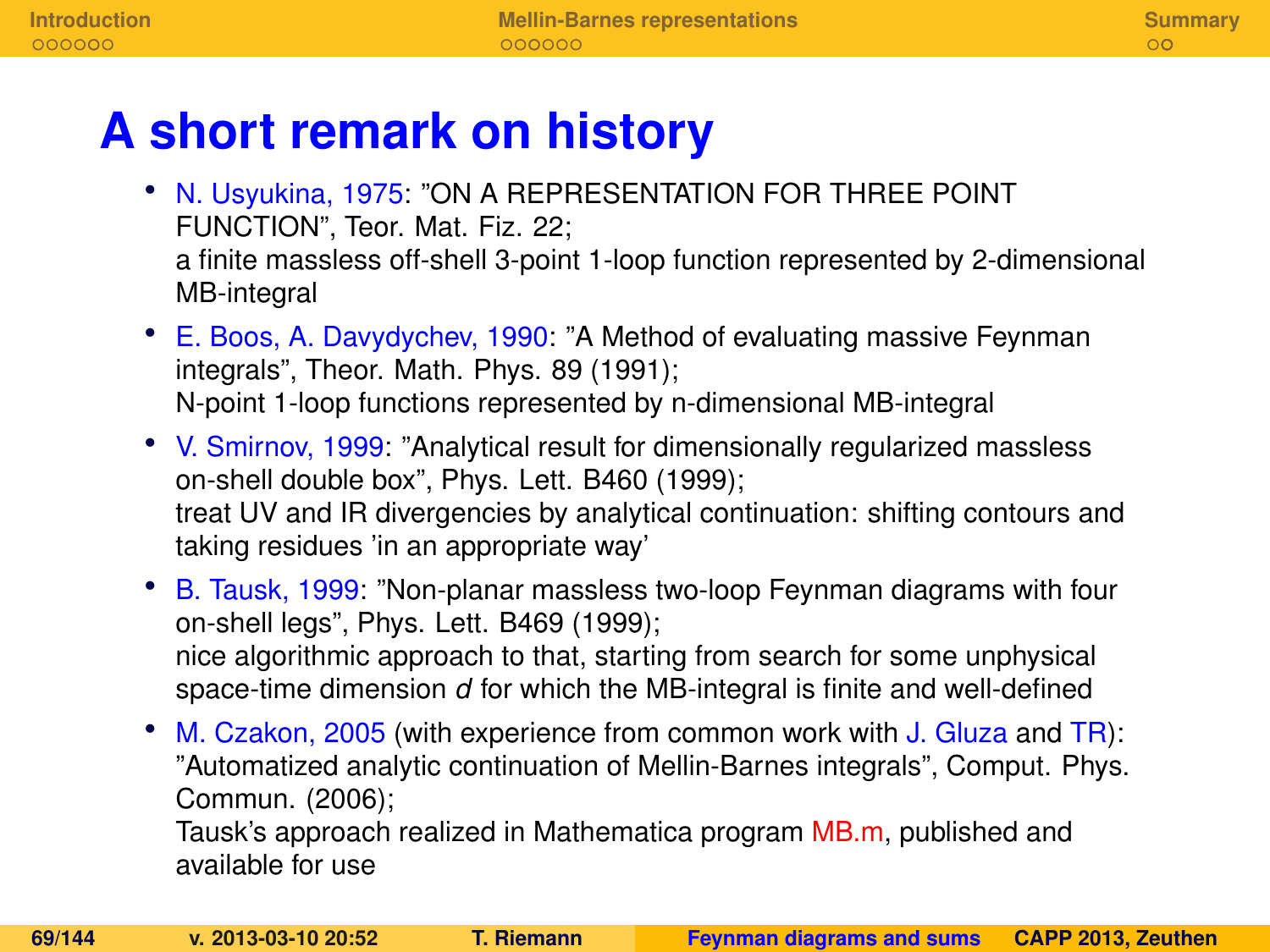## **A self-energy: SE2l1m**

This is a nice example, being simple but showing [nearly] all essentials in a nutshell. We get for this  $F(x) = m^2x_1^2 - (s - m^2)x_1x_2$  the following representation:

$$
SE211 m = \frac{e^{\epsilon \gamma_E} (m^2)^{-\epsilon}}{2\pi i} \int_{\Re z = -1/8} dz \left[ \frac{-s + m^2}{m^2} \right]^{-\epsilon - z}
$$
(94)

$$
\times \Gamma_1[1-\epsilon-z] \Gamma_2[-z] \Gamma_3[1-\epsilon+z] \Gamma_4[\epsilon+z]
$$
 (95)

#### Tausk approach:

Seek a configuration where all arguments of Γ-functions have positive real part. Then the *SE*2*l*1*m* is well-defined and finite.

For small  $\epsilon$  this is - here - evidently impossible; set  $\epsilon \to 0$  and look at  $\lceil 2[-z]\rceil \cdot 4[+z]$ :

$$
\Gamma_1[1-z]\Gamma_2[-z]\Gamma_3[1+z]\Gamma_4[+z] \tag{96}
$$

What to do ????

Tausk: Set  $\epsilon$  such that all arguments of Γ-functions get positive real parts, e.g. with the choice:

$$
\epsilon = 3/8 \tag{97}
$$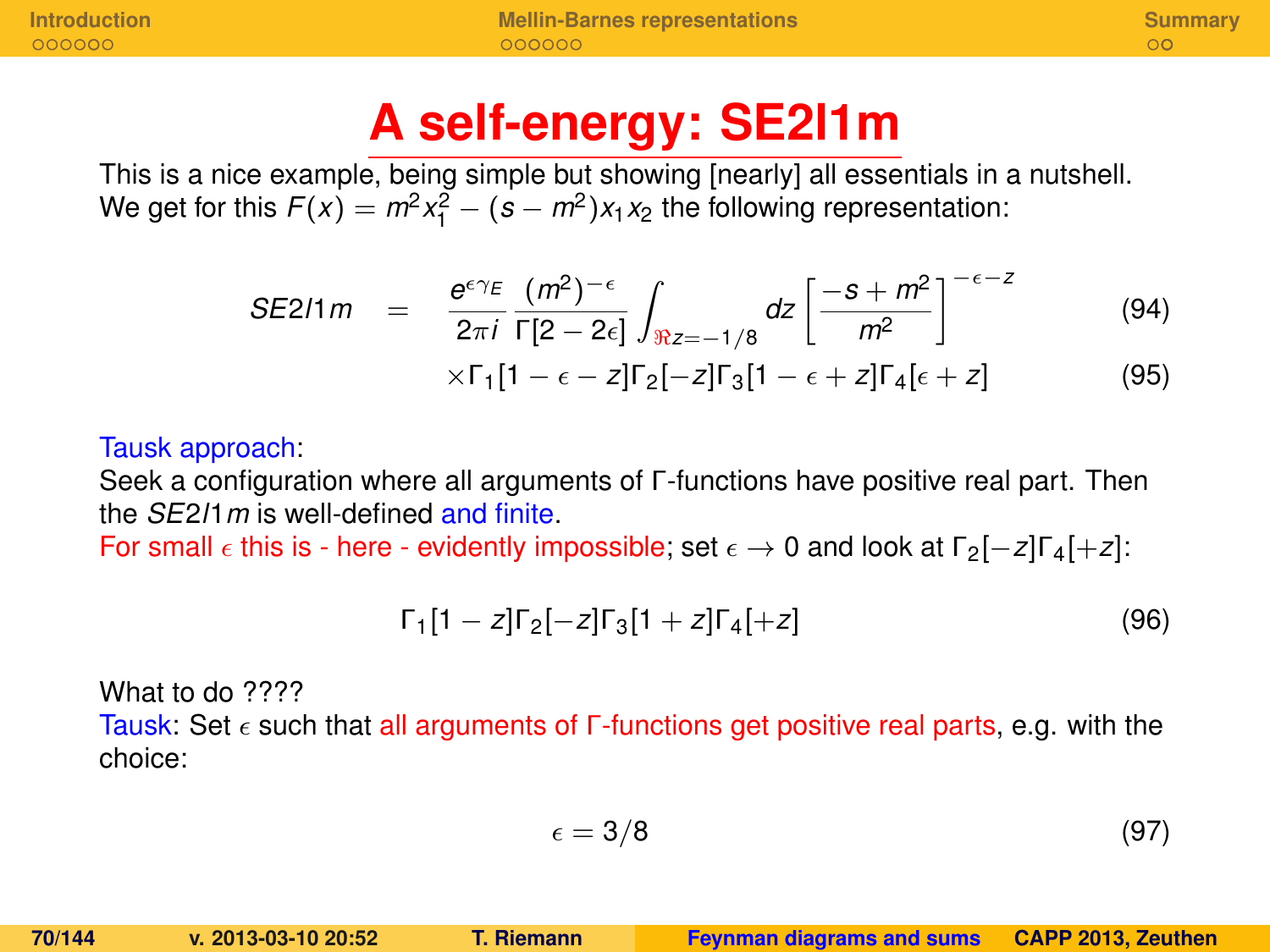**[Introduction](#page-124-0) [Mellin-Barnes representations](#page-131-0) [Summary](#page-138-0)**

To make physics we have now to deform the integrand or the path such that  $\epsilon \to 0$ ; when crossing a residue, take it and add it up.

Varying  $\epsilon \to 0$  from 3/8 makes crossing in  $\lceil 4\epsilon + z \rceil$  a pole at  $\epsilon = -z = +1/8$ ; there is  $\epsilon + z = 0$ :

$$
\text{Residue}[\text{SE211m}, \{z, -\epsilon\}] = e^{\epsilon \gamma_E} \frac{(m^2)^{-\epsilon}}{\Gamma[2 - 2\epsilon]} \Gamma_3[1 - 2\epsilon] \Gamma_2[\epsilon]
$$
(98)

Here we 'loose' one integration (easier term!) and catch the IR-singularity in  $\lceil \frac{\epsilon}{2} \rceil$   $\sim 1/\epsilon!$ The function becomes now, for small  $\epsilon$ :

$$
\text{SE211m} = \frac{e^{\epsilon \gamma_E} (m^2)^{-\epsilon}}{2\pi i} \int_{\Re z = -1/8} dz \left[ \frac{-s + m^2}{m^2} \right]^{-\epsilon - z} \Gamma_1 [1 - \epsilon - z] \Gamma_2 [
$$
  
 
$$
\times \Gamma_3 [1 - \epsilon + z] \Gamma_4 [\epsilon + z] + e^{\epsilon \gamma_E} \frac{(m^2)^{-\epsilon}}{\Gamma[2 - 2\epsilon]} \Gamma_1 [1 - 2\epsilon] \Gamma_2 [\epsilon]
$$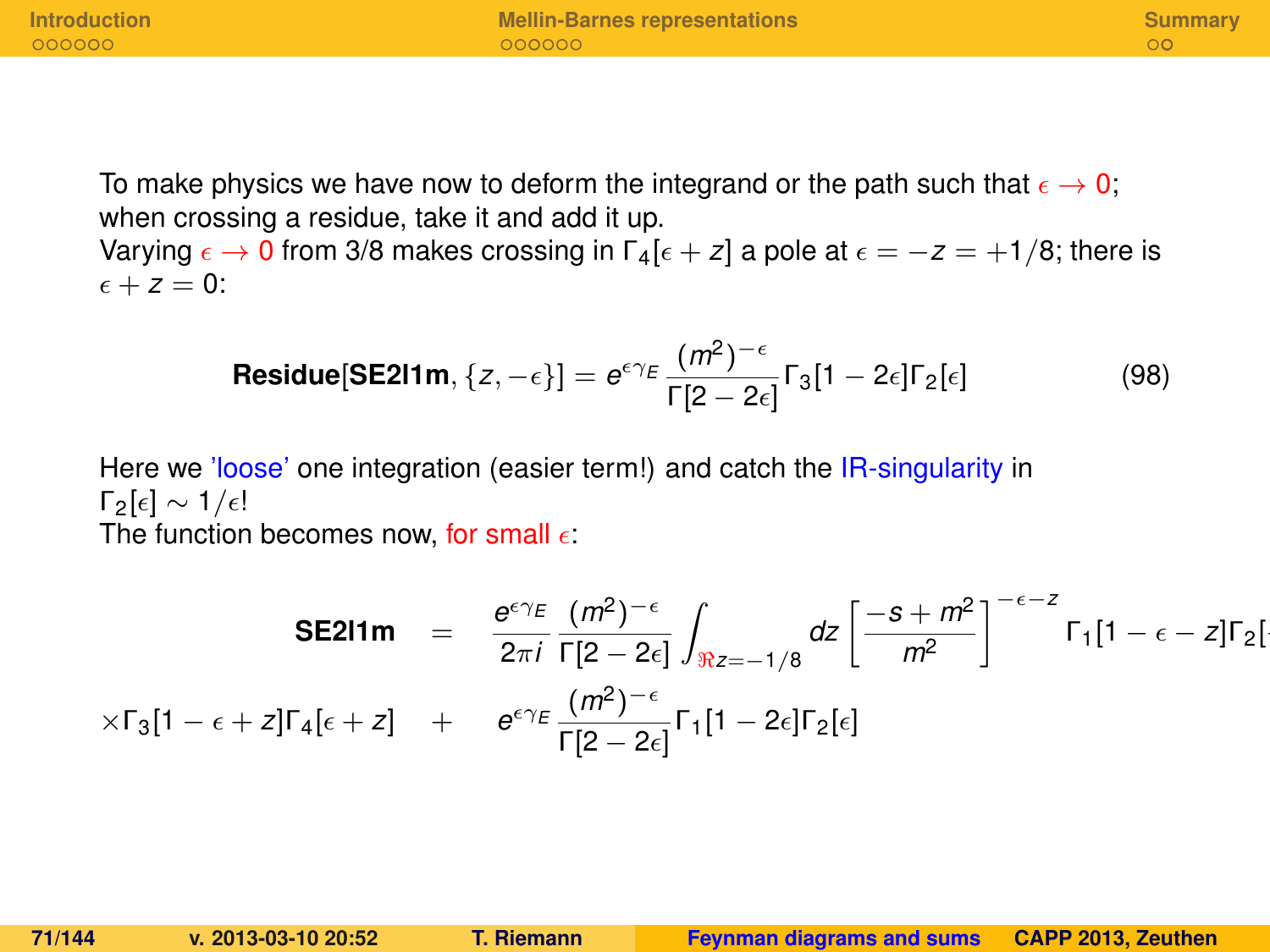Now we may take safely the limit of small  $\epsilon$ :

**SE211m** = 
$$
\frac{e^{\epsilon \gamma_E}}{2\pi i} \int_{\Re z = -1/8} dz \left[ \frac{-s + m^2}{m^2} \right]^{-z} \Gamma_3[1 - z] \Gamma_4[-z] \Gamma[z] \Gamma[1 + z] (99) + e^{\epsilon \gamma_E} \left( 2 + \frac{1}{\epsilon} - \ln[m^2] \right) + O(\epsilon^1)
$$
(100)

Now we close the integration path to the left, catch all residues from  $\Gamma_3[1-z]$  for *z* < −1/8, i.e. at *z* = −*n*, *n* = 1, 2, . . .:

$$
\text{Res}\left\{ \left[ \frac{-s + m^2}{m^2} \right]^{-z} \Gamma_1 [1 - \epsilon - z] \Gamma_2 [-z] \Gamma_3 [1 - \epsilon + z] \Gamma_4 [\epsilon + z], \{z, -n\} \right\}
$$
  
=  $(-s + m^2)^n \ln(-s + m^2)$  (101)

The sum to be done is trivial (in this trivial case!!):

$$
\sum_{n=1}^{\infty} \left[ \frac{-s+m^2}{m^2} \right]^n = \frac{1}{1 - \frac{-s+m^2}{m^2}} - 1
$$
 (102)

**72/144 v. 2013-03-10 20:52 T. Riemann [Feynman diagrams and sums](#page-0-0) CAPP 2013, Zeuthen**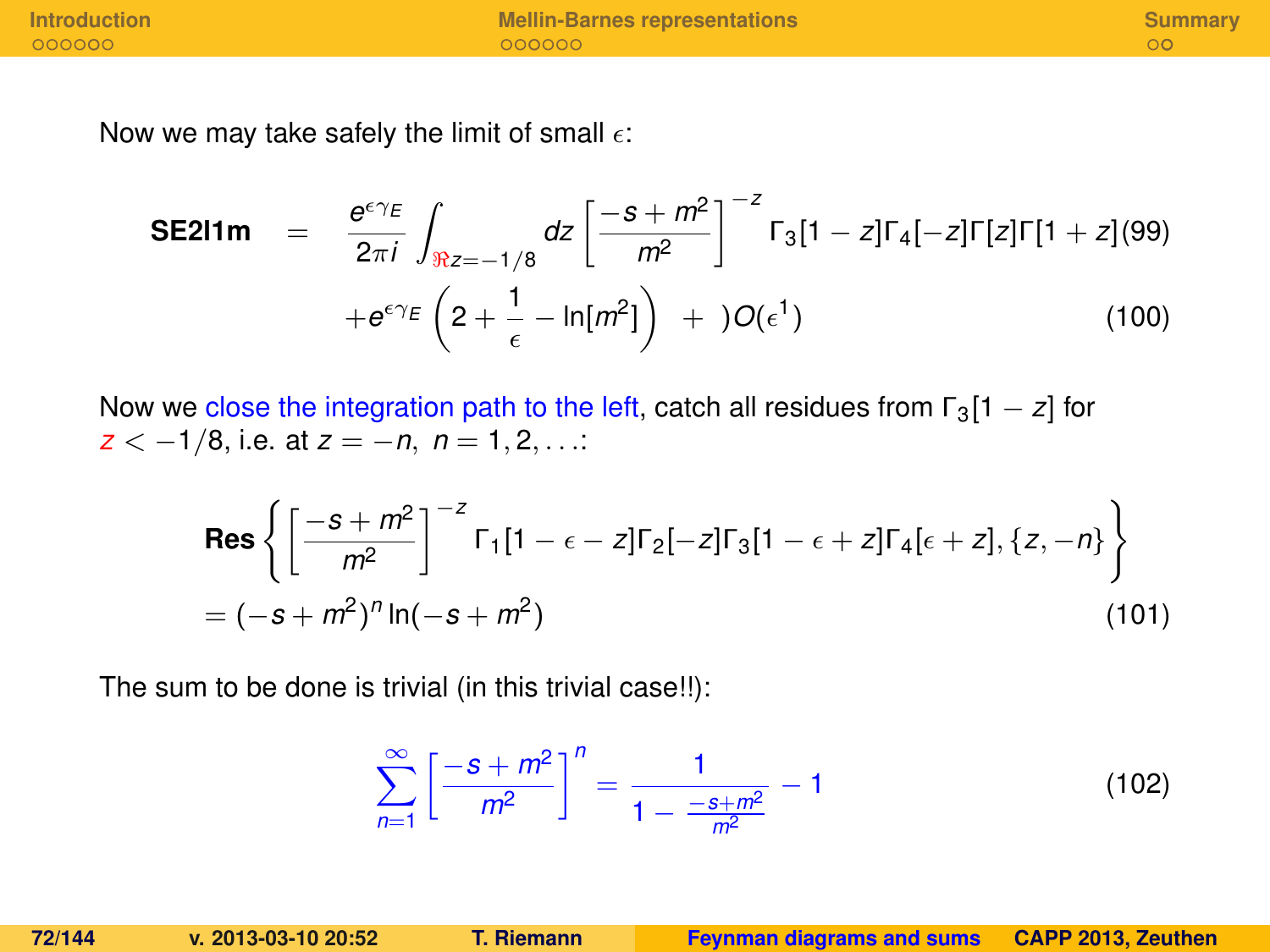and we end up with:

**SE211m** = 
$$
\frac{1}{\epsilon} + 2 + \left[ \frac{1 - s/m^2}{s/m^2} \ln(1 - s/m^2) \right]
$$
 (103)

This is what we had also from the direct Feynman parameter integration above, page 53.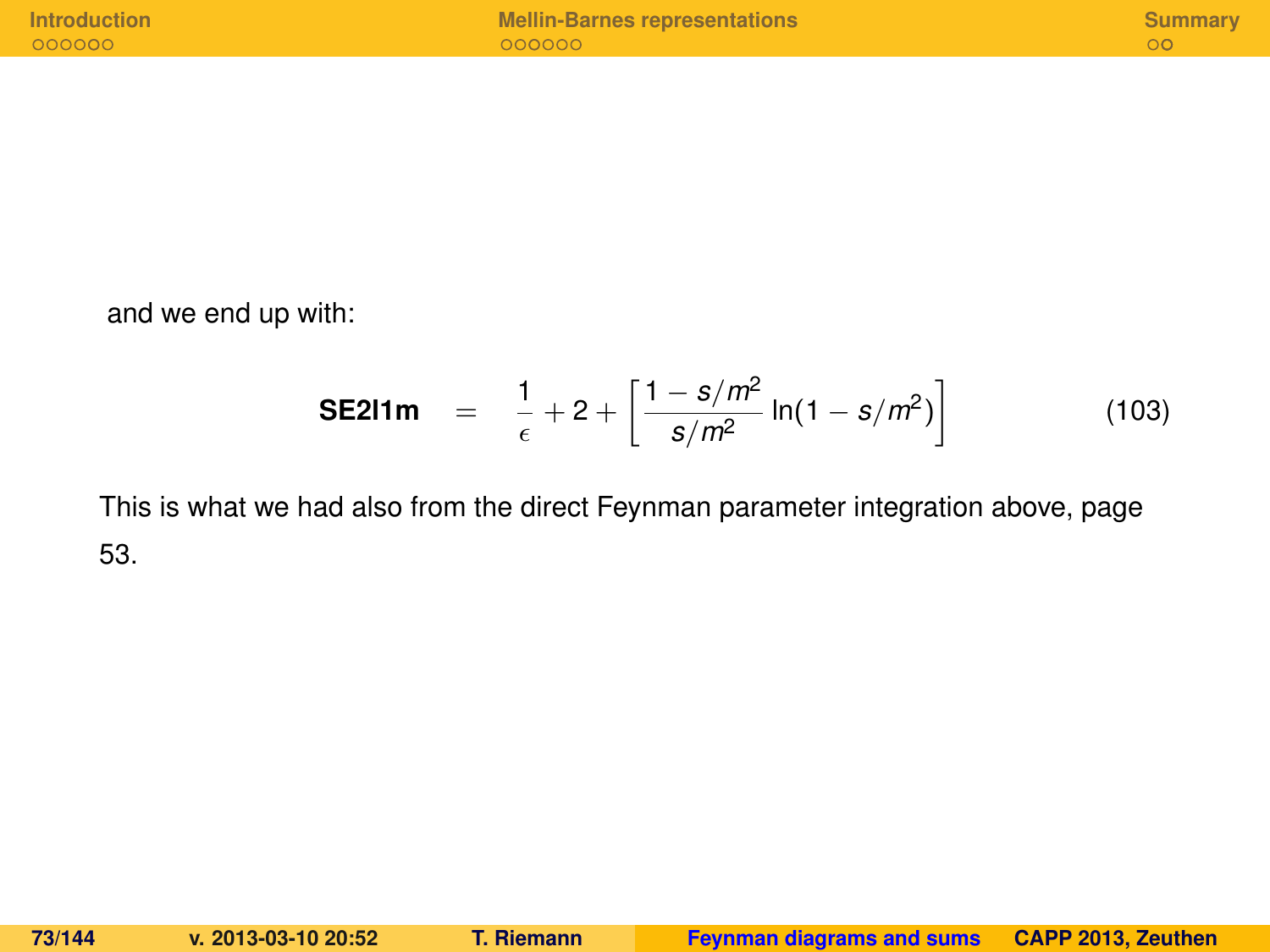**[Introduction](#page-124-0) [Mellin-Barnes representations](#page-131-0) [Summary](#page-138-0)**

## **A vertex: V3l2m**

The Feynman integral V3l2m is the QED one-loop vertex function, which is no master. It is infrared-divergent (see this by counting of powers of loop integration momentum *k* or know it from: massless line between two external on-shell lines)

$$
F = m^2(x_1 + x_2)^2 + [-s]x_1x_2 \tag{104}
$$

We will also use the variable

$$
y = \frac{\sqrt{-s+4} - \sqrt{-s}}{\sqrt{-s+4} + \sqrt{-s}}
$$
(105)

$$
\begin{array}{rcl}\n\text{V312m} &=& \frac{\theta^{\epsilon\gamma}\varepsilon\Gamma(-2\epsilon)}{2\pi i} \int dz_{\Re z=-1/2}(-s)^{-\epsilon-1-z} \frac{\Gamma^2(-\epsilon-z)\Gamma(-z)\Gamma(1+\epsilon+z)}{\Gamma(1-2\epsilon)\Gamma(-2\epsilon-2z)} \\
&=& \frac{\text{V312m}[-1]}{\epsilon} + \text{V312m}[0] + \epsilon \text{V312m}[1] + \cdots.\n\end{array}
$$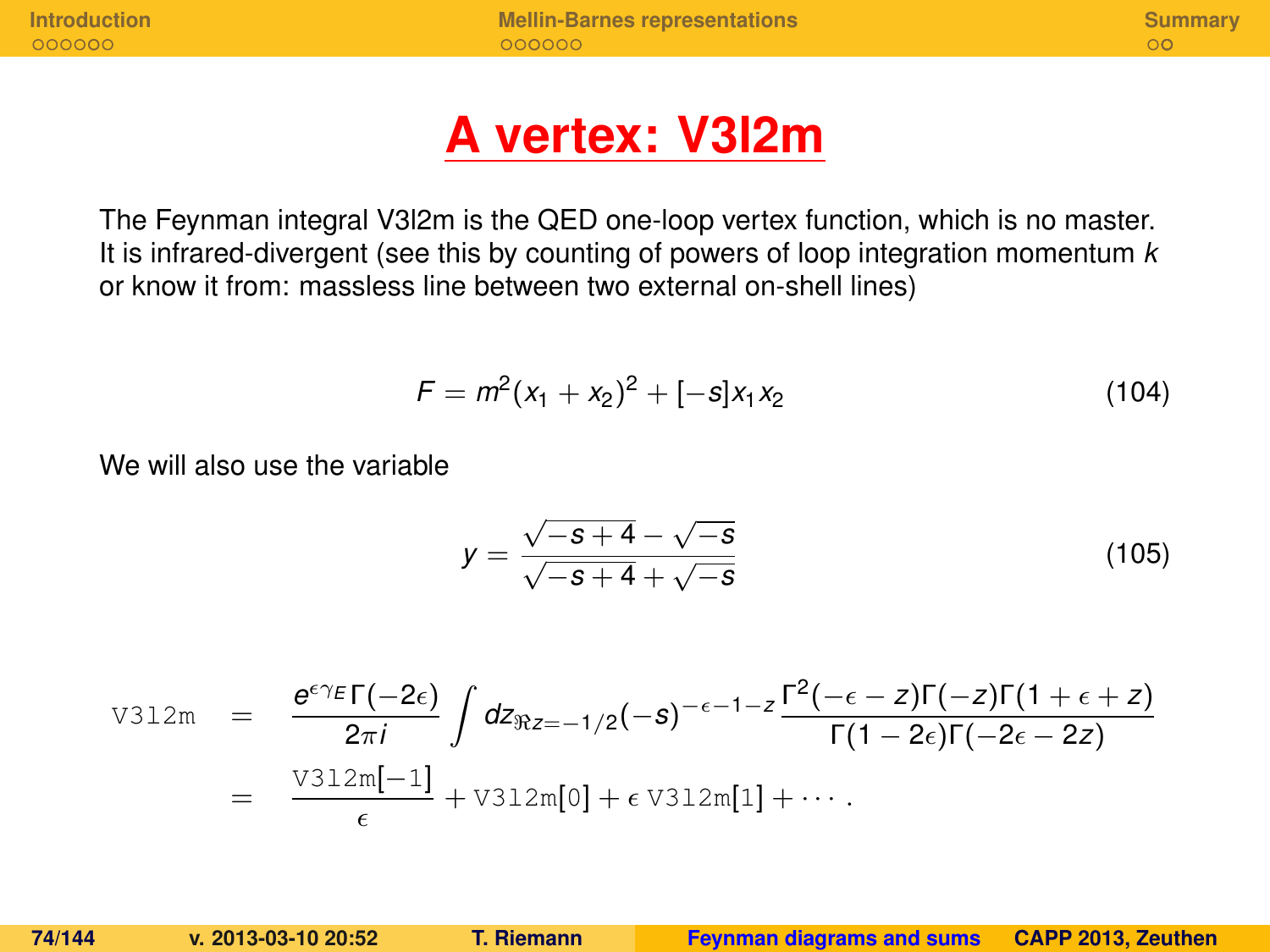One may slightly shift the contour by  $(-\epsilon)$  and then close the path to the left and get residua from (and only from)  $Γ(1 + z)$ : [\[5\]](#page-139-0):

$$
V(s) = \frac{1}{2s\epsilon} \frac{e^{\epsilon\gamma_E}}{2\pi i} \int_{-i\infty-1/2}^{-i\infty-1/2} dz \quad (-s)^{-z} \frac{\Gamma^2(-z)\Gamma(-z+\epsilon)\Gamma(1+z)}{\Gamma(-2z)}
$$
  
= 
$$
-\frac{e^{\epsilon\gamma_E}}{2\epsilon} \sum_{n=0}^{\infty} \frac{s^n}{\binom{2n}{n}(2n+1)} \frac{\Gamma(n+1+\epsilon)}{\Gamma(n+1)}.
$$

This series may be summed directly with Mathematica!<sup>1</sup>, and the vertex becomes:

$$
V(s) = -\frac{e^{\epsilon \gamma_E}}{2\epsilon} \Gamma(1+\epsilon) \, \, _2F_1 \left[1, 1+\epsilon; 3/2; s/4\right]. \tag{106}
$$

Alternatively, one may derive the  $\epsilon$ -expansion by exploiting the well-known relation with harmonic numbers  $S_k(n) = \sum_{i=1}^n 1/i^k$ :

$$
\frac{\Gamma(n+a\epsilon)}{\Gamma(n)} = \Gamma(1+a\epsilon) \exp\left[-\sum_{k=1}^{\infty} \frac{(-a\epsilon)^k}{k} S_k(n-1)\right].
$$
 (107)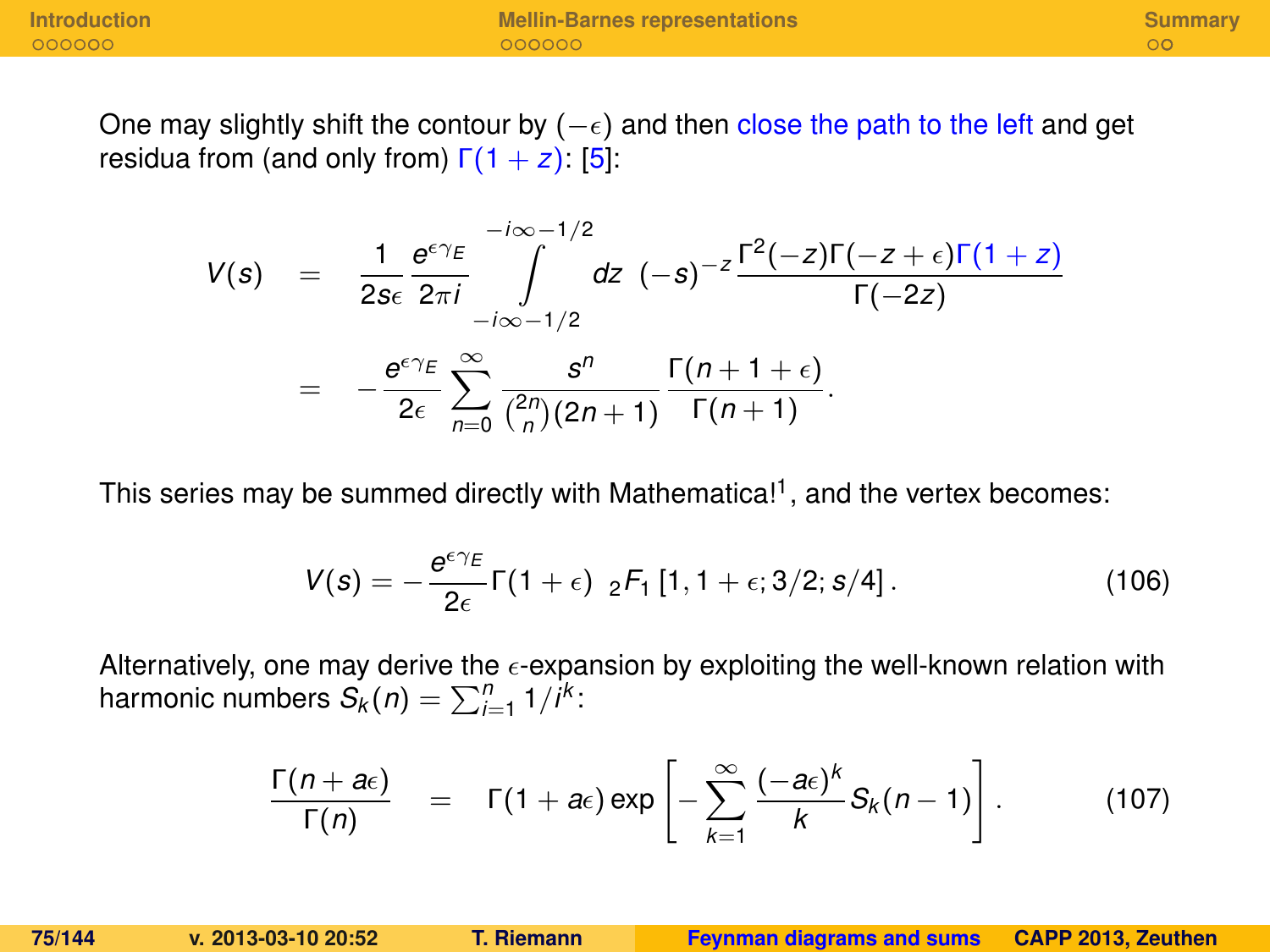**[Introduction](#page-124-0) [Mellin-Barnes representations](#page-131-0) [Summary](#page-138-0)**

The product exp ( $\epsilon\gamma_E$ )Γ(1 +  $\epsilon) = 1 + \frac{1}{2}$ ζ[2] $\epsilon^2 + O(\epsilon^3)$  yields expressions with zeta numbers ζ[*n*], and, taking all terms together, one gets a collection of inverse binomial sums<sup>2</sup>; the first of them is the IR divergent part:

$$
V(s) = \frac{V_{-1}(s)}{\epsilon} + V_0(s) + \cdots
$$
 (108)

$$
V_{-1}(s) = \frac{1}{2} \sum_{n=0}^{\infty} \frac{s^n}{\binom{2n}{n}(2n+1)} = \frac{1}{2} \frac{4 \arcsin(\sqrt{s}/2)}{\sqrt{4-s}\sqrt{s}} = \frac{y}{y^2-1} \ln(y). \tag{109}
$$

<sup>1</sup>The expression for  $V(s)$  was also derived in [\[6\]](#page-139-1); see additionally [\[7\]](#page-139-2). <sup>2</sup>For the first four terms of the  $\epsilon$ -expansion in terms of inverse binomial sums or of polylogarithmic functions, see [\[5\]](#page-139-0).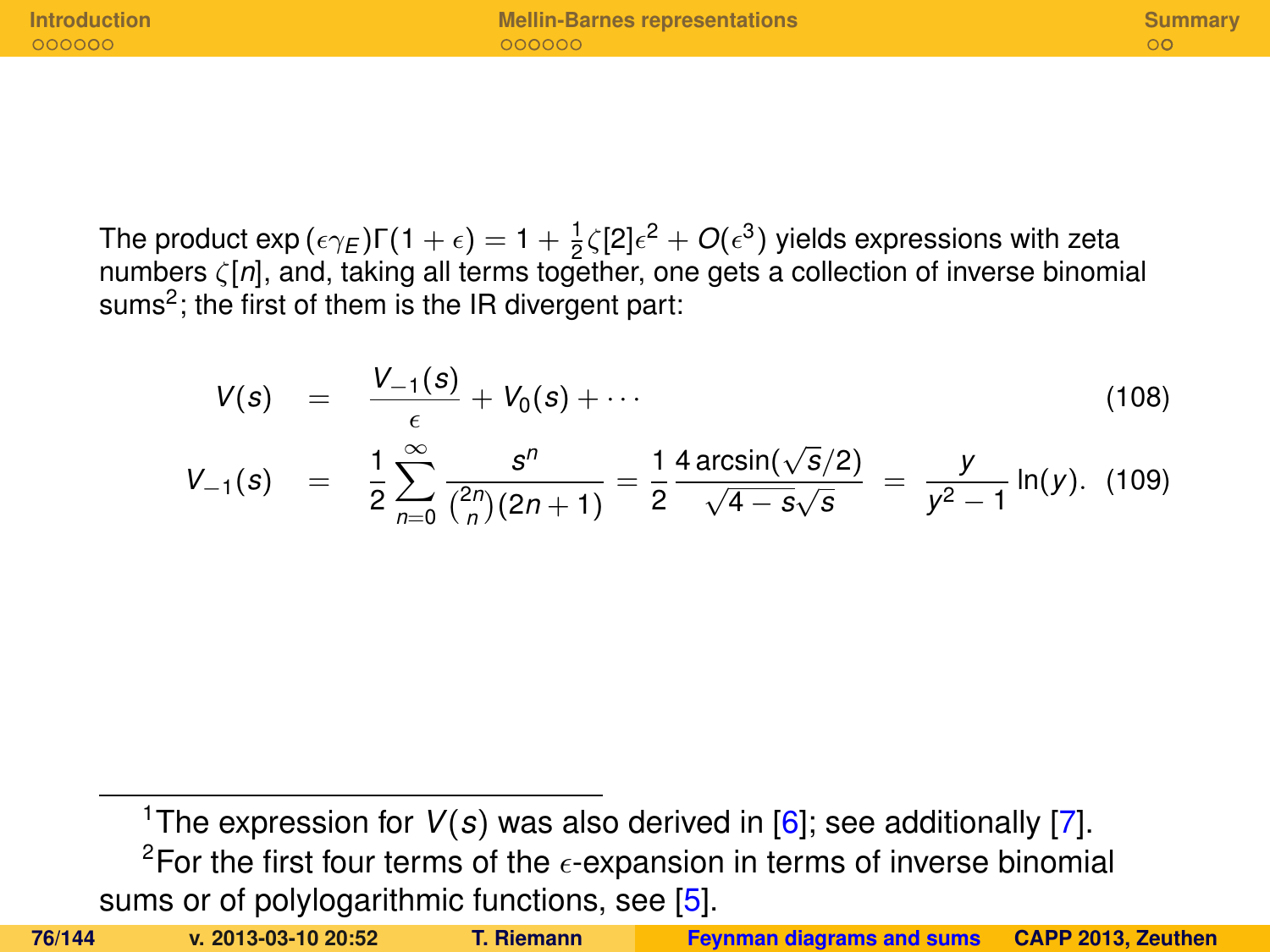**[Introduction](#page-124-0) <b>[Mellin-Barnes representations](#page-131-0) [Summary](#page-138-0)**<br> **Alternative Cooperations COOPER COOPER COOPER COOPER COOPER COOPER COOPER COOPER COOPER COOPER** 

The constant term:

$$
\text{V312m[0]} = \frac{1}{2\pi i} \int_{-i\infty + u}^{+i\infty + u} dr(-s)^{-1-r} \frac{\Gamma^3[-r]\Gamma[1+r]}{\Gamma[-2r]}
$$

$$
\frac{1}{2} [\gamma_E - \ln(-s) + 2\Psi[-2r] - 2\Psi[-r] + \Psi[1+r]]
$$

$$
= \frac{1}{2}\sum_{n=0}^{\infty}\frac{s^n}{\binom{2n}{n}(2n+1)}S_1(n),
$$

There is also the opportunity to evaluate the MB-integrals numerically by following with e.g. a Fortran routine the straight contour.

This applies after the  $\epsilon$ -expansion.

## R <sup>+</sup>5*i*+*<sup>z</sup>* −5*i*+*z* is usually sufficient.

| 77/144<br>v. 2013-03-10 20:5 |  |  |  |  |
|------------------------------|--|--|--|--|
|------------------------------|--|--|--|--|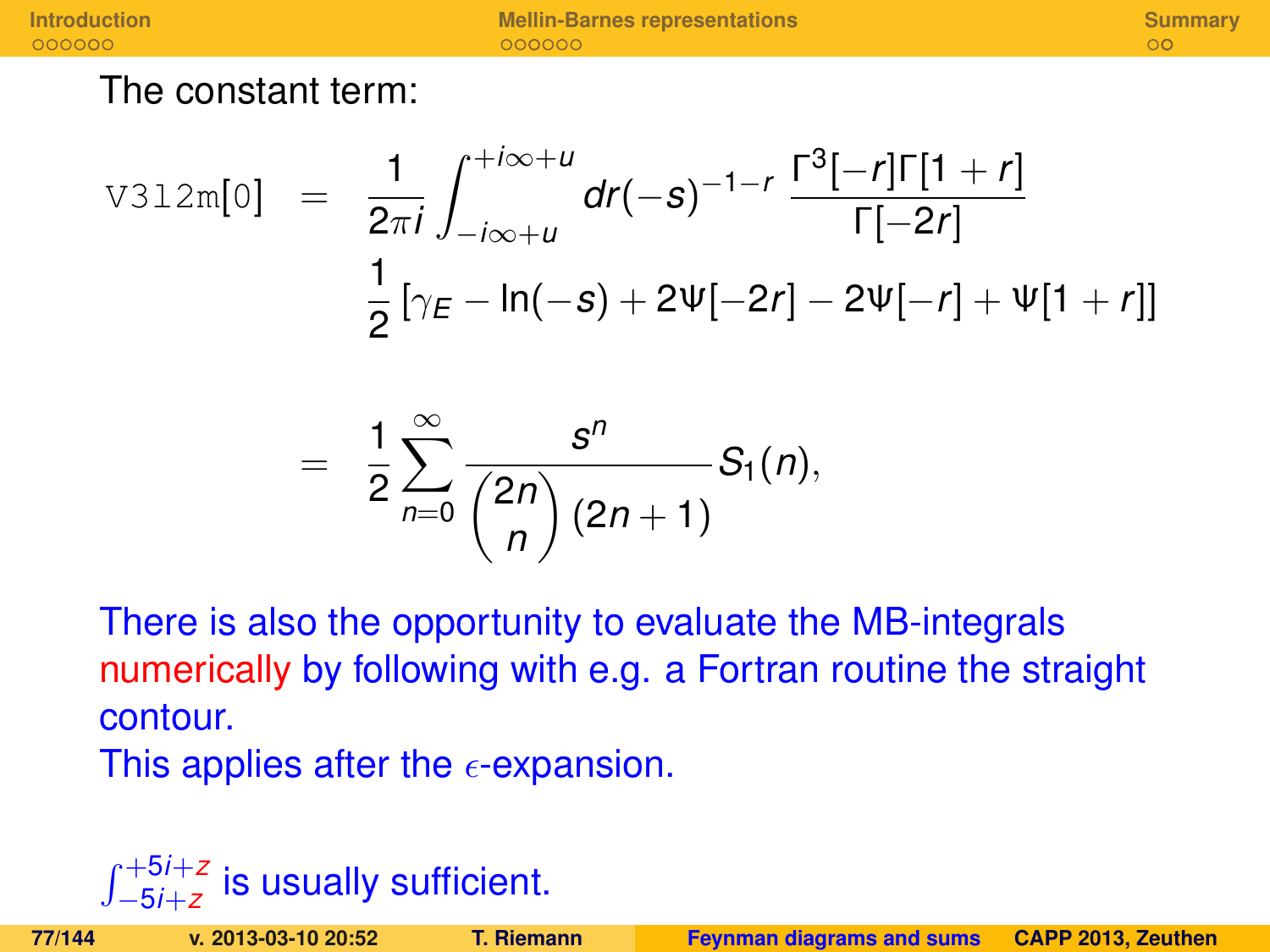## But: This works fast and stable for Euclidean kinematics where  $-$ *s* > 0.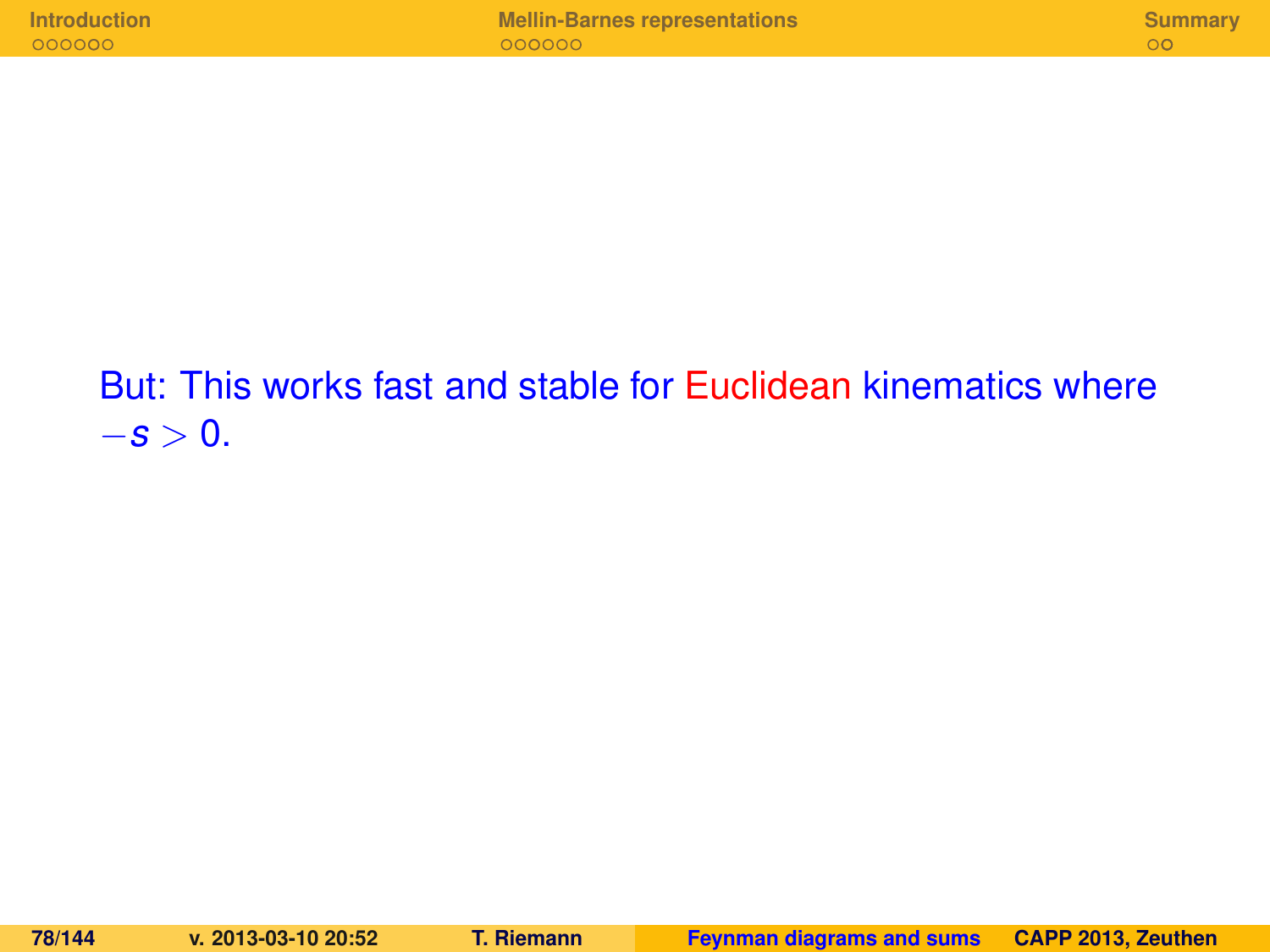and the  $\epsilon$ -term:

$$
\text{V312m[1]} = \frac{1/4}{2\pi i} \int_{-i\infty+u}^{+i\infty+u} d\mathbf{r}(-s)^{-1-\mathbf{r}} \frac{\Gamma^3[-\mathbf{r}]\Gamma[1+\mathbf{r}]}{\Gamma[-2\mathbf{r}]}
$$
\n
$$
[\gamma_E^2 + \text{Log}[-s]^2 + \text{Log}[-s](-2\gamma_E - 4\Psi[-2z] + 4\Psi[-z] - 2\Psi[1+z])
$$
\n
$$
+\gamma_E(4\Psi[-2z] - 4\Psi[-z] + 2\Psi[1+z])
$$
\n
$$
-4\Psi[1, -2z] + 2\Psi[1, -z] + \Psi[1, 1+z]
$$
\n
$$
+4(\Psi[-2z]^2 - 2\Psi[-2z]\Psi[-z] + \Psi[-2z]\Psi[1+z]
$$
\n
$$
-\Psi[-z]\Psi[1+z]) + \Psi[1+z]^2
$$
\n
$$
= [\text{const} = 1?\times \frac{1}{4} \sum_{n=0}^{\infty} \frac{(\mathbf{t})^n}{\binom{2n}{n} (2n+1)} \left[ S_1(n)^2 + \zeta_2 - S_2(n) \right].
$$

Here,  $\Psi[r] = ...$  and  $\Psi[1, r] = ...$ , and the harmonic numbers  $S_k(n)$  are

$$
S_k(n) = \sum_{i=1}^n \frac{1}{i^k}, \qquad (110)
$$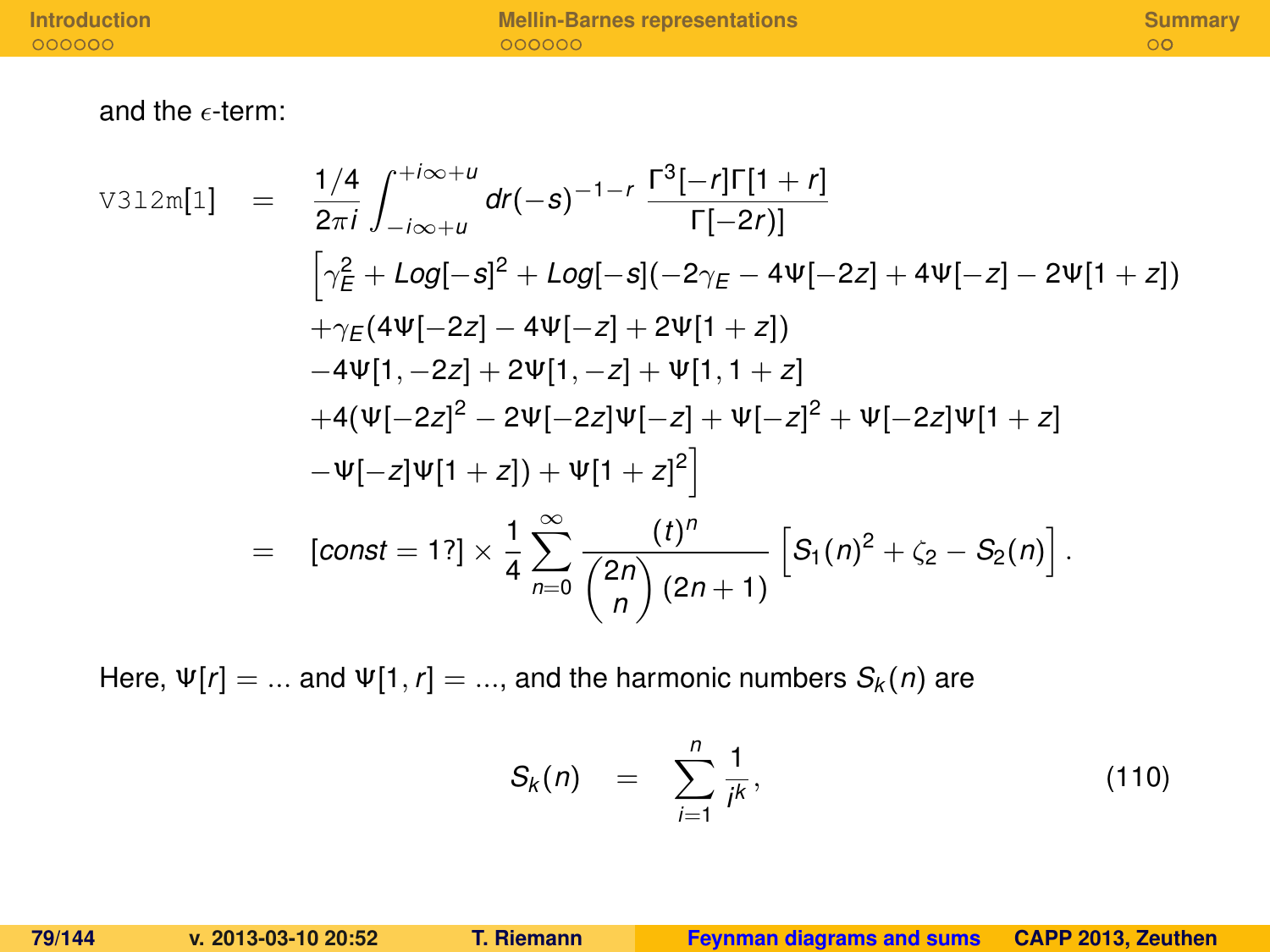The sums appearing above may be obtained from sums listed in Table 1 of Appendix D in [\[5,](#page-139-0) [8\]](#page-140-0):

$$
\sum_{n=0}^{\infty} \frac{s^n}{\binom{2n}{n}(2n+1)} = \frac{y}{y^2-1} 2\ln(y),
$$
\n
$$
\sum_{n=0}^{\infty} \frac{s^n}{\binom{2n}{n}(2n+1)} S_1(n) = \frac{y}{y^2-1} [-4\text{Li}_2(-y) - 4\ln(y)\ln(1+y) + \ln^2(y) - 2\zeta_2],
$$
\n
$$
\sum_{n=0}^{\infty} \frac{s^n}{\binom{2n}{n}(2n+1)} S_1(n)^2 = \frac{y}{y^2-1} \left[ 16S_{1,2}(-y) - 8\text{Li}_3(-y) + 16\text{Li}_2(-y)\ln(1+y) + 8\ln^2(1+y)\ln(y) - 4\ln(1+y)\ln^2(y) + \frac{1}{3}\ln^3(y) \tag{111}
$$
\n
$$
+ 8\zeta_2 \ln(1+y) - 4\zeta_2 \ln(y) - 8\zeta_3 \right],
$$
\n
$$
\sum_{n=0}^{\infty} \frac{s^n}{\binom{2n}{n}(2n+1)} S_2(n) = -\frac{y}{3(y^2-1)} \ln^3(y),
$$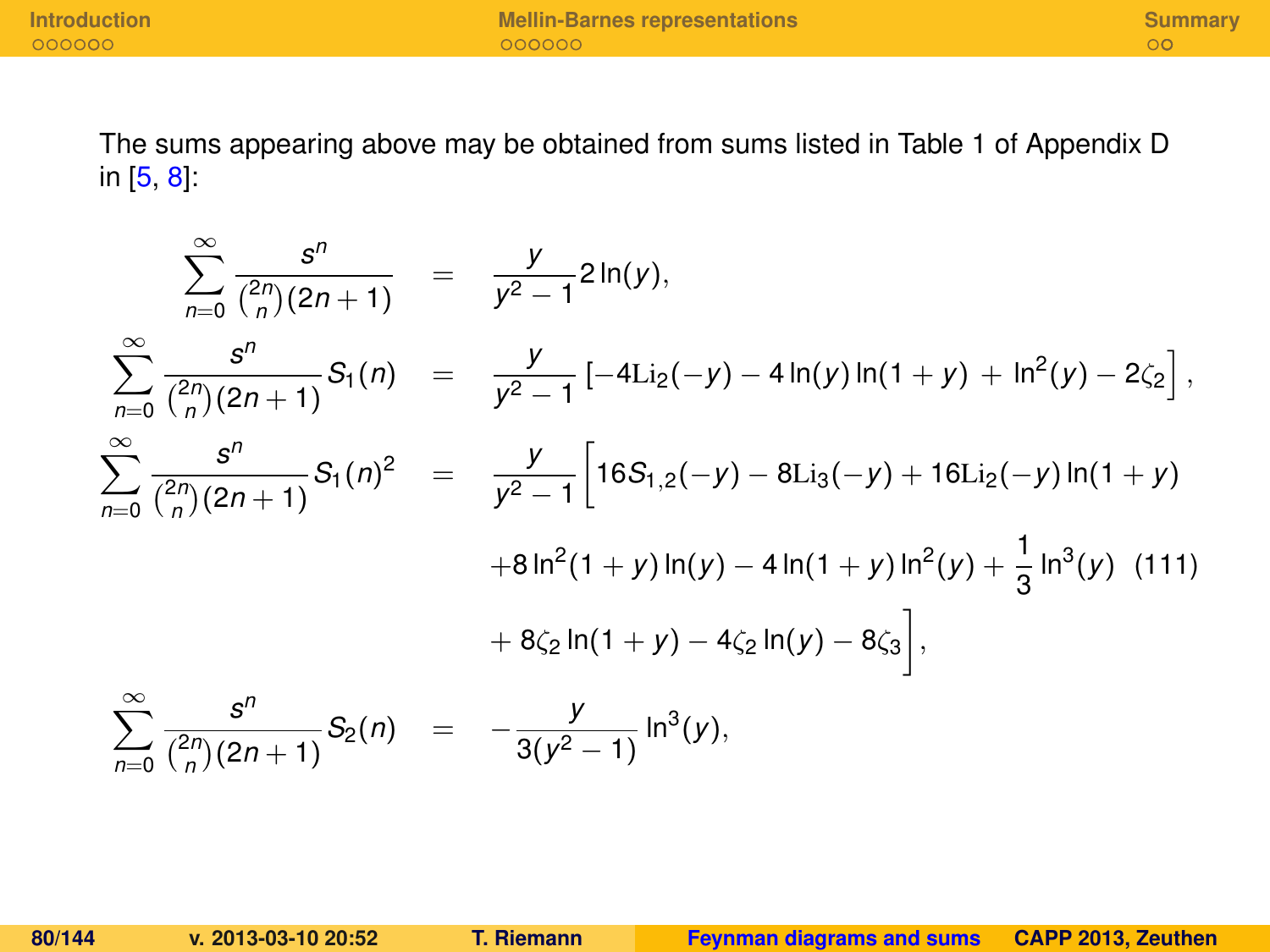**[Introduction](#page-124-0) [Mellin-Barnes representations](#page-131-0) [Summary](#page-138-0)**

### Expansion in a small parameter: vertex V3I2m for  $m^2/s$ Use as an example for determining the small mass expansion:

V3coefm1 = Coefficient[V312m[[1, 1]], 
$$
\epsilon
$$
, -1] (112)  
=  $-\frac{1}{2s} \frac{1}{2\pi i} \int_{-i\infty -1/2}^{+i\infty -1/2} dz \left(-\frac{m^2}{s}\right)^2 \frac{\Gamma_1[-z]^3 \Gamma_2[1+z]}{\Gamma_3[-2z]}$  (113)

If  $|m^2/s| << 1$ , then the smallest [positive] power of it gives the biggest contribution: its exponent has to be positive and small.

So, close the contour to the right (positive *z*), and leading terms come from the residua expansion of  $\Gamma_1[-z]^3/\Gamma_3[-2z]$  at  $z=-1,-2,\cdots$  . The residues are terms of a binomial sum:

Residue 
$$
= -\frac{1}{s} \left( \frac{m^2}{s} \right)^n \frac{(2n)!}{(n!)^2} \left[ 2HarmonicNumber[n] - 2HarmonicNumber[2n] - ln \left( -\frac{m^2}{s} \right) \right]
$$

with first terms equal to  $(-1)^*$ Residua:

$$
V3/2m = \frac{1}{s} \ln \left(-\frac{m^2}{s}\right) + \frac{m^2}{s^2} \left[ \ln \left(2 + 2\frac{m^2}{s}\right) \right] + \frac{m^4}{s^3} \left[ \ln \left(7 + 6\frac{m^2}{s}\right) \right] + O(m^6/s^3) \, (114)
$$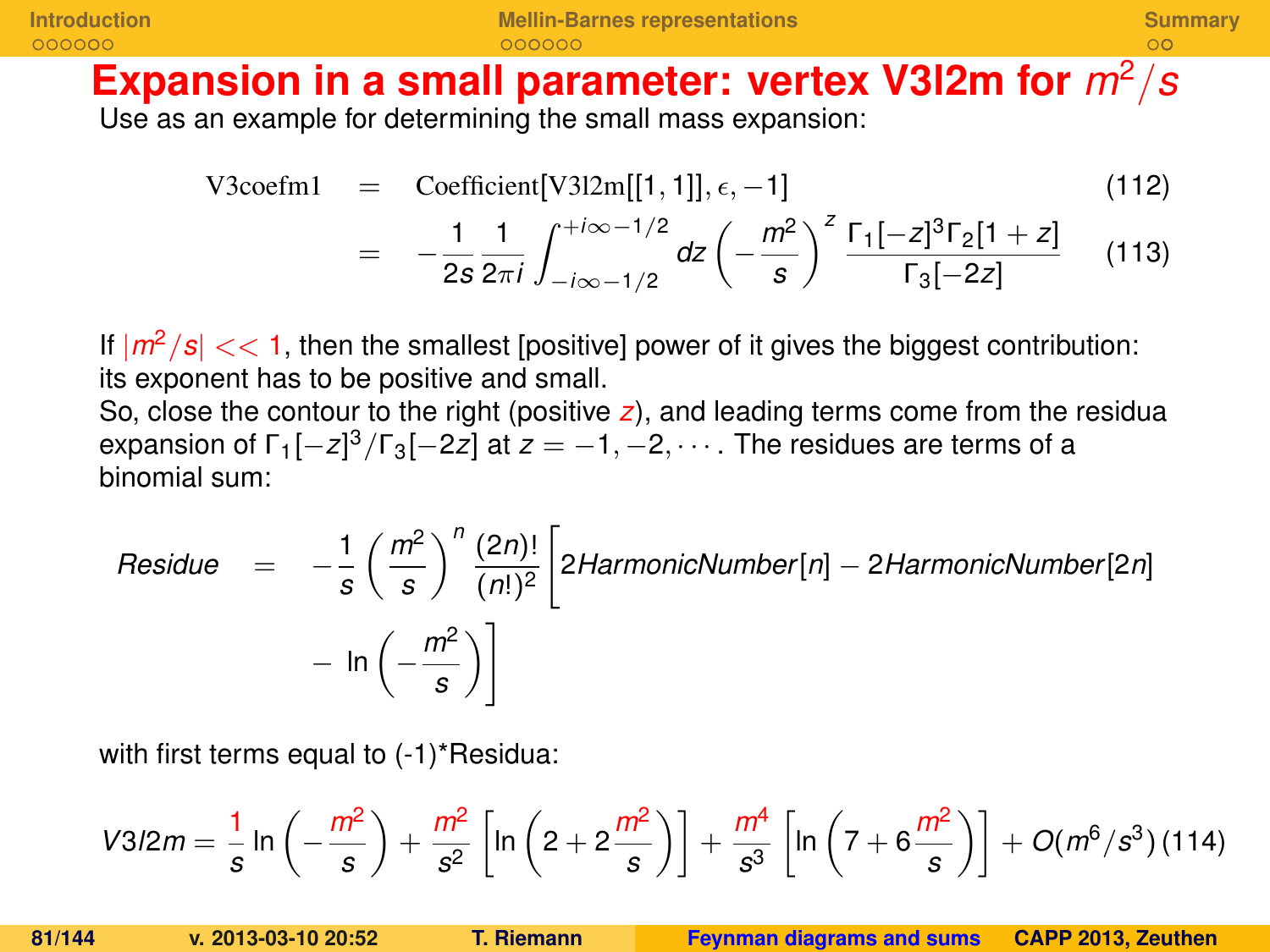# **End of first print file**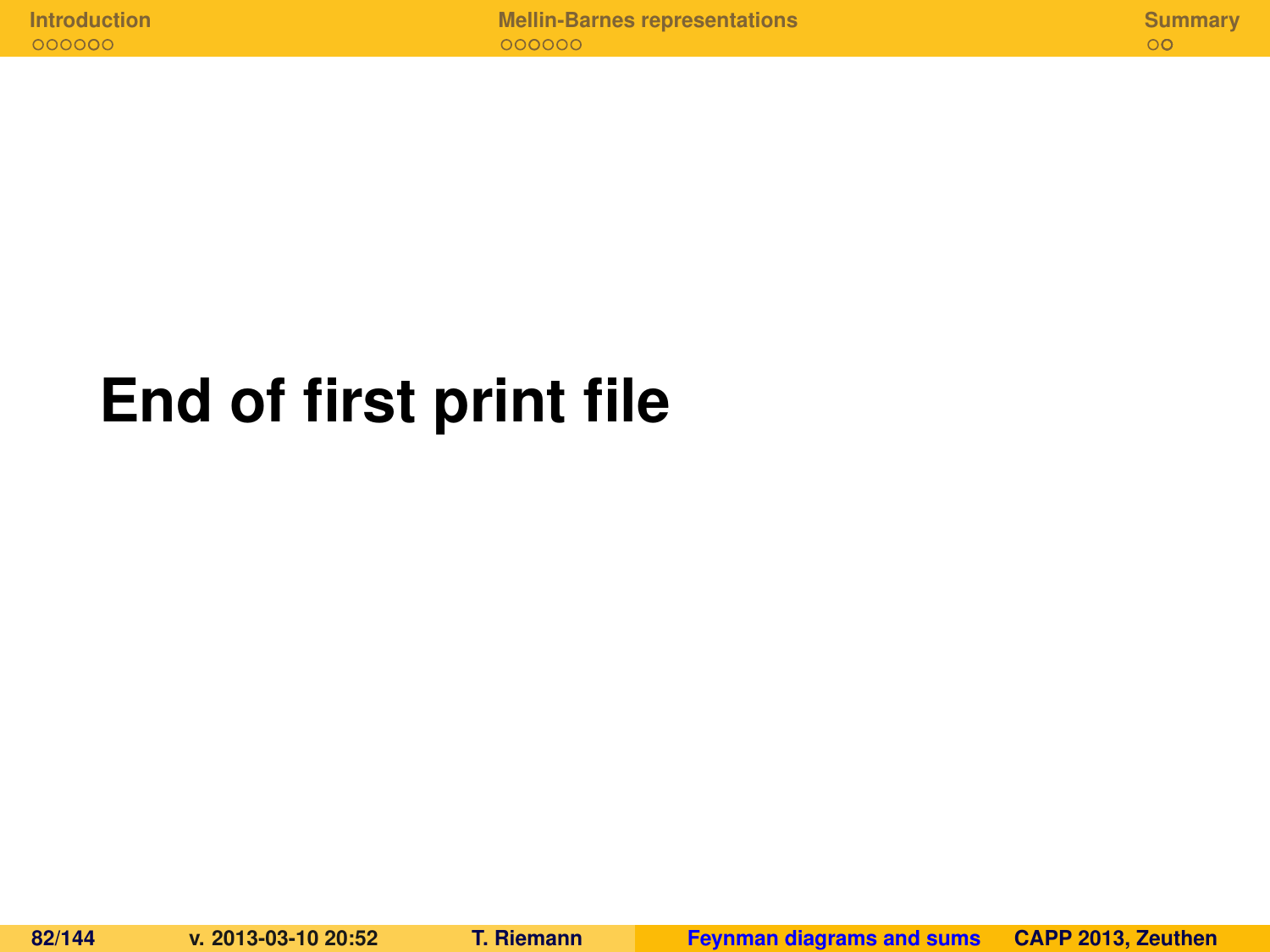Another nice box with numerator, B5l3m(*pe*.*k*1).

**83/144 v. 2013-03-10 20:52 T. Riemann [Feynman diagrams and sums](#page-0-0) CAPP 2013, Zeuthen**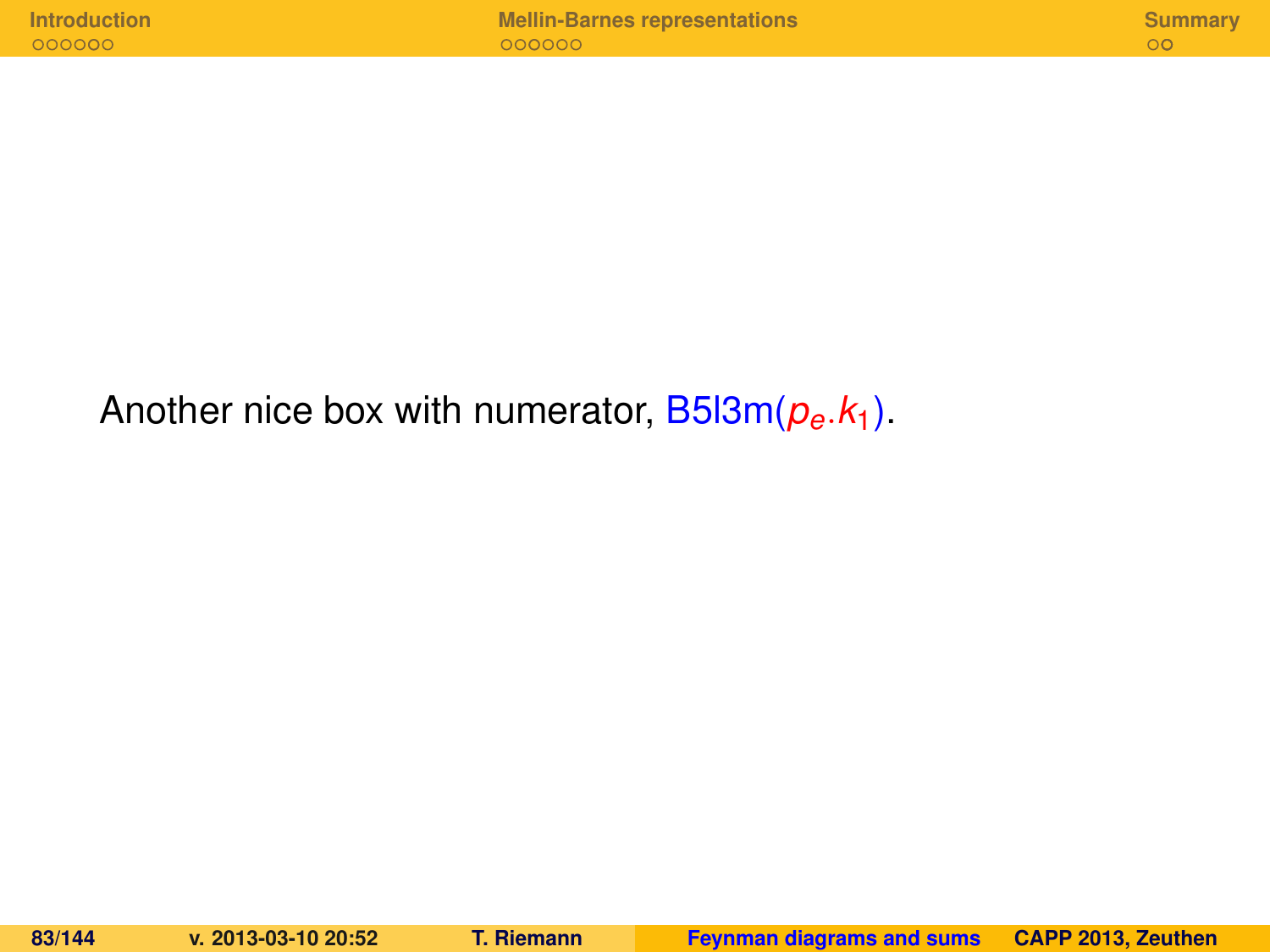We used it for the determination if the small mass expansion.

$$
B513m(p_e \cdot k_1) = \frac{m^{4\epsilon}(-1)^{a_{12345} \cdot \alpha^2 \cdot \beta^2 \cdot \beta^2}}{\prod_{j=1}^5 \Gamma[a_j] \Gamma[5 - 2\epsilon - a_{123}] (2\pi i)^4} \int_{-i\infty}^{+i\infty} d\alpha \int_{-i\infty}^{+i\infty} d\beta \int_{-i\infty}^{+i\infty} d\gamma \int_{-i\infty}^{+i\infty} d\gamma \int_{-i\infty}^{+i\infty} d\gamma \int_{-i\infty}^{+i\infty} d\gamma \int_{-i\infty}^{+i\infty} d\gamma \int_{-i\infty}^{+i\infty} d\gamma \int_{-i\infty}^{+i\infty} d\gamma \int_{-i\infty}^{+i\infty} d\gamma \int_{-i\infty}^{+i\infty} d\gamma \int_{-i\infty}^{+i\infty} d\gamma \int_{-i\infty}^{+i\infty} d\gamma \int_{-i\infty}^{+i\infty} d\gamma \int_{-i\infty}^{+i\infty} d\gamma \int_{-i\infty}^{+i\infty} d\gamma \int_{-i\infty}^{+i\infty} d\gamma \int_{-i\infty}^{+i\infty} d\gamma \int_{-i\infty}^{+i\infty} d\gamma \int_{-i\infty}^{+i\infty} d\gamma \int_{-i\infty}^{+i\infty} d\gamma \int_{-i\infty}^{+i\infty} d\gamma \int_{-i\infty}^{+i\infty} d\gamma \int_{-i\infty}^{+i\infty} d\gamma \int_{-i\infty}^{+i\infty} d\gamma \int_{-i\infty}^{+i\infty} d\gamma \int_{-i\infty}^{+i\infty} d\gamma \int_{-i\infty}^{+i\infty} d\gamma \int_{-i\infty}^{+i\infty} d\gamma \int_{-i\infty}^{+i\infty} d\gamma \int_{-i\infty}^{+i\infty} d\gamma \int_{-i\infty}^{+i\infty} d\gamma \int_{-i\infty}^{+i\infty} d\gamma \int_{-i\infty}^{+i\infty} d\gamma \int_{-i\infty}^{+i\infty} d\gamma \int
$$

<u>**1** *a***<sub>113</sub> (2013-10** *z***0.32 = 2 β + 1. επαιτισμίου του του του αποτελεί του από του από του από του αποτελεί του </u></u>**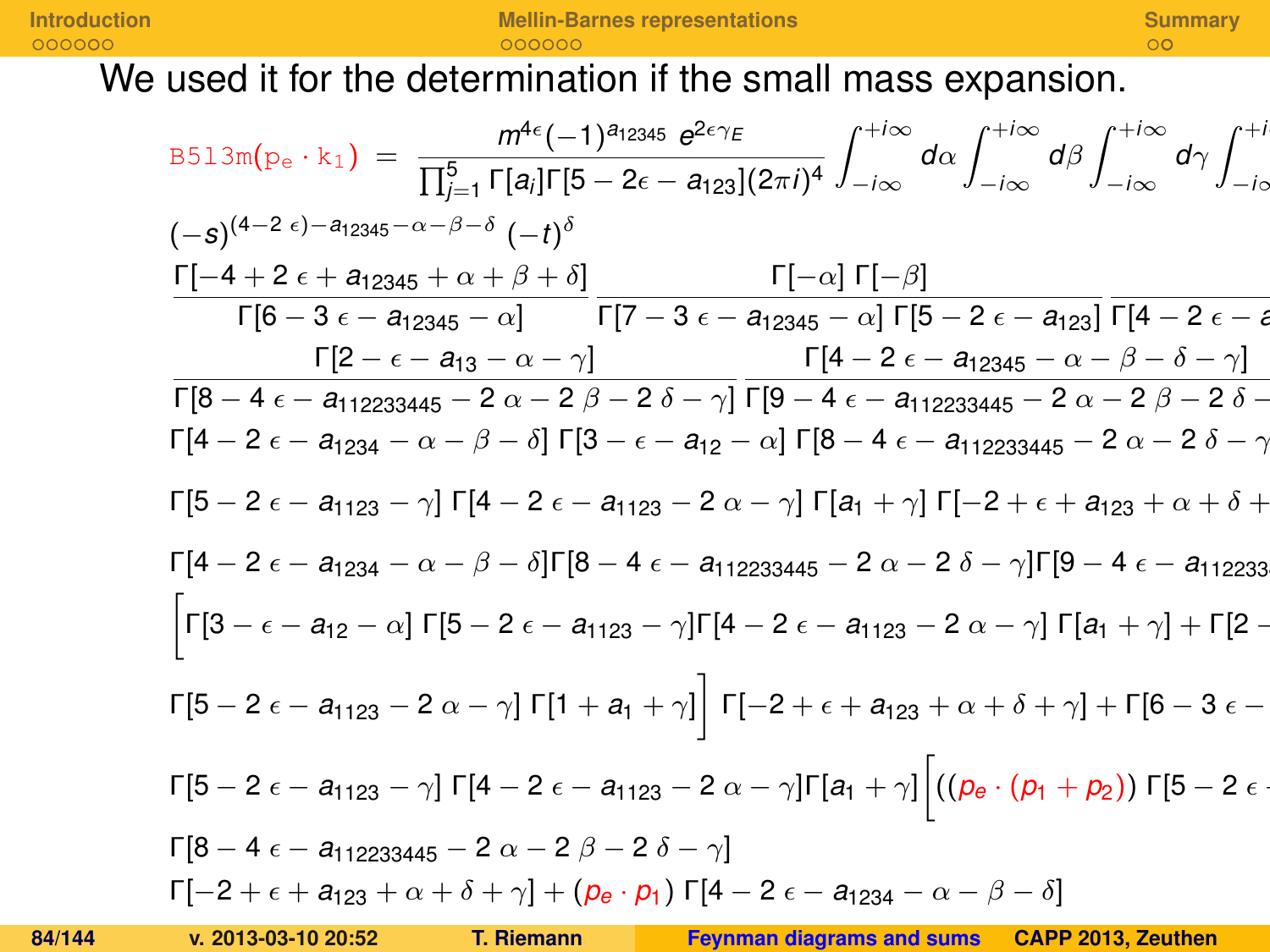#### **Example beyond Harmonic Polylogs: QED Box B4l2m**

[\[9\]](#page-140-1)

 $F[x]$  =  $(x5+x6)^2 + (-s)x5x6 + (-t)x4x7$ 

B4l2m, the 1-loop QED box, with two photons in the *s*-channel; the Mellin-Barnes representation reads for finite  $\epsilon$ :

$$
B412m = Box(t, s) = \frac{e^{\epsilon \gamma_E}}{\Gamma[-2\epsilon](-t)^{(2+\epsilon)}} \frac{1}{(2\pi i)^2} \int_{-i\infty}^{+i\infty} dz_1 \int_{-i\infty}^{+i\infty} dz_2 \qquad (116)
$$

$$
\frac{(-s)^{z_1} (m^2)^{z_2}}{(-t)^{z_1+z_2}} \Gamma[2 + \epsilon + z_1 + z_2] \Gamma^2[1 + z_1] \Gamma[-z_1] \Gamma[-z_2]
$$

$$
\Gamma^2[-1 - \epsilon - z_1 - z_2] \frac{\Gamma[-2 - 2\epsilon - 2z_1]}{\Gamma[-2 - 2\epsilon - 2z_1 - 2z_2]}
$$

Mathematica package MB used for analytical expansion  $\epsilon \to 0.14$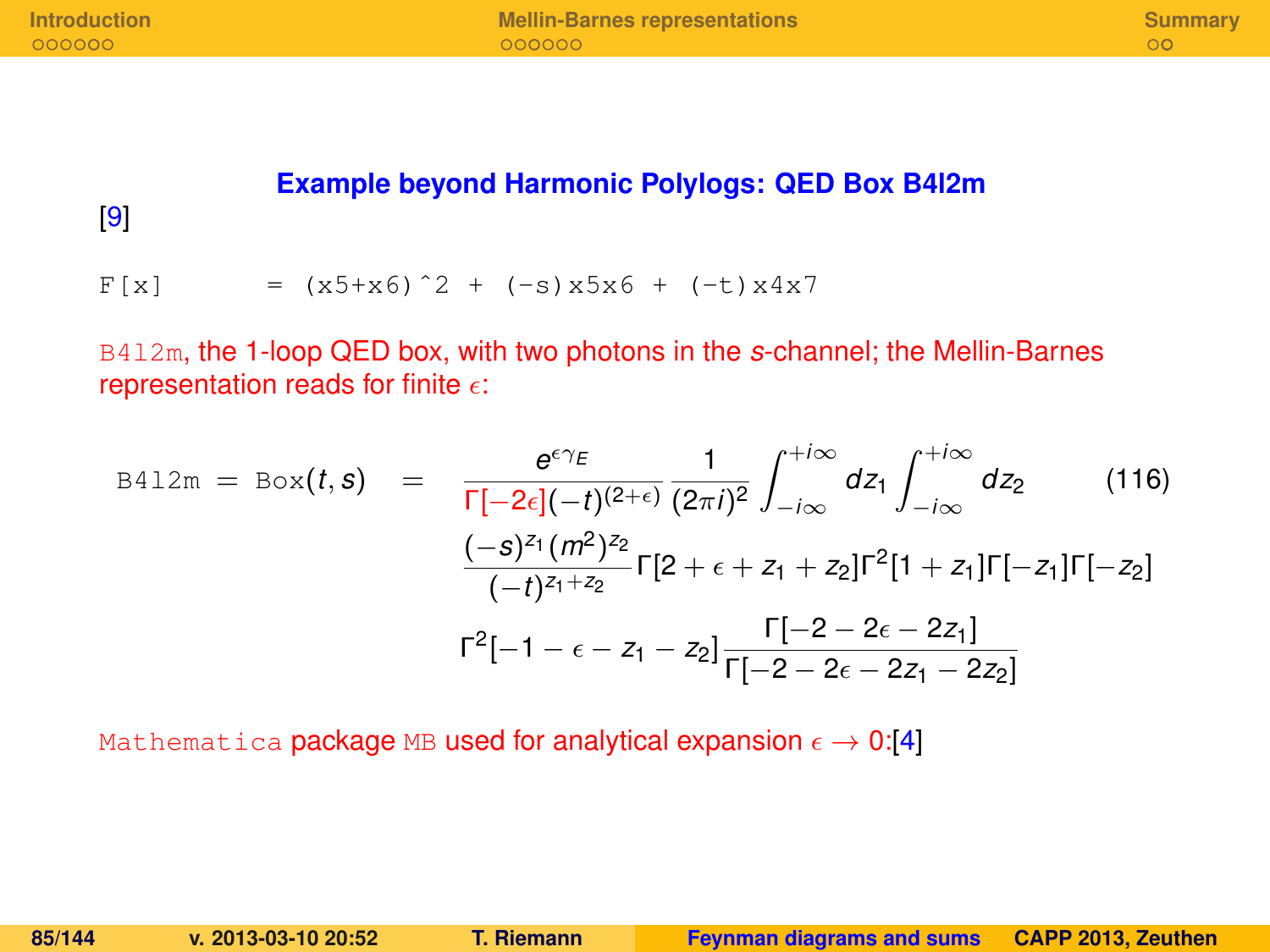$$
\text{B412m} = -\frac{1}{\epsilon} \mathbf{J}_1 + \ln(-\mathbf{S}) \mathbf{J}_1 + \epsilon \left( \frac{1}{2} \left[ \zeta(2) - \ln^2(-\mathbf{S}) \right] \mathbf{J}_1 - 2 \mathbf{J}_2 \right). \tag{117}
$$

with  $J_1$  being also the divergent part of the vertex function  $C_0(t; m, 0, m)/s = \text{V312m/s}$ (as is well-known):

$$
J_1 = \frac{e^{\epsilon \gamma_E}}{st} \frac{1}{2\pi i} \int_{-\frac{1}{2} - i\infty}^{-\frac{1}{2} + i\infty} dz_1 \left(\frac{m^2}{-t}\right)^{z_1} \frac{\Gamma^3[-z_1] \Gamma[1+z_1]}{\Gamma[-2z_1]} = \frac{1}{m^2 s} \frac{2y}{1 - y^2} \ln(y) \tag{118}
$$

with

$$
y = \frac{\sqrt{1 - 4m^2/t} - 1}{(\sqrt{1 - 4m^2/t} + 1)}
$$
\n(119)

The  $J_2$  is more complicated:

$$
J_2 = \frac{e^{\epsilon \gamma_E}}{t^2} \frac{1}{(2\pi i)^2} \qquad \int_{-\frac{3}{4} - i\infty}^{-\frac{3}{4} + i\infty} dz_1 \left(\frac{s}{t}\right)^{z_1} \Gamma[-z_1] \Gamma[-2(1+z_1)] \Gamma^2[1+z_1] \qquad (120)
$$

$$
\times \int_{-\frac{1}{2} - i\infty}^{-\frac{1}{2} + i\infty} dz_2 \left(-\frac{m^2}{t}\right)^{z_2} \Gamma[-z_2] \frac{\Gamma^2[-1-z_1-z_2]}{\Gamma[-2(1+z_1+z_2)]} \Gamma[2+z_1+z_2].
$$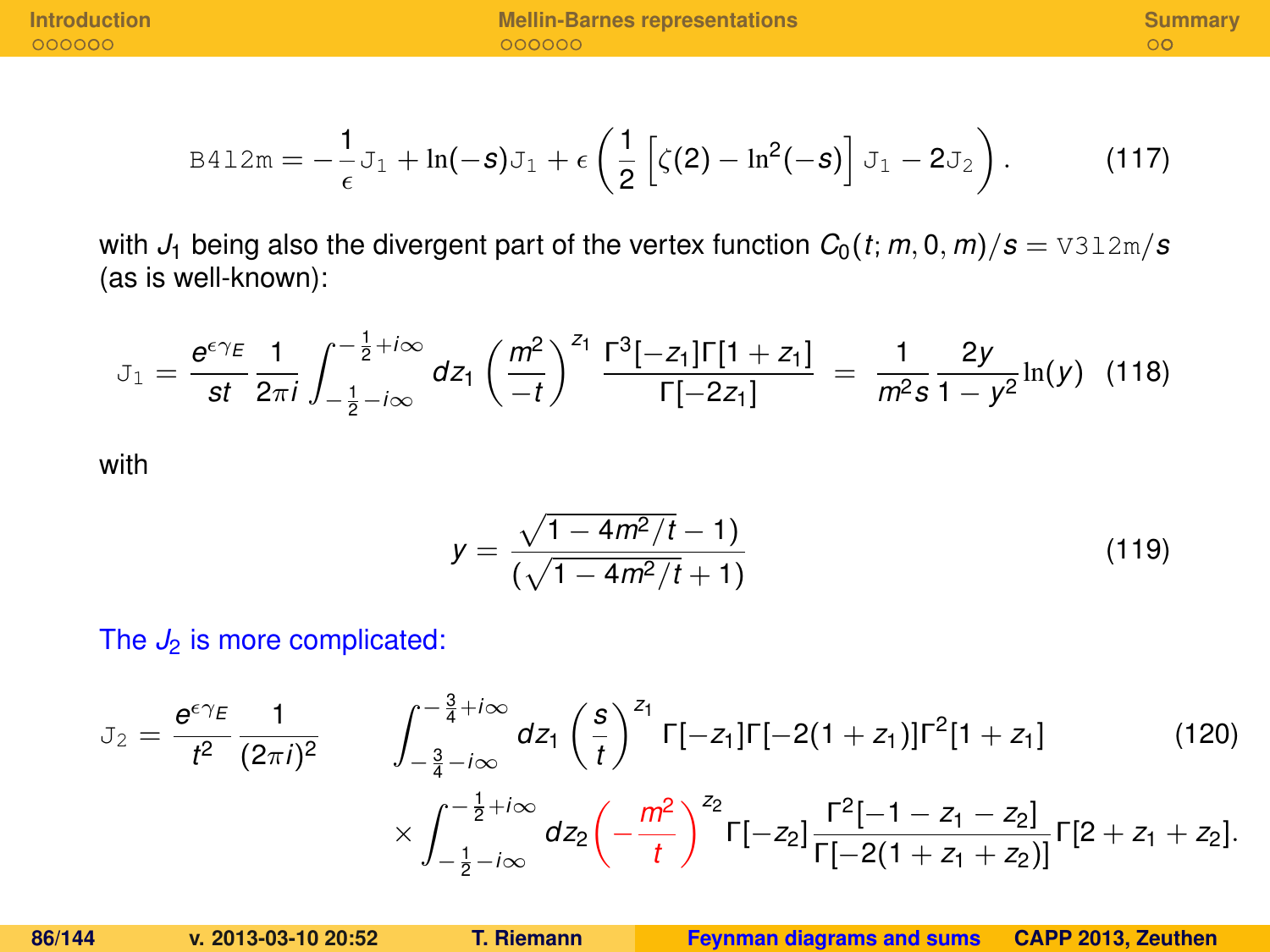### The expansion of  $B412m$  at small  $m^2$  and fixed value of *t* **With**

$$
m_t = \frac{-m^2}{t}, \qquad (121)
$$
  

$$
r = \frac{s}{t}, \qquad (122)
$$

Look, under the integral, at  $(-m^2/t)^{z_2}$ , and close the path to the right.

Seek the residua from the poles of Γ-functions with the smallest powers in *m*<sup>2</sup> and sum the resulting series.

*t*

we have obtained a compact answer for  $J_2$  with the additional aid of XSUMMER [\[10\]](#page-140-2) The box contribution of order  $\epsilon$  in this limit becomes:

$$
B412m[t, s, m^{2}; +1] = \frac{1}{st} \Big\{ 4\zeta_{3} - 9\zeta_{2} \ln(m_{t}) + \frac{2}{3} \ln^{3}(m_{t}) + 6\zeta_{2} \ln(r) - \ln^{2}(m_{t})\ln(r) \quad (123)
$$

$$
+ \frac{1}{3} \ln^{3}(r) - 6\zeta_{2} \ln(1+r) + 2\ln(-r)\ln(r)\ln(1+r) - \ln^{2}(r)\ln(1+r)
$$

$$
+ 2\ln(r)\text{Li}_{2}(1+r) + 2\text{Li}_{3}(-r) \Big\} + \mathcal{O}(m_{t}).
$$

Remark: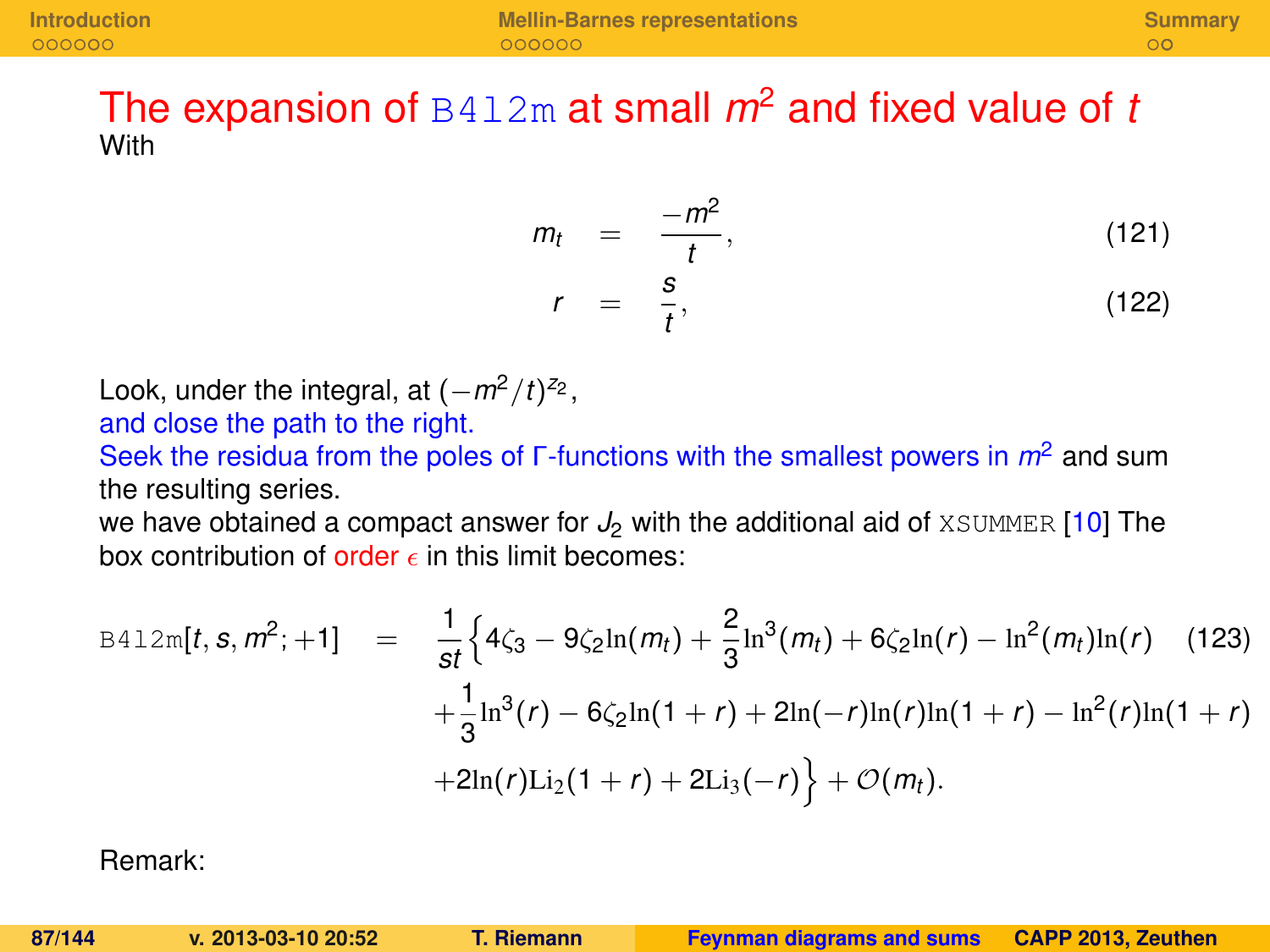The exact Box function is NOT expressible by Harmonic Polylogs, one may introduce a generalization of them: Generalized HPLs. Automatized tools for this might be developed. A scetch of the small mass expansion may be made as follows. First the 1-dim. integral  $J_1$ . The leading term comes from the first residue:

J1 = Residue[m t^z1 Gamma[-z1]^3 Gamma[1 + z1]/Gamma[-2 z1], {z1, 0}]  $= 2$  Log[m t]

We get a logarithmic mass dependence. The second integral: Start with  $z_2$ , first residue is:

```
I2 = Residue[ m_t^2 2 Gamma[-z2] Gamma[-1 - z1 - z2] ^2]Gamma[2 + z1 + z2]/Gamma[-2 - 2 z1 - 2 z2], [z2, 0]
```

$$
=-\frac{\Gamma[-1-z_1]^2\Gamma[2+z_1]}{\Gamma[-2-2z_1]}
$$
\n(124)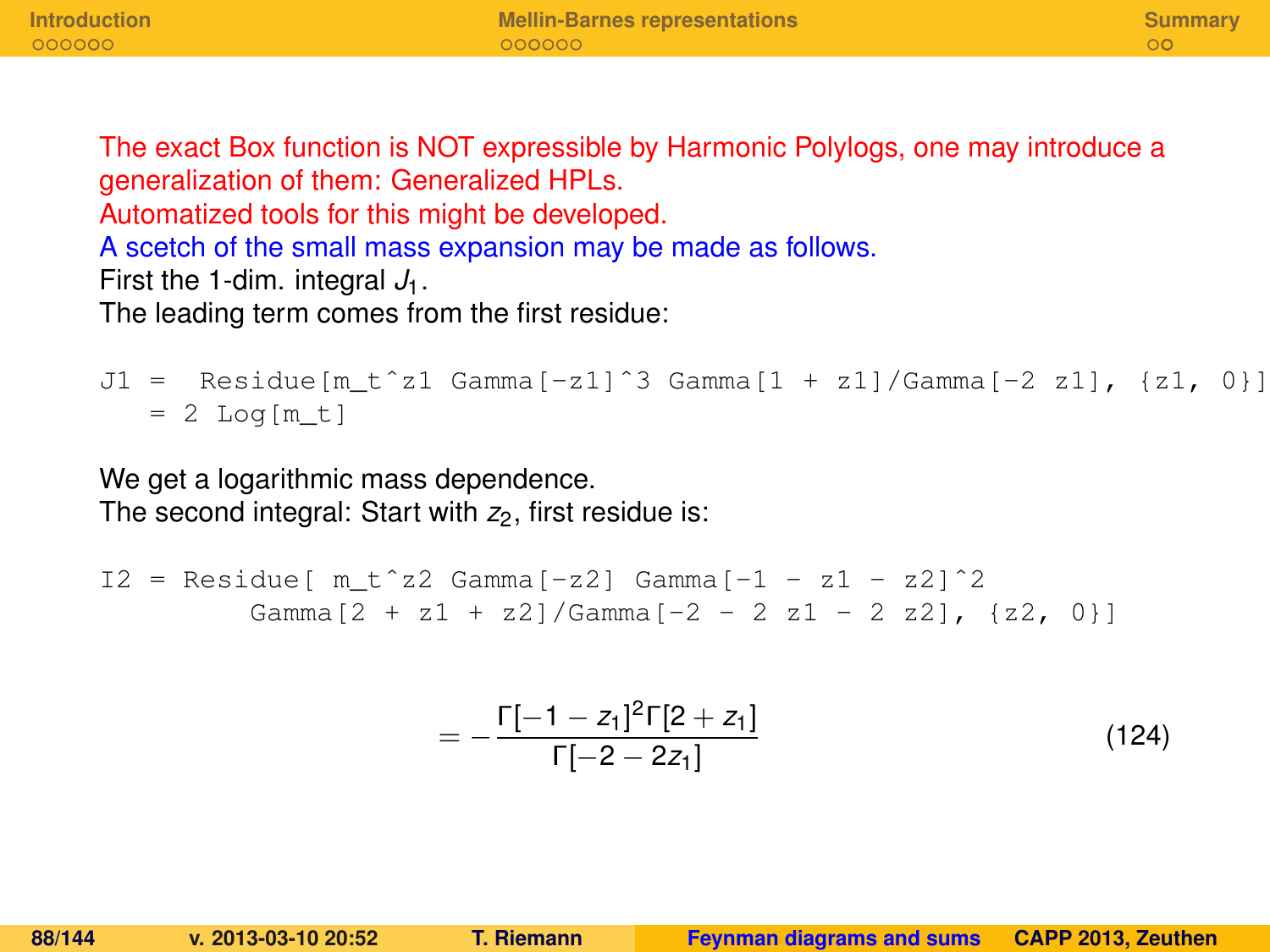The residue is independent of  $m^2/t$ .

It has to be integrated over  $z_1$  yet, together with the terms which were independent of *z*<sub>2</sub>:

$$
I_2 \sim \int dz_1 r^{z_1+1} \Gamma[-z_1] \Gamma[-2-2z_1] \Gamma[1+z_1]^2 \frac{\Gamma[-1-z_1]^2 \Gamma[2+z_1]}{\Gamma[-2-2z_1]}
$$
(125)

Sum over residues, close path to the left:

Residue
$$
[z_1 = -n]
$$
 =  $\frac{(-1)^n r^{1-n}}{2(-1+n)^3} \left[ 2 + (-1+n)^2 \pi^2 + (-1+n) \ln[r] (2 + (-1+n) \ln[r]) \right]$ 

$$
Residue[z_1 = -1] = \frac{1}{6}(3\pi^2 \ln[r] + \ln[r]^3)
$$
\n(126)

and finally:

$$
I_2 \sim Residue[z_1 = -1] + \sum_{n=2}^{\infty} Residue[z_1 = -n]
$$
 (127)

The sum can be done also without using XSUMMER (here at least), e.g.

$$
\ln[r] \sum_{n=2}^{\text{Infly}} \frac{(-1)^n (2 + \pi^2 - 2n\pi^2 + n^2\pi^2) r^{1-n}}{2(-1+n)^3} = \frac{1}{2} \left[ \pi^2 \ln(1 + 1/r) - 2\text{Li}_3(-1/r) \right]
$$
  
etc  
89/144  
x. 2013-03-10 20:52  
T. Riemann  
Feynman diagrams and sums  
CAP 2013, Zeuthen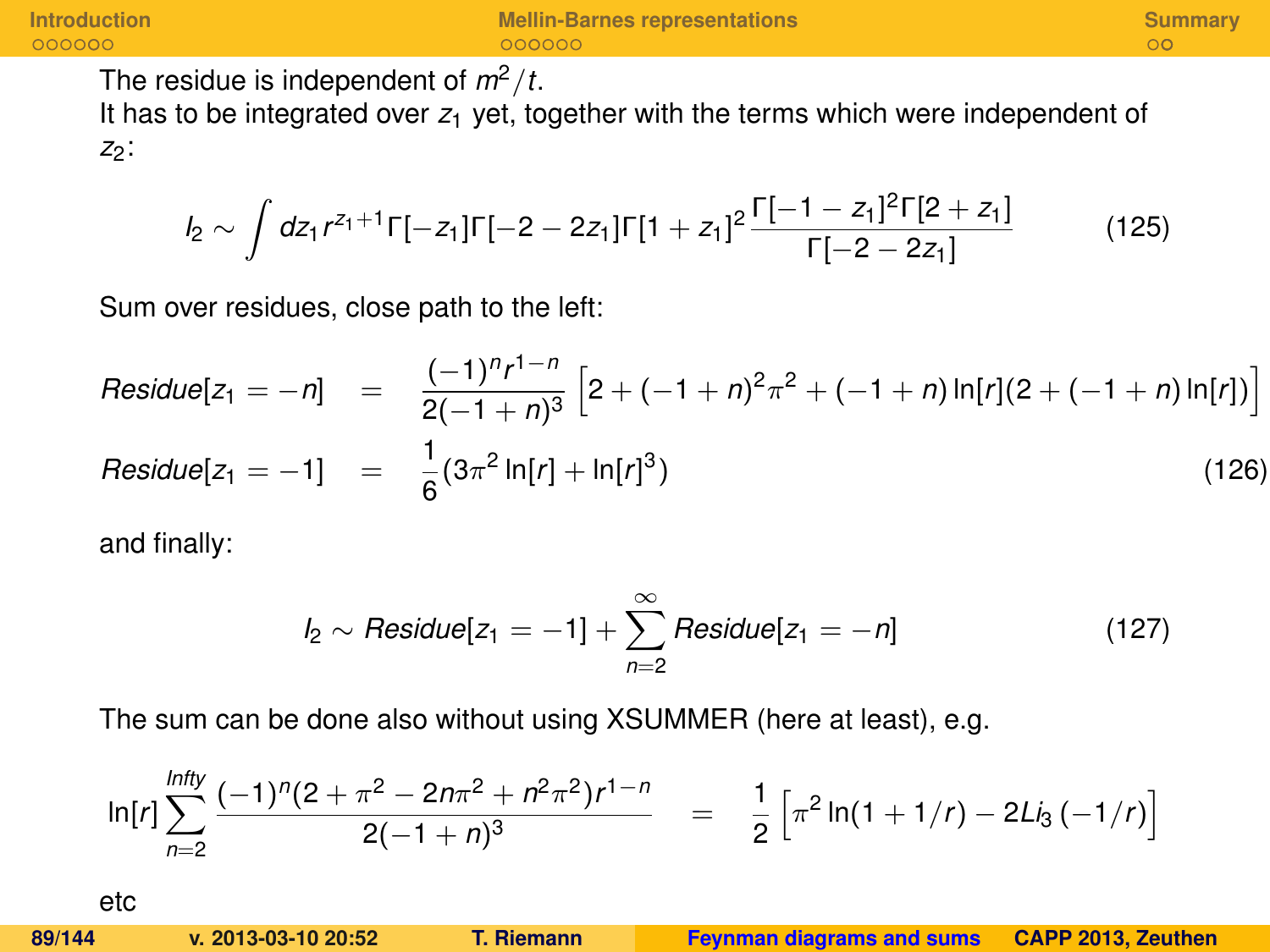### **Sector decomposition**

For Euclidean kinematics, the integrand for the multi-dimensional *x*-integrations is positive semi-definite.

In numerical integrations, one has to separate the poles in (*d* − 4), and in doing so one has to avoid overlapping singularities.

A method for that is sector decomposition.

There are quite a few recent papers on that, and also nice reviews are given [\[11,](#page-140-3) [12,](#page-140-4) [13,](#page-140-5) [14,](#page-140-6) [15\]](#page-141-0) The intention is to separate singular regions in different variables from each other, as is nicely demonstrated by an example borrowed from [\[14\]](#page-140-6):

$$
I = \int_0^1 dx \int_0^1 dy \frac{1}{x^{1+ae} y^{be} [x + (1-x)y]}
$$
  
= 
$$
\int_0^1 \frac{dx}{x^{1+(a+b)e}} \int_0^1 \frac{dt}{t^{be} [1 + (1-x)t]} + \int_0^1 \frac{dy}{y^{1+(a+b)e}} \int_0^1 \frac{dt}{t^{1+ae} [1 + (1-y)t]} \tag{128}
$$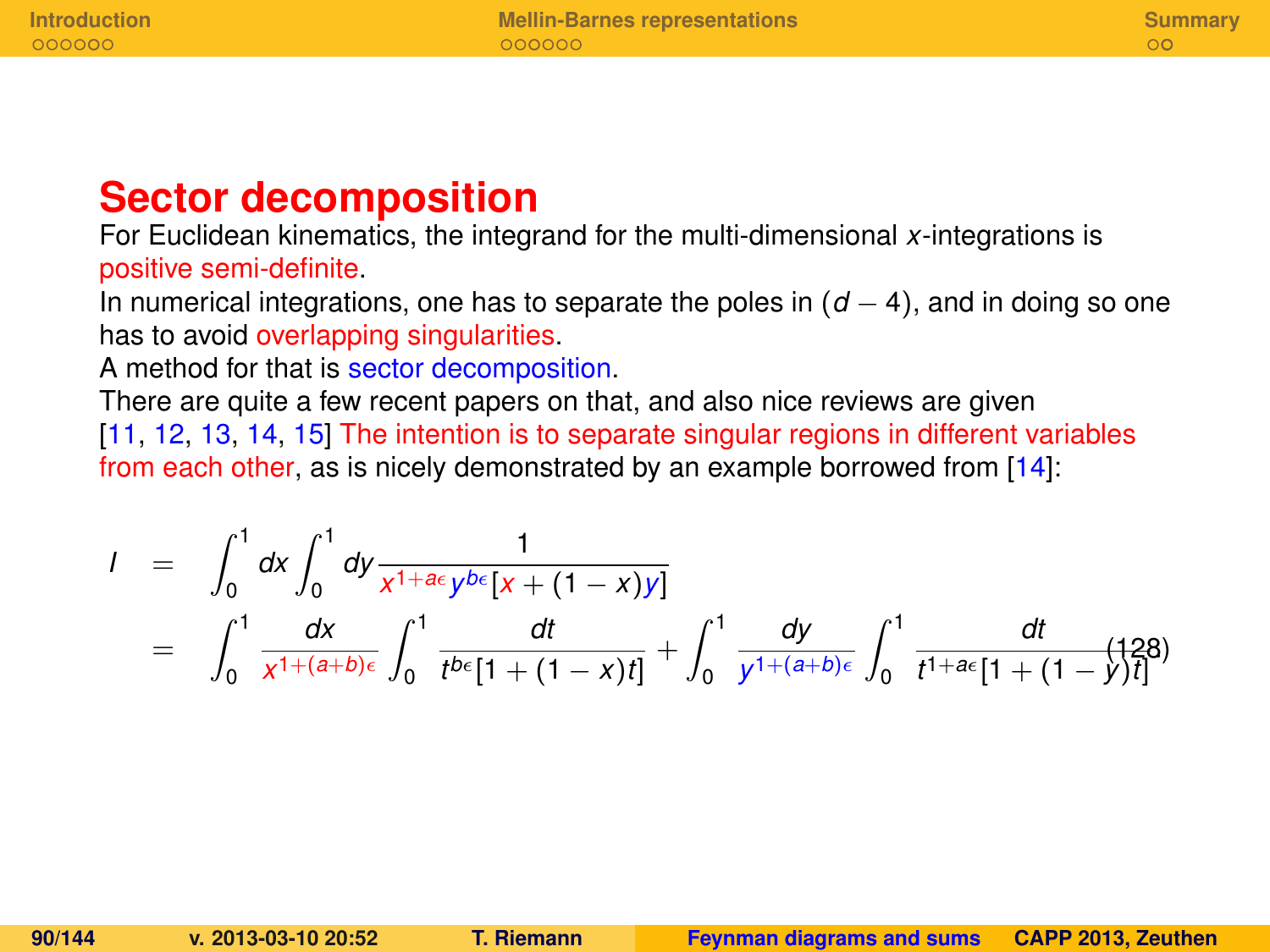

The master integral  $V614m1$ 

At several occasions, we used for cross checks the package

sector decomposition [\[13\]](#page-140-5) built on the C++ library GINAC [\[16\]](#page-141-1) For that reason, the interface CSectors was written [**?**, **?**].

The syntax is similar to that of AMBRE.

Example:

The program input for the evaluation of the integral  $V614m1$  is simple; we choose  $m = 1$ ,  $s = -11$ , and the topology may be read from the arguments of propagator functions PR: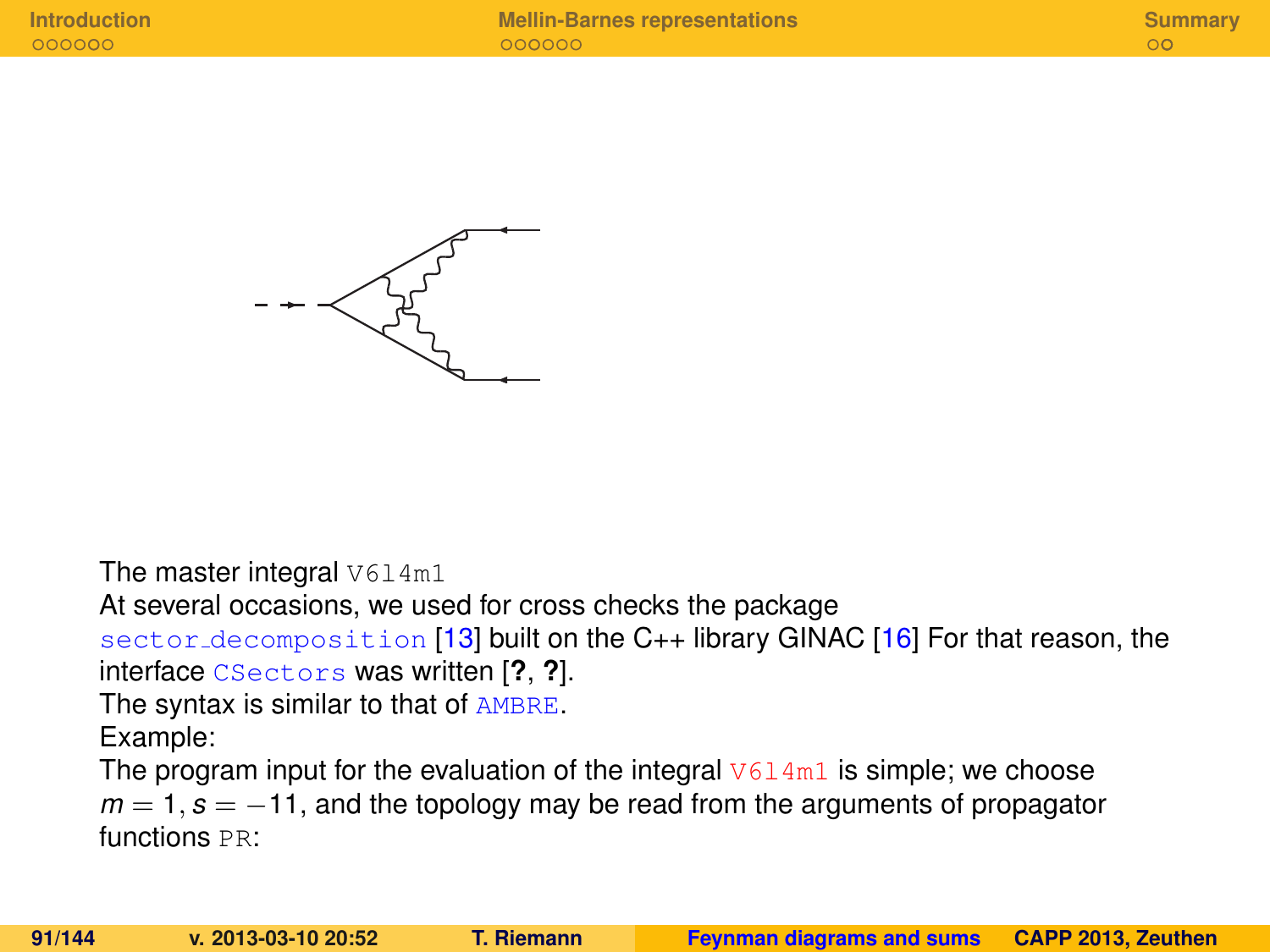| <b>Introduction</b><br>000000                                     | <b>Mellin-Barnes representations</b><br>000000                               | Summary<br>00 <sub>1</sub> |
|-------------------------------------------------------------------|------------------------------------------------------------------------------|----------------------------|
|                                                                   |                                                                              |                            |
|                                                                   |                                                                              |                            |
| << CSectors.m                                                     |                                                                              |                            |
| Options [DoSectors]                                               | SetOptions [DoSectors, TempFileDelete -> False, SetStrategy -> C]            |                            |
| $nl = n2 = n3 = n4 = n5 = n6 = n7 = 1$ ;<br>$m = 1$ ; $s = -11$ ; | invariants = $\{p1^2 > m^2, p2^2 > m^2, p1 p2 \rightarrow (s - 2 m^2)/2\}$ ; |                            |
|                                                                   |                                                                              |                            |

```
DoSectors[{1},
  {PR[k1,0,n1] PR[k2,0,n2] PR[k1+p1,m,n3]
  PR[k1+k2+p1,m,n5] PR[k1+k2-p2,m,n6] PR[k2-p2,m,n7]},
  {k2, k1}, invariants][-4, 2]
```
Here, the numerator is 1 (see the first argument  $\{1\}$  of DoSectors), and the output contains the functions  $U_2$  and  $F_2$ :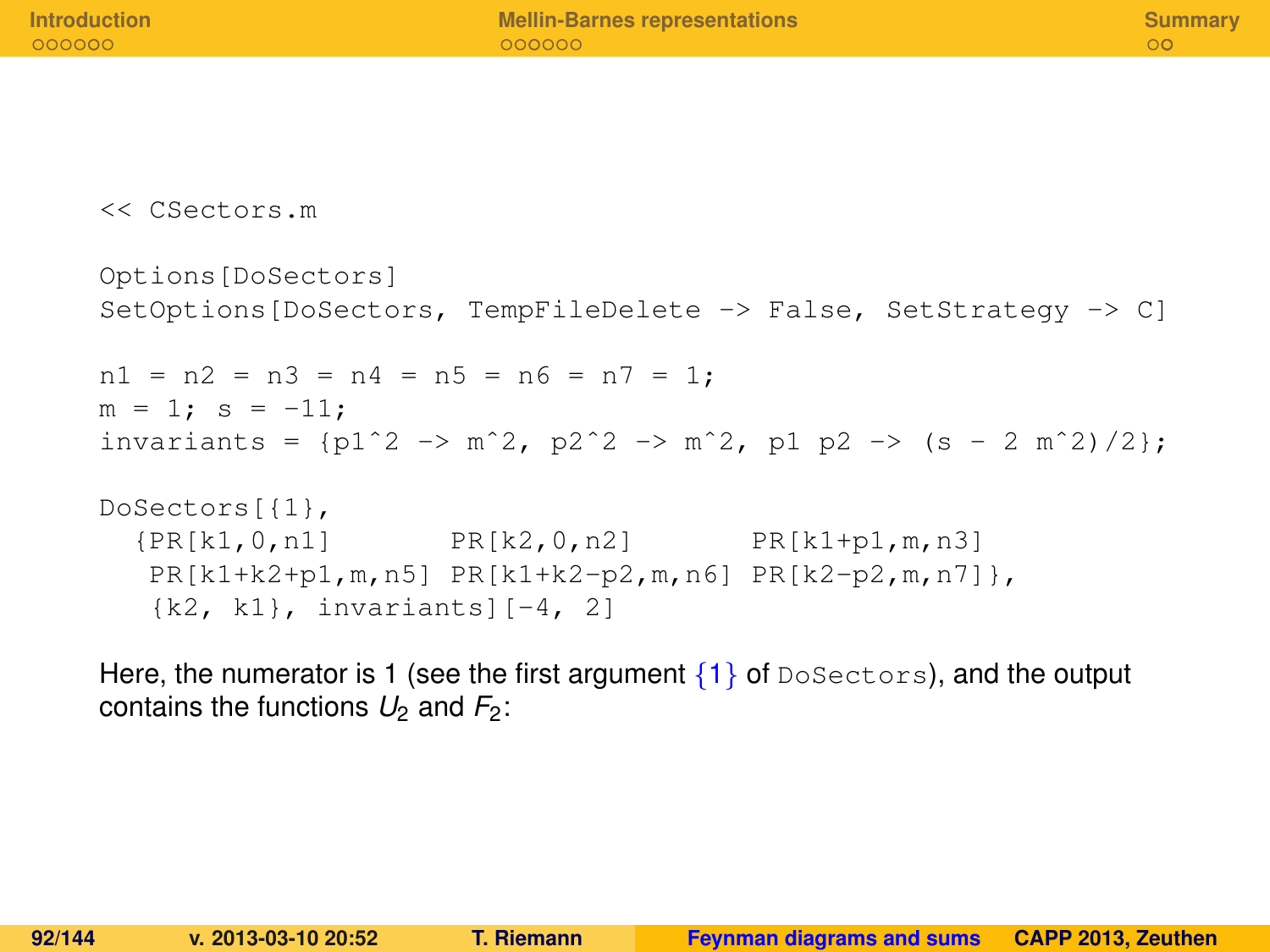Using strategy C  $U = x3 x4+x3 x5+x4 x5+x3 x6+x5 x6+x2 (x3+x4+x6)+x1 (x2+x4+x5+x6)$ 

 $F = x1 x4^2+13 x1 x4 x5+x4^2 x x5+x1 x5^2+x4 x5^2+x4 x5^2$ +2 x1 x5 x6+13 x4 x5 x6+x5ˆ2 x6+x1 x6ˆ2+x5 x6ˆ2+x3ˆ2 (x4+x5+x6) +x2(x3ˆ2+x4ˆ2+13 x4 x6+x6ˆ2+x3 (2 x4+13 x6))+x3 (x4ˆ2+(x5+x6)ˆ2 +x4 (2x5+13 x6))

Notice the presence of a *U*-function and the complexity of the *F*-function (compared to  $U = 1$  and  $f1$  and  $f2$  in the loop-by-loop MB-approach) due to the non-sequential, direct performance of both momentum integrals at once. Both *U* and *F* are evidently positive semi-definite. The numerical result for the Feynman integral is:

$$
\text{V614m1}(-s)^{2\epsilon} = -0.052210\,\frac{1}{\epsilon} - 0.17004 + 0.24634\,\epsilon + 4.8773\,\epsilon^2 + \mathcal{O}(\epsilon^3). \tag{129}
$$

The numbers may be compared to [\(132\)](#page-95-0). We obtained a third numerical result, also by sector decomposition, with the Mathematica package FIESTA [\[17\]](#page-141-2)

$$
\text{Vol4ml}(-s)^{2\epsilon} = -0.052208 \frac{1}{\epsilon} - 0.17002 + 0.24622 \epsilon + 4.8746 \epsilon^2 + \mathcal{O}(\epsilon^3). \tag{130}
$$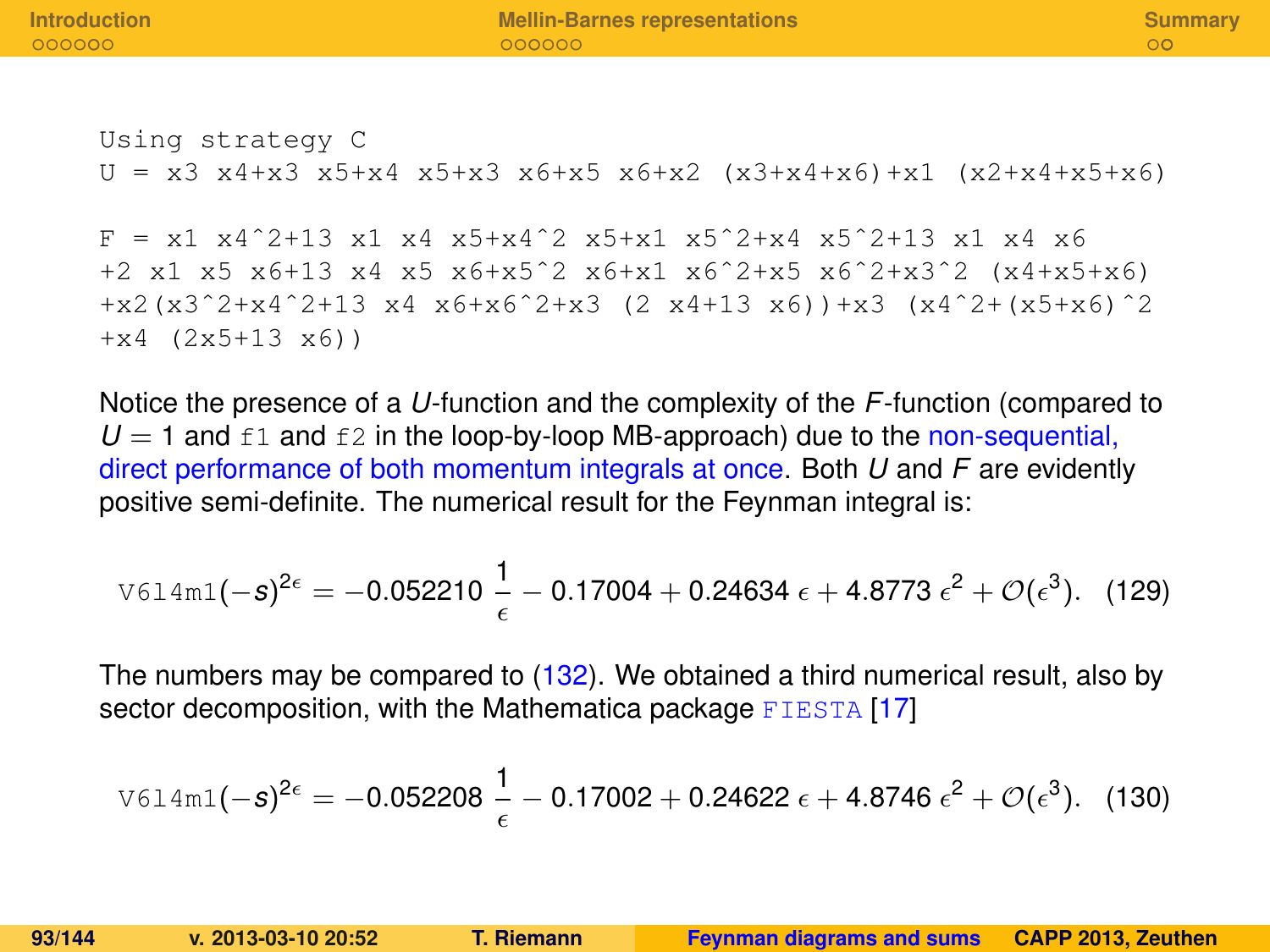| <b>Introduction</b> | <b>Mellin-Barnes representations</b> | <b>Summary</b> |
|---------------------|--------------------------------------|----------------|
| 000000              | 000000                               |                |
|                     |                                      |                |

Most accurate result: obtained with an analytical representation based on harmonic polylogarithmic functions obtained by solving a system of differential equations (Gluza, Riemann, unpublished, [\[18,](#page-141-3) [19\]](#page-141-4))

$$
\text{V614m1}(-s)^{2\epsilon} = -0.0522082 \frac{1}{\epsilon} - 0.170013 + 0.246253 \epsilon + 4.87500 \epsilon^2 + \mathcal{O}(\epsilon^3). (131)
$$

All displayed digits are accurate here.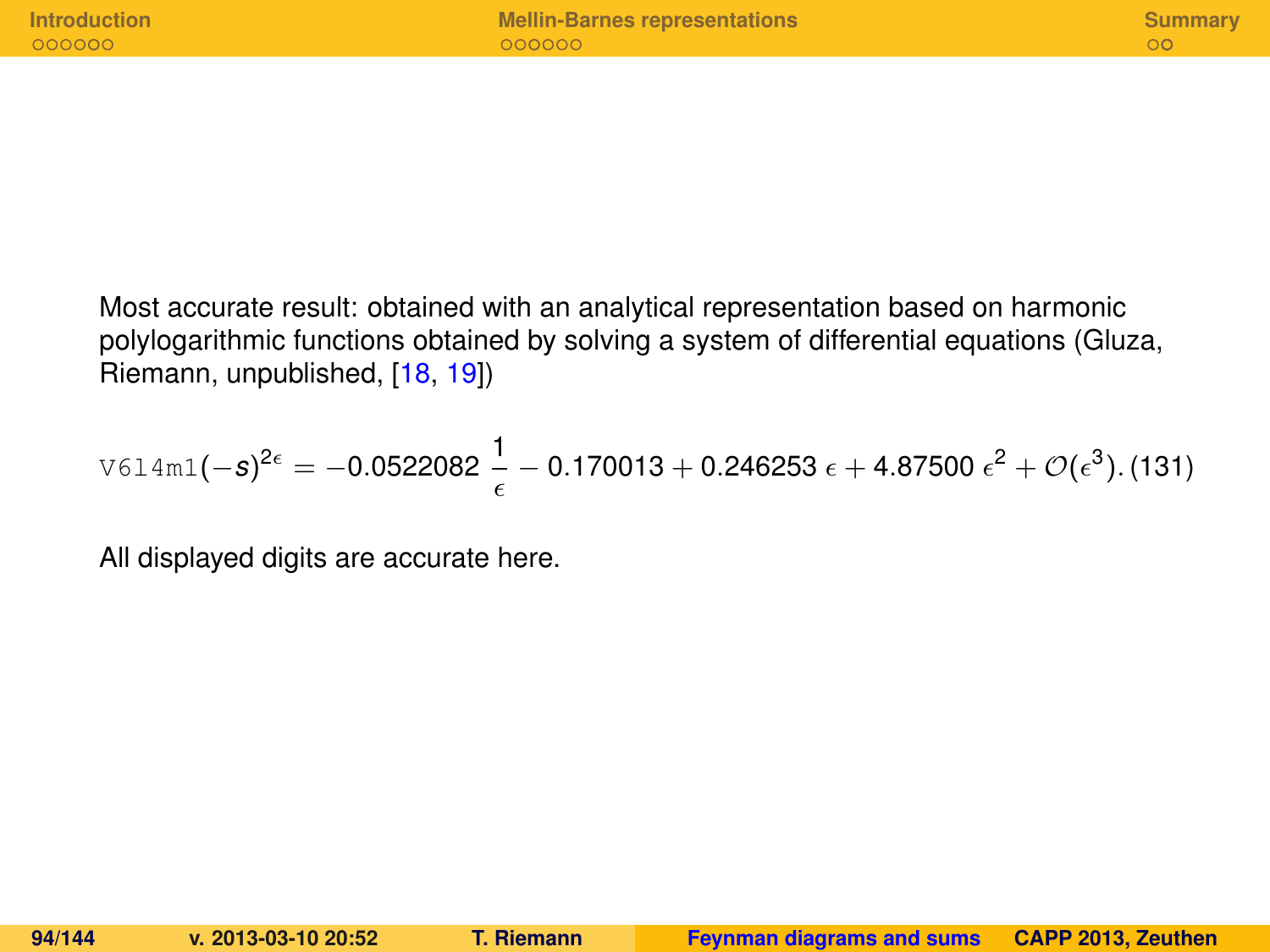### **V6l4m: Compare to MB-integrals**

In a loop-by-loop approach, after the first momentum integration one gets here  $U = 1$ and a first *F*-function (**[??](#page-0-1)**), which depends yet on one internal momentum *k*1:

```
f1 = m^2 [X[2]+X[3]+X[4]]^2 - S X[2]X[4] - PR[k1+p1,m] X[1]X[2]- PR[k1+p1+p2,0] X[2]X[3] - PR[k1-p2,m] X[1]X[4]
                     - PR[k1,0] X[3]X[4],
```
leading to a 7-dimensional MB-representation; after the second momentum integration, one has:

 $f2 = m^2$  [X[2]+X[3]] $^2 - s$  X[2]X[3] - s X[1]X[4] - 2s X[3]X[4],

leading to another 4-dimensional integral.

After several applications of Barnes' first lemma, an 8-dimensional integral has to be treated.

We made no attempt here to simplify the situation by any of the numerous tricks and reformulations etc. known to experts.

The package  $AMBRE.m$  is designed for a semi-automatic derivation of Mellin-Barnes (MB) representations for Feynman diagrams; for details and examples of use see the webpage http://prac.us.edu.pl/∼gluza/ambre/. The package is also available from http://projects.hepforge.org/mbtools/.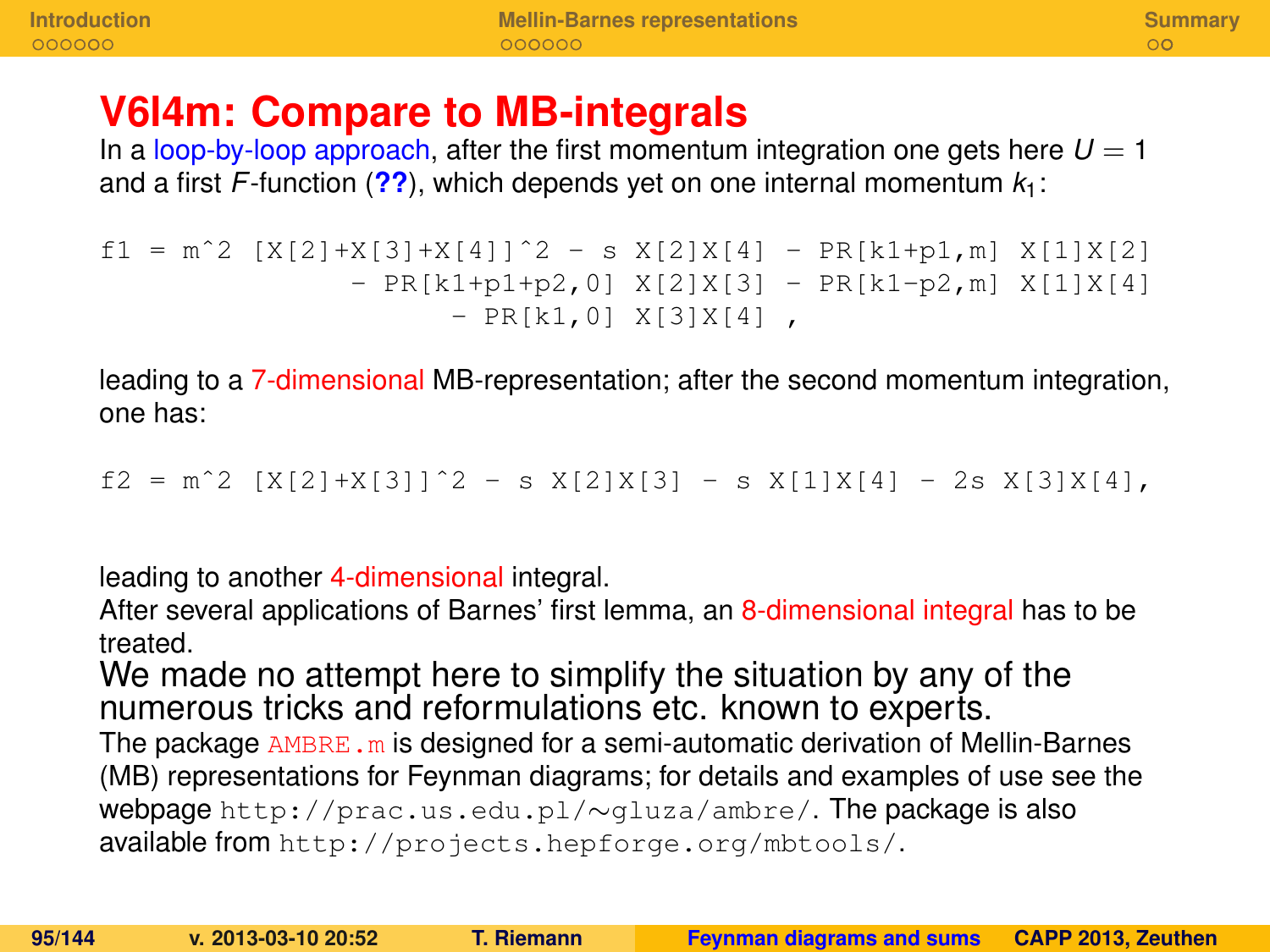**[Introduction](#page-124-0) [Mellin-Barnes representations](#page-131-0) [Summary](#page-138-0)** Version 1.0 is described in [\[3,](#page-139-4) **?**], the last released version is version 2.0 [**?**, **?**], which allows to construct MB-representations for two-loop *tensor* integrals. The package is yet restricted to the so-called loop-by-loop approach, which yields compact representations, but is known to potentially fail for non-planar topologies with several scales. An instructive example has been discussed in [\[20\]](#page-141-5). For one-scale problems, one may safely apply  $AMBRE.m$  to non-planar diagrams. For our example  $V614m1$ , one gets e.g. with the 8-dimensional MB-representation scetched above the following numerical output after running also  $MB \cdot m$  [\[4\]](#page-139-3) (see also the webpage http://projects. hepforge.org/mbtools/), at  $s = -11$ :

<span id="page-95-0"></span>
$$
\text{V614m} \left(-s\right)^{2\epsilon} = -0.0522082 \frac{1}{\epsilon} - 0.17002 + 0.25606 \epsilon + 4.67 \epsilon^2 + \mathcal{O}(\epsilon^3). \quad (132)
$$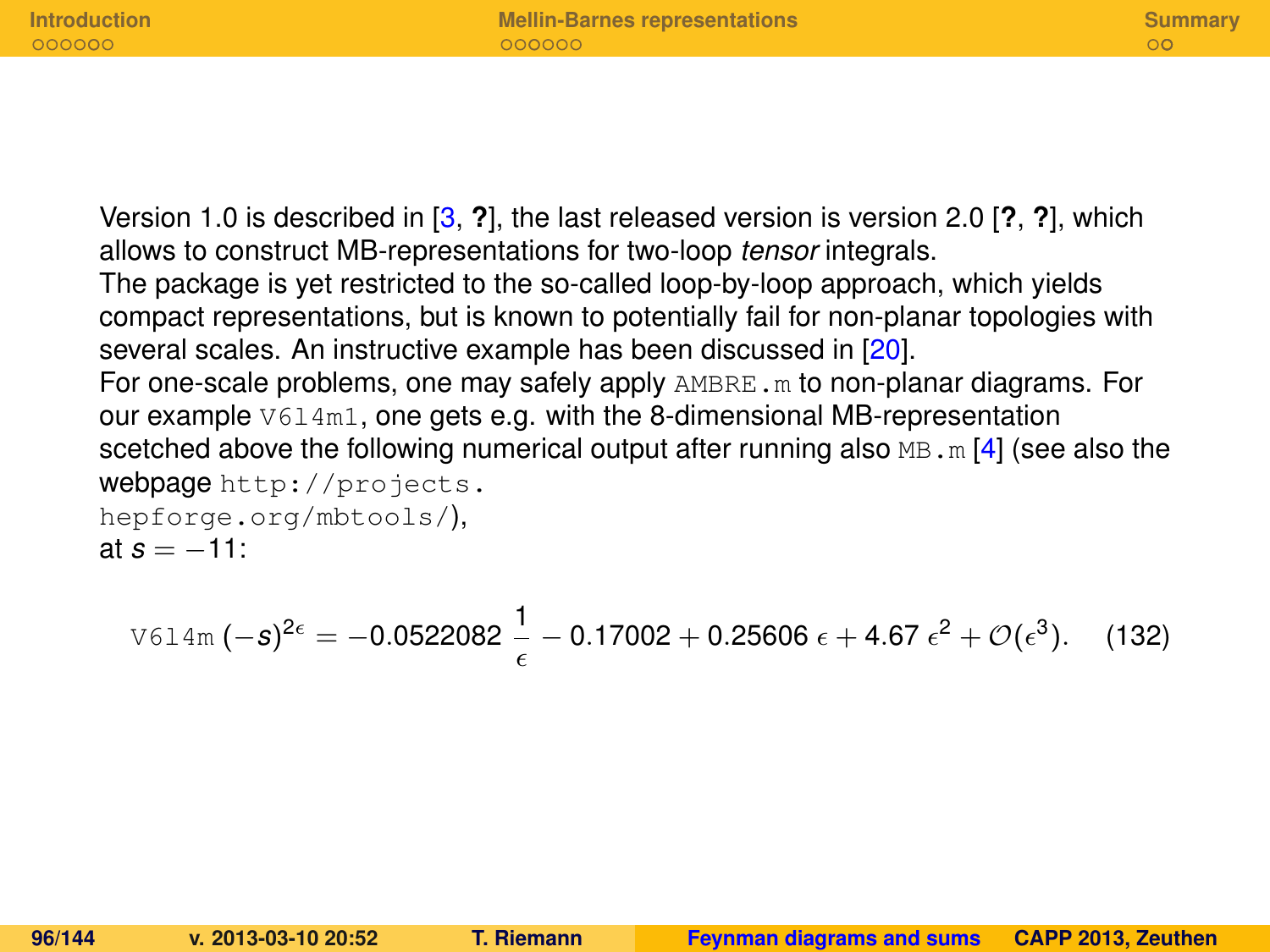### **Compare this to an MB-integral for V6l0m** Was solved first in [\[21\]](#page-141-6)

 $fupc1 = m^2 FX[X[3] + X[4])^2 - PR[k1 + p1, 0] X[1] X[2] PR[k1 + p1 + p2, m] X[2] X[3] - PR[k1 - p2, m] X[1] X[4] -$ S X[2] X[4] - PR[k1, 0] X[3] X[4]

fupc2 =  $-s$  X[2] X[3]-s X[1] X[4]-2 s X[3] X[4]

The function is a scale factor times a pure number

$$
V6/0m = const(-s)^{-2-2\epsilon} \left[ \frac{A_4}{\epsilon^4} + \frac{A_3}{\epsilon^3} + \frac{A_2}{\epsilon^2} + \frac{A_1}{\epsilon} + A_0 + \ldots \right]
$$
(133)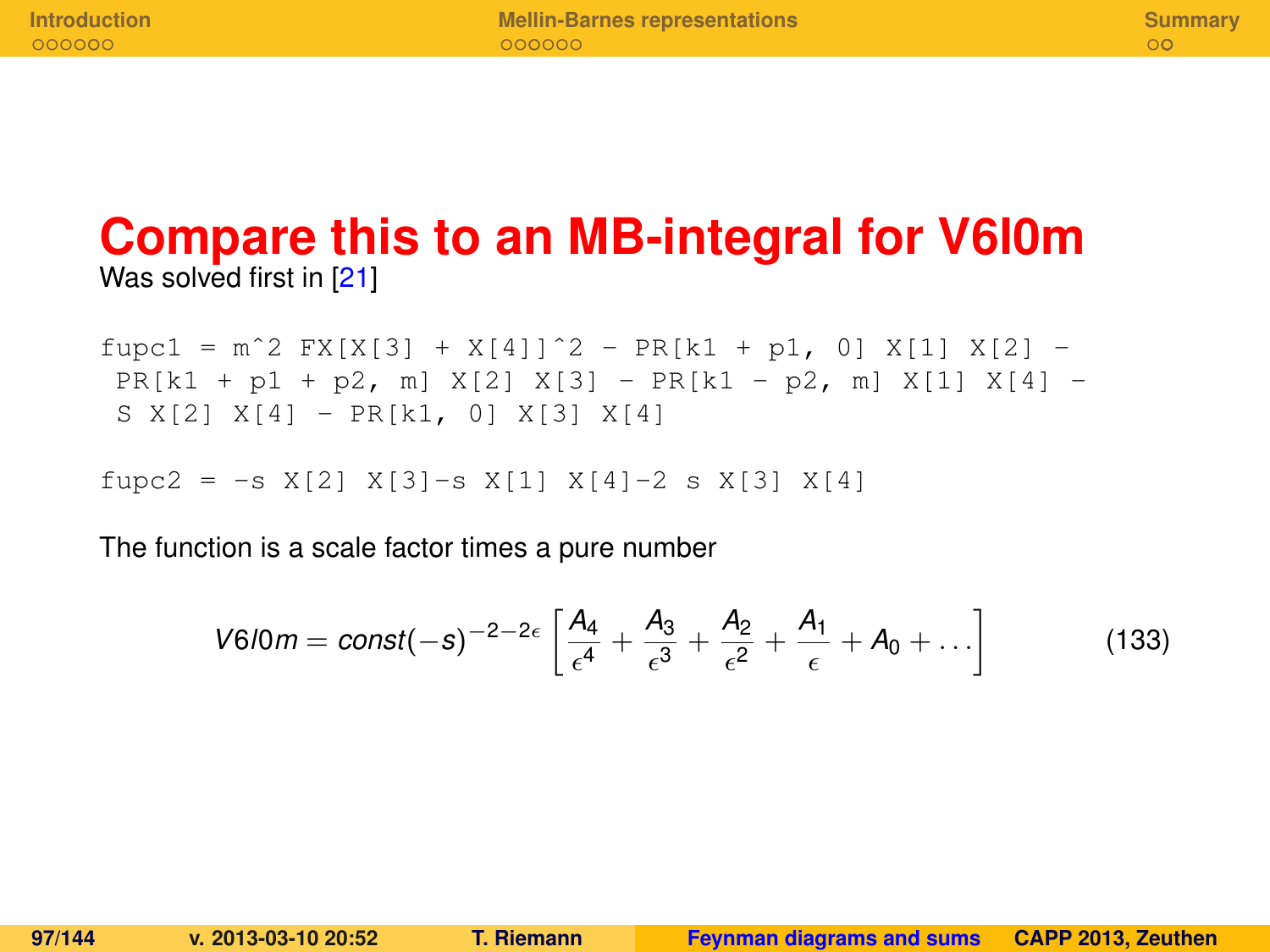```
V610m = (-s)^{-1} - 2 - 2 \text{ens}*
Gamma[-z1] Gamma[-1 - eps - z1 - z2] Gamma[
     1 + z1 + z3] Gamma[-1 - \text{eos} - z1 - z3 - z4] Gamma[z24] Gamma
     1 + z1 + z2 + z4] Gamma[
     2 + \text{ens} + \text{z}1 + \text{z}2 + \text{z}3 + \text{z}41 \text{ Gamma}[-2 - 2 \text{ens} - \text{z}2 - \text{z}4 -z5] Gamma[-z5] Gamma[
     1 - z1 + z5] Gamma[-2 - 2 eps - z3 - z4 - z6] Gamma[-26] Gamma[3 + eps + z1 + z2 + z3 + z4 + z6] Gamma[
     2 + 2 eps + z4 + z5 + z6])/(Gamma[-2 eps] Gamma[
     1 - z11 Gamma [-3 \text{ eos} - z41 Gamma [3 + \text{eos} + z1 + z2 + z3 + z41)integrals = MBcontinue[(-s) (2 + 2 \text{ eps}) fin, eps \Rightarrow 0, rules]:
26 integral(s) found
```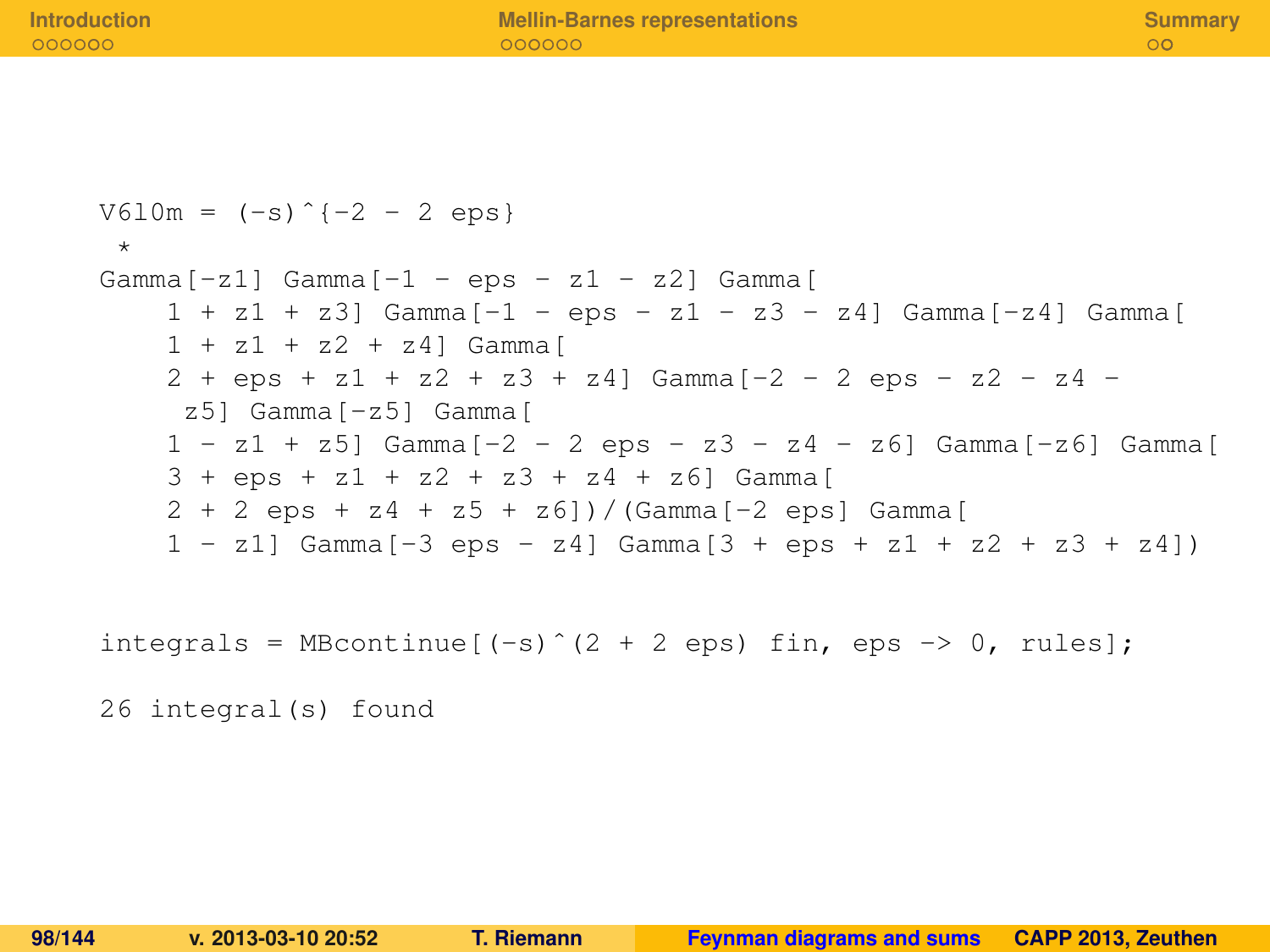#### From 1/ $\epsilon^4$  until  $\epsilon^0$ : at most 4-dimensional AMBRE output:

```
\{-47.8911 + 1/eps^4 - 9.8696/eps^2 - 33.2569/eps\}1
\Omega-9.869604401660688 - 5 - Pi^2-33.25689147976733 - - > -(83/3*2eta[3])-47.89108304541082 -59.1120
```
Try PSQL for a systematic study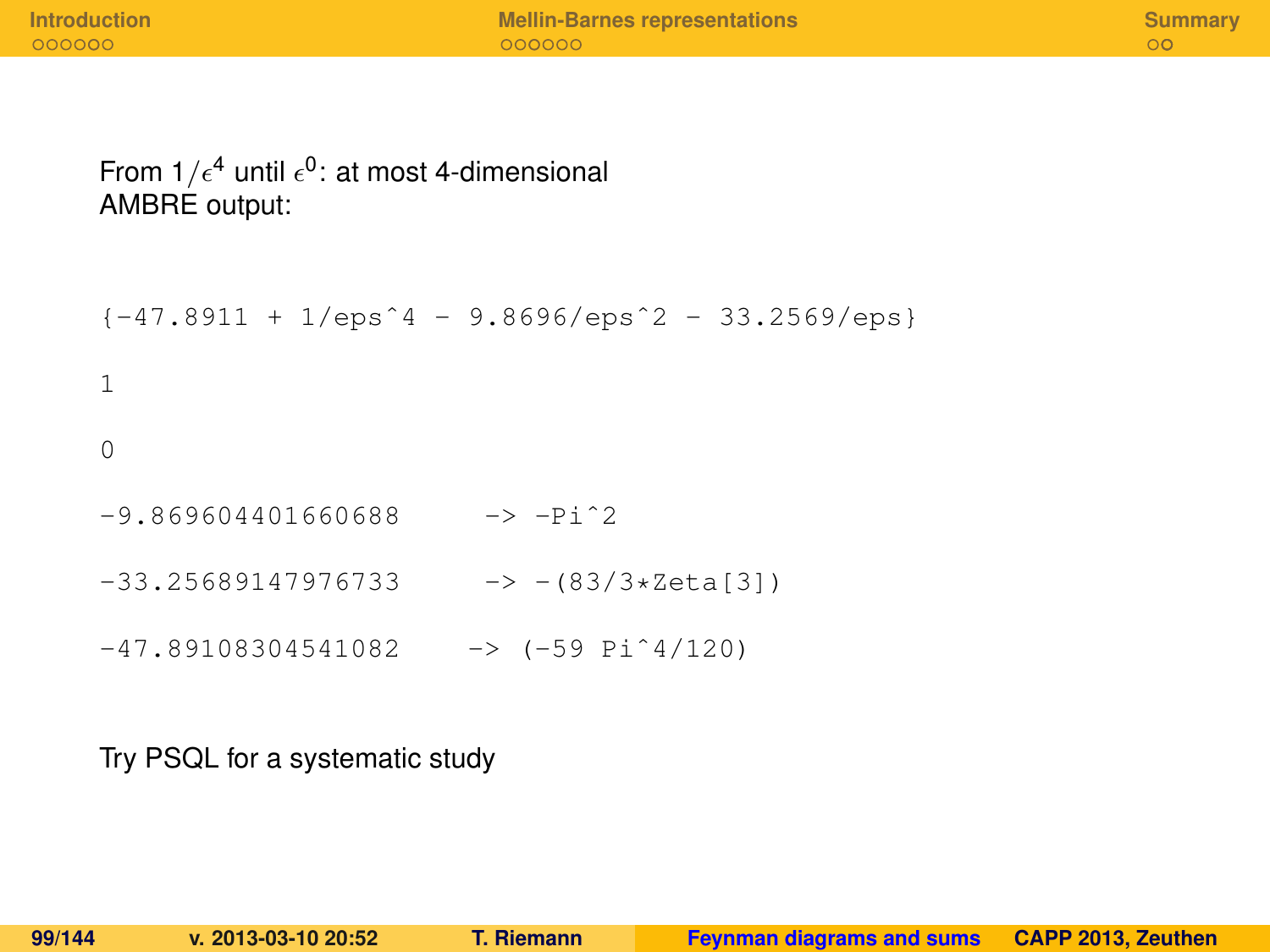## **Tensor integrals**

At the LHC, we need also massive 5-point and 6-point functions at least, for NLO corrections.

In general, the treatment of tensor integrals is a non-trivial task.

- One might think that all tensor numerators may be reduced to (even simpler) scalar integrands. Important notice: For  $L > 1$ , this is not true, we have *irreducible numerators*, see next slide.
- For many problems, it is preferrable to evaluate the tensors without knowing the scalar products. The reasons are different.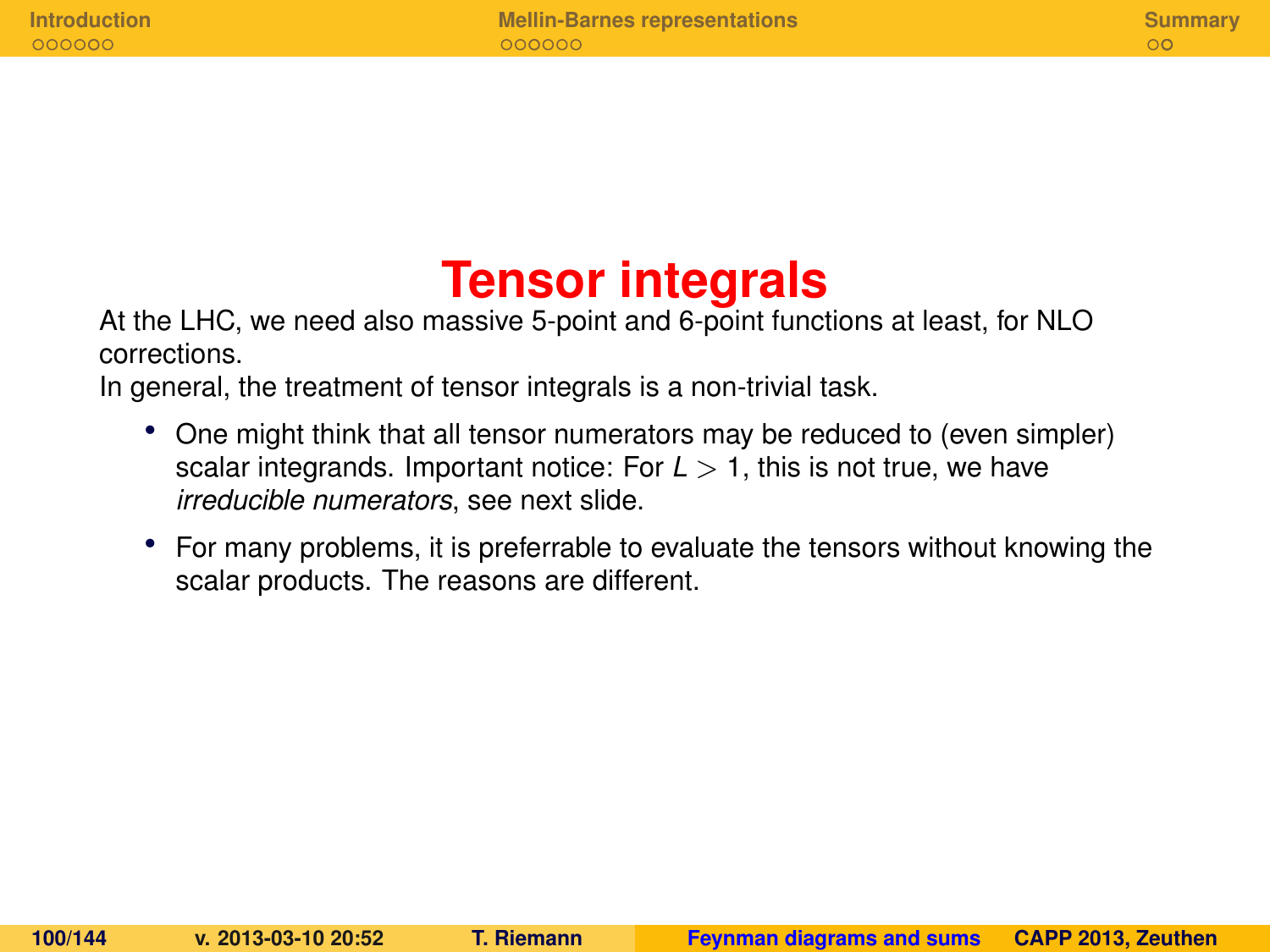# **Simple tensor integrals**

$$
B^{\mu} \equiv p_1^{\mu} B_1 = \frac{1}{(i\pi^{d/2})} \int \frac{d^d k \ k^{\mu}}{D_1 D_2}
$$
  

$$
B^{\mu\nu} \equiv p_1^{\mu} p_1^{\nu} B_{22} + g^{\mu\nu} B_{20} = \frac{1}{(i\pi^{d/2})} \int \frac{d^d k \ k^{\mu} k^{\nu}}{D_1 D_2}
$$

and  $B_1$  and  $B_{22}$ ,  $B_{20}$  have to be determined.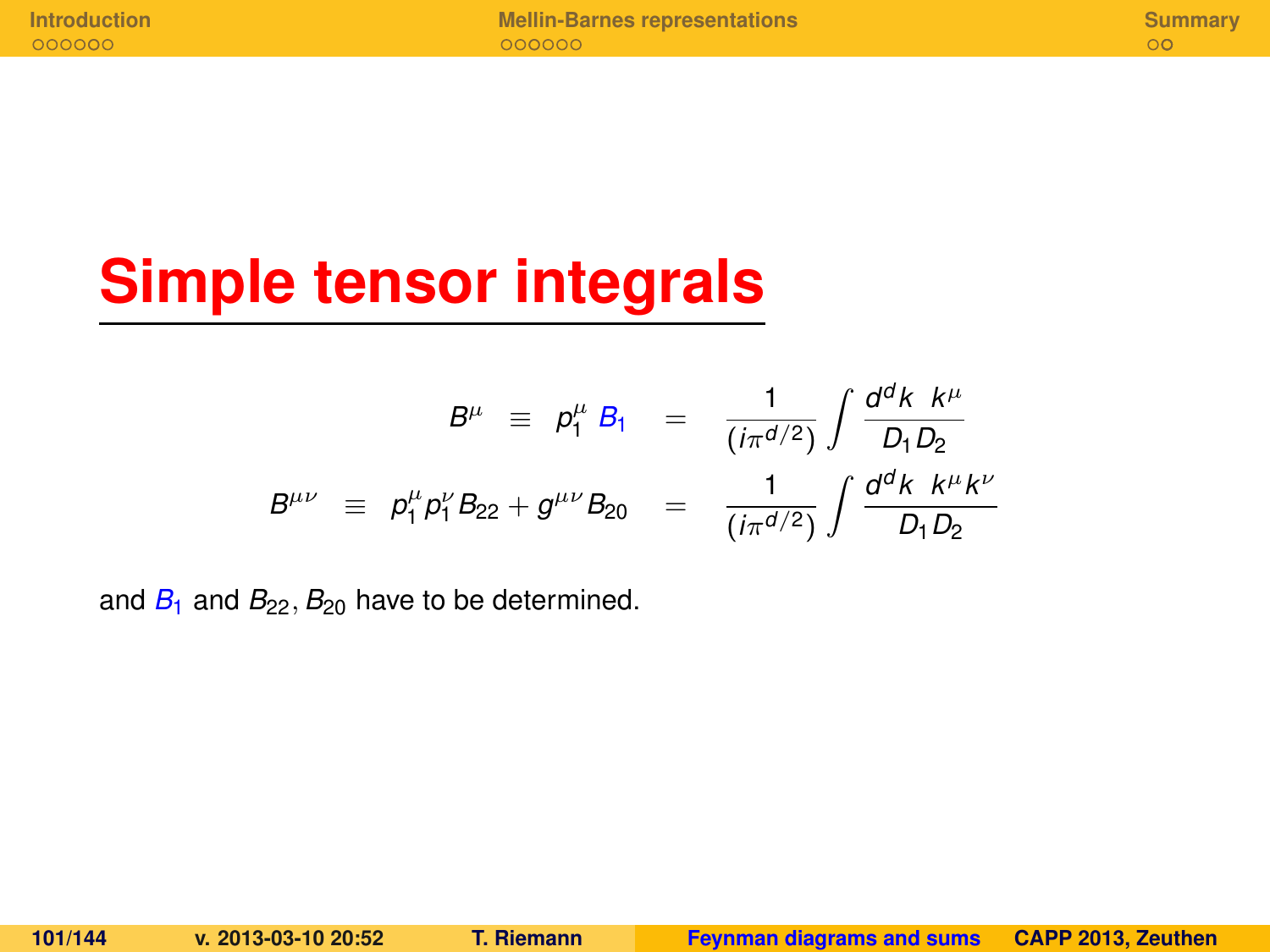## **Reducible numerators**

Some numerators are reducible – one may divide them out against the denominators:

$$
\frac{2kp_1}{D_1 [(k+p_1)^2 - m_2^2] \dots D_N} = \frac{[(k+p_1)^2 - m_2^2] - [k^2 - m_1^2] + (-m_1^2 + m_2^2 - p_1^2)]}{D_1 [(k+p_1)^2 - m_2^2] \dots D_N}
$$
  
= 
$$
\frac{1}{D_1 D_3 \dots D_N} - \frac{1}{D_2 D_3 \dots D_N} + \frac{-m_1^2 + m_2^2 - p_1^2}{D_1 D_2 D_3 \dots D_N}
$$

This way one derives:

$$
\rho_1^{\mu} B^{\mu} = \rho^2 B_1 = \frac{1}{(i\pi^{d/2})} \int d^d k \frac{p_1 k}{D_1 D_2}
$$
  
= 
$$
\frac{1}{(i\pi^{d/2})} \frac{1}{2} \int d^d k \left[ \frac{1}{D_1} - \frac{1}{D_2} + \frac{-m_1^2 + m_2^2 - p_1^2}{D_1 D_2} \right]
$$

and finally:

$$
B_1 = \frac{1}{2p_1^2} \left[ A_0(m_1) - A_0(m_2) + (-m_1^2 + m_2^2 - p_1^2) B_0(m_1, m_2, p^2) \right]
$$
 (134)

Known to everybody: The Passarino-Veltman reduction scheme for 1-loop tensors worked out in [\[22\]](#page-142-0) until 4-point functions.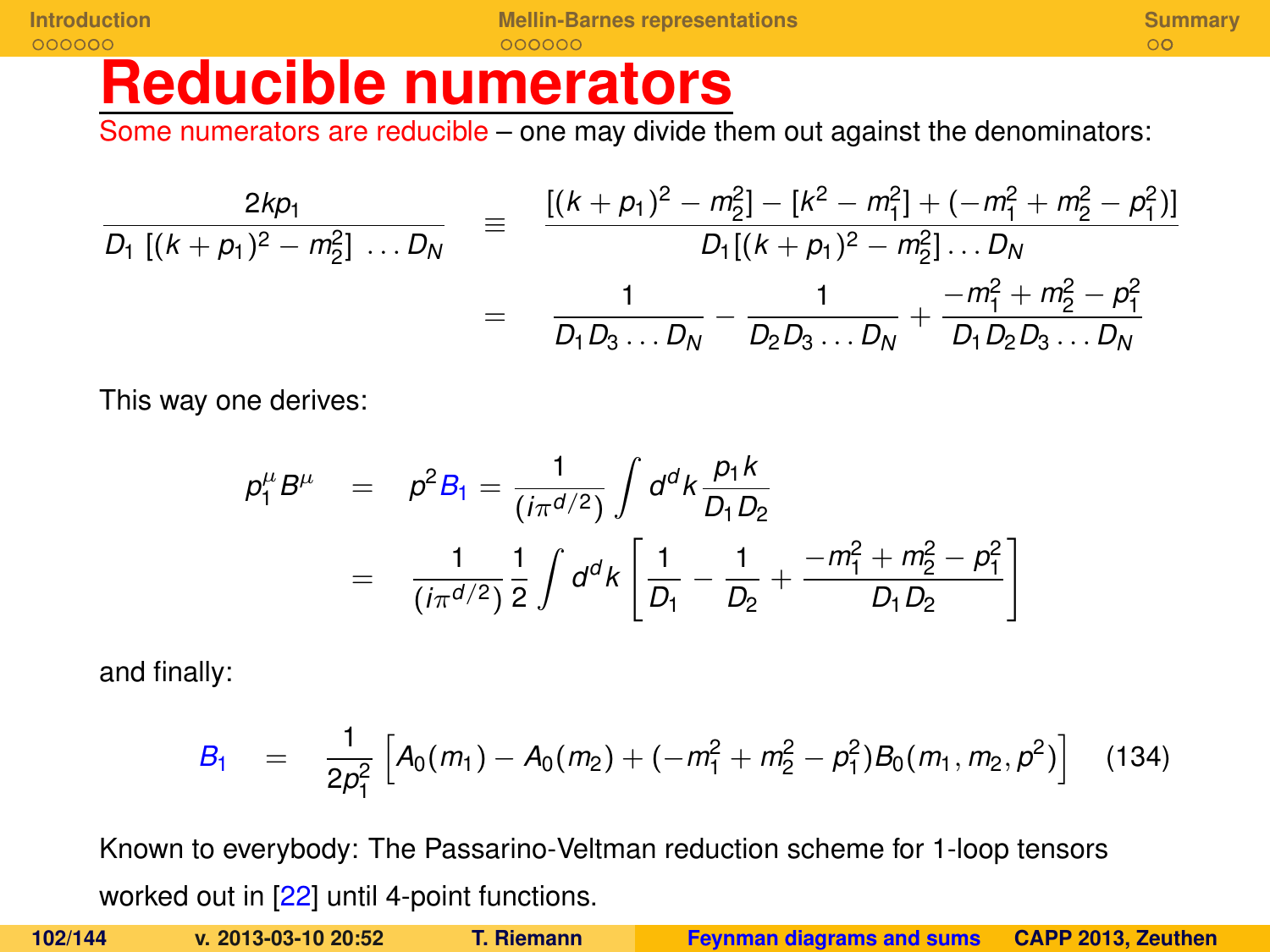## **Irreducible numerators**

For a two-loop QED box diagram, it is e.g.  $L = 2$ ,  $E = 4$ , and we have as potential **simplest numerators:**

 $k_1^2, k_2^2, k_1k_2$  and  $2(E-1)$  products  $k_1p_e, k_2p_e$  $\lim_{M_1, M_2, M_1} \lim_{M_2, M_2} \lim_{M \to \infty} \frac{L(L_1, M_2)}{L_1}$  products  $\lim_{M \to \infty} \lim_{M \to \infty} \frac{L(L_1, M_2)}{L_1}$ 

*I* = *L* + *L*(*L* − 1)/2 + *L*(*E* − 1) − *N* **irreducible numerators**

**of this type. Here:**

$$
I(N) = 9 - N = 4, 3, 2
$$

**This observation is of practical importance:**

**Imagine you search for potential masters. Then you may take into the list of masters at most (here e.g.)**  $I(5) = 4$ , or  $I(6) = 3$ , or  $I(7) = 2$  such integrals. **Which momenta combinations are irreducible is dependent on the choice of momenta flows.**

**Message:**

**When evaluating all Feynman integrals by Mellin-Barnes-integrals, one should also learn to handle numerator integrals**

**. . . and it is - in some cases - not too complicated compared to scalar ones** The one-loop case:  $L = 1$ ,  $E = N$ , so

$$
I(N) = 1 + (E - 1) - N = 0
$$

**irreducible numerators**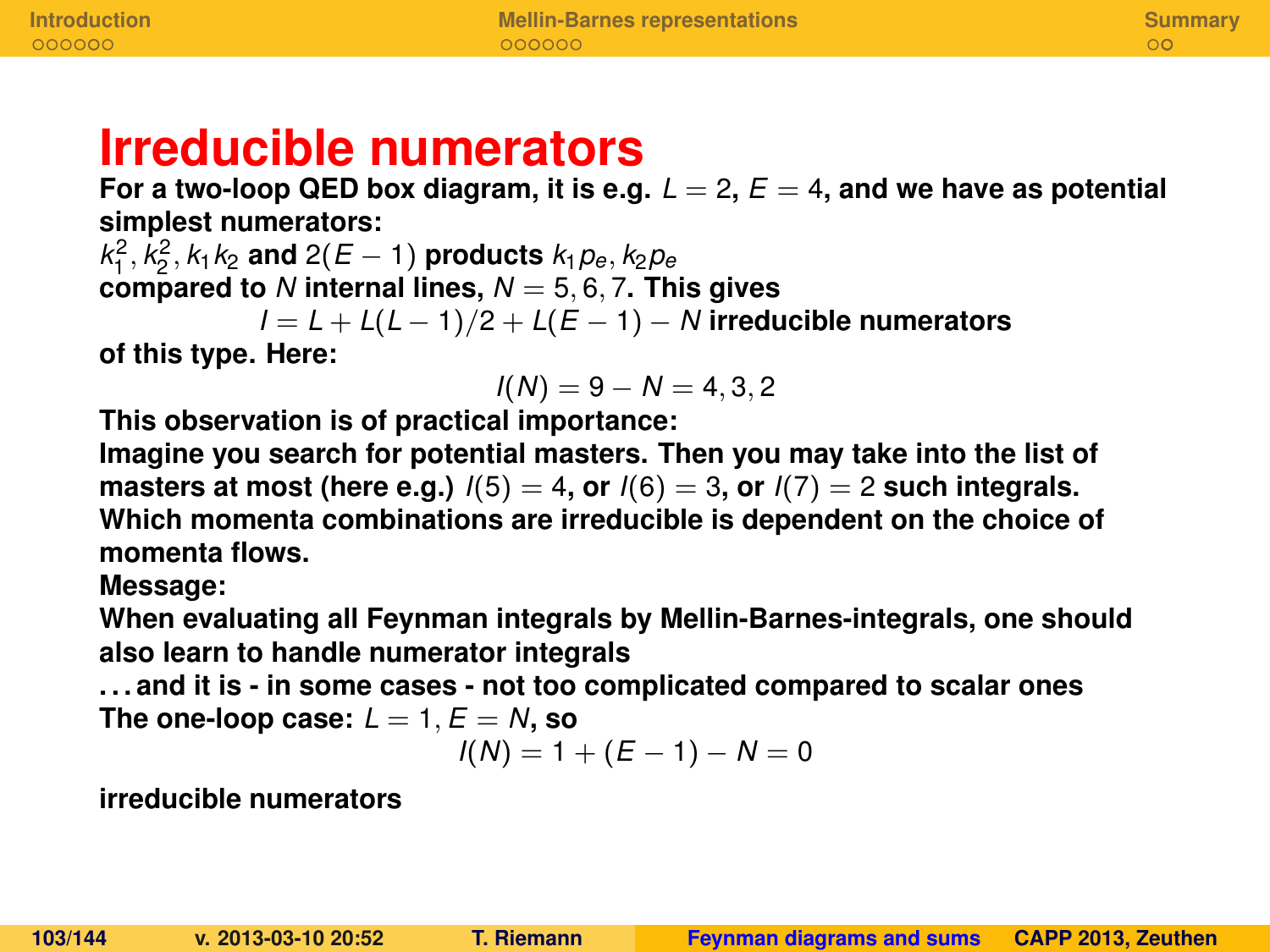<sup>1</sup>*lQ<sup>l</sup>*

The vector integral differs by some numerator  $k_i p_e$  and thus there is a single shift in the integrand

 $k \rightarrow \bar{k} + U(x)^{-1} \tilde{M}Q$ the  $\int d^d\bar{k} \; \bar{k}/(\bar{k}^2 + \mu^2) \rightarrow 0$ , and no further changes:

$$
G(k_{1\alpha}) = (-1)^{N_{\nu}} \frac{\Gamma\left(N_{\nu} - \frac{d}{2}L\right)}{\Gamma(\nu_{1})\dots\Gamma(\nu_{N})} \int_{0}^{1} \prod_{j=1}^{N} dx_{j} x_{j}^{\nu_{j}-1} \delta\left(1 - \sum_{i=1}^{N} x_{i}\right) \frac{U(x)^{N_{\nu} - d(L+1)/2 - 1}}{F(x)^{N_{\nu} - dL/2}} \left[\sum_{l} \tilde{M}_{l} \delta\left(\frac{1}{\tilde{M}}\right) \right]
$$

Here also a tensor integral:

$$
G(k_{1\alpha}k_{2\beta}) = (-1)^{N_{\nu}} \frac{\Gamma(N_{\nu} - \frac{d}{2}L)}{\Gamma(\nu_{1})\dots\Gamma(\nu_{N})} \int_{0}^{1} \prod_{j=1}^{N} dx_{j} x_{j}^{\nu_{j}-1} \delta\left(1 - \sum_{i=1}^{N} x_{i}\right) \frac{U(x)^{N_{\nu}-2-d(L+1)/2}}{F(x)^{N_{\nu}-dL/2}} \\ \times \sum_{l} \left[ [\tilde{M}_{1l}Q_{l}]_{\alpha} [\tilde{M}_{2l}Q_{l}]_{\beta} - \frac{\Gamma(N_{\nu} - \frac{d}{2}L - 1)}{\Gamma(N_{\nu} - \frac{d}{2}L)} \frac{g_{\alpha\beta}}{2} U(x)F(x) \frac{(V_{1l}^{-1})^{+}(V_{2l}^{-1})}{\alpha_{l}} \right]
$$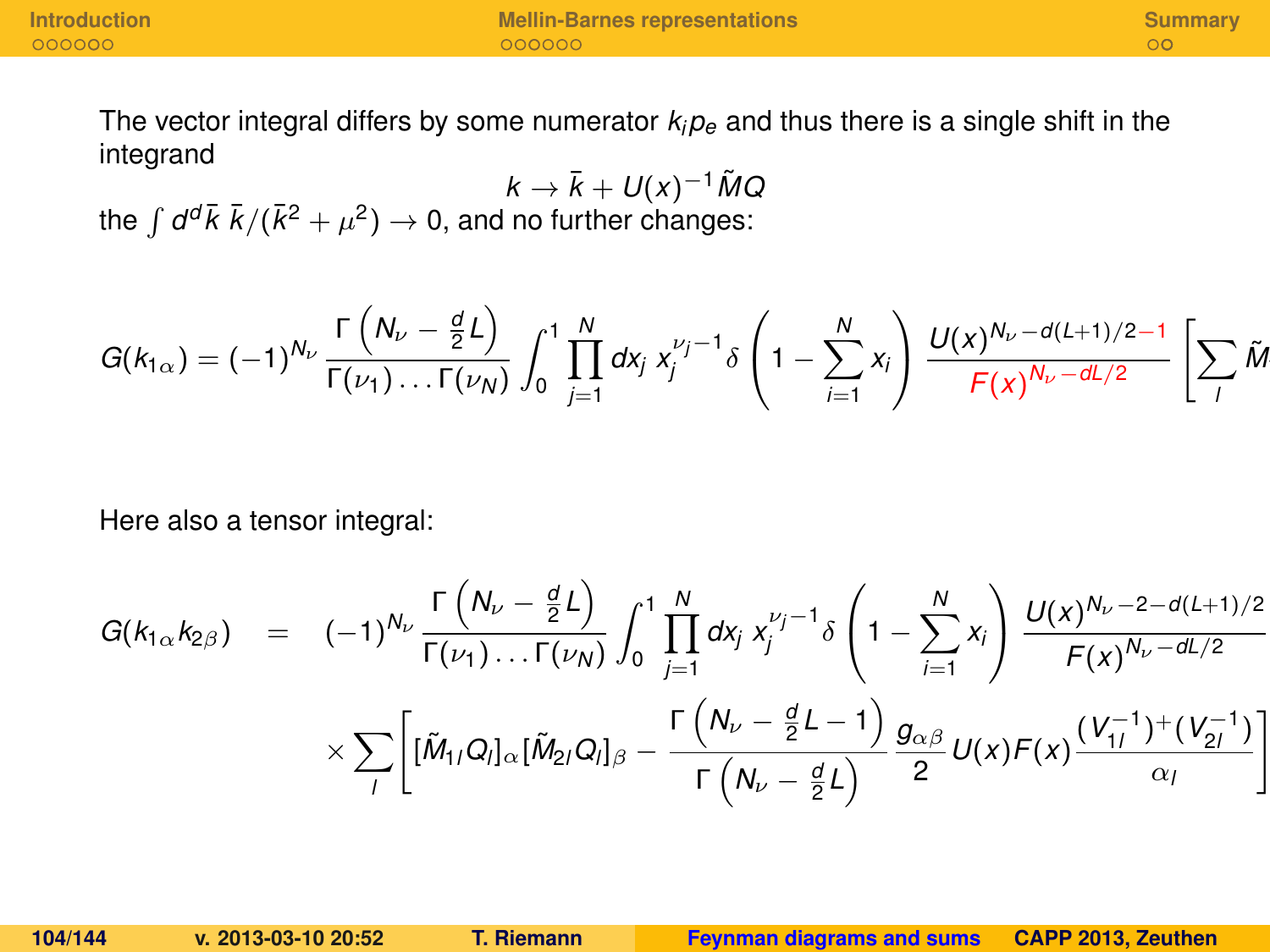The 1-loop case will be used in the following *L* times for a sequential treatment of an *L*-loop integral (remember  $\sum x_j D_j = k^2 - 2Qk + J$  and  $F(x) = Q^2 - J$ ):

$$
G([1, k p_e]) = (-1)^{N_{\nu}} \frac{\Gamma\left(N_{\nu} - \frac{d}{2}\right)}{\Gamma(\nu_1) \dots \Gamma(\nu_N)} \int_0^1 \prod_{j=1}^N dx_j \ x_j^{\nu_j - 1} \delta\left(1 - \sum_{i=1}^N x_i\right) \frac{[1, Q p_e]}{F(x)^{N_{\nu} - d/2}}
$$
(136)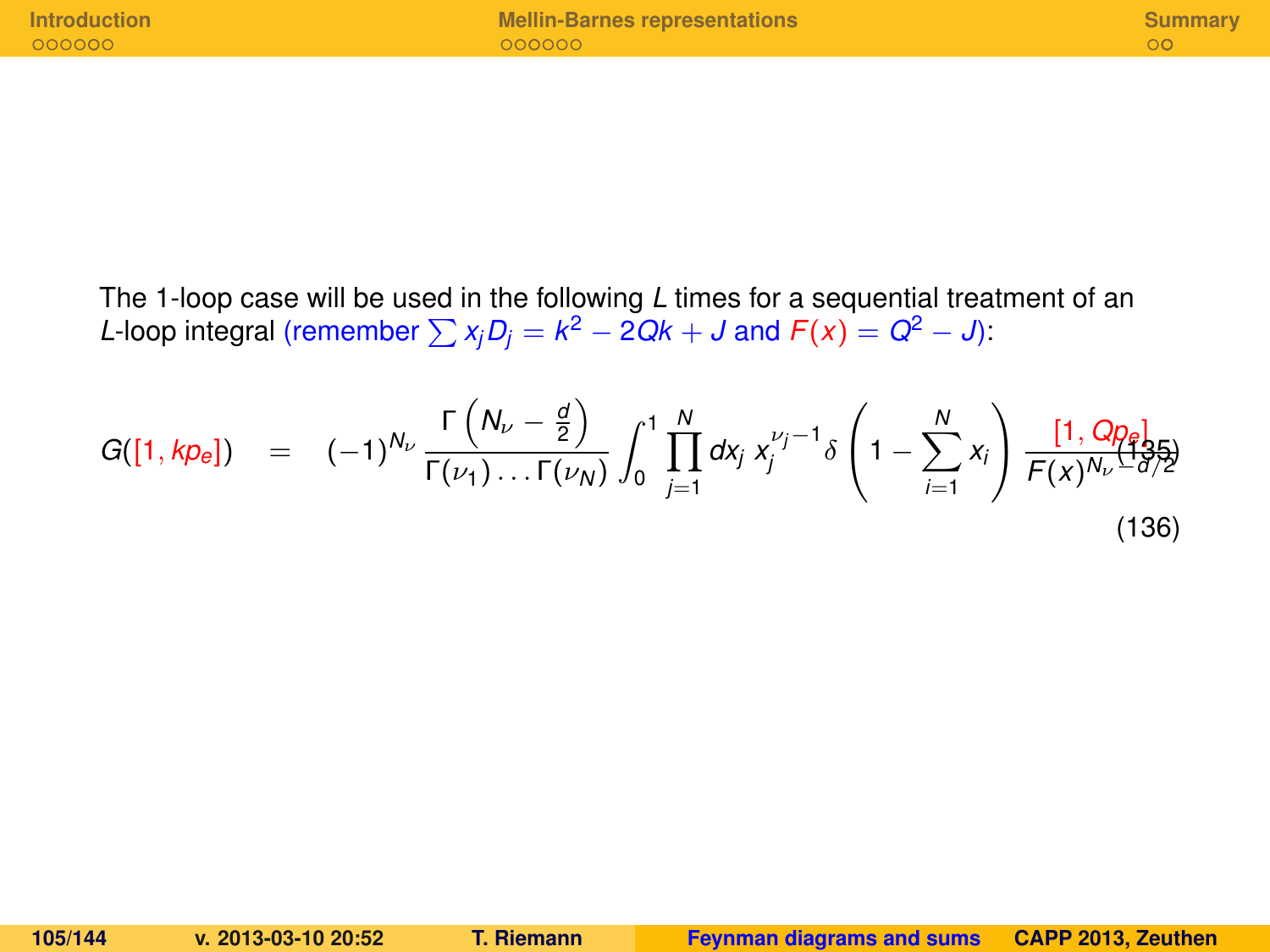| Introduction |  |  |  |  |
|--------------|--|--|--|--|
|              |  |  |  |  |
|              |  |  |  |  |
| 000000       |  |  |  |  |

#### **Another nice box with numerator, B5l3m(***pe*.*k*1**)**

**106/144 v. 2013-03-10 20:52 T. Riemann [Feynman diagrams and sums](#page-0-0) CAPP 2013, Zeuthen**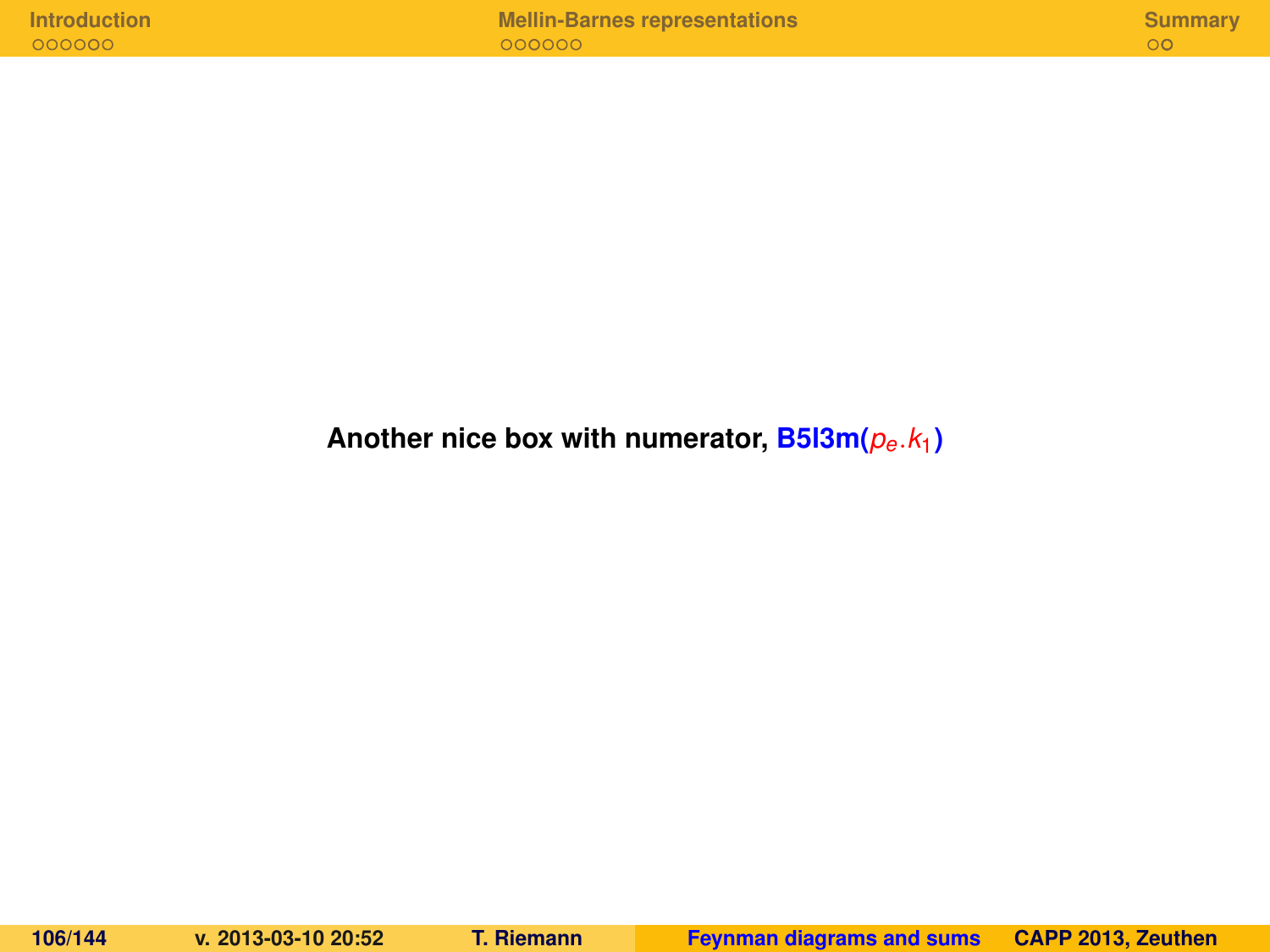#### **We used it for the determination if the small mass expansion.**

| B513m(p <sub>e</sub> · k <sub>1</sub> ) = $\frac{m^{4\epsilon}(-1)^{a_{12345}} e^{2\epsilon \gamma_E}}{\prod_{j=1}^{5} \Gamma[a_j] \Gamma[5 - 2\epsilon - a_{123}] (2\pi i)^4} \int_{-i\infty}^{+i\infty} d\alpha \int_{-i\infty}^{+i\infty} d\beta \int_{-i\infty}^{+i\infty} d\gamma \int_{-i\infty}^{+i\infty} d\beta$ |
|---------------------------------------------------------------------------------------------------------------------------------------------------------------------------------------------------------------------------------------------------------------------------------------------------------------------------|
| $(-s)^{(4-2 \epsilon)-a_{12345}-\alpha-\beta-\delta} (-t)^{\delta}$                                                                                                                                                                                                                                                       |
| $\Gamma[-4+2\epsilon+ a_{12345}+\alpha+\beta+\delta]$ $\Gamma[-\alpha]\Gamma[-\beta]$                                                                                                                                                                                                                                     |
| $\lceil 6-3 \epsilon - a_{12345} - \alpha \rceil$ $\lceil 7-3 \epsilon - a_{12345} - \alpha \rceil \lceil 5-2 \epsilon - a_{123} \rceil \lceil 4-2 \epsilon - a_{1235} \rceil$                                                                                                                                            |
| $\Gamma[2-\epsilon-a_{13}-\alpha-\gamma]$ $\Gamma[4-2\epsilon-a_{12345}-\alpha-\beta-\delta-\gamma]$                                                                                                                                                                                                                      |
| $\Gamma[8-4\epsilon- a_{112233445}-2\alpha-2\beta-2\delta-\gamma]$ $\Gamma[9-4\epsilon- a_{112233445}-2\alpha-2\beta-2\delta-$                                                                                                                                                                                            |
| $\Gamma[4-2 \epsilon - a_{1234} - \alpha - \beta - \delta] \Gamma[3 - \epsilon - a_{12} - \alpha] \Gamma[8 - 4 \epsilon - a_{112233445} - 2 \alpha - 2 \delta - \gamma]$                                                                                                                                                  |
| $\Gamma[5 - 2 \epsilon - a_{1123} - \gamma] \Gamma[4 - 2 \epsilon - a_{1123} - 2 \alpha - \gamma] \Gamma[ a_1 + \gamma] \Gamma[-2 + \epsilon + a_{123} + \alpha + \delta +$                                                                                                                                               |
| $\Gamma[4-2 \epsilon - a_{1234} - \alpha - \beta - \delta] \Gamma[8-4 \epsilon - a_{112233445} - 2 \alpha - 2 \delta - \gamma] \Gamma[9-4 \epsilon - a_{112233}$                                                                                                                                                          |
| $\left \Gamma[3-\epsilon-a_{12}-\alpha]\,\Gamma[5-2\,\epsilon-a_{1123}-\gamma]\Gamma[4-2\,\epsilon-a_{1123}-2\,\alpha-\gamma]\,\Gamma[a_1+\gamma]+\Gamma[2-2\,\epsilon-a_{123}-2\,\epsilon-\gamma]\,\Gamma[3\,\epsilon-\gamma]\right $                                                                                    |
| $\begin{bmatrix}5-2 & \epsilon - a_{1123} - 2 & \alpha - \gamma\end{bmatrix}\begin{bmatrix}1 + a_1 + \gamma\end{bmatrix}\begin{bmatrix}-2 + \epsilon + a_{123} + \alpha + \delta + \gamma\end{bmatrix} + \begin{bmatrix}6-3 & \epsilon - \gamma\end{bmatrix}$                                                             |
| $\Gamma[5-2\epsilon- a_{1123}-\gamma]\Gamma[4-2\epsilon-a_{1123}-2\alpha-\gamma]\Gamma[a_1+\gamma]\left[\left((\rho_e\cdot(\rho_1+\rho_2))\Gamma[5-2\epsilon+\gamma]\right)\Gamma[6\gamma_1+\gamma_2]\right]$                                                                                                             |
| $\Gamma[8-4 \epsilon - a_{112233445} - 2 \alpha - 2 \beta - 2 \delta - \gamma]$                                                                                                                                                                                                                                           |
| $\lceil -2 + \epsilon + a_{123} + \alpha + \delta + \gamma \rceil + (p_e \cdot p_1) \lceil 4 - 2 \epsilon - a_{1234} - \alpha - \beta - \delta \rceil$                                                                                                                                                                    |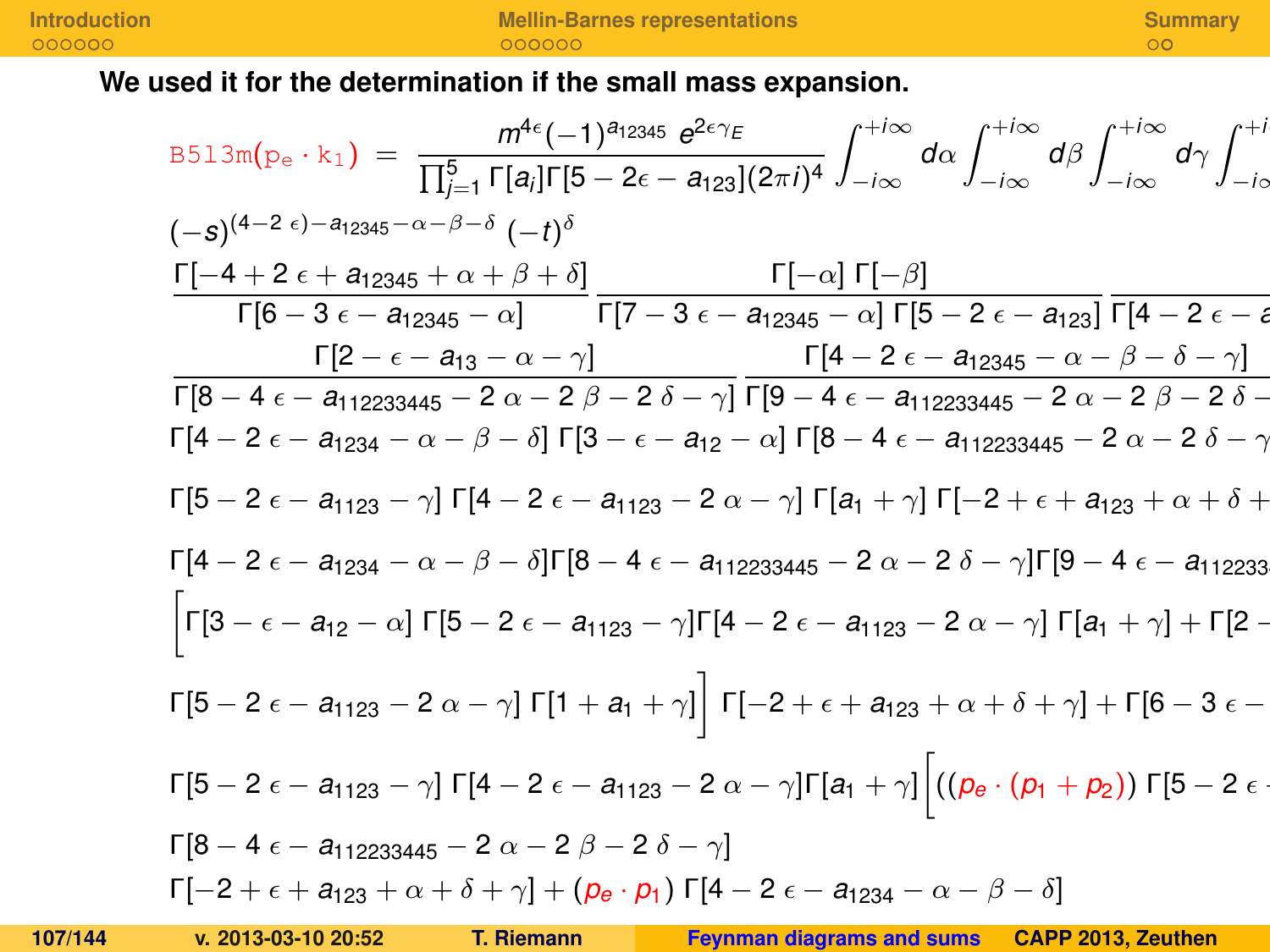

- We have introduced to the representation of *L*-loop *N*-point Feynman integrals of general type
- The determination of the  $\epsilon$ -poles is generally solved
- The remaining problem is the evaluation of the multi-dimensional, finite MB-Integrals
- This is unsolved in the general case, ... so you have something to do if you like to . . .

Problem: Determine the small mass limit of B5l2m2 or of any other of the 2-loop boxes for Bhabha scattering. Prof. Gluza may check your solution. He leaves soon.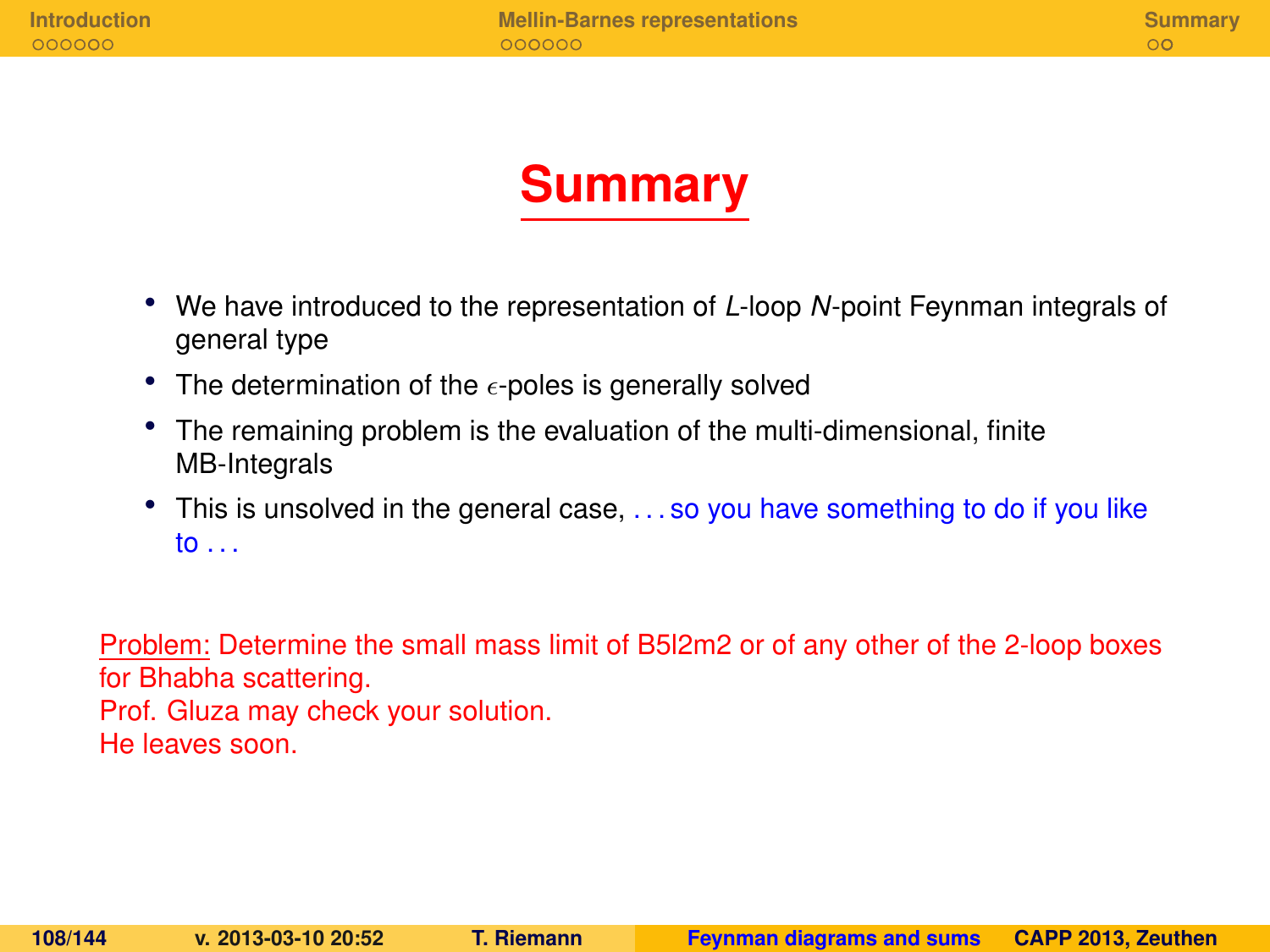# On-shell example: B4l2m, the 1-loop on-shell box

den =  $(x4 d4 + x5 d5 + x6 d6 + x7 d7 // Expand) /$ . kinBha /. m<sup>2</sup> -> 1

$$
Q = -\text{Coefficient}[\text{den, k}]/2 // Simplify
$$
  
= p3 x4 + p2 x5 - p1 (x4 + x6)

```
M = Coefficient[den, kˆ2] // Simplify
    = x4 + x5 + x6 + x7 \rightarrow 1
```

```
J = den /. k \rightarrow 0 // Simplify= + \times 4
```

```
F[x] = (Q^2 - J M) / Expand /. kinBha /. m<sup>2</sup> -> 1 /. u -> -s - t + 4
    = (x5+x6)^2 + (-s)x5x6 + (-t)x4x7
```
B412ma = mb[(x5+x6)^2, -tx7x4 - sx5x6, nu, gal

B412mb = B412ma /. 
$$
(-sx5x6 - tx4x7)^{(-qa - nu)} \rightarrow
$$
  
\nmb[(-s)x5x6, (-t)x7x4, nu+qa, de]  
\n/.((-s)x5x6)^de\_ = -& (-s)^de x5de x6^de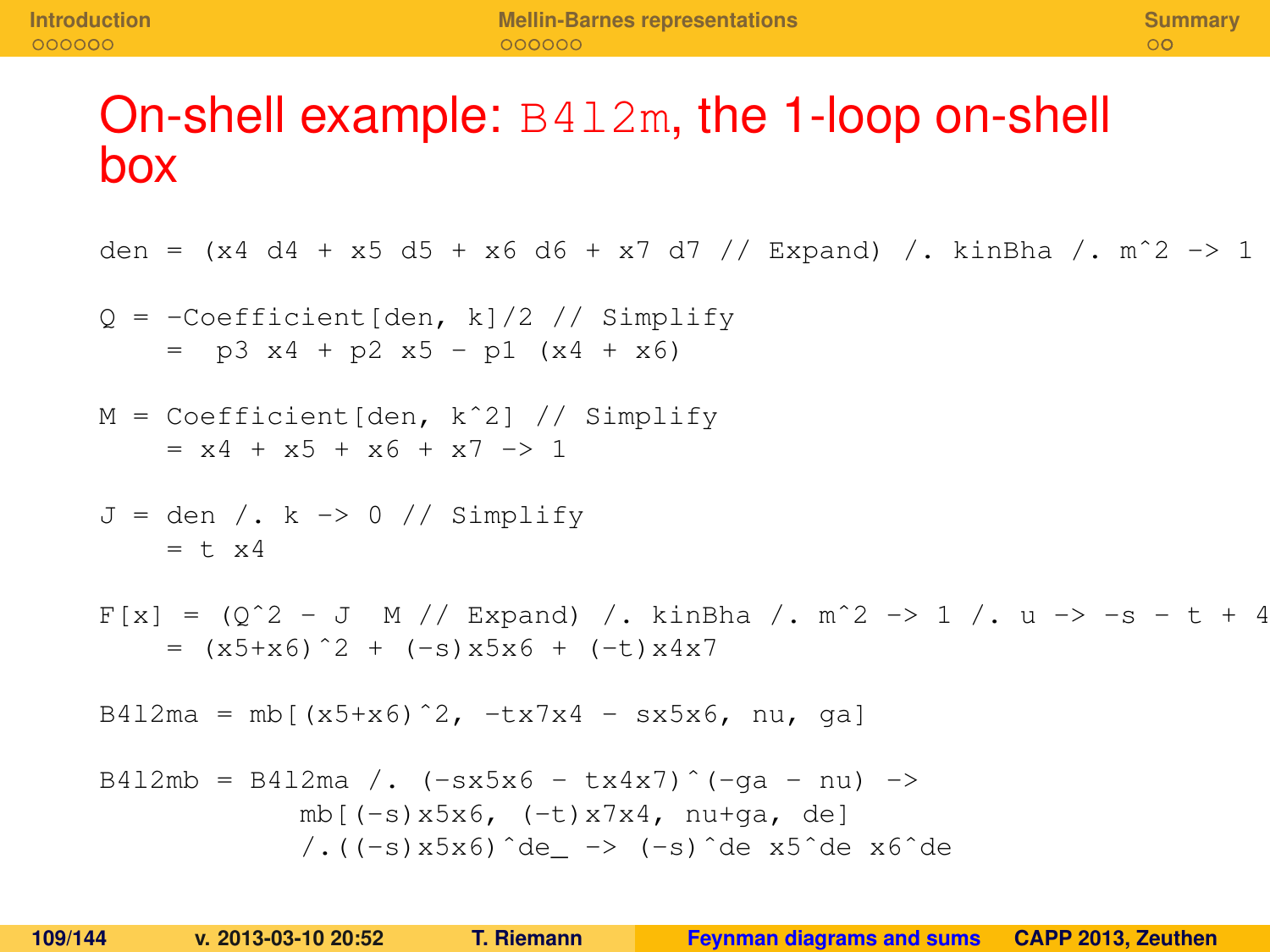=

$$
/(x56^2)^{9}g = -\frac{1}{x5 + x6}^{\circ} (2ga)
$$

= (inv2piIˆ2(-s)ˆde x5ˆde x6ˆde ((x5 + x6)ˆ(2ga)((-t)x4x7)ˆ(-de-ga-nu) Gamma[-de] Gamma[-ga] Gamma[de + ga + nu] /Gamma[nu]

B4l2mc = B4l2mb /. (x5 + x6)ˆ(2ga) -> mb[x5, x6, -2ga, si] /. ((-t)x4x7)ˆsi\_ -> (-t)ˆsi x4ˆsi x7ˆsi // ExpandAll

1/(Gamma[-2ga] Gamma[nu]) inv2piIˆ3 (-s)ˆde (-t)ˆ(-de - ga - nu) x4ˆ(-de - ga - nu) x5ˆ(de + si) x6ˆ(de + 2 ga - si) x7ˆ(-de - ga - nu) Gamma[-de] Gamma[-ga] Gamma[ de + ga + nu] Gamma[-si] Gamma[-2ga + si]

```
B412md = xfactor4[a4, x4, a5, x5, a6, x6, a7, x7] B412mc
```
= .... (-s)ˆde (-t)ˆ(-de-ga-nu) x4ˆ(-1+a4-de-ga-nu) x5ˆ(-1+a5+de+si) x6ˆ(-1+a6+de+2ga-si) x7ˆ(-1+a7- de-ga-nu)

 $B412me =$ B4l2md /. x4ˆB4\_ x5ˆB5\_ x6ˆB6\_ x7ˆB7\_ -> xint4[x4ˆB4 x5ˆB5 x6ˆB6 x7ˆB7] = ...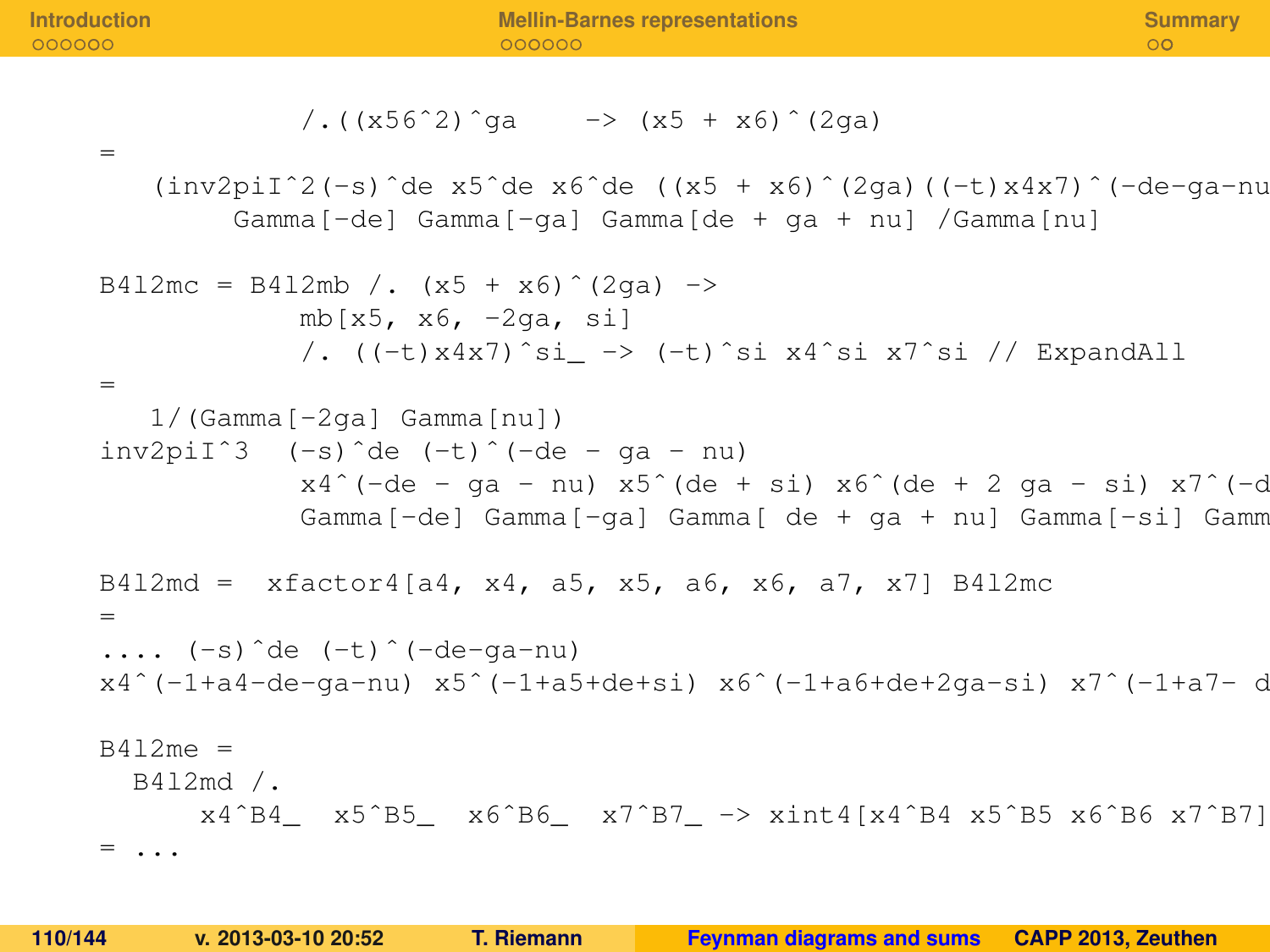| <b>Introduction</b> | <b>Mellin-Barnes representations</b> | Summary |
|---------------------|--------------------------------------|---------|
| 000000              | 000000                               |         |
|                     |                                      |         |

```
B412mf = B412me /.
      Gamma[a6 + de + 2 ga - si]Gamma[-si]Gamma[ a5 + de + si] Gamma[-
    \Rightarrow barnel[si, a5 + de, -2 ga, a6 + de + 2 ga, 0]
```
This finishes the evaluation of the MB-representation for B4l2m.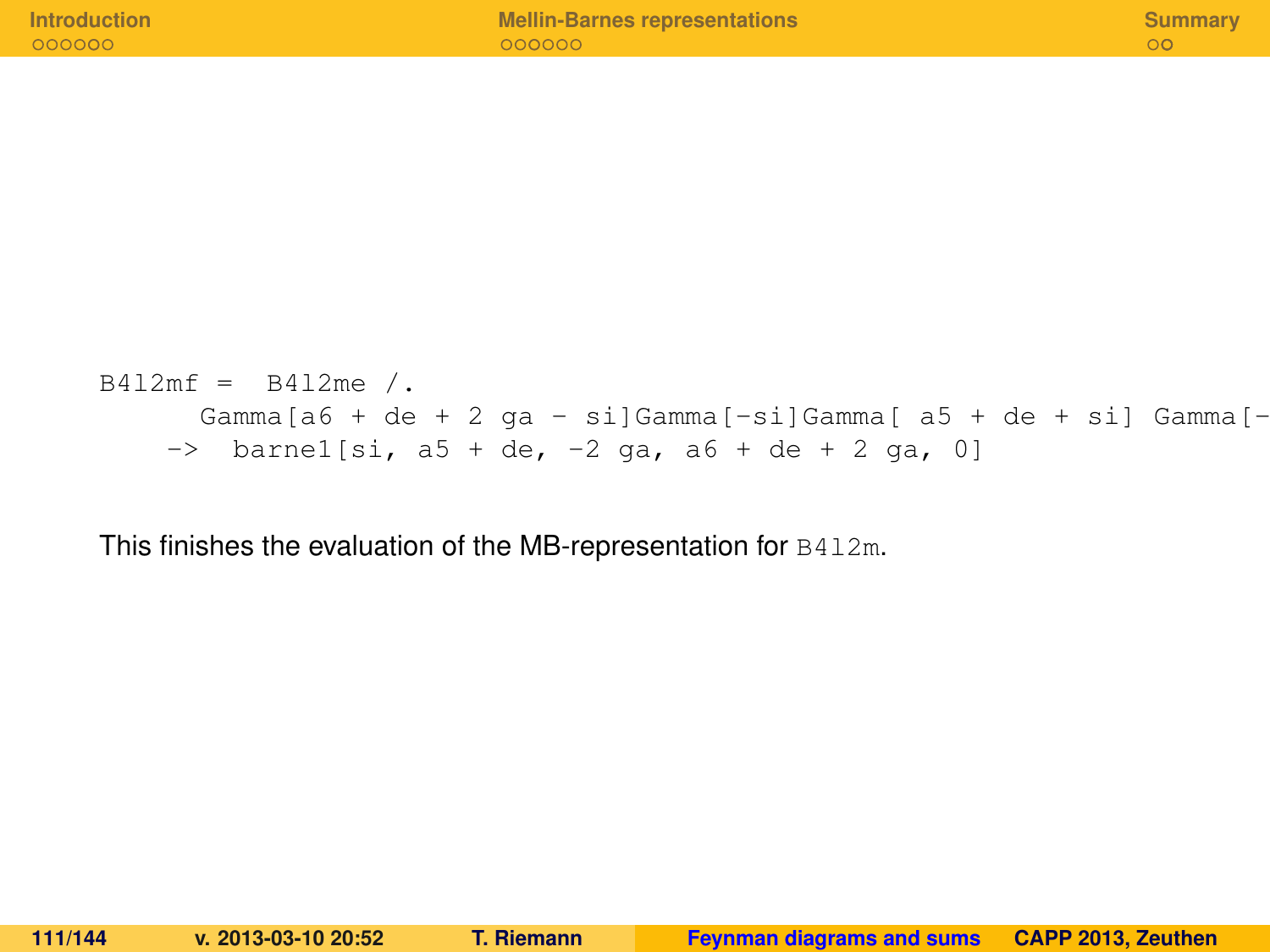## Package: AMBRE.m (K. Kajda, with support by J. Gluza and TR)

**112/144 v. 2013-03-10 20:52 T. Riemann [Feynman diagrams and sums](#page-0-0) CAPP 2013, Zeuthen**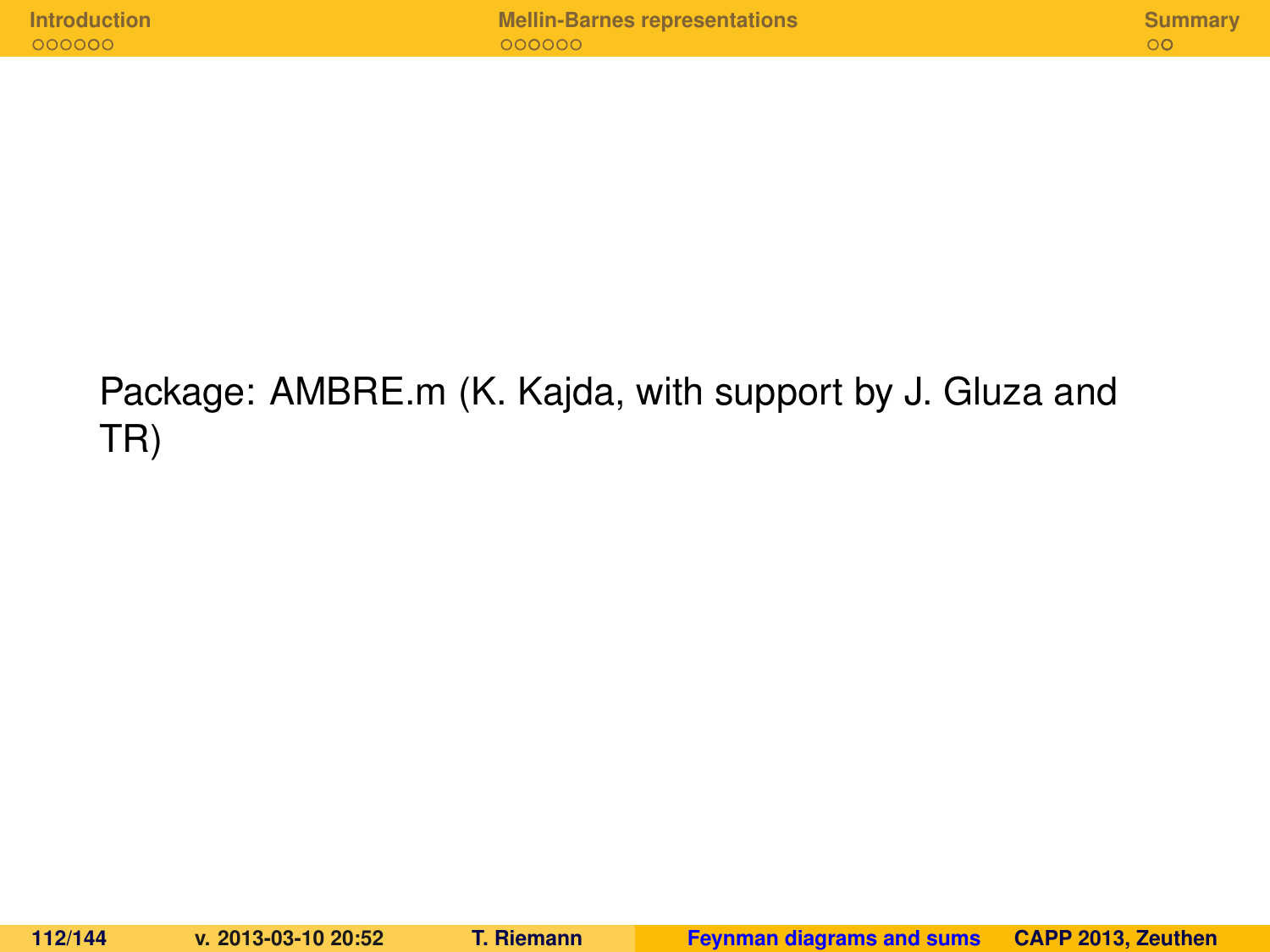#### **Example beyond Harmonic Polylogs: QED Box B4l2m**

[\[9\]](#page-140-0)

 $F[x]$  =  $(x5+x6)^2 + (-s)x5x6 + (-t)x4x7$ 

B4l2m, the 1-loop QED box, with two photons in the *s*-channel; the Mellin-Barnes representation reads for finite  $\epsilon$ :

$$
B412m = Box(t, s) = \frac{e^{\epsilon \gamma_E}}{\Gamma[-2\epsilon](-t)^{(2+\epsilon)}} \frac{1}{(2\pi i)^2} \int_{-i\infty}^{+i\infty} dz_1 \int_{-i\infty}^{+i\infty} dz_2
$$
(138)  

$$
\frac{(-s)^{z_1} (m^2)^{z_2}}{(-t)^{z_1+z_2}} \Gamma[2 + \epsilon + z_1 + z_2] \Gamma^2 [1 + z_1] \Gamma[-z_1] \Gamma[-z_2]
$$
  

$$
\Gamma^2[-1 - \epsilon - z_1 - z_2] \frac{\Gamma[-2 - 2\epsilon - 2z_1]}{\Gamma[-2 - 2\epsilon - 2z_1 - 2z_2]}
$$

Mathematica package MB used for analytical expansion  $\epsilon \to 0.14$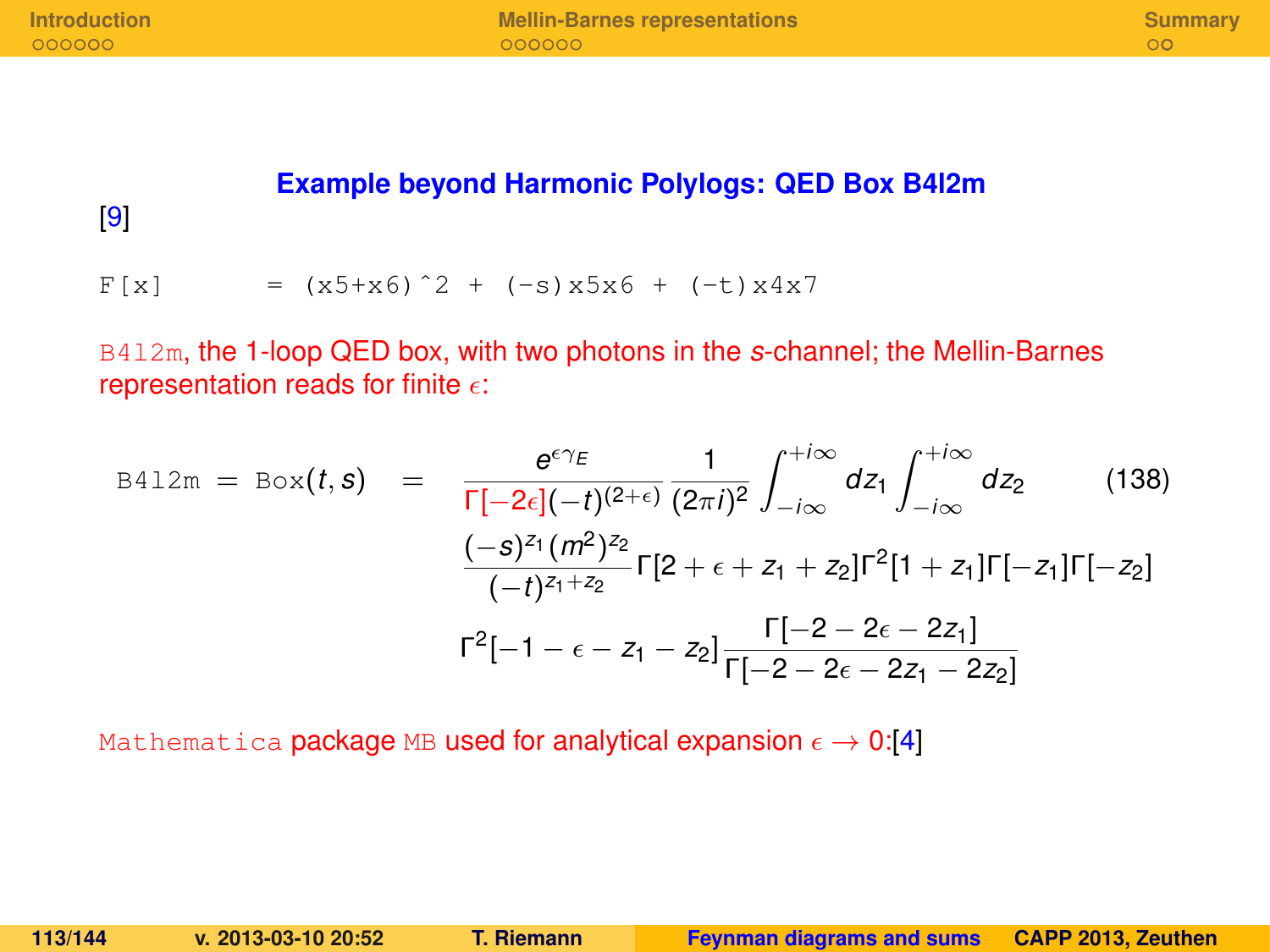$$
\text{B412m} = -\frac{1}{\epsilon} \mathbf{J}_1 + \ln(-\mathbf{S}) \mathbf{J}_1 + \epsilon \left( \frac{1}{2} \left[ \zeta(2) - \ln^2(-\mathbf{S}) \right] \mathbf{J}_1 - 2 \mathbf{J}_2 \right). \tag{139}
$$

with  $J_1$  being also the divergent part of the vertex function  $C_0(t; m, 0, m)/s = \text{V312m/s}$ (as is well-known):

$$
J_1 = \frac{e^{\epsilon \gamma_E}}{st} \frac{1}{2\pi i} \int_{-\frac{1}{2} - i\infty}^{-\frac{1}{2} + i\infty} dz_1 \left(\frac{m^2}{-t}\right)^{z_1} \frac{\Gamma^3[-z_1] \Gamma[1+z_1]}{\Gamma[-2z_1]} = \frac{1}{m^2 s} \frac{2y}{1 - y^2} \ln(y) \tag{140}
$$

with

$$
y = \frac{\sqrt{1 - 4m^2/t} - 1}{(\sqrt{1 - 4m^2/t} + 1)}
$$
(141)

The  $J_2$  is more complicated:

$$
J_2 = \frac{e^{\epsilon \gamma_E}}{t^2} \frac{1}{(2\pi i)^2} \qquad \int_{-\frac{3}{4} - i\infty}^{-\frac{3}{4} + i\infty} dz_1 \left(\frac{s}{t}\right)^{z_1} \Gamma[-z_1] \Gamma[-2(1 + z_1)] \Gamma^2[1 + z_1] \qquad (142)
$$

$$
\times \int_{-\frac{1}{2} - i\infty}^{-\frac{1}{2} + i\infty} dz_2 \left(-\frac{m^2}{t}\right)^{z_2} \Gamma[-z_2] \frac{\Gamma^2[-1 - z_1 - z_2]}{\Gamma[-2(1 + z_1 + z_2)]} \Gamma[2 + z_1 + z_2].
$$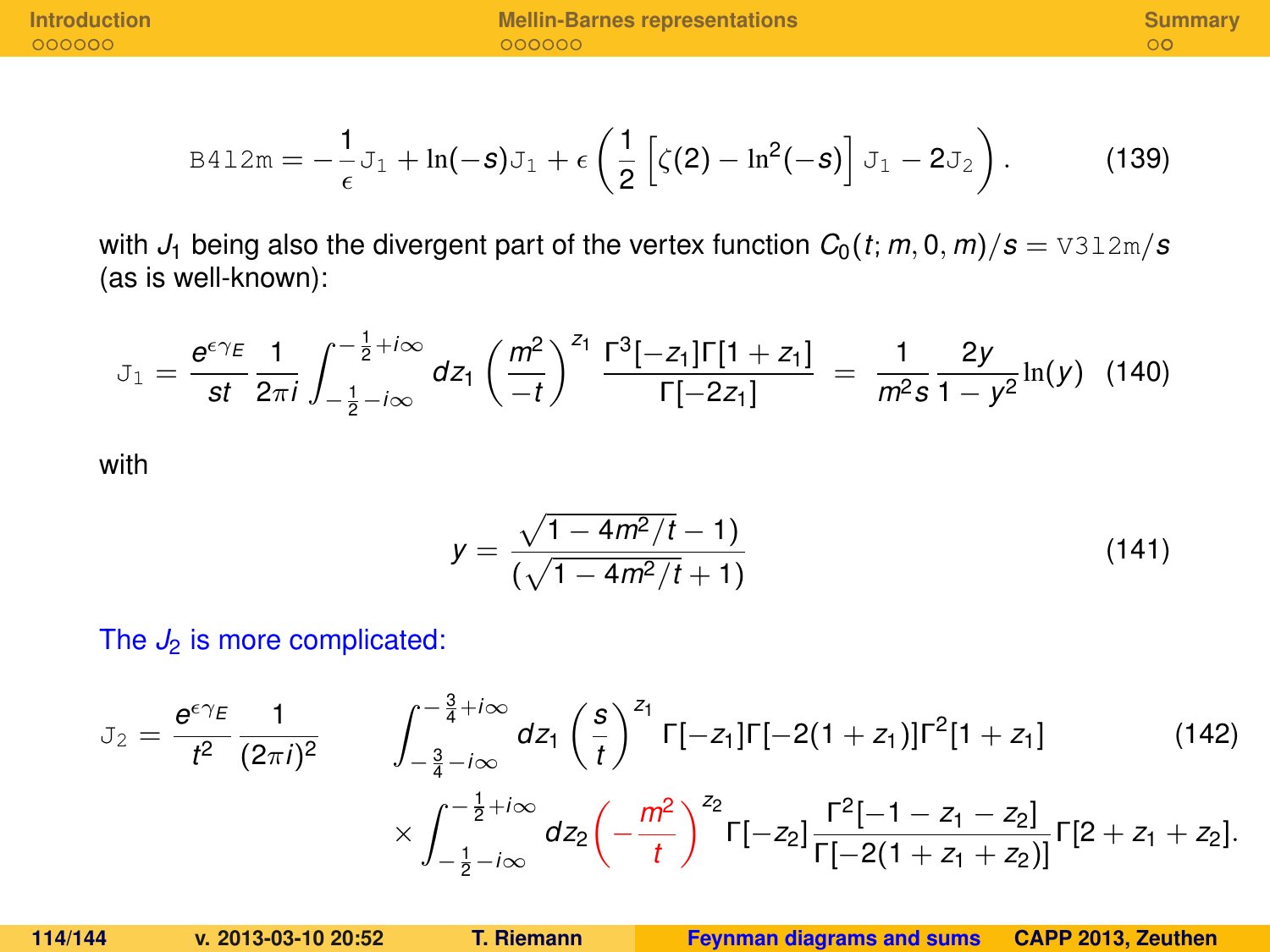### **The expansion of** B4l2m **at small** *m*<sup>2</sup> **and fixed value of** *t* **With**

$$
m_t = \frac{-m^2}{t}, \qquad (143)
$$
\n
$$
r = \frac{s}{t}, \qquad (144)
$$

$$
r = \frac{1}{t},
$$

Look, under the integral, at  $(-m^2/t)^{z_2}$ , and close the path to the right.

Seek the residua from the poles of Γ-functions with the smallest powers in *m*<sup>2</sup> and sum the resulting series.

we have obtained a compact answer for  $J_2$  with the additional aid of  $XSUMMER$  [\[10\]](#page-140-1) The box contribution of order  $\epsilon$  in this limit becomes:

$$
B412m[t, s, m^{2}; +1] = \frac{1}{st} \Big\{ 4\zeta_{3} - 9\zeta_{2} \ln(m_{t}) + \frac{2}{3} \ln^{3}(m_{t}) + 6\zeta_{2} \ln(r) - \ln^{2}(m_{t})\ln(r) \quad (145)
$$

$$
+ \frac{1}{3} \ln^{3}(r) - 6\zeta_{2} \ln(1+r) + 2\ln(-r)\ln(r)\ln(1+r) - \ln^{2}(r)\ln(1+r)
$$

$$
+ 2\ln(r)\text{Li}_{2}(1+r) + 2\text{Li}_{3}(-r) \Big\} + \mathcal{O}(m_{t}).
$$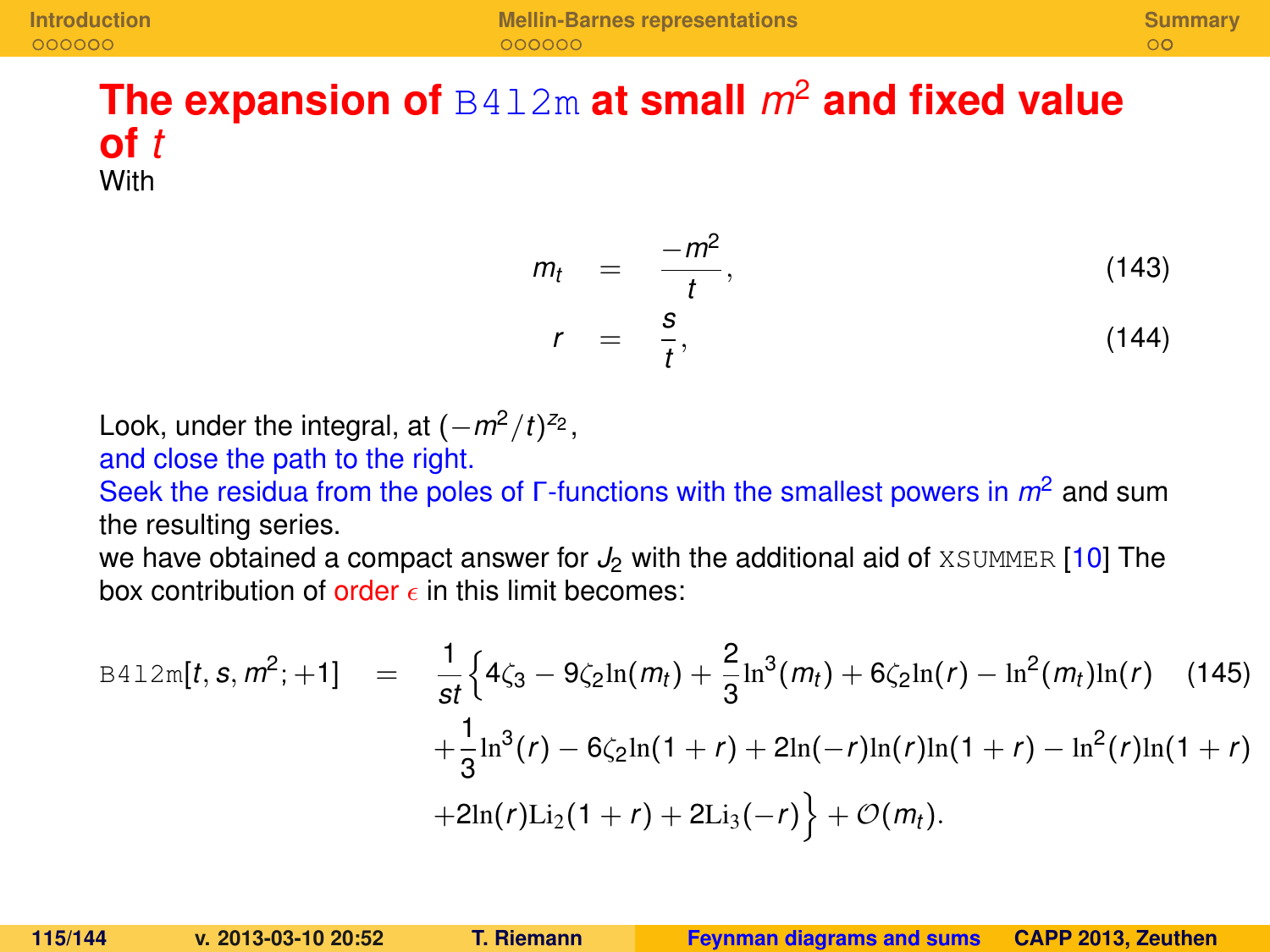#### Remark:

The exact Box function is NOT expressible by Harmonic Polylogs, one may introduce a generalization of them: Generalized HPLs. Automatized tools for this might be developed. A scetch of the small mass expansion may be made as follows. First the 1-dim. integral  $J_1$ . The leading term comes from the first residue:

```
J1 = Residue[m t^z1 Gamma[-z1]^3 Gamma[1 + z1]/Gamma[-2 z1], {z1, 0}]
```

```
= 2 Log[m t]
```
We get a logarithmic mass dependence. The second integral: Start with  $z_2$ , first residue is:

```
I2 = Residue[ m_t^2 2 Gamma[-z2] Gamma[-1 - z1 - z2] ^2]Gamma[2 + z1 + z2]/Gamma[-2 - 2 z1 - 2 z2], \{z2, 0
```

$$
=-\frac{\Gamma[-1-z_1]^2\Gamma[2+z_1]}{\Gamma[-2-2z_1]}
$$
(146)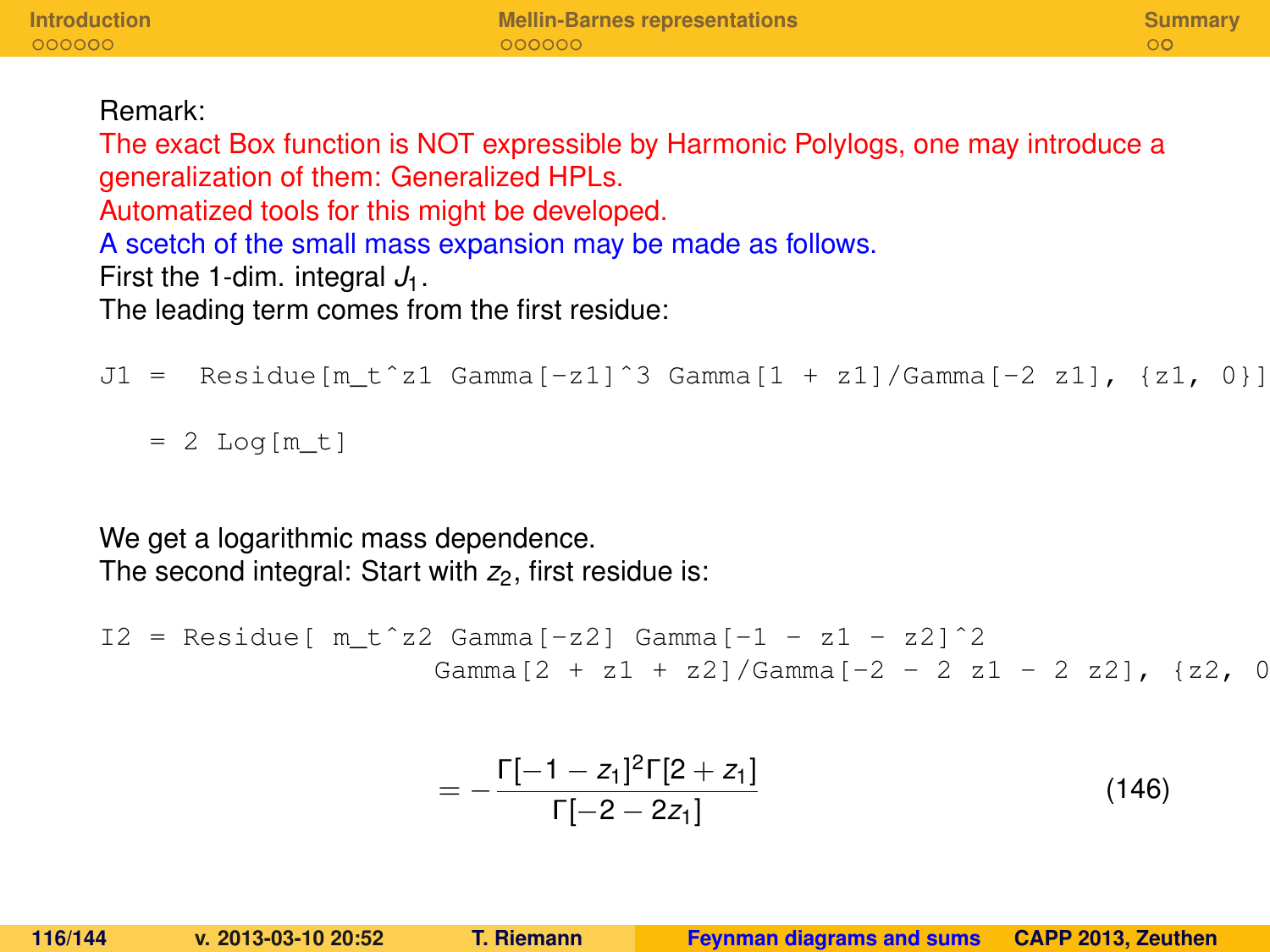#### qqq

The residue is independent of  $m^2/t$ .

It has to be integrated over  $z_1$  yet, together with the terms which were independent of *z*2:

$$
I_2 \sim \int dz_1 r^{z_1+1} \Gamma[-z_1] \Gamma[-2-2z_1] \Gamma[1+z_1]^2 \frac{\Gamma[-1-z_1]^2 \Gamma[2+z_1]}{\Gamma[-2-2z_1]}
$$
(147)

Sum over residues, close path to the left:

Residue
$$
[z_1 = -n]
$$
 =  $\frac{(-1)^n r^{1-n}}{2(-1+n)^3} \left[ 2 + (-1+n)^2 \pi^2 + (-1+n) \ln[r] (2+(-1+n) \ln[r]) \right]$ 

$$
Residue[Z_1 = -1] = \frac{1}{6}(3\pi^2 \ln[r] + \ln[r]^3)
$$
\n(149)

and finally:

$$
I_2 \sim Residue[z_1 = -1] + \sum_{n=2}^{\infty} Residue[z_1 = -n]
$$
 (150)

The sum can be done also withoput using XSUMMER (here at least), e.g.

$$
\ln[r] \sum_{n=2}^{ln fly} \frac{(-1)^n (2 + \pi^2 - 2n\pi^2 + n^2\pi^2) r^{1-n}}{2(-1+n)^3} = \frac{1}{2} \left[ \pi^2 \ln(1 + 1/r) - 2Li_3(-1/l\pi^2) \right]
$$
  
etc  
117/144 v. 2013-03-10 20:52 T. Riemann  
Feynman diagrams and sums CAPP 2013, Zeuthen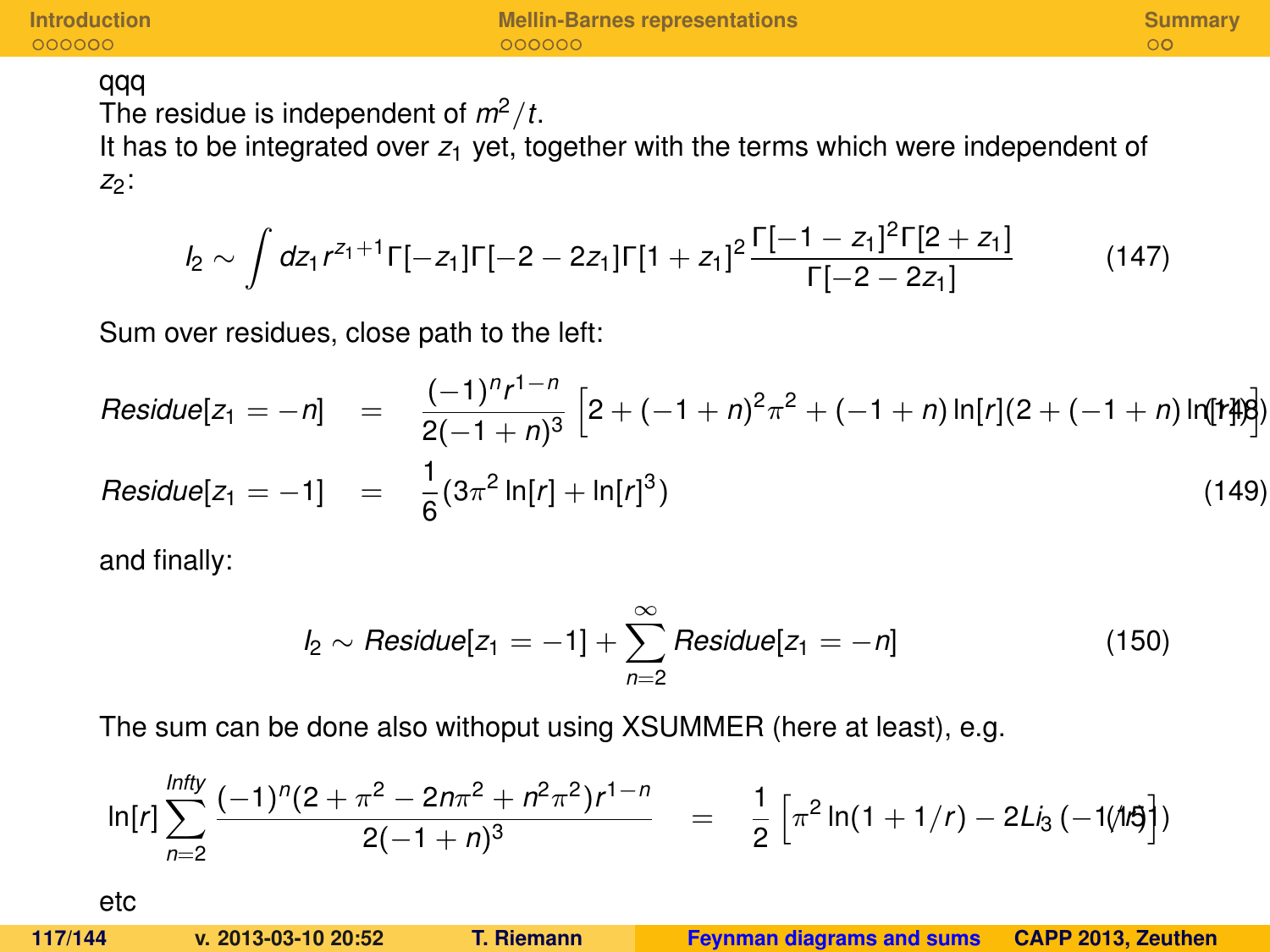#### Some routines in mathematica which may be used:

```
(\star Barnes' first lemma: \int d(si) Gamma(si1p+si)Gamma(si2p+si)Gamma(s
                          with 1/inv2piI = 2 Pi I \star)
```
barne1[si\_, si1p\_, si2p\_, si1m\_, si2m\_] := 1/inv2piI Gamma[si1p + si1m] Gamma[si1p + si2m] Gamma[  $si2p + si1m$ ] Gamma[si2p + si2m] /Gamma[si1p + si2p + si1m + si2m

 $(*$  Mellin-Barnes integral:  $(A+B)^{(-n)} = 1/(2 \text{ Pi} \text{ T})$  \int d(si) a^si b Gamma[-si]Gamma[nu+si]/Gamma[nu] \*)

mb[a, b, nu, si ]:=inv2piI a^si b^(-nu-si)Gamma[-si]Gamma[nu+si]/Ga

(\* After the k-integration, the integrand for \int\prod(dxi xi^(ai will be (L=1 loop) : xfactorn  $F^{\hat{}}$  (-nu)  $Q(xi)$ . pe with nu

 $xfactor3[a1, x1, a2, x2, a3, x3]:=$ I Pi^(d/2) (-1)^(a1 + a2 + a3) x1^(a1 - 1) x2^(a2 - 1)x3^(a3 - 1)Gam  $a1 + a2 + a3 - d/2$ ] / (Gamma[a1]Gamma[a2]Gamma[a3])

 $(*$  xinti - the i-dimensional x - integration over Feynman parameters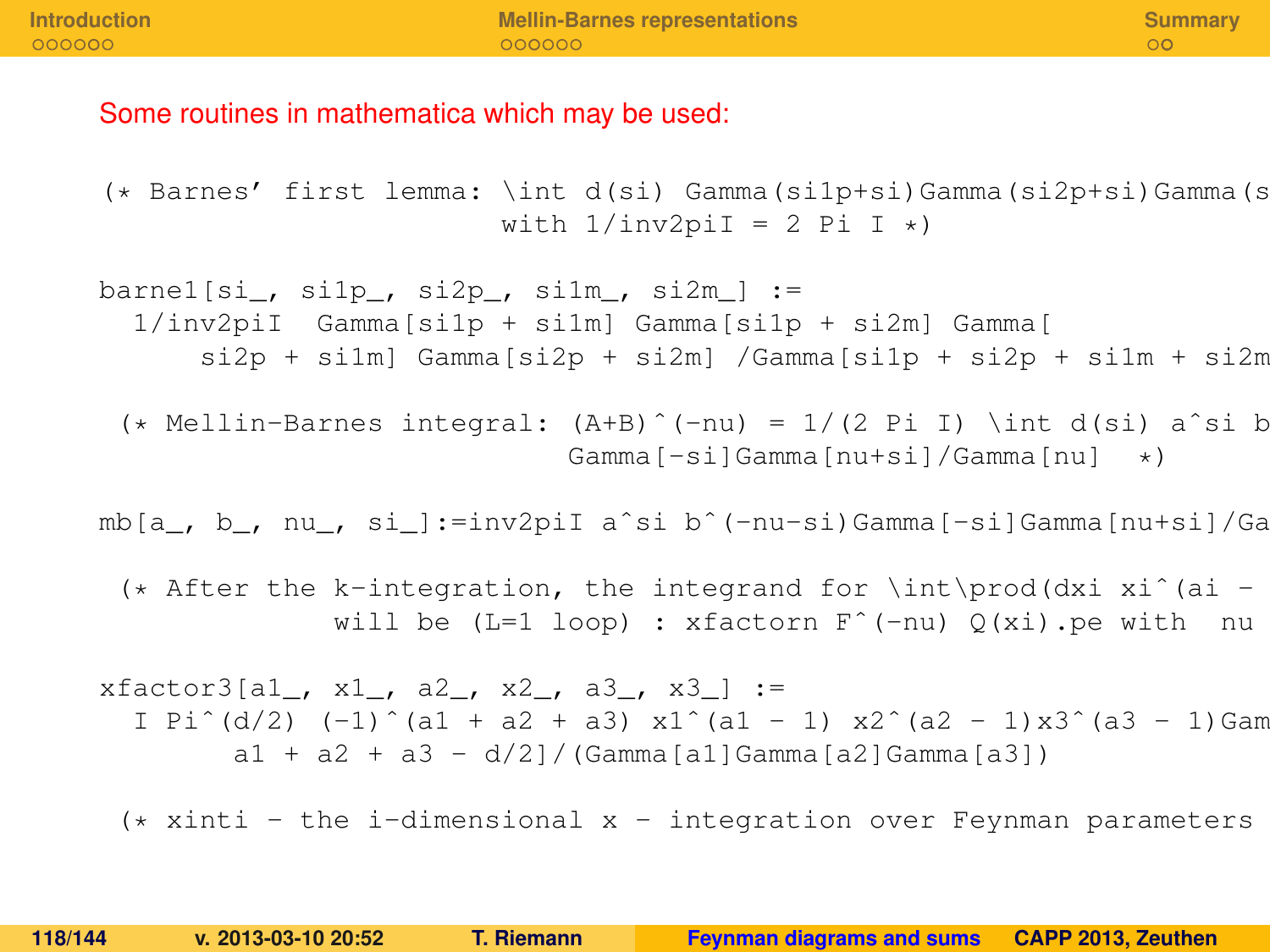| <b>Introduction</b> | <b>Mellin-Barnes representations</b> | Summary |
|---------------------|--------------------------------------|---------|
| 000000              | $-000000-$                           |         |
|                     |                                      |         |

 $xint3[x1](a1) x2^(a2) x3^(a3) :=$ Gamma[a1 + 1] Gamma[a2 + 1] Gamma[a3 + 1] / Gamma[a1 + a2 + a3 + 3]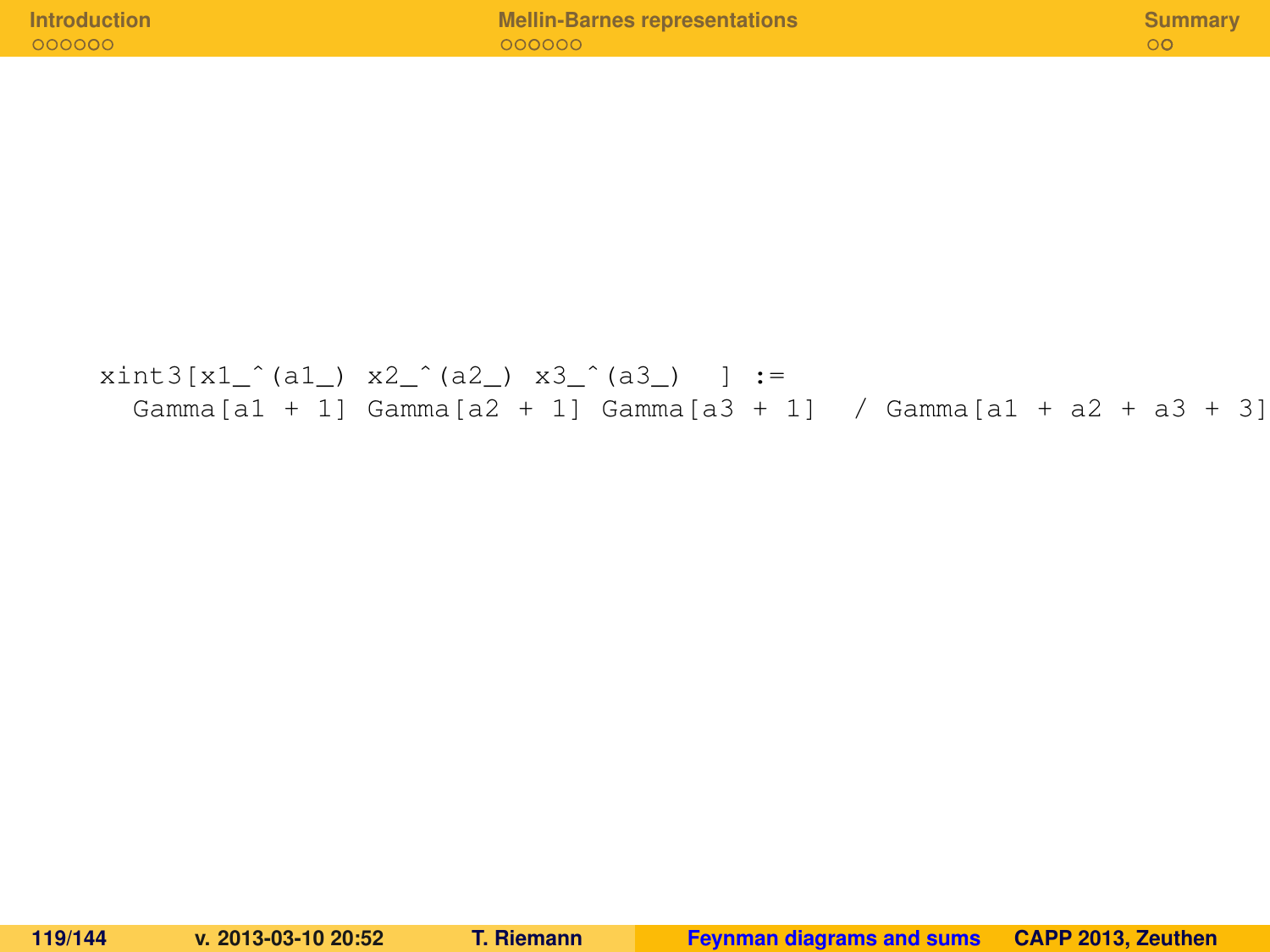quote also: [\[23\]](#page-142-0) [\[17\]](#page-141-0) [\[24\]](#page-142-1) [\[25\]](#page-142-2) [\[26\]](#page-142-3) [\[13\]](#page-140-2) [\[14\]](#page-140-3) [\[27\]](#page-142-4) [\[28\]](#page-142-5)

|  | <b>Introduction</b> |  |  |  |  |
|--|---------------------|--|--|--|--|
|  | 000000              |  |  |  |  |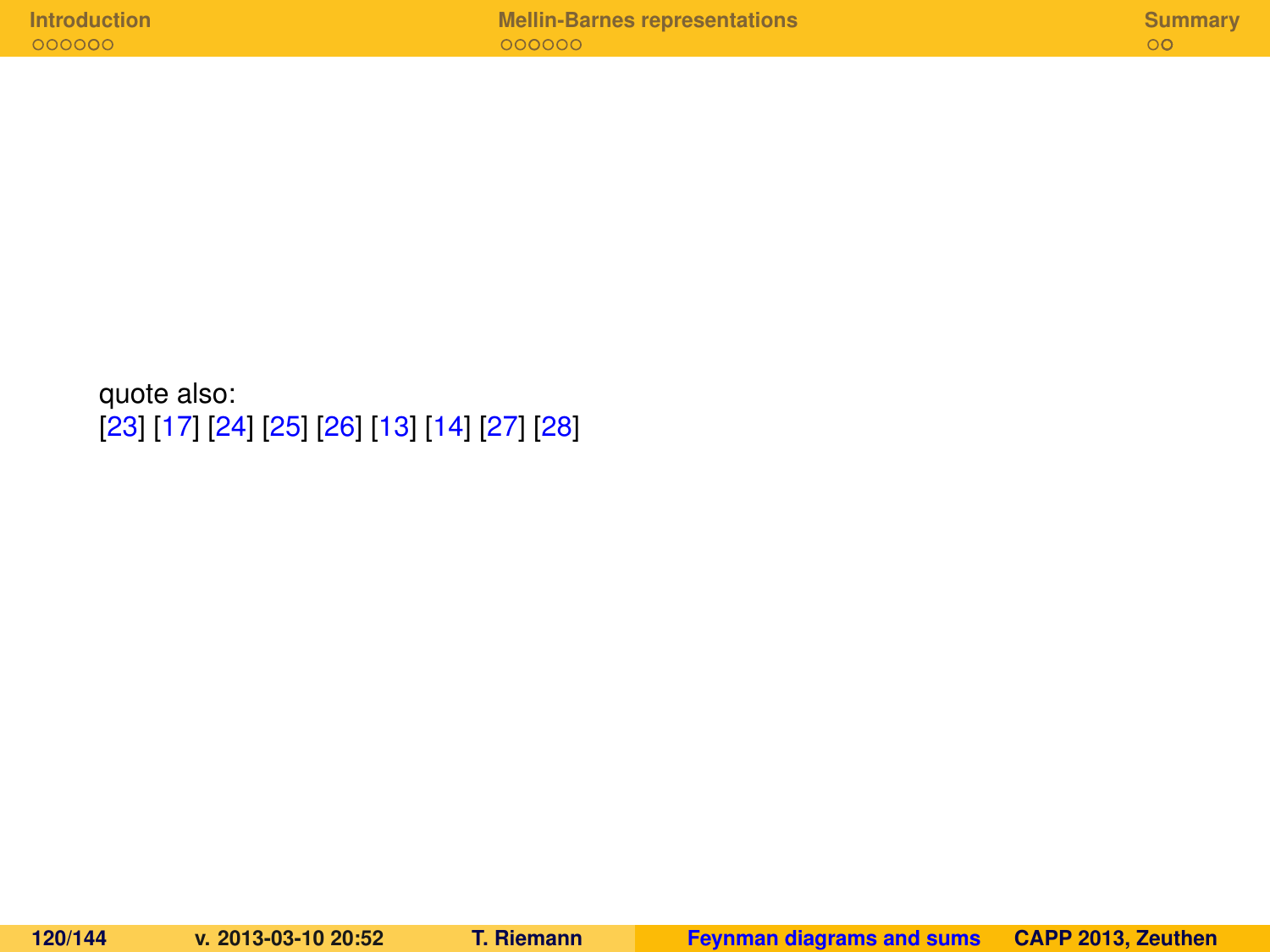# **Feynman integrals: scalar and tensor integrals, shrinked and dotted ones**

**Just to mention what kind of integrals may appear:**

• **diagrams with numerators:**

**tensors arise from internal fermion lines:**  $\int d^d k_i \cdots \frac{\Gamma_\nu(k_i^\nu - p_n^\nu) - m_n}{(k_i - p_n)^2 - m^2}$  $\frac{(k_i - p_n)^2 - m_n^2}{(k_i - p_n)^2 - m_n^2}$  · · ·

- **diagrams with shrinked and/or with dotted lines: a sample relation see next page**
- \* relations to simpler diagrams may shift the complexity:  $\frac{1}{d-4} = -\frac{1}{2\epsilon}$

$$
C_0(m, 0, m; m^2, m^2, s) = \frac{1}{s - 4m^2} \left[ \frac{d - 2}{d - 4} \frac{A_0(m^2)}{m^2} + \frac{2d - 3}{d - 4} B_0(m, m; s) \right]
$$
  

$$
V3/2m = \frac{-1}{s - 4} \left[ \frac{1 - \epsilon}{\epsilon} T1/1m + \frac{5 - 4\epsilon}{2\epsilon} SE2/2m \right]
$$
(152)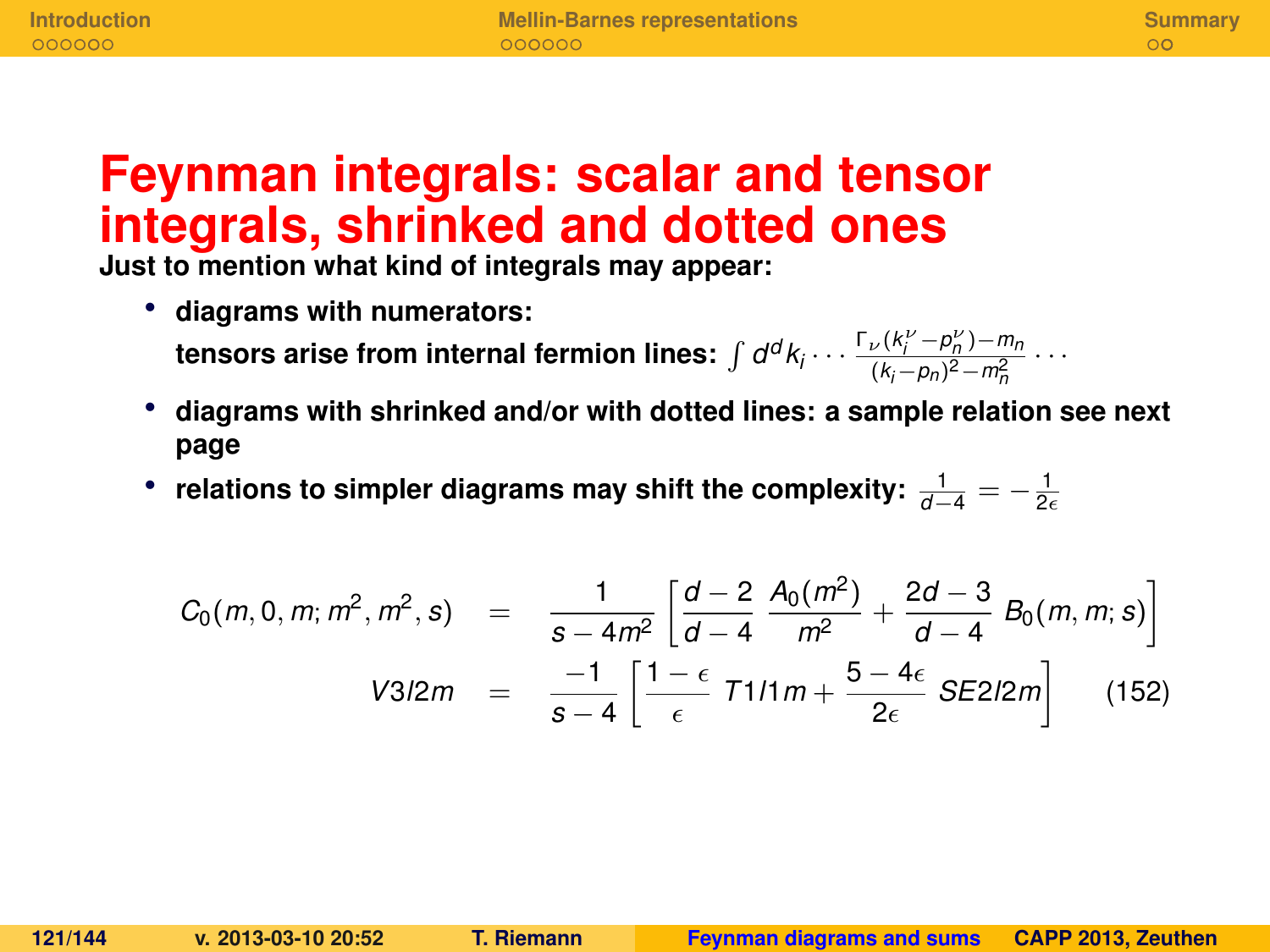$$
\text{SE312m}(a, b, c, d) = -\frac{e^{2\epsilon\Gamma_E}}{\pi^D} \int \frac{d^D k_1 d^D k_2 (k_1 k_2)^{-d}}{[(k_1 + k_2 - p)^2 - m^2]^b [k_1^2]^a [k_2^2 - m^2]^c}.
$$

$$
SE312m = SE312m(1, 1, 1, 0)
$$
  
SE312md = SE312m(1, 1, 2, 0)  
SE312mN = SE312m(1, 1, 1, -1)

SE312md = 
$$
\frac{-(1+s)+\epsilon(2+s)}{s-4} \text{ SE312m} + \frac{2(1-\epsilon)}{s-4} \left( \text{T111m}^2 + 3 \text{ SE312} \right)
$$

$$
= \frac{1}{2\epsilon^2} + \frac{1}{2\epsilon} - \left( \frac{1-\zeta_2}{2} + \frac{1+x}{1-x} \ln(x) + \frac{1+x^2}{(1-x)^2} \frac{1}{2} \ln^2(x) \right) + \mathcal{O}(1)
$$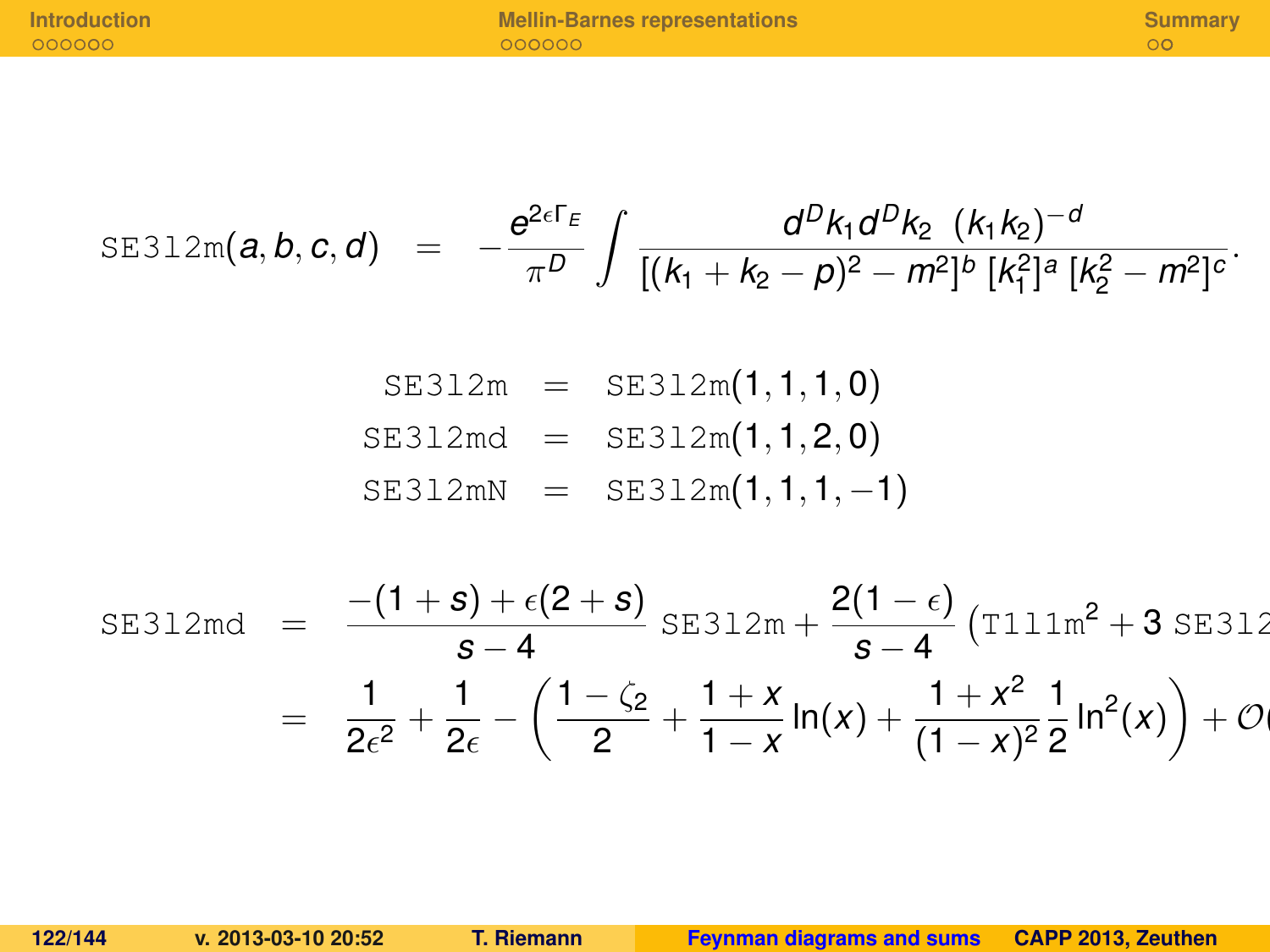

Figure: The six two-loop 2-point masters of Bhabha scattering.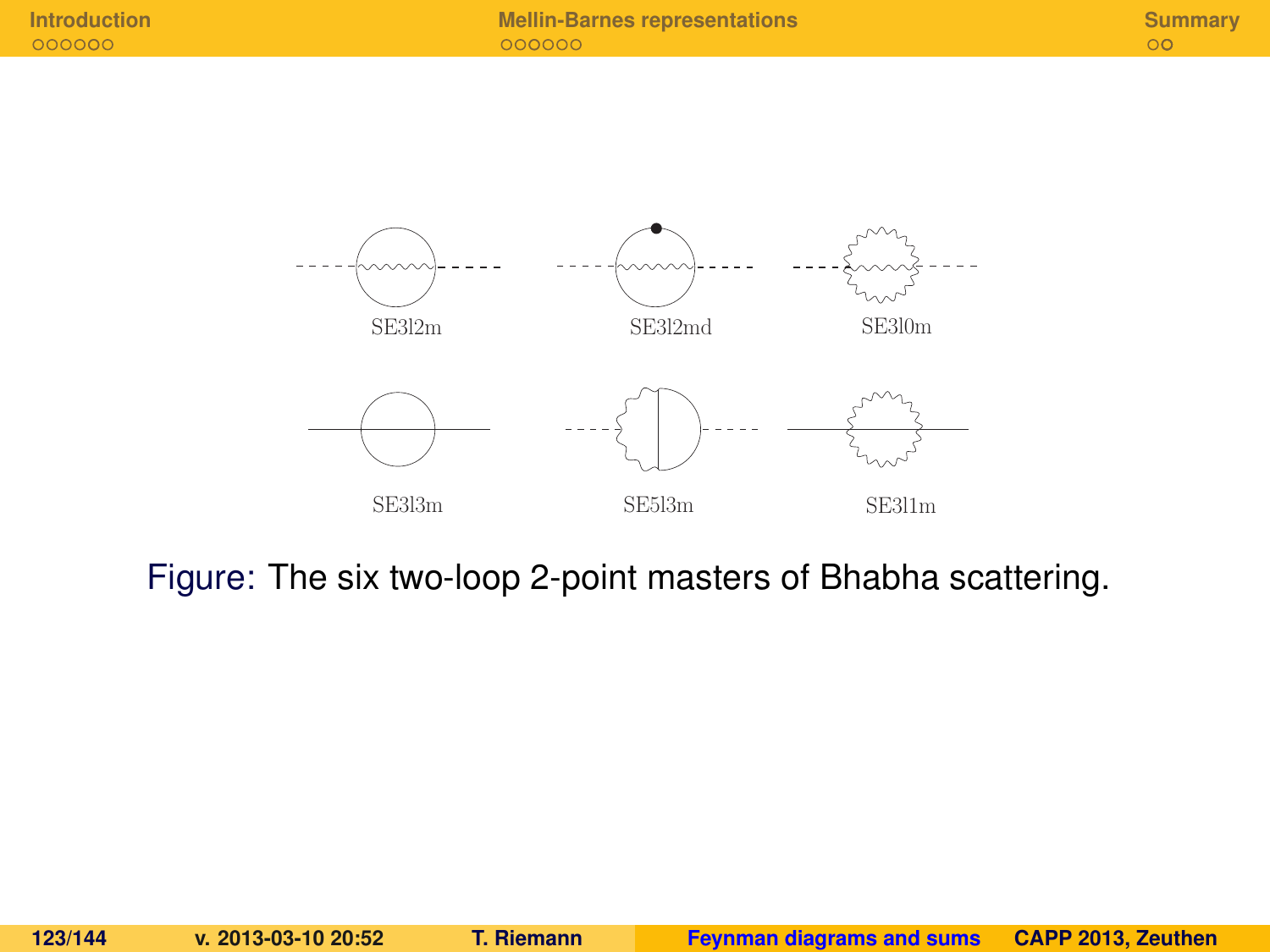# **More legs, more loops**

**Seek methods for an (approximated) analytical or numerical evaluation of more involved diagrams Remember: UltraViolet (UV) und InfraRed (IR) divergencies appear Might try:**

- **same as for simple one-loop: Feynman parameters, direct integration**
- **use algebraic relations between integrals and find a (minimal) basis of master integrals – is a preparation of the final evaluation**
- **derive and solve (system of) differential equations**
- **derive and solve (system of) difference equations**
- **do something else for a direct evaluation of single integrals of all of them or of the masters only**

**Into the last category falls what we present here: Use Feynman parameters and transform the problem**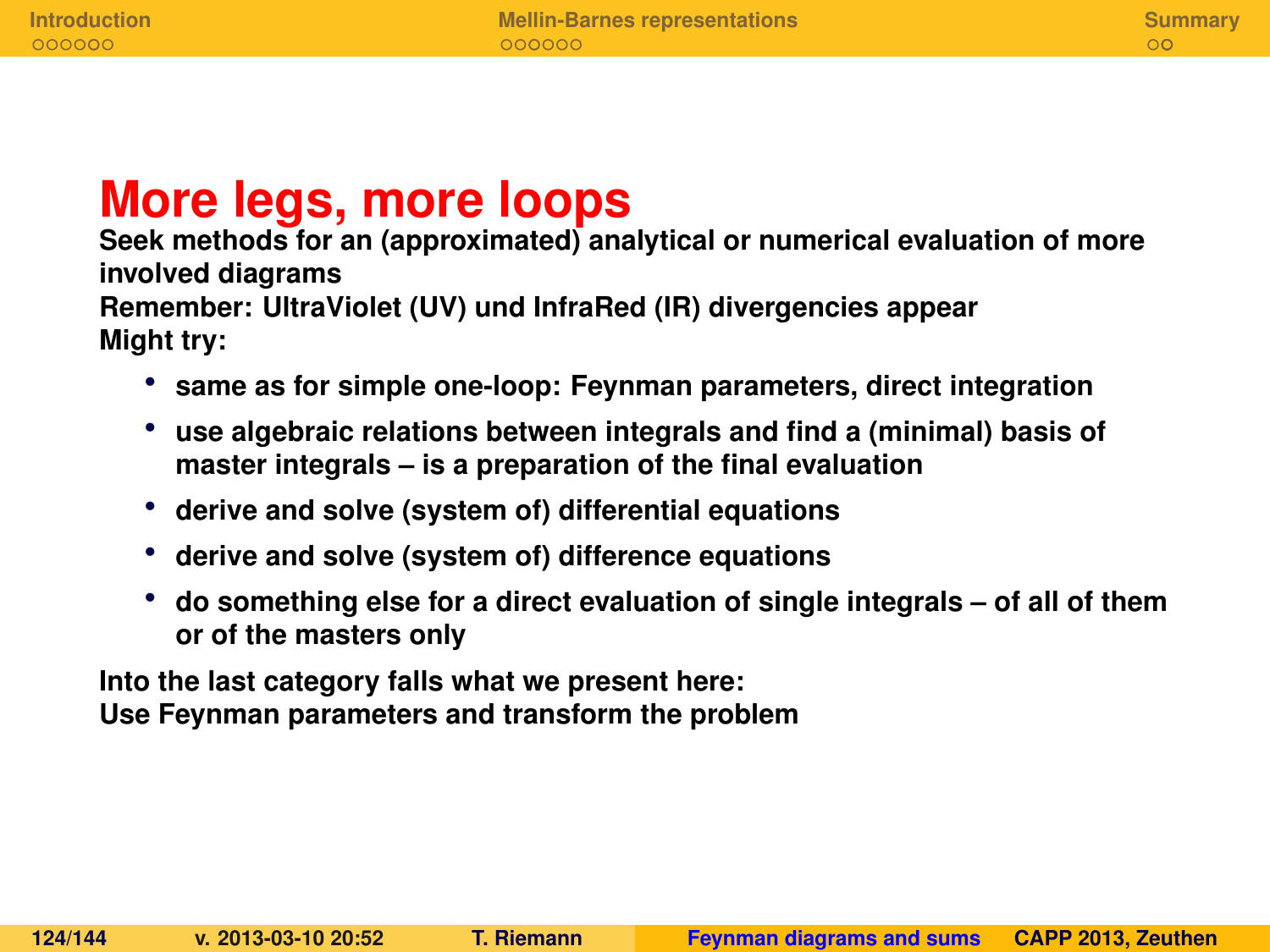#### **This is not a review ...**

... and it is also not a lecture

For many references and a more balanced list of references see some older lectures located at my homepage in Zeuthen:

```
http://www-zeuthen.desy.de/˜riemann/
e.g.
```
<span id="page-124-0"></span>"Feynman Integrals and Mellin-Barnes representations" Lecture, DESY CAPP School, March 2011, Zeuthen, Germany [http://www-zeuthen.desy.de/˜riemann/Talks/riemann-capp-2011.pdf](http://www-zeuthen.desy.de/~riemann/Talks/riemann-capp-2011.pdf) "Feynman Integrals - Mellin-Barnes representations - Sums" Two lectures, Humboldt-Universitt, Berlin, June 2010 [http://www-zeuthen.desy.de/˜riemann/Talks/](http://www-zeuthen.desy.de/~riemann/Talks/HUB-Berlin-SS10-MB-lectures.pdf) [HUB-Berlin-SS10-MB-lectures.pdf](http://www-zeuthen.desy.de/~riemann/Talks/HUB-Berlin-SS10-MB-lectures.pdf) "Evaluation of Feynman diagrams with Mellin-Barnes representations" Lecture at Helmholtz-JINR CALC School, July 2009, JINR, Dubna, Russia [http://www-zeuthen.desy.de/˜riemann/Talks/calc2009-riemann.pdf](http://www-zeuthen.desy.de/~riemann/Talks/calc2009-riemann.pdf) "Evaluation of Feynman Integrals: Advanced Methods" Three lectures, RECAPP 2009, February 2009, Allahabad, India [http://www-zeuthen.desy.de/˜riemann/Talks/riemann-recapp-09.pdf](http://www-zeuthen.desy.de/~riemann/Talks/riemann-recapp-09.pdf)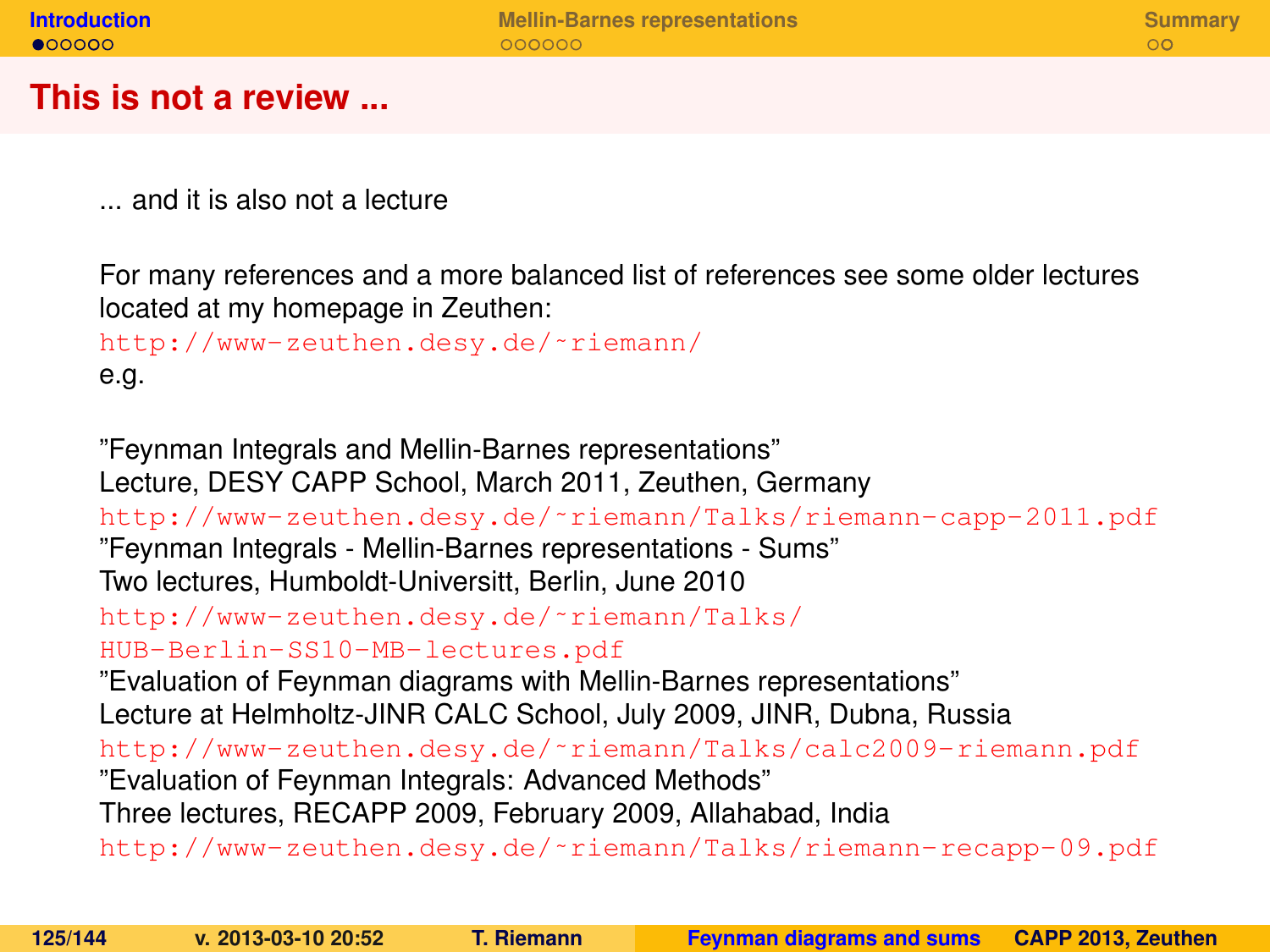#### **Introduction – Feynman integrals I**

**The perturbative expansion in a small coupling constant may be treated with Feynman integrals.**

**The Feynman integrals may be visualized by Feynman diagrams.**

**Higher orders in perturbation theory lead to Feynman diagrams with more and more loops - closed lines, repesenting internal virtual particles.**

**Normally, the lowest perturbative order has no Feynman diagrams with loops and is then called Born approximation.**

**The higher orders of perturbation theory are also called "radiative corrections".**

**The one-loop corrections are, at least in principle, easy to calculate.**

**For non-abelian gauge field theories with spontaneous symmetry breaking - e.g. the Standard Model the basics for one-loop calculations with dimensional regularization have been systematically worked out more than 30 years ago.**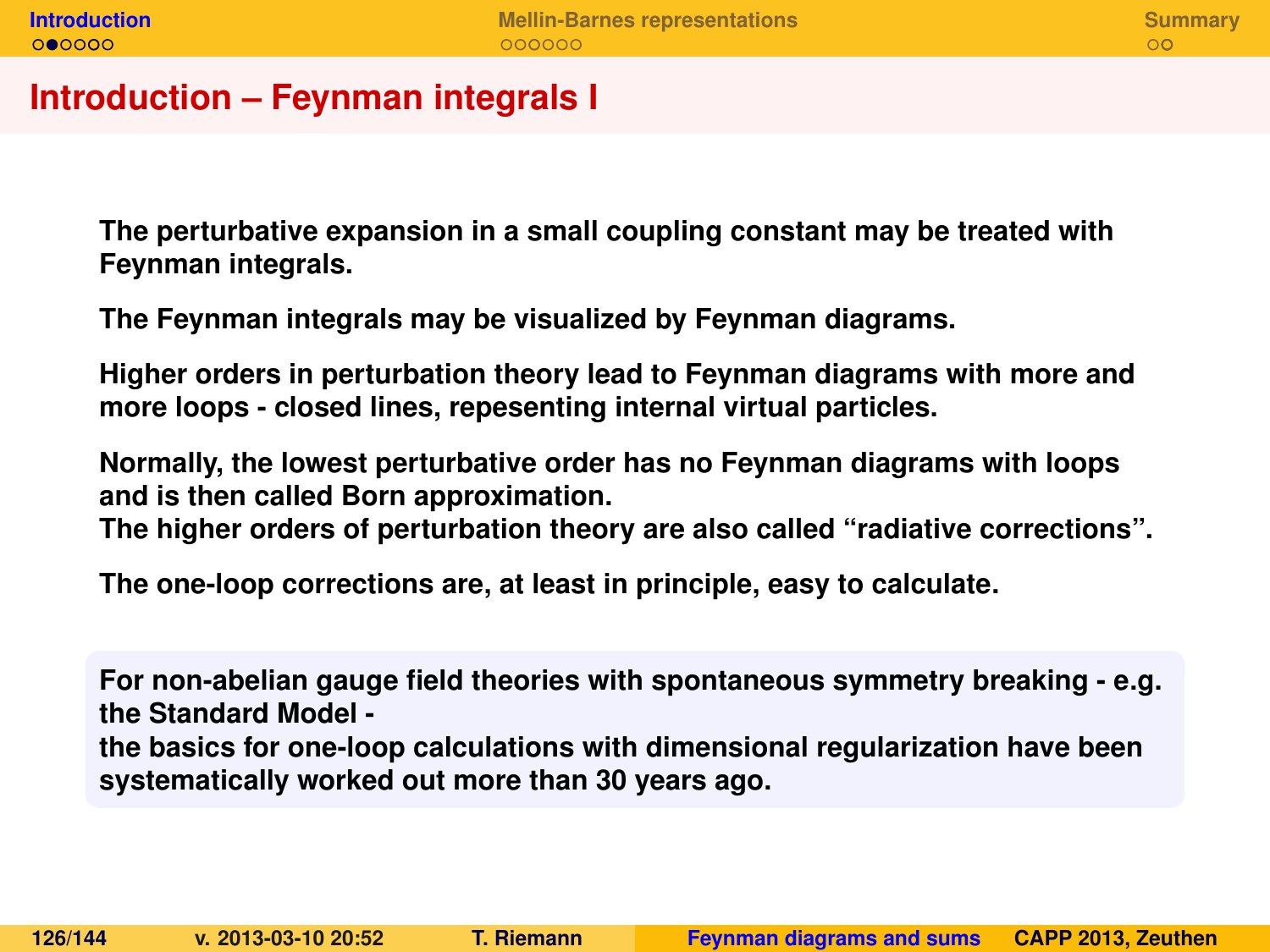...

#### **Seminal articles are:**

# All the scalar Feynman integrals for 4-particle interactions

**... are expressed in terms of a basis of 1-point functions – tadpoles 2-point functions – self-energies 3-point functions – vertices 4-point functions – box diagrams 't Hooft, Veltman, "Scalar One Loop Integrals", [\[29,](#page-143-0) Nucl.Phys. B153, 1978] All the scalar integrals lead to Euler Dilogarithms or simpler functions.**

# The tensor Feynman integrals ...

**... stem from fermion and/or boson propagators and from vector boson couplings, and they may be traced back to the basis of scalar Feynman integrals, see Passarino, Veltman, "One Loop Corrections for**  $e^+e^-$  Annihilation Into  $\mu^+\mu^-$  in **the Weinberg Model", [\[30,](#page-143-1) Nucl.Phys. B160, 1979] Basic idea:**

**Derive a system of algebraic equations for the tensor integrals and solve it.**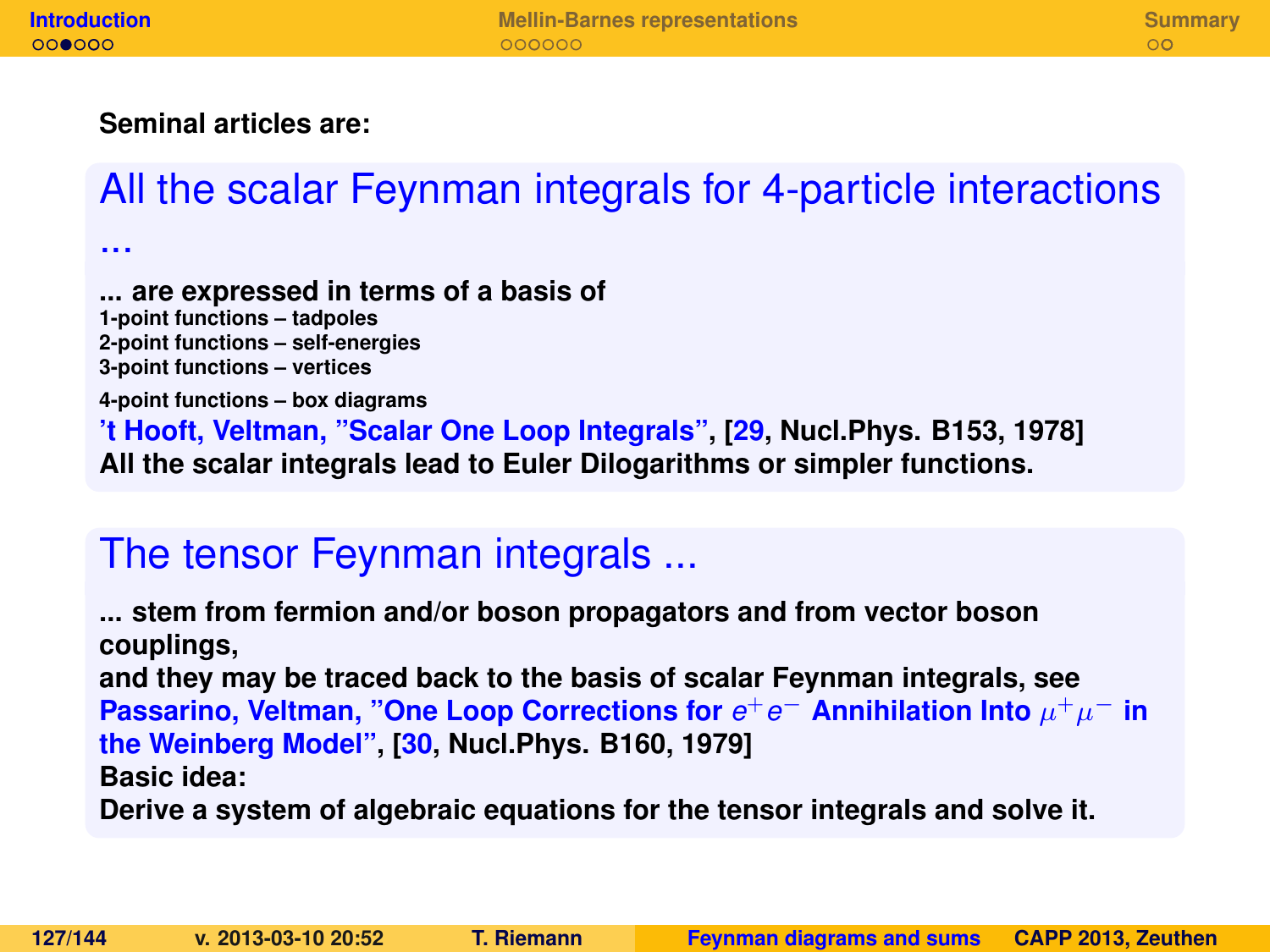Not solved in the old papers:

## more external particles

case of more external particles, i.e. *N*-point functions with  $N > 4$ 

## kinematical singularities

treatment of kinematical singularities or of spurious singularities, artificially introduced by the algorithm

## higher terms in  $\epsilon$

higher terms in  $\epsilon$ , stemming from the so-called  $\epsilon$ -expansion in  $d = 4 - 2\epsilon$  due to the dimensional regularization

The  $\epsilon^0=$  constant terms are physical, singular terms have to compensate each other, and higher powers of  $\epsilon$  interact with higher order corrections from perturbation theory.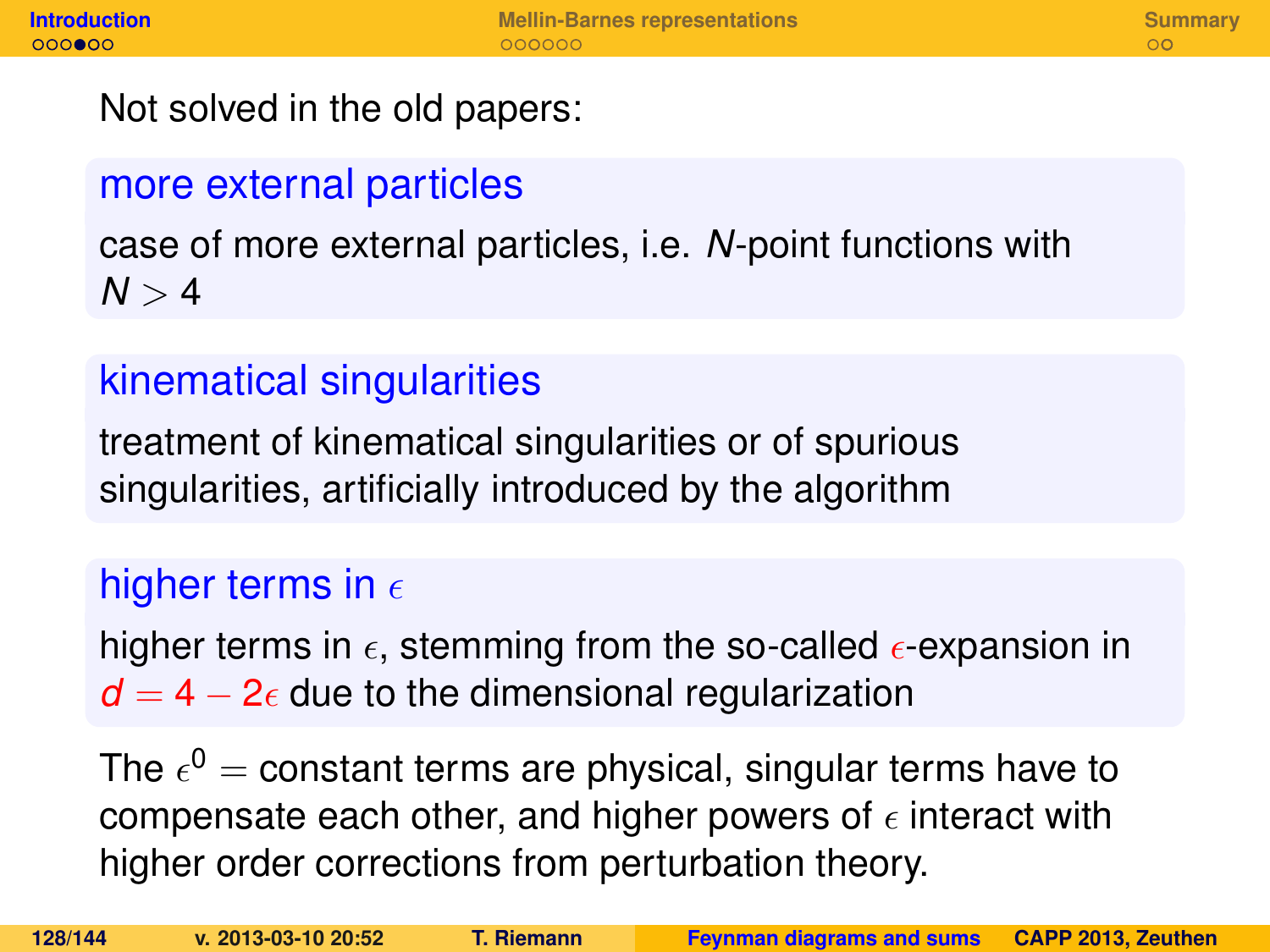### **Some later generalizations I**

Look at 1-loop Feynman integrals, but we are interested in expressions fulfilled for ...

- *n* external particles,  $n = 5, \dots 8$  and higher, with proper treatment of singularities
- higher orders in the  $\epsilon$ -expansion
- arbitrary kinematical situations, including massive particles

All this leads to Feynman integrals with **many different scales**

e.g. a **4-point function**, with 4 external momenta *p<sup>i</sup>* , *i* = 1, · · · 4 may depend in general on:

- **2 kinematical variables**, usually called  $s \sim p_1p_2$  and  $t \sim p_1p_3$ ,

where  $s + t + u = 0, u \sim p_1 p_4$ , but due to  $p_1 + p_2 + p_3 = -p_4$  the *u* is not independent

- **plus 4 internal masses** *M<sup>i</sup>*
- plus 4 external "virtualities"  $p_i^2 \equiv m_i^2$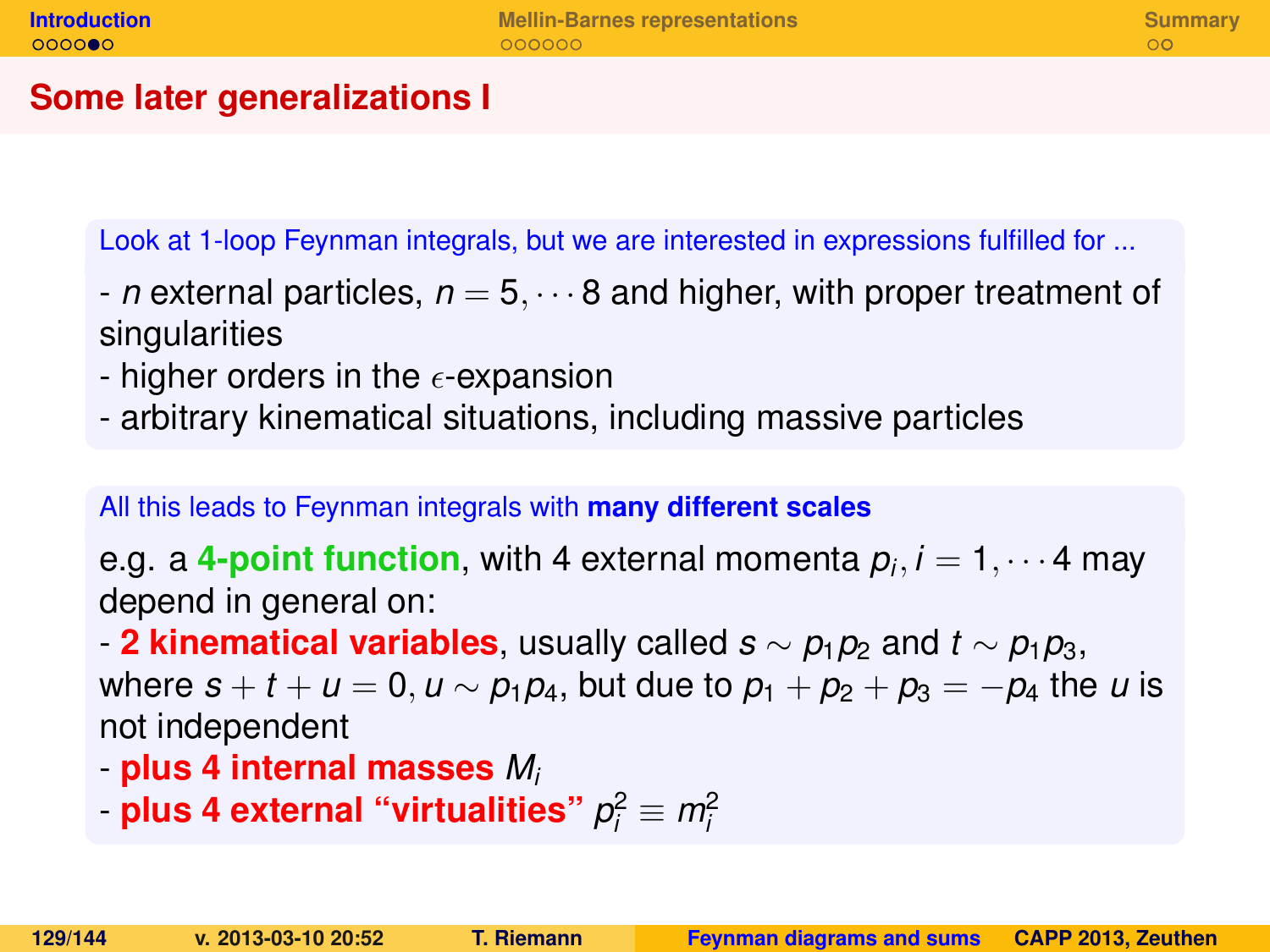#### **Some later generalizations II**

It would be wonderful to have an algorithm for **automatic evaluation** of ll the scalar integrals by infinite sums.

One question:

How to systematically evaluate the 1-loop Feynman integrals

Can this be extended to *n* loop?

Rest of this talk:

### Use of Mellin-Barnes integrals

Explain one approach with use of Mellin-Barnes integrals, leading to infinite sums to be evaluated somehow by somebody.

Somehow  $\ldots$  somebody = question to people at RISC  $\cdots$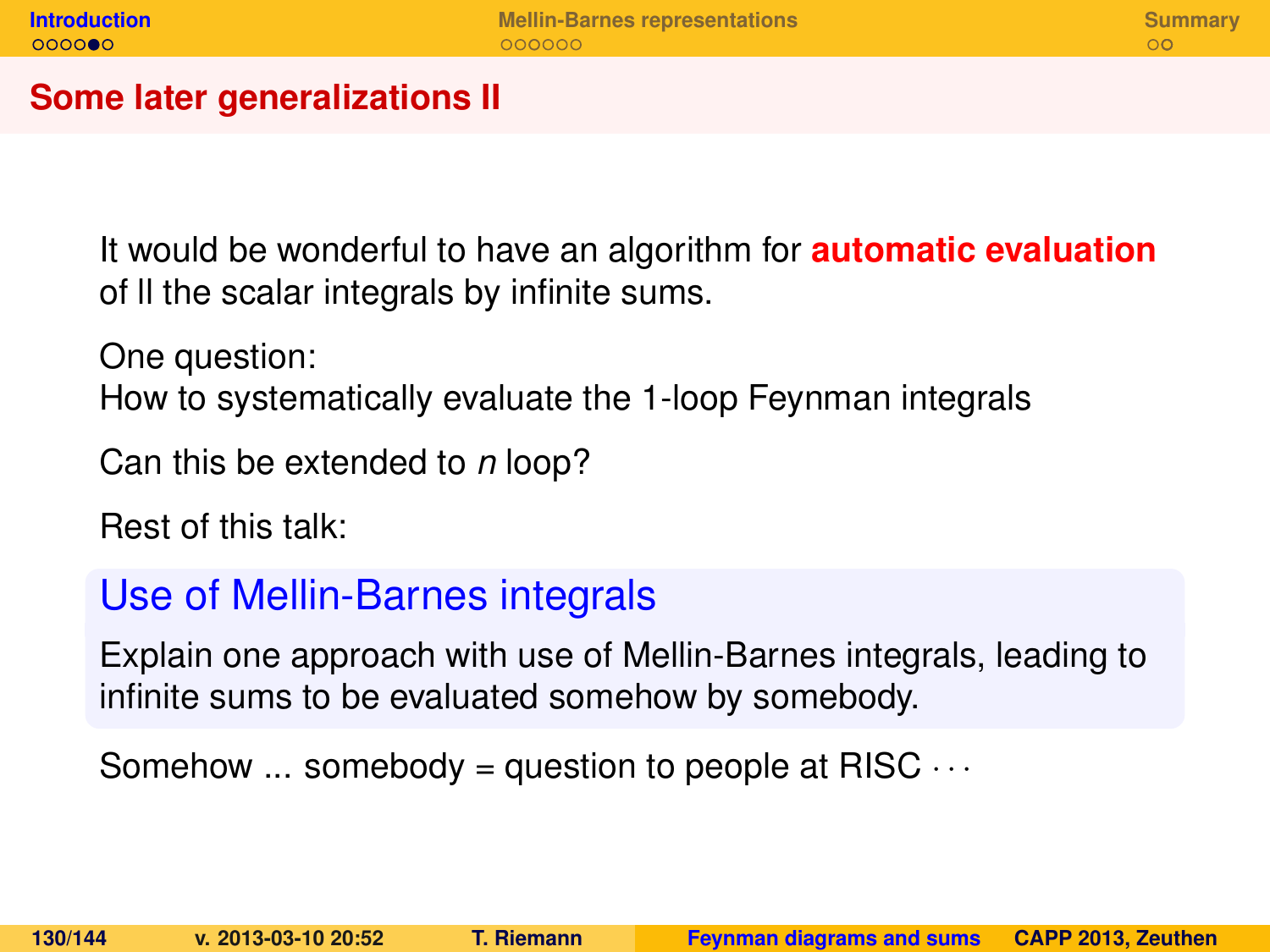#### **Tensor integrals: A simple example**

## 1-loop self-energy:

$$
\begin{array}{rcl}\n l_2^{\mu} & = & \int \frac{d^d k}{i\pi^{d/2}} \frac{k^{\mu}}{[k^2 - M_1^2] \left[ (k+p)^2 - M_2^2 \right]} \\
 & = & p_{\mu} B_1\n \end{array}
$$

## Solve:

$$
\rho_{\mu} l_{2}^{\mu} = \rho^{2} B_{1}(p, M_{1}, M_{2})
$$
\n
$$
= \int \frac{d^{d}k}{i\pi^{d/2}} \frac{pk}{[k^{2} - M_{1}^{2}][(k+p)^{2} - M_{2}^{2}]} = \int \frac{d^{d}k}{i\pi^{d/2}} \frac{pk}{D_{1} D_{2}}
$$
\n
$$
= \int \frac{d^{d}k}{i\pi^{d/2}} \left[ \frac{D_{2} - (p^{2} - M_{2}^{2} - M_{1}^{2}) - D_{1}}{D_{1} D_{2}} \right],
$$
\n
$$
B_{1}(p, M_{1}, M_{2}) = \frac{1}{2p^{2}} \left[ A_{0}(M_{1}) - A_{0}(M_{2}) - (p^{2} - M_{2}^{2} - M_{1}^{2}) B_{0}(p, M_{1}, M_{2}) \right]
$$

A tensor Feynman integral is expressed in terms of scalar Feynman integrals.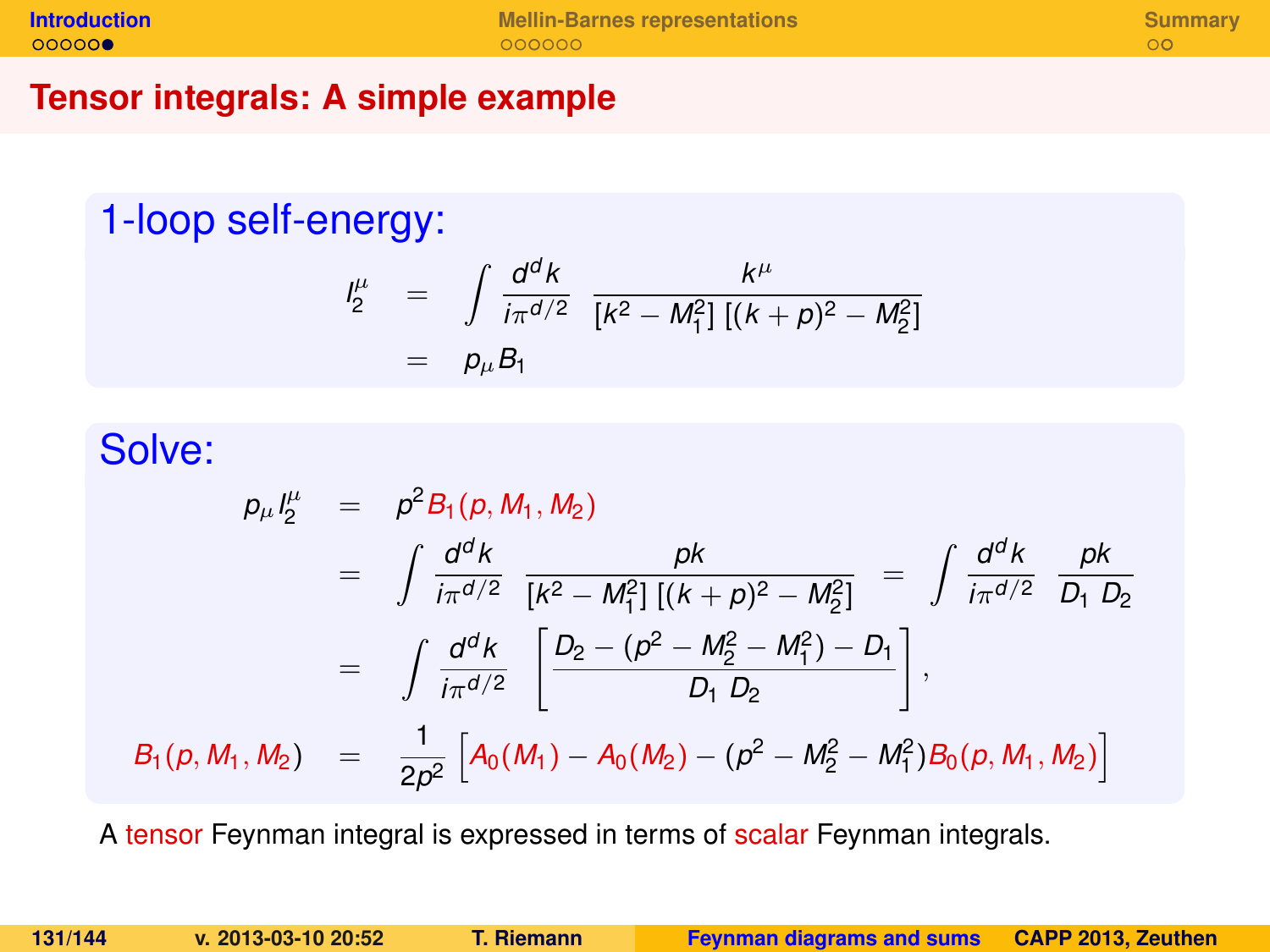| <b>Introduction</b> | <b>Mellin-Barnes representations</b> | Summary |
|---------------------|--------------------------------------|---------|
| 000000              | $\bullet$ 00000                      |         |

#### **Feynman integrals: The Bhabha box diagram**

In the rest of the talk we use as example, in  $d = 4 - 2\epsilon$ .

$$
e^-(p_1)+e^+(p_2) \rightarrow e^-(p_3)+e^+(p_4) \qquad (153)
$$

with kinematics

$$
p_1 + p_2 = p_3 + p_4 \tag{154}
$$

$$
\rho_1^2 = \rho_2^2 = \rho_3^2 = \rho_4^2 = m^2 \tag{155}
$$

$$
(p_1 + p_2)^2 = s \t\t(156)
$$

<span id="page-131-0"></span>
$$
(\rho_1 - \rho_3)^2 = t \tag{157}
$$

Bhabha box, with photon exchange in *s* channel:

$$
l_4 = \int \frac{d^d k}{i\pi^{d/2}} \frac{1}{[k^2 - m^2 + i\epsilon] \times [(k + p_1)^2] + i\epsilon]}
$$
(158)

$$
\times \frac{1}{[(k+p_1+p_2)^2-m^2+i\epsilon]\times[(k+p_3)^2+i\epsilon]}
$$
(159)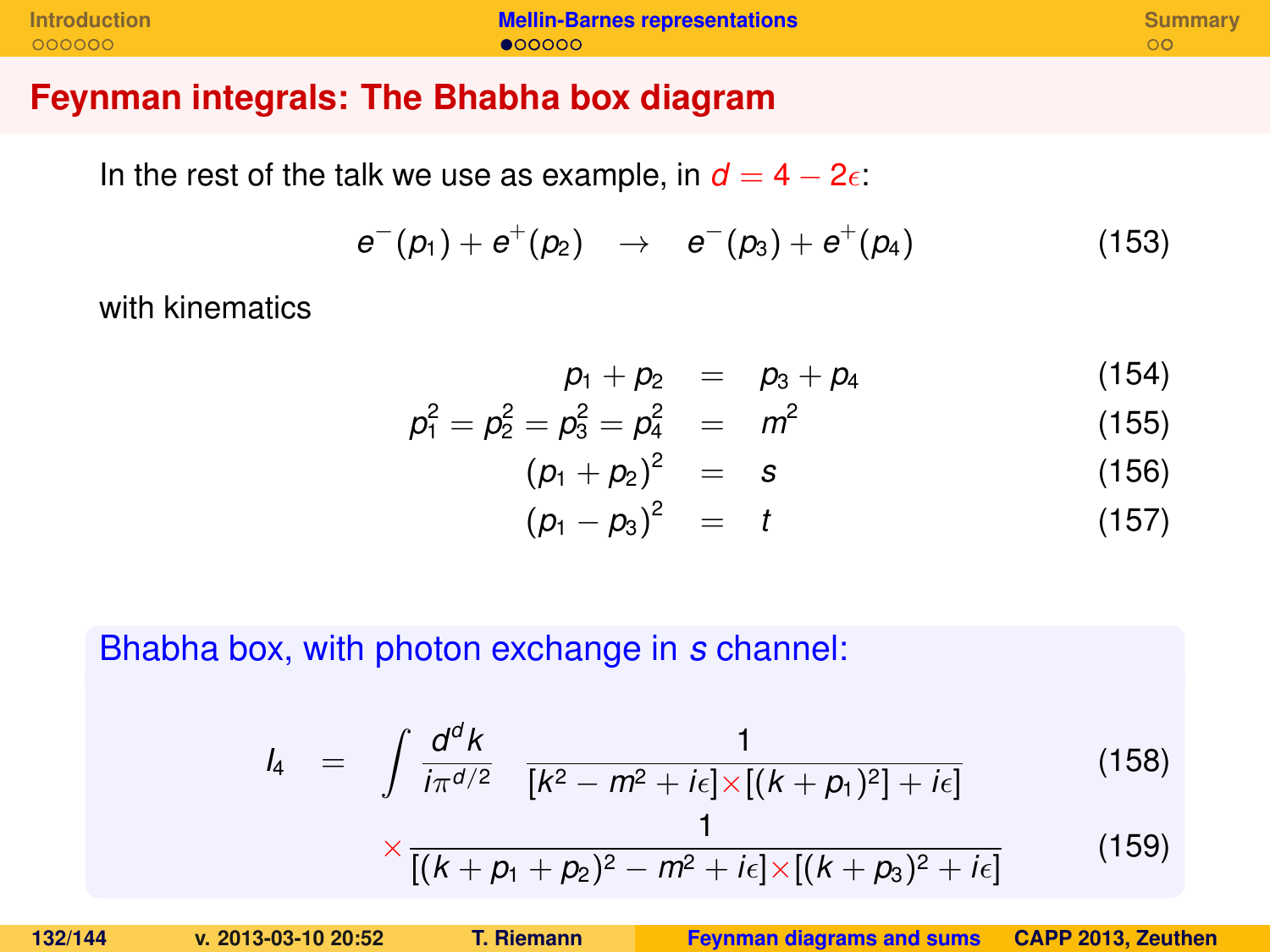**[Introduction](#page-124-0) <b>[Mellin-Barnes representations](#page-131-0) [Summary](#page-138-0)**<br> **Introduction Summary**<br> **Intervention <b>Summary**<br> **Intervention CONS** 

#### **The Feynman diagram I**

$$
I_4 = Box(s,t) =
$$



Figure: The topology of the massive QED box diagram (aka B4l2m).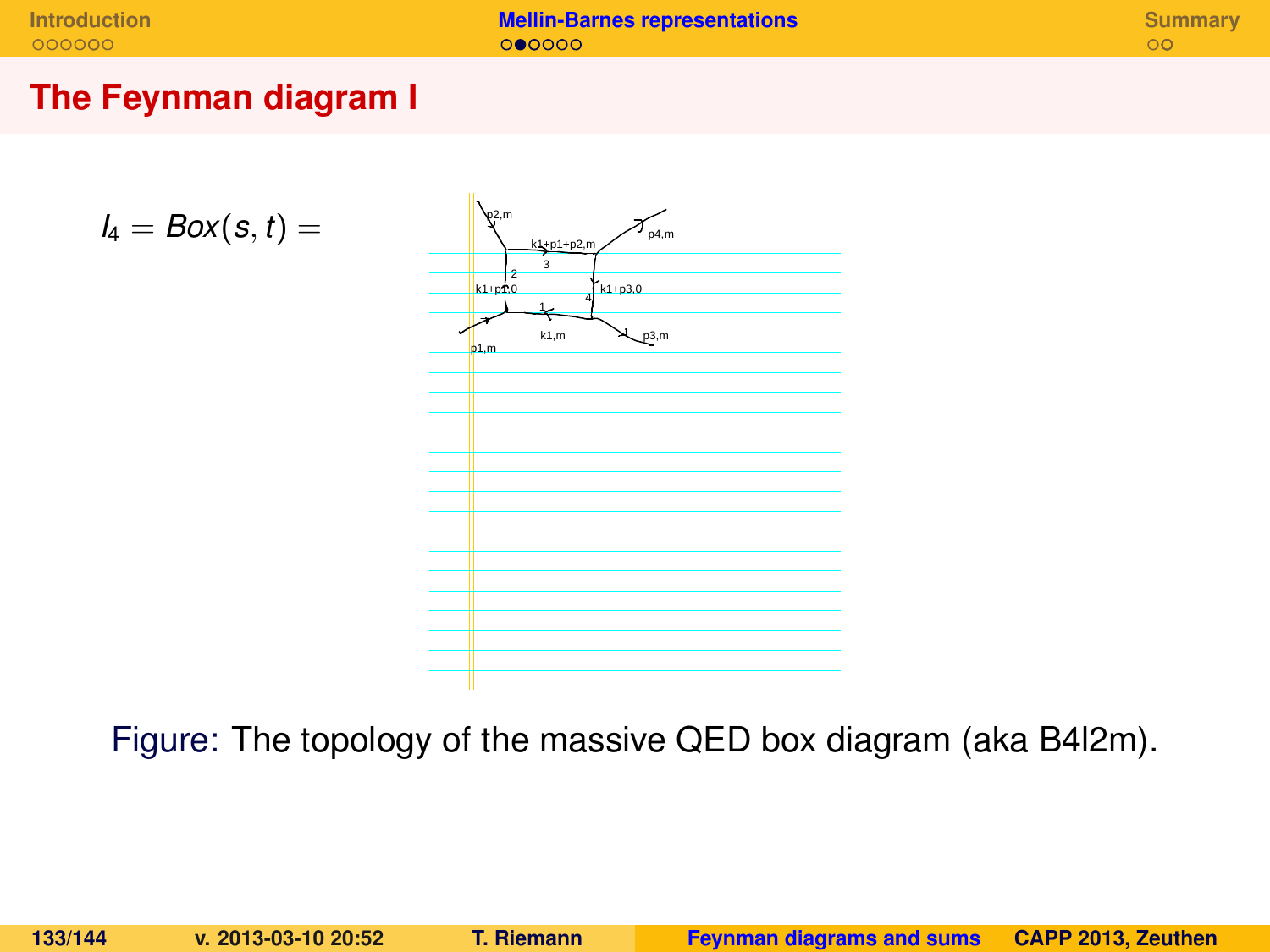#### There are many ways to evaluate the  $\epsilon$ -expansion of  $I_4$ :

$$
I_4 = \frac{1}{\epsilon}B_{-1}(s,t) + B_0(s,t) + \epsilon B_1(s,t) + \cdots
$$
 (160)

Already for  $B_1(s, t)$ , the direct integration of the Feynman parameter integral becomes difficult.

### **System of differential equations**

One way, not further exemplified here, but very efficient: Derive a system of differential equations for the original *k*-momentum integral and solve it iteratively This leads to a solution in terms of e.g. **Generalized Harmonic Polylogarithms** and allows to determine arbitrary high terms *Bn*(*s*, *t*). See: Fleischer, Gluza, Lorca, Riemann, [\[9,](#page-140-0) EPJC48, 2006] and references therein, especially Bonciani et al., [\[31,](#page-143-2) NPB681, 2004].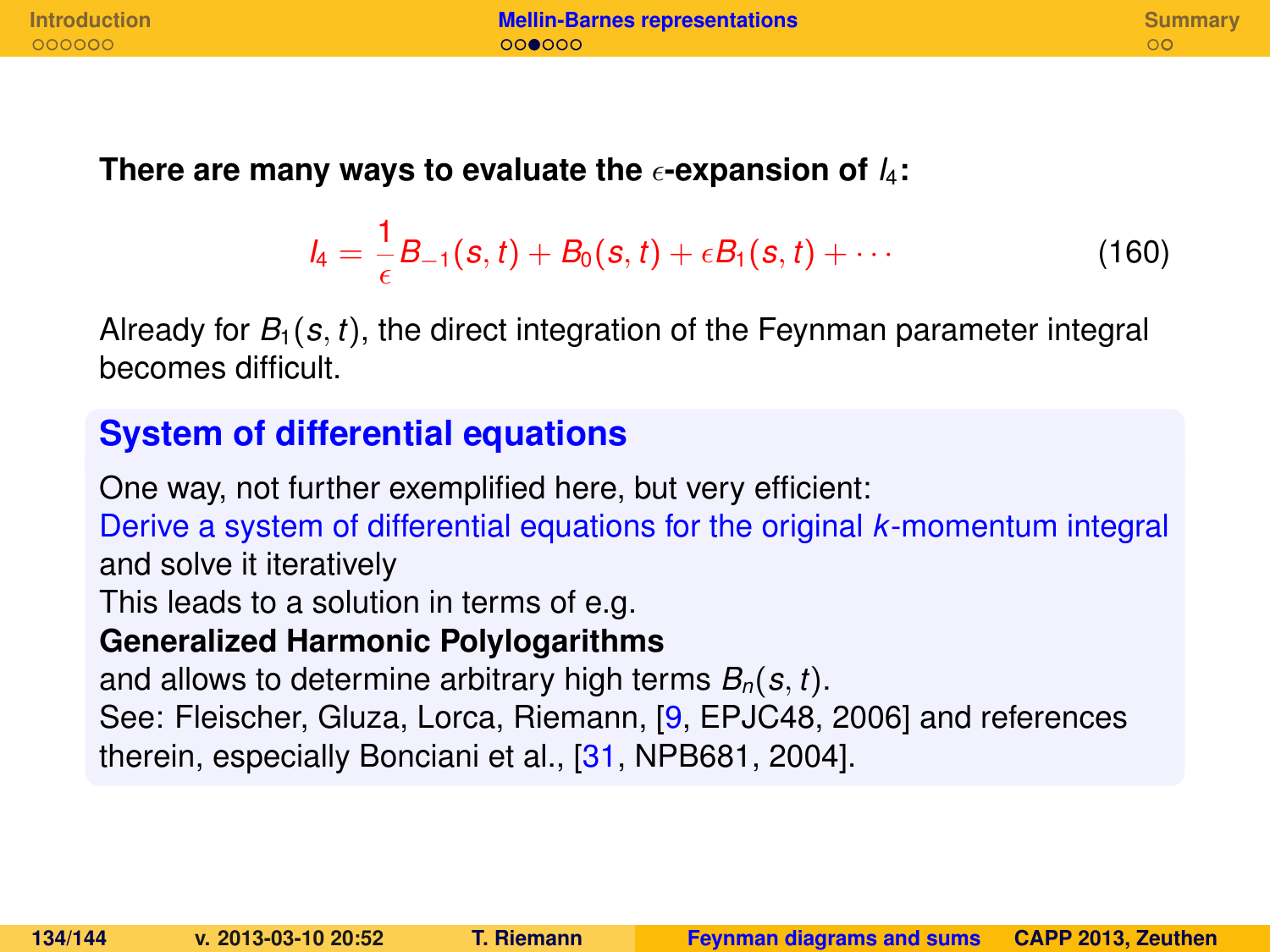### **The general analytical result in** *d* **dimensions ...**

... was given already in 2003 by Fleischer, Jegerlehner, Tarasov in [\[32,](#page-143-3) NPB672, 2003] **in terms of two Appell hypergeometric functions** *F*<sup>1</sup> **and**  $F<sub>2</sub>$ 

**and a Kampe de Feriet function**.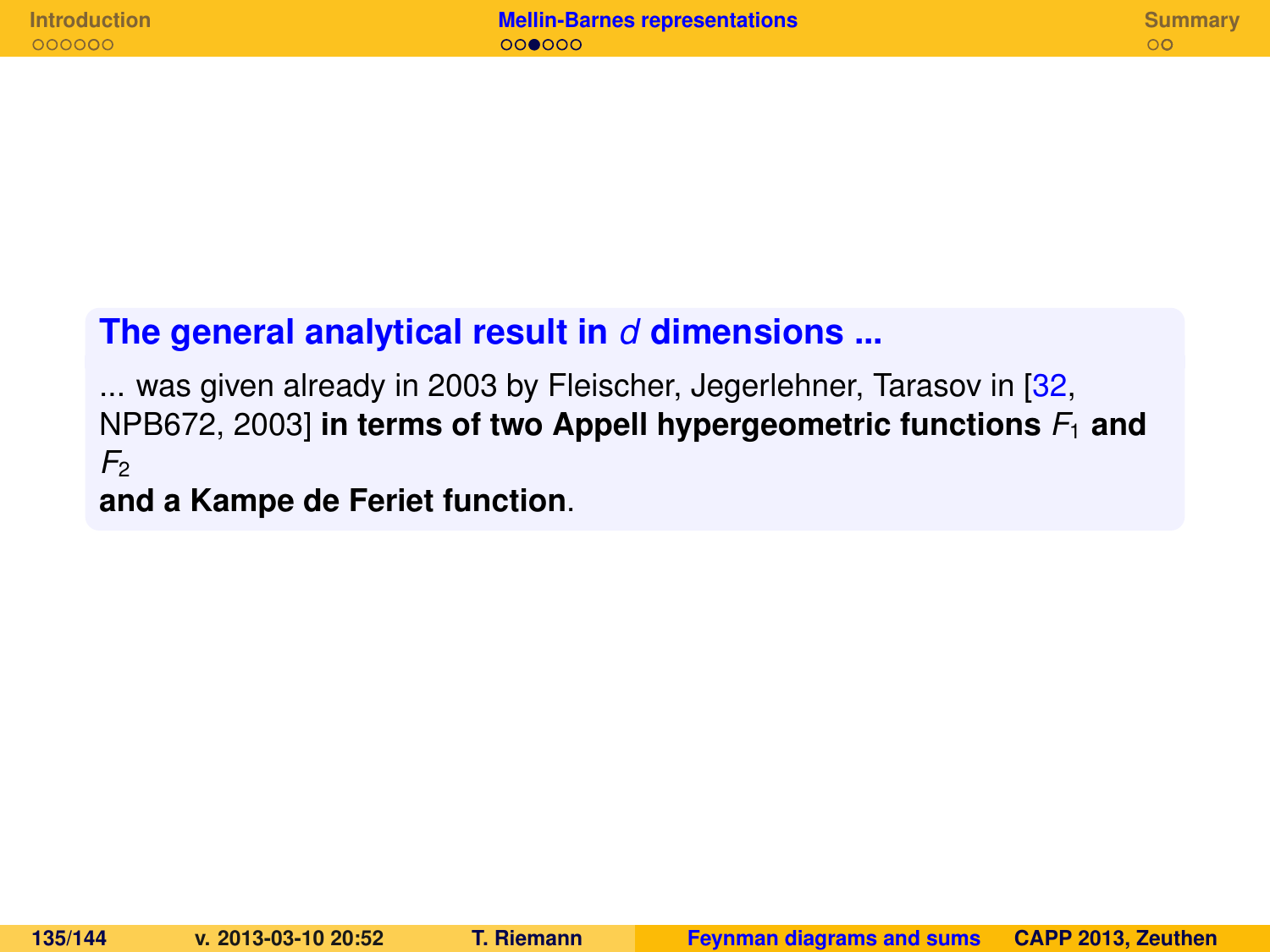**The first -terms of the QED box diagram**

$$
I_4 = \frac{1}{\epsilon} B_{-1}(s,t) + B_0(s,t) + \epsilon B_1(s,t) + \cdots
$$
 (161)

#### **with**

$$
B_{-1} = \frac{2xy}{(1 - x^2)(1 - y)^2} \ H(0, x) \tag{162}
$$

where  $H(0, x) \equiv \ln(x)$  has been introduced, and

$$
x = \frac{\sqrt{1-4/s}-1}{\sqrt{1-4/s}+1}, \quad y = \frac{\sqrt{1-4/t}-1}{\sqrt{1-4/t}+1}, \quad (163)
$$

**Further,**

$$
B_0 = \frac{2}{st\sqrt{1-4/s}} H(0,x) \left[ H(0,y) + 2H(1,y) \right]
$$
 (164)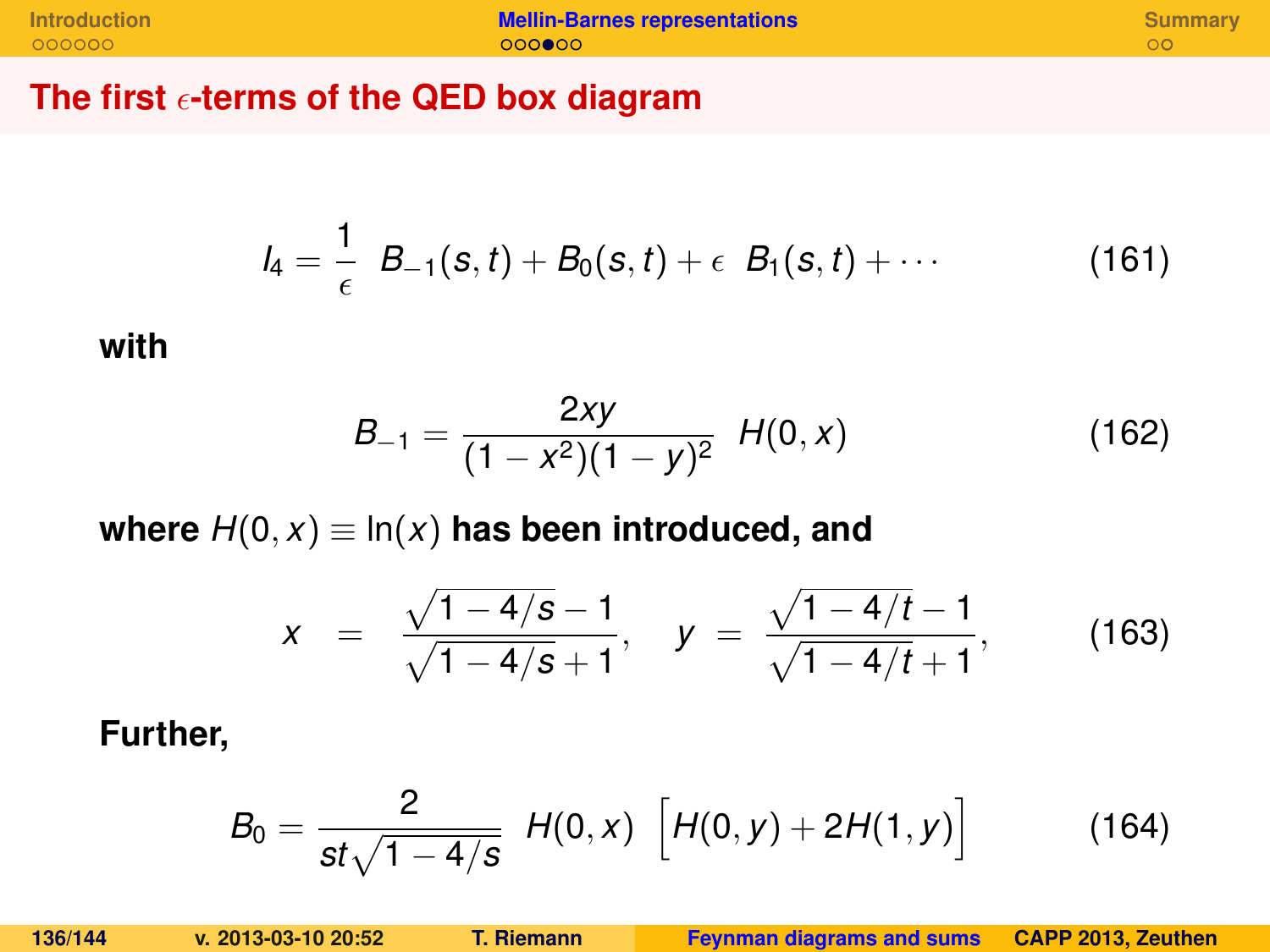#### **Finally, here the -term:**

$$
B_1 = \frac{-2}{st\sqrt{1-4/s}} \Big\{ G(-\frac{1}{y}, 0, 0, x) + G(-y, 0, 0, x) -2\Big(G(-\frac{1}{y}, -1, 0, x) + G(-y, -1, 0, x)\Big) -\Big(G(-\frac{1}{y}, 0, x) + G(-y, 0, x) - 2H(-1, 0, x)\Big)[H(0, y) + 2H(1, y)] -\Big(G(-\frac{1}{y}, x) - G(-y, x) + H(0, x)\Big)[H(0, 0, y) + 2H(0, 1, y)] -\Big(5G(-\frac{1}{y}, x) - 3G(-y, x) - \frac{1}{2}H(0, x) - 2H(-1, x) - 4H(0, y)\Big)\zeta_2 -2\Big(H(1, y)H(0, 0, y) - H(0, y)H(0, 1, y)\Big) -2\Big(H(-1, 0, 0, x) - 2H(-1, -1, 0, x)\Big) - 2H(0, x)[H(1, 0, y) + 2H(1, 1, y)] +H(0, 0, 0, y) + 2H(1, 0, 0, y) - 2\zeta_3 \Big\}.
$$
\n(165)

**The functions** *G* **are generalized harmonic polylogarithms, see Gehrmann and Remiddi, [\[33,](#page-143-4) NPB601, 2001], and [\[31,](#page-143-2) NPB681, 2004].**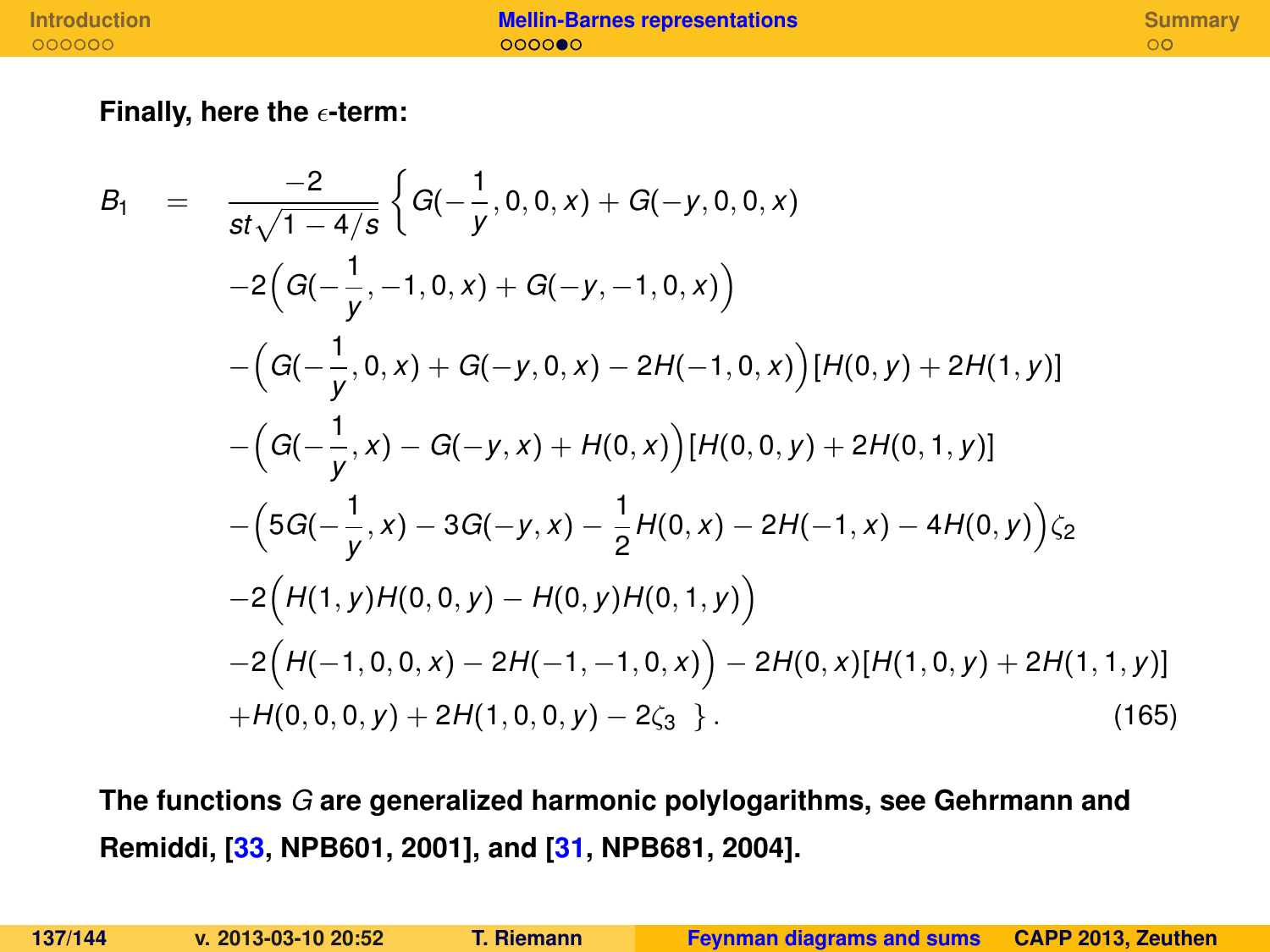**[Introduction](#page-124-0) [Mellin-Barnes representations](#page-131-0) [Summary](#page-138-0)**

### **The 2-dimensional Harmonic Polylogarithms**

**in Bonciani et al., [\[31,](#page-143-2) NPB681, 2004], are defined as the set of functions generated by the repeated integrations**

$$
\int_0^x dz \{g(j;z)\} G(m_w;z) \tag{166}
$$

**with**

$$
g(-1;x) = \frac{1}{1+x}
$$
 (167)

$$
g(0;x) = \frac{1}{x} \tag{168}
$$

$$
g(-y;x) = \frac{1}{y+x} \tag{169}
$$

$$
g(-1/y;x) = \frac{1}{1/y+x}
$$
 (170)

**138/144 v. 2013-03-10 20:52 T. Riemann [Feynman diagrams and sums](#page-0-0) CAPP 2013, Zeuthen**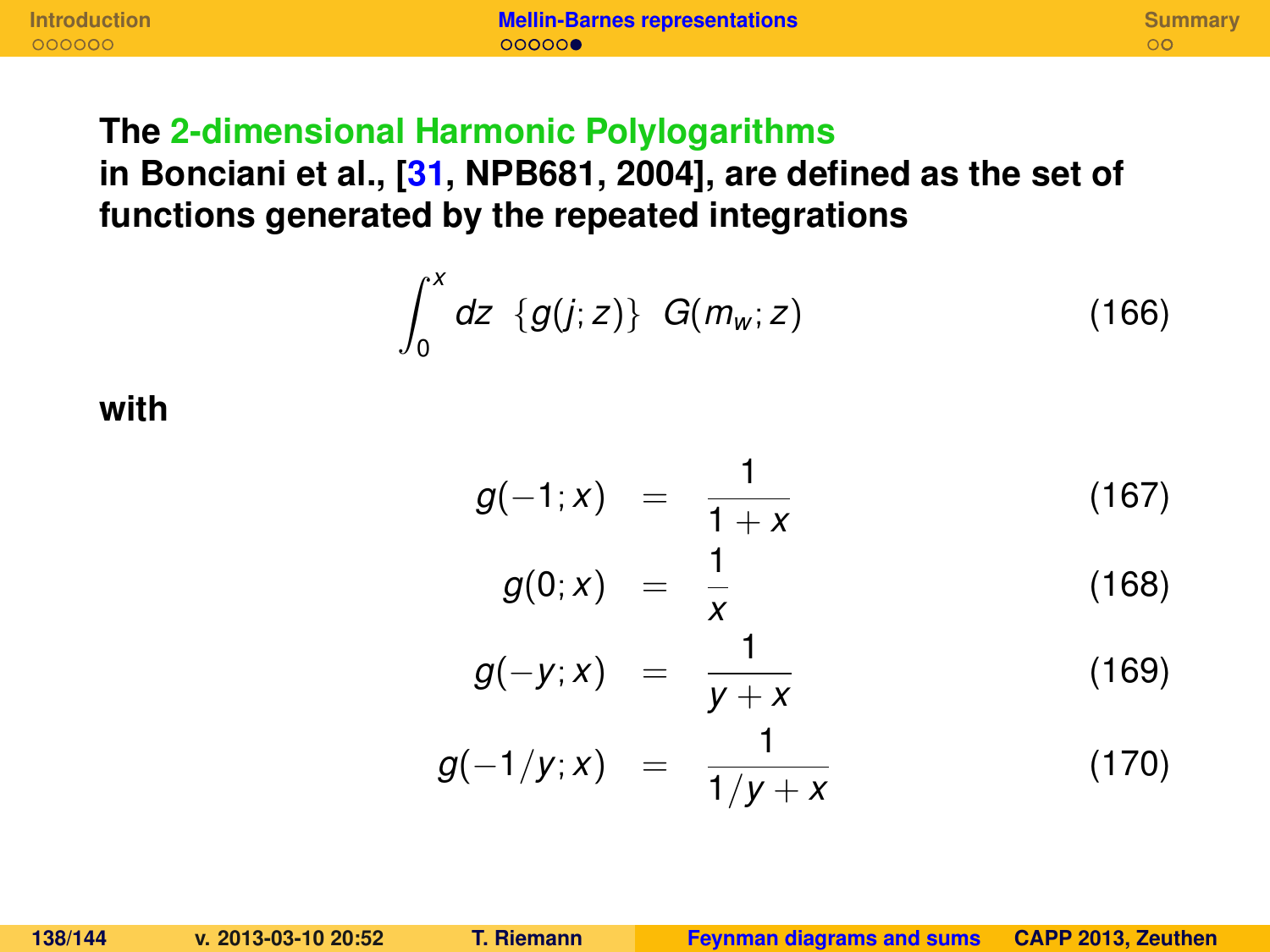### **Summary**

Although for the QED 1-loop box we know the result, it would be interesting to get it via summation techniques

**This would allow an algorithmic solution with useful properties:**

- only one diagram per calculation no coupled system of equations
- derivations are relatively simple
- <span id="page-138-0"></span>• generalization to higher loop problems – in principle – easy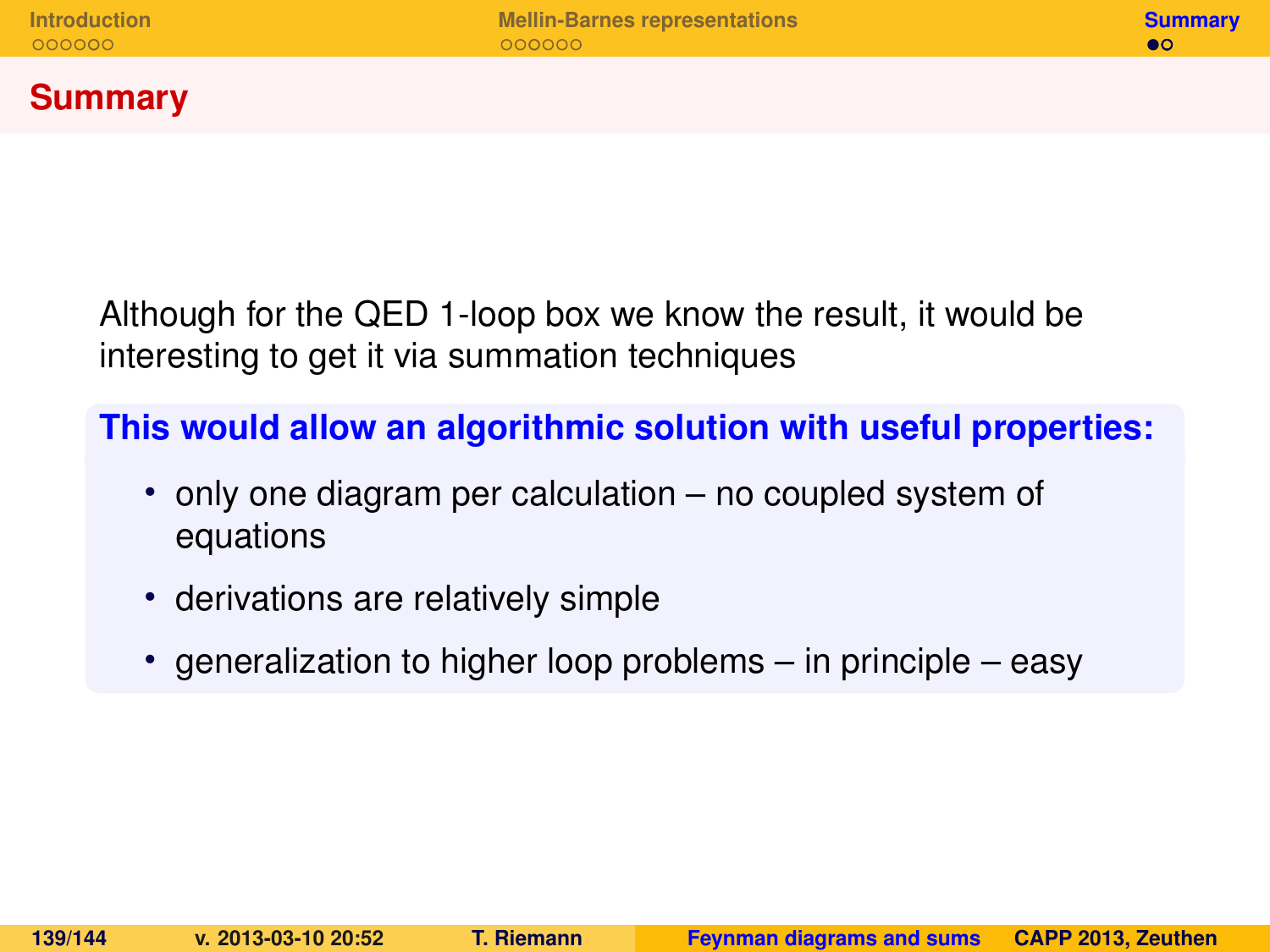### References I



F. A. Berends, G. Komen, Soft and hard photon corrections for mu pair production and BHABHA scattering in presence of a resonance, Nucl. Phys. B115 (1976) 114.



G. 't Hooft, M. Veltman, Scalar one loop integrals, Nucl. Phys. B153 (1979) 365–401.



J. Gluza, K. Kajda, T. Riemann, AMBRE - a Mathematica package for the construction of Mellin-Barnes representations for Feynman integrals, Comput. Phys. Commun. 177 (2007) 879–893. [arXiv:0704.2423](http://arxiv.org/abs/0704.2423), [doi:10.1016/j.cpc.2007.07.001](http://dx.doi.org/10.1016/j.cpc.2007.07.001).

<span id="page-139-0"></span>

M. Czakon, Automatized analytic continuation of Mellin-Barnes integrals, Comput. Phys. Commun. 175 (2006) 559–571. [arXiv:hep-ph/0511200](http://arxiv.org/abs/hep-ph/0511200), [doi:10.1016/j.cpc.2006.07.002](http://dx.doi.org/10.1016/j.cpc.2006.07.002).

ā.

J. Gluza, F. Haas, K. Kajda, T. Riemann, Automatizing the application of Mellin-Barnes representations for Feynman integrals, PoS ACAT2007 (2007) 081. [arXiv:0707.3567](http://arxiv.org/abs/0707.3567).



T. Huber, D. Maitre, HypExp 2, expanding hypergeometric functions about half- integer parameters[arXiv:arXiv:0708.2443\[hep-ph\]](http://arxiv.org/abs/arXiv:0708.2443 [hep-ph]).



A. Davydychev, M. Kalmykov, New results for the  $\epsilon$ -expansion of certain one-, two- and three-loop Feynman diagrams, Nucl. Phys. B605 (2001) 266–318. [arXiv:hep-th/0012189](http://arxiv.org/abs/hep-th/0012189).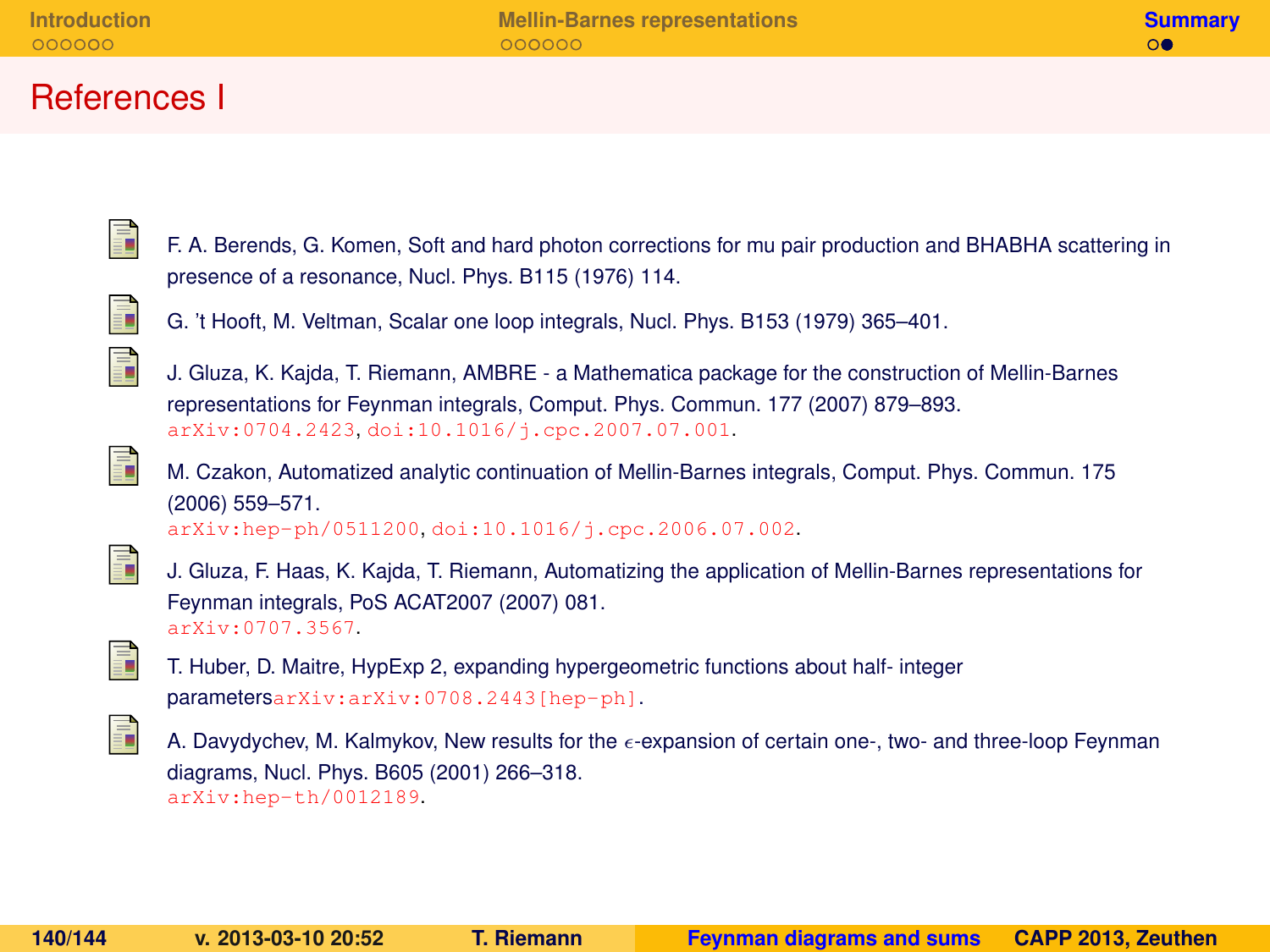### References II

A. Davydychev, M. Kalmykov, Massive Feynman diagrams and inverse binomial sums, Nucl. Phys. B699 (2004) 3–64.

[arXiv:hep-th/0303162](http://arxiv.org/abs/hep-th/0303162).

<span id="page-140-0"></span>

ī

J. Fleischer, J. Gluza, A. Lorca, T. Riemann, First order radiative corrections to Bhabha scattering in d dimensions, Eur. J. Phys. 48 (2006) 35–52. [arXiv:hep-ph/0606210](http://arxiv.org/abs/hep-ph/0606210), [doi:10.1140/epjc/s10052-006-0008-6](http://dx.doi.org/10.1140/epjc/s10052-006-0008-6).

<span id="page-140-1"></span>

S. Moch, P. Uwer, Xsummer: Transcendental functions and symbolic summation in form, Comput. Phys. Commun. 174 (2006) 759–770. [arXiv:math-ph/0508008](http://arxiv.org/abs/math-ph/0508008).



T. Binoth, G. Heinrich, An automatized algorithm to compute infrared divergent multi-loop integrals, Nucl. Phys. B585 (2000) 741–759. [arXiv:hep-ph/0004013v.2](http://arxiv.org/abs/hep-ph/0004013v.2).



A. Denner, S. Pozzorini, An algorithm for the high-energy expansion of multi-loop diagrams to next-to-leading logarithmic accuracyNumerators, sector decomposition etc. [arXiv:hep-ph/0408068](http://arxiv.org/abs/hep-ph/0408068).

<span id="page-140-2"></span>

C. Bogner, S. Weinzierl, Resolution of singularities for multi-loop integrals, Comput. Phys. Commun. 178 (2008) 596–610. [arXiv:0709.4092](http://arxiv.org/abs/0709.4092), [doi:10.1016/j.cpc.2007.11.012](http://dx.doi.org/10.1016/j.cpc.2007.11.012).

<span id="page-140-3"></span>F.

G. Heinrich, Sector Decomposition, Int.J.Mod.Phys. A23 (2008) 1457–1486. [arXiv:0803.4177](http://arxiv.org/abs/0803.4177), [doi:10.1142/S0217751X08040263](http://dx.doi.org/10.1142/S0217751X08040263).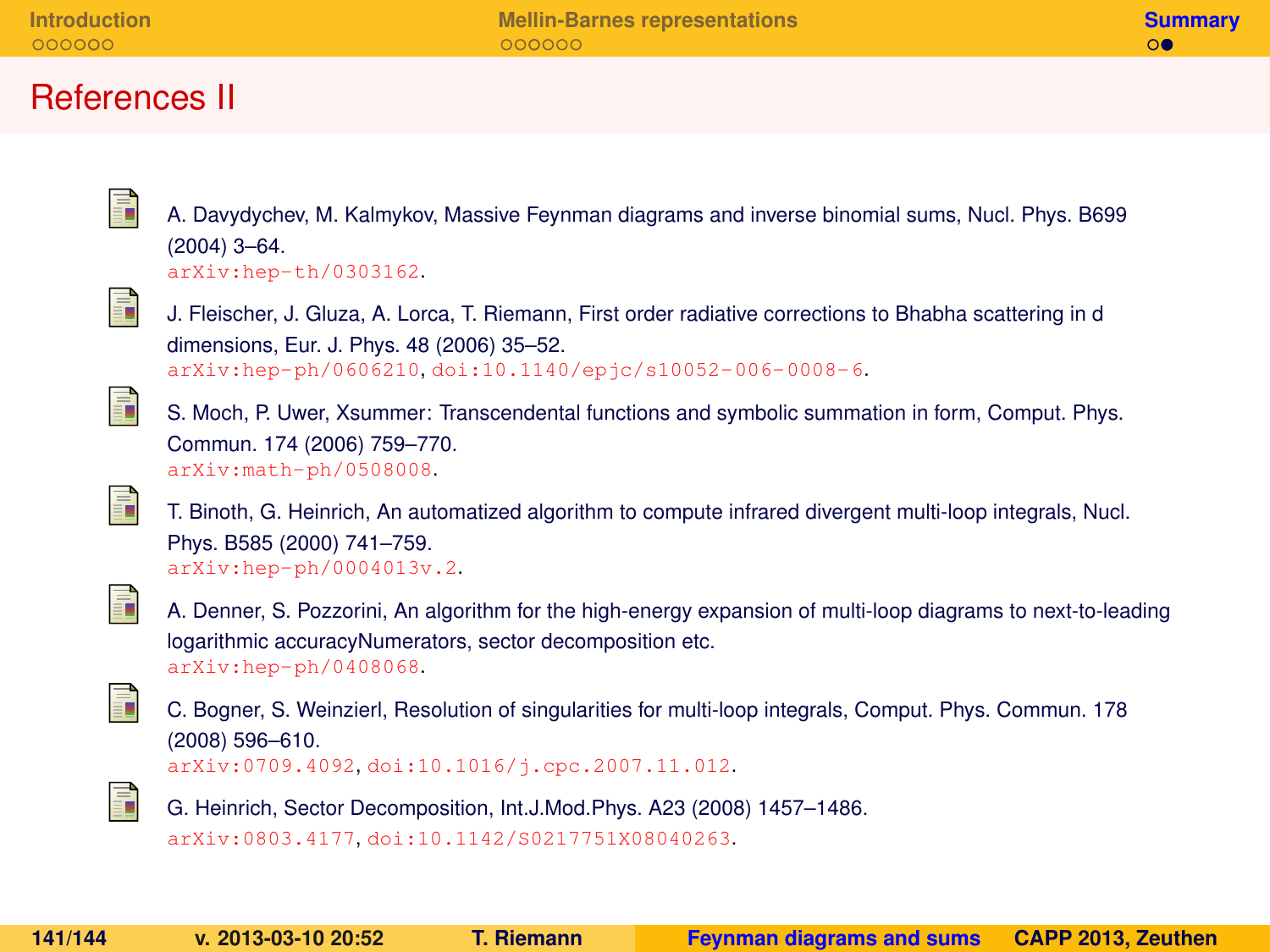### References III

<span id="page-141-0"></span>

| F | A. Smirnov, V. Smirnov, Hepp and Speer Sectors within Modern Strategies of Sector Decomposition, JHEP<br>0905 (2009) 004.<br>arXiv:0812.4700.doi:10.1088/1126-6708/2009/05/004.                   |
|---|---------------------------------------------------------------------------------------------------------------------------------------------------------------------------------------------------|
| ĥ | C. Bauer, A. Frink, R. Kreckel, Introduction to the GiNaC framework for symbolic computation within the C++<br>programming language, J. Symbolic Computation 33 (2002) 1.<br>arXiv:cs.sc/0004015. |
| Ē | A. Smirnov, M. Tentyukov, Feynman Integral Evaluation by a Sector decomposiTion Approach (FIESTA),<br>Comput.Phys.Commun. 180 (2009) 735-746.<br>arXiv:0807.4129.doi:10.1016/j.cpc.2008.11.006.   |
| F | E. Remiddi, J. Vermaseren, Harmonic polylogarithms, Int.J.Mod.Phys. A15 (2000) 725–754.<br>arXiv:hep-ph/9905237.doi:10.1142/S0217751X00000367.                                                    |
| Ē | D. Maitre, HPL, a Mathematica implementation of the harmonic polylogarithms, Comput. Phys. Commun.<br>174 (2006) 222-240.<br>arXiv:hep-ph/0507152.doi:10.1016/j.cpc.2005.10.008.                  |
| h | M. Czakon, A. Mitov, S. Moch, Heavy-quark production in gluon fusion at two loops in QCD, Nucl. Phys.<br>B798 (2008) 210-250.<br>arXiv:0707.4139, doi:10.1016/j.nuclphysb.2008.02.001.            |
| ī | R. Gonsalves, Dimensionally regularized two loop on-shell quark form-factor, Phys. Rev. D28 (1983) 1542.                                                                                          |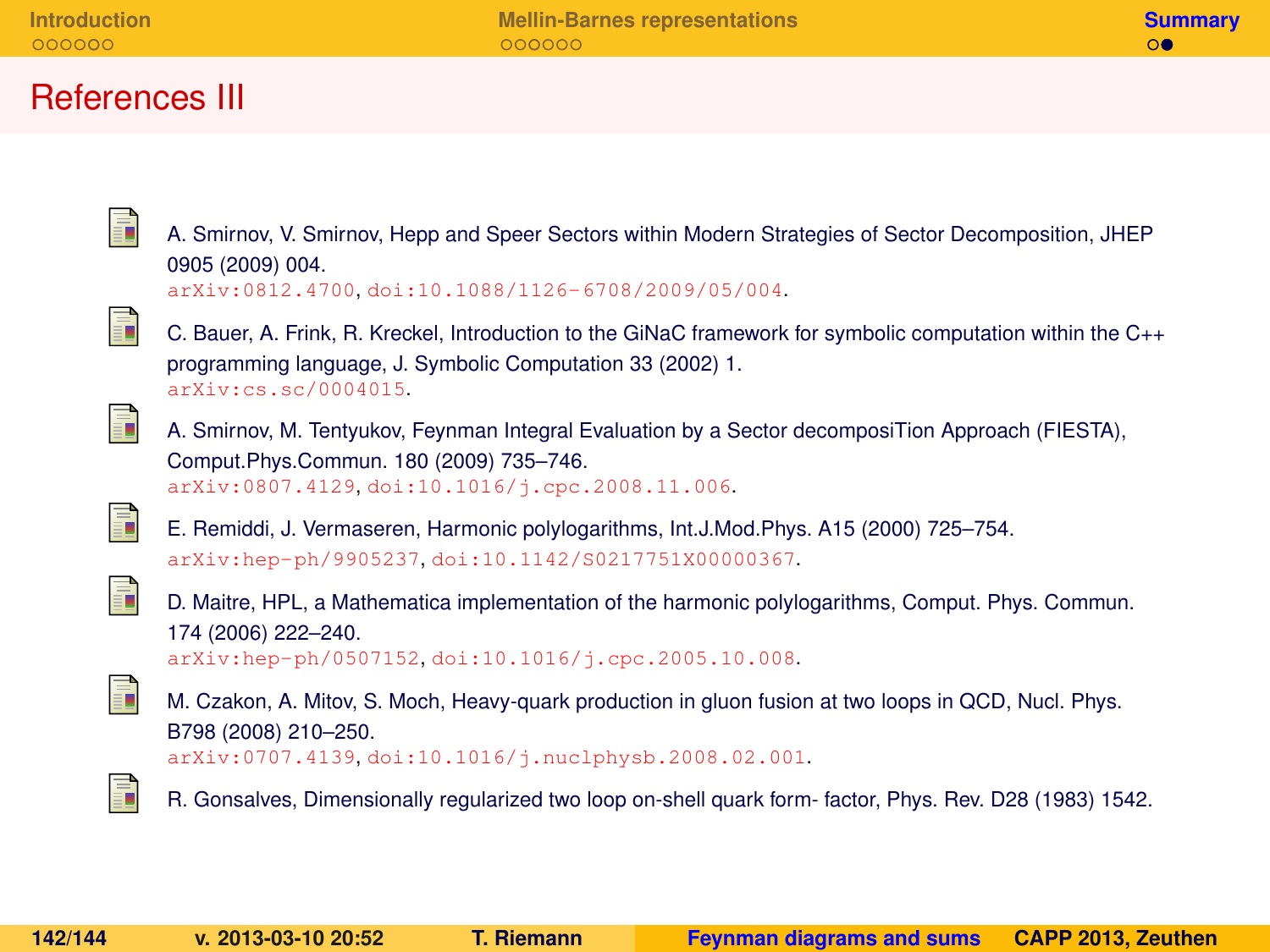#### References IV

G. Passarino, M. Veltman, One loop corrections for  $e^+e^-$  annihilation into  $\mu^+\mu^-$  in the Weinberg model, Nucl. Phys. B160 (1979) 151. [doi:10.1016/0550-3213\(79\)90234-7](http://dx.doi.org/10.1016/0550-3213(79)90234-7).

<span id="page-142-0"></span>

ā.

M. Argeri, P. Mastrolia, Feynman Diagrams and Differential Equations, Int.J.Mod.Phys. A22 (2007) 4375–4436. [arXiv:0707.4037](http://arxiv.org/abs/0707.4037), [doi:10.1142/S0217751X07037147](http://dx.doi.org/10.1142/S0217751X07037147).

<span id="page-142-1"></span>ā.

R. K. Ellis, G. Zanderighi, Scalar one-loop integrals for QCD, JHEP 02 (2008) 002. [arXiv:arXiv:0712.1851](http://arxiv.org/abs/arXiv:0712.1851), [doi:10.1088/1126-6708/2008/02/002](http://dx.doi.org/10.1088/1126-6708/2008/02/002).

<span id="page-142-2"></span>

T. Binoth, J. P. Guillet, G. Heinrich, E. Pilon, T. Reiter, Golem95: a numerical program to calculate one-loop tensor integrals with up to six external legs, Comput. Phys. Commun. 180 (2009) 2317–2330. [arXiv:0810.0992](http://arxiv.org/abs/0810.0992), [doi:10.1016/j.cpc.2009.06.024](http://dx.doi.org/10.1016/j.cpc.2009.06.024).

<span id="page-142-3"></span>

T. Diakonidis, J. Fleischer, J. Gluza, K. Kajda, T. Riemann, J. Tausk, A complete reduction of one-loop tensor 5- and 6-point integrals, Phys. Rev. D80 (2009) 036003. [arXiv:arXiv:0812.2134](http://arxiv.org/abs/arXiv:0812.2134), [doi:10.1103/PhysRevD.80.036003](http://dx.doi.org/10.1103/PhysRevD.80.036003).

<span id="page-142-4"></span>

J. Fleischer, J. Gluza, K. Kajda, T. Riemann, Pentagon diagrams of Bhabha scattering, Acta Phys. Polon. B38 (2007) 3529–3536. [arXiv:0710.5100](http://arxiv.org/abs/0710.5100).

<span id="page-142-5"></span>

T. Diakonidis, J. Fleischer, J. Gluza, K. Kajda, T. Riemann, J. Tausk, On the tensor reduction of one-loop pentagons and hexagons, Nucl. Phys. Proc. Suppl. 183 (2008) 109–115. [arXiv:arXiv:0807.2984](http://arxiv.org/abs/arXiv:0807.2984), [doi:10.1016/j.nuclphysbps.2008.09.091](http://dx.doi.org/10.1016/j.nuclphysbps.2008.09.091).